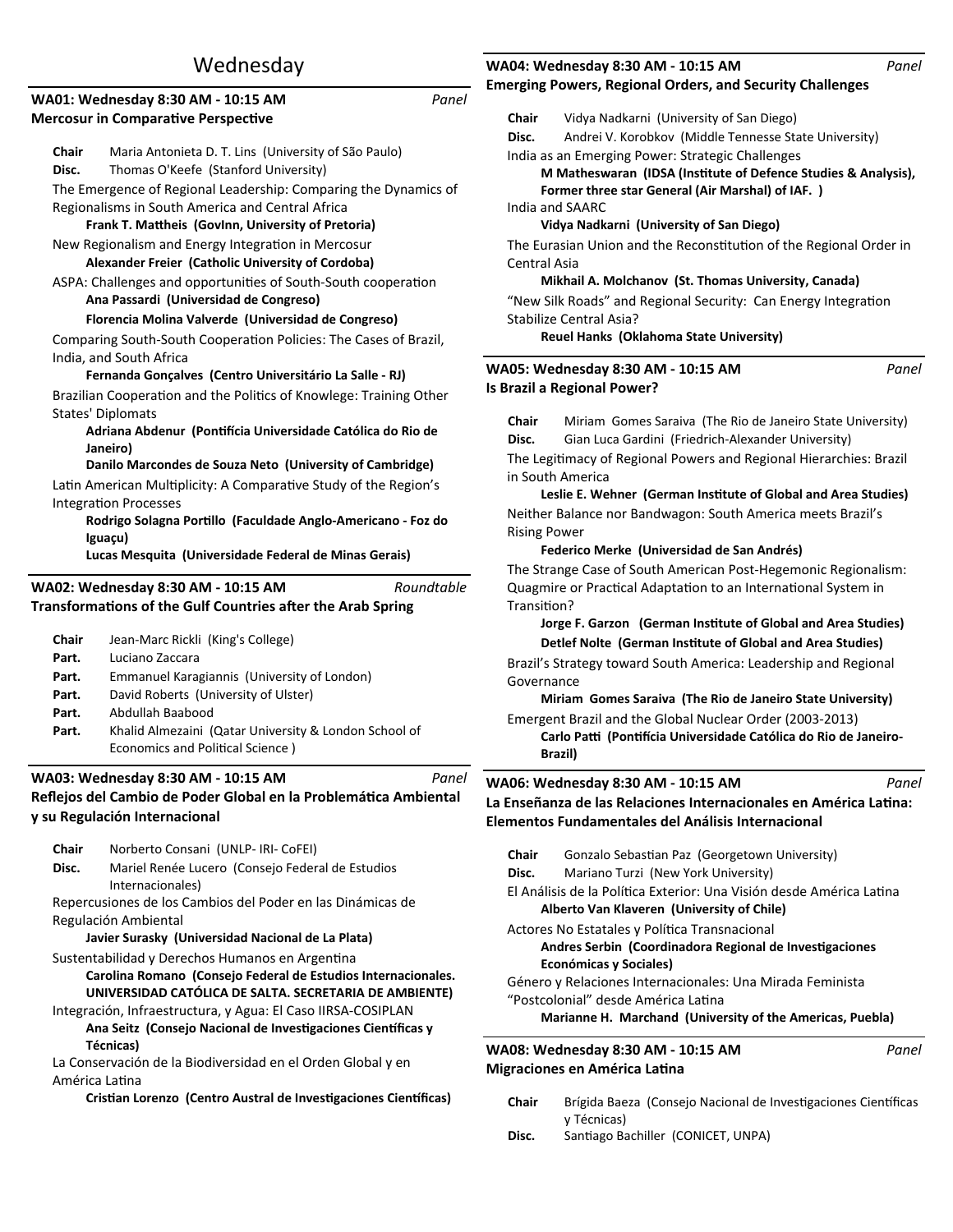Viejos y Nuevos Inmigrantes en la Construcción del Territorio Denominado Núcleo Forestal del Delta Inferior del Río Paraná, ArgenƟna

### **Cynthia Pizarro (Consejo Nacional de Investigaciones Científicas y Técnicas)**

Espacios de Movilidad, Comercio y Transnacionalidad de la Migración Boliviana al Norte de Chile

### **Alejandro Garcés (Universidad Católica del Norte)**

Cambio de Ciclo en las Relaciones Birregionales entre la Unión Europea y América Latina y El Caribe: Discurso, Teorías y Políticas en Torno al "Issue" Migratorio

### **Amalia Stuhldreher (Universidad de la República (UDELAR) - Uruguay - Centro Universitario de Tacuarembó)**

Migración, Metropolización y Espacios del Transnacionalismo: Bolivianos en las Metrópolis de Buenos Aires (Argentina) y Madrid (España)

### **Susana Maria Sassone (Consejo Nacional de Investigaciones Científicas y Técnicas)**

All International Security is Local—and Vice-Versa: Exploring the **Local and Transnational Influences on War-Torn and Post-Conflict States WA09: Wednesday 8:30 AM - 10:15 AM** *Panel*

**Chair** Govinda D. Clayton (University of Kent) **Disc.** Kristian Skrede Gleditsch (University of Essex) Violence at Your Footstep: Political Parties and Terrorism **Resat Bayer (Koç University) Ozge Kemahlioglu (Sabanci University)** Pro-Government Militias in Civil War: The Internal and External Forces that Shape States' Security Sector **Govinda D. Clayton (University of Kent) Andrew Thomson (Queens University Belfast)** Internal and External Dynamics of Post-War State-Building in de facto States **KrisƟn Bakke (University College London)** Civilian Victimization and the "Identification Problem" in the Kurdish Conflict in Turkey **Ceren Belge (Concordia University)** Local Diffusion of Eco-Conflicts and the Mediating Effects of Government Public Goods Provisions **Xun Cao (Penn State University)**

**Ismene Gizelis (University of Essex)**

**Anja Shortland (King's College London)**

**Henrik Urdal (Peace Research Institute Oslo)** 

## South-South Cooperation and Development Policies in Latin **America (GT CLACSO - session 1) WA10: Wednesday 8:30 AM - 10:15 AM**

Disc. Maria Regina Soares de Lima (Instituto Universitário de Pesquisas do Rio de Janeiro)

South-South Cooperation and Business in Brazil and Chile

(Cooperación Sur-Sur y Empresas en Brasil y Chile)

**Rita A. Giacalone (Universidad de Los Andes)**

Autonomous Latin American Integration, between South-South Linkages, Interstate Relations, and the Social Agenda (La Integración Autónoma LaƟnoamericana; entre las Coordenadas Sur-Sur, la Clave Interestatal y la Agenda Social)

**Jaime Preciado Coronado** 

Regional Financial Institutions and South-American Integration (Instituições Financeiras Regionais e Integração da América do Sul)

### **Elsa Sousa Kraychete (Universidade Federal da Bahia)**

Diplomacy and Health in the Construction of Horizontal Development Cooperation (Diplomacia e Saúde na Construção da Cooperação Horizontal para o Desenvolvimento)

**Leticia Pinheiro (Catholic University)** 

Status Matters: Brazil and Mexico in Climate Change Negotiations from Kyoto to Copenhagen

**Patricio Yamin Vázquez (Universidad del Salvador)**

#### **China ante el Orden Internacional: Perspectivas Teóricas y Práctica hacia el ABC (ArgenƟna, Brasil y Chile) WA11: Wednesday 8:30 AM - 10:15 AM** *Panel*

| Eduardo Daniel Oviedo (Consejo Nacional de Investigaciones                   |                                                                                                                                                                                                                                                                                                                                                                                                                                                                                                                                                                                                                                                                                                                                                                                                                                                                                                                                                                                                                                                         |
|------------------------------------------------------------------------------|---------------------------------------------------------------------------------------------------------------------------------------------------------------------------------------------------------------------------------------------------------------------------------------------------------------------------------------------------------------------------------------------------------------------------------------------------------------------------------------------------------------------------------------------------------------------------------------------------------------------------------------------------------------------------------------------------------------------------------------------------------------------------------------------------------------------------------------------------------------------------------------------------------------------------------------------------------------------------------------------------------------------------------------------------------|
| Científicas y Técnicas)                                                      |                                                                                                                                                                                                                                                                                                                                                                                                                                                                                                                                                                                                                                                                                                                                                                                                                                                                                                                                                                                                                                                         |
| Raul Bernal-Meza (Unicen, Argentina)                                         |                                                                                                                                                                                                                                                                                                                                                                                                                                                                                                                                                                                                                                                                                                                                                                                                                                                                                                                                                                                                                                                         |
| Steen Fryba Christensen (Aalborg University)                                 |                                                                                                                                                                                                                                                                                                                                                                                                                                                                                                                                                                                                                                                                                                                                                                                                                                                                                                                                                                                                                                                         |
|                                                                              |                                                                                                                                                                                                                                                                                                                                                                                                                                                                                                                                                                                                                                                                                                                                                                                                                                                                                                                                                                                                                                                         |
|                                                                              |                                                                                                                                                                                                                                                                                                                                                                                                                                                                                                                                                                                                                                                                                                                                                                                                                                                                                                                                                                                                                                                         |
|                                                                              |                                                                                                                                                                                                                                                                                                                                                                                                                                                                                                                                                                                                                                                                                                                                                                                                                                                                                                                                                                                                                                                         |
|                                                                              |                                                                                                                                                                                                                                                                                                                                                                                                                                                                                                                                                                                                                                                                                                                                                                                                                                                                                                                                                                                                                                                         |
|                                                                              |                                                                                                                                                                                                                                                                                                                                                                                                                                                                                                                                                                                                                                                                                                                                                                                                                                                                                                                                                                                                                                                         |
|                                                                              |                                                                                                                                                                                                                                                                                                                                                                                                                                                                                                                                                                                                                                                                                                                                                                                                                                                                                                                                                                                                                                                         |
|                                                                              |                                                                                                                                                                                                                                                                                                                                                                                                                                                                                                                                                                                                                                                                                                                                                                                                                                                                                                                                                                                                                                                         |
|                                                                              |                                                                                                                                                                                                                                                                                                                                                                                                                                                                                                                                                                                                                                                                                                                                                                                                                                                                                                                                                                                                                                                         |
|                                                                              |                                                                                                                                                                                                                                                                                                                                                                                                                                                                                                                                                                                                                                                                                                                                                                                                                                                                                                                                                                                                                                                         |
|                                                                              |                                                                                                                                                                                                                                                                                                                                                                                                                                                                                                                                                                                                                                                                                                                                                                                                                                                                                                                                                                                                                                                         |
|                                                                              |                                                                                                                                                                                                                                                                                                                                                                                                                                                                                                                                                                                                                                                                                                                                                                                                                                                                                                                                                                                                                                                         |
|                                                                              |                                                                                                                                                                                                                                                                                                                                                                                                                                                                                                                                                                                                                                                                                                                                                                                                                                                                                                                                                                                                                                                         |
|                                                                              |                                                                                                                                                                                                                                                                                                                                                                                                                                                                                                                                                                                                                                                                                                                                                                                                                                                                                                                                                                                                                                                         |
|                                                                              |                                                                                                                                                                                                                                                                                                                                                                                                                                                                                                                                                                                                                                                                                                                                                                                                                                                                                                                                                                                                                                                         |
|                                                                              |                                                                                                                                                                                                                                                                                                                                                                                                                                                                                                                                                                                                                                                                                                                                                                                                                                                                                                                                                                                                                                                         |
| Panel                                                                        |                                                                                                                                                                                                                                                                                                                                                                                                                                                                                                                                                                                                                                                                                                                                                                                                                                                                                                                                                                                                                                                         |
|                                                                              |                                                                                                                                                                                                                                                                                                                                                                                                                                                                                                                                                                                                                                                                                                                                                                                                                                                                                                                                                                                                                                                         |
|                                                                              |                                                                                                                                                                                                                                                                                                                                                                                                                                                                                                                                                                                                                                                                                                                                                                                                                                                                                                                                                                                                                                                         |
| Sede ECUADOR)                                                                |                                                                                                                                                                                                                                                                                                                                                                                                                                                                                                                                                                                                                                                                                                                                                                                                                                                                                                                                                                                                                                                         |
| Fredy Rivera (Facultad Latinoamericana de Ciencias Sociales<br>Sede ECUADOR) |                                                                                                                                                                                                                                                                                                                                                                                                                                                                                                                                                                                                                                                                                                                                                                                                                                                                                                                                                                                                                                                         |
|                                                                              | Latin American Foreign Policy between China and the United States:<br>The Cases of Chile and Brazil<br>Ralf Juan Leiteritz (Universidad del Rosario)<br>The Need for Reconceptualizing the Emerging World Order in an Era<br>of the Rise of the BRICS and the "Second World"<br>Xing Li (Institut for Kultur og Globale Studier)<br>La Heterogeneidad de la Imagen de China en la Política Exterior<br>Latinoamericana. Perspectiva para la Concertación de Políticas<br>Raul Bernal-Meza (Unicen, Argentina)<br>Argentina frente a China: Entre la Profundización de la Dependencia<br>y el Anclaje de la Modernización Económica<br>Eduardo Daniel Oviedo (Consejo Nacional de Investigaciones<br>Científicas y Técnicas)<br>Brazil-China Bilateral Relations: Between Strategic Partnership and<br>Competition from the Brazilian Perspective<br>Steen Fryba Christensen (Aalborg University)<br>WA12: Wednesday 8:30 AM - 10:15 AM<br>Tópicos en la Agenda de Seguridad Sudamericana<br>Fredy Rivera (Facultad Latinoamericana de Ciencias Sociales |

Brazilian Defense Industry during Lula Administration

**Raphael Camargo Lima (São Paulo State University)**

**Diego Lopes da Silva (Universidade Estadual Paulista "Júlio de Mesquita Filho")**

Identificación de Indicadores de Delincuencia Organizada: Nuevos Insumos para la Elaboración de Inteligencia Criminal Estratégica

**Daniel Sansó Rubert Pascual (Centro de Estudios de Seguridad (CESEG). Universidad de SanƟago de Compostela-CESEDEN)**

Función Estatal de Inteligencia: Ampliación y Especialización en Tiempos de Globalización

**Carolina Sancho** 

*Panel*

Reformas al Sector Seguridad en Contextos de Post-Conflicto Armado: Experiencias Internacionales y Consideraciones sobre el Caso Colombiano

**Viviana García-Pinzón (Universidad Nacional de Colombia)** Seguridad y Defensa en América Latina

**Paola Di Chiaro (Universidad de Buenos Aires)**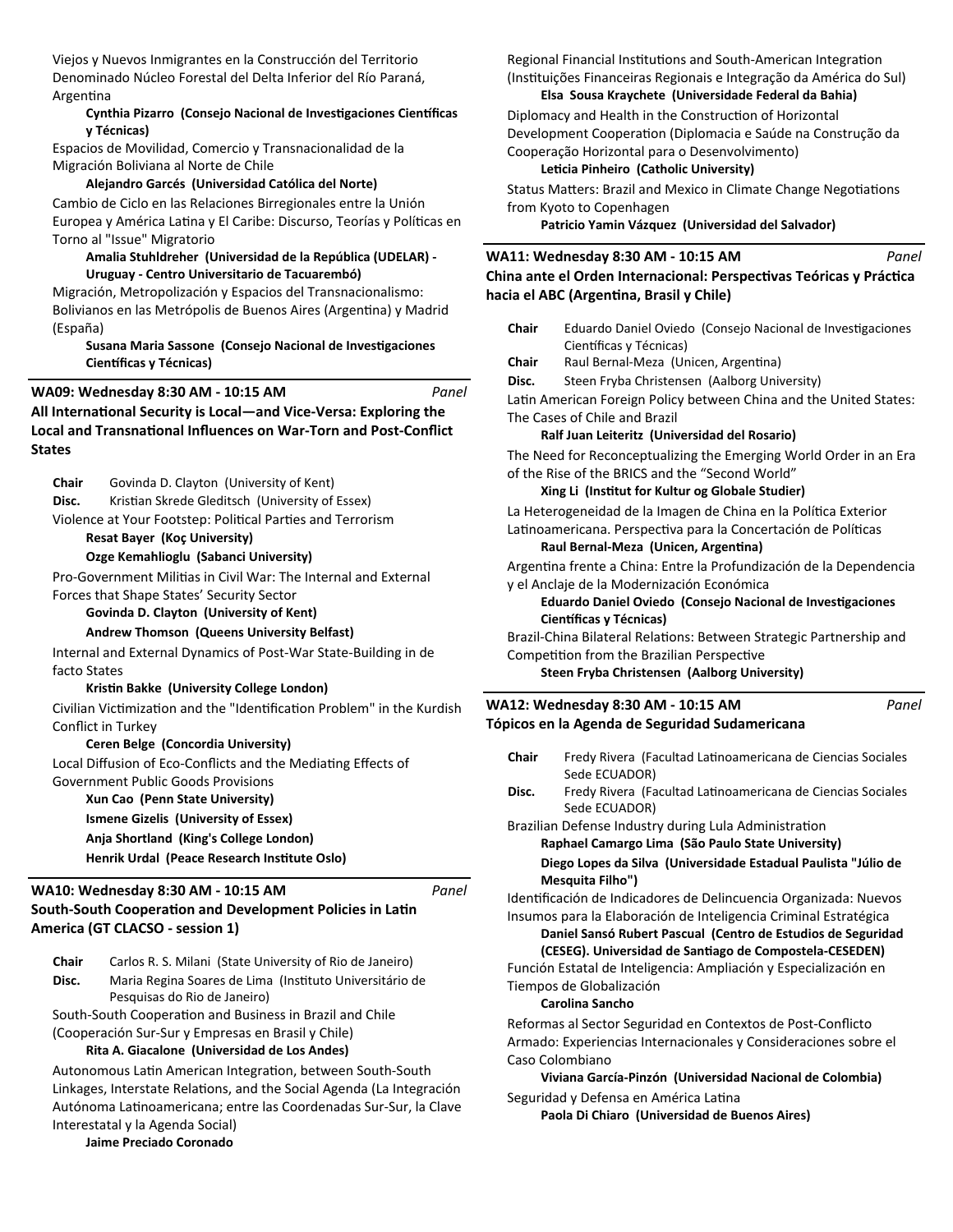#### **Foreign Policy Challenges of the 21st Century WA13: Wednesday 8:30 AM - 10:15 AM Chair** Danillo Alarcon (PonƟİcia Universidade Católica de Goiás) **Disc.** Julio C. Rodriguez (Federal University of Sergipe) *Panel* The Sectarian Security Dilemma: Foreign Intervention, State Crisis and Conflict in the Middle East **Khatchik Derghoukassian (University of San Andrés)** A Middle Power's Domestic Role Contestations: Turkish Foreign Policy Elite's Contending Role Conceptualizations **Ozgur Ozdamar (Bilkent University)** Is It Possible to Export Democracy by the Use of Force? Military Interventions in Afghanistan, Iraq and Libia **Maria Helena Castro Santos (University of Brasilia) Ulysses Tavares Teixeira (University of Brasilia)** Foreign Aid in the United States grand strategy in the XXI century **Luiza Rodrigues Mateo (State University of Sao Paulo)** Learning Lessons from Syria: Turkey's Quest for Leadership in the Middle East and Its Soft Power Crisis **Bulent Akkus (Istanbul University)** Transformations in USA-Colombia relations during Santos Government **Daniel SebasƟán Granda Henao (Universidade de Brasília) Global Governance OpportuniƟes and Challenges for BRICS WA14: Wednesday 8:30 AM - 10:15 AM Chair** Marcus Salles (Universidade Federal de São Paulo) **Disc.** Marcus Salles (Universidade Federal de São Paulo) *Panel* Trajectories of Development and Responses to Crises: South America and Sub-Saharan Africa in Comparative Perspective Taiane L. C. Campos (Pontificia Universidade Catolica de Minas **Gerais) Otávio Dulci (PonƟİcia Universidade Católica de Minas Gerais)** Myanmar's China Threat: How the UN Global Compact is Changing Development in Southeast Asia **Kenneth ChrisƟe (Royal Roads University) Robert Hanlon (Thompson Rivers University)** Missing in Theory: Partner Identity of Emerging Powers, Global Partnerships and Global as a Relation **Jelica Stefanovic-Stambuk (University of Belgrade Faculty of PoliƟcal Sciences)** The Share of the West: World Politics in a Smart Era **Thiago Bessimo (La Salle University - Rio de Janeiro) Jéssica Paraguassu (La Salle University - Rio de Janeiro) New Perspectives on IR Studies WA15: Wednesday 8:30 AM - 10:15 AM Disc.** Amitav Acharya (American University) *Student Workshop* Using Experiments to Assess the Role of Expectations in Foreign Policy Attributions **Mark Paradis (University of Southern California)** International Relations Theory at a Crossroads: Reading Hans Morgenthau as an Aesthetic Figure **Natália M. F. Souza (Pontifical Catholic University of Rio de Janeiro)** Making the Americas Cybersafe: Cybersecurity through Infrastructure Development and Civil Society Cooperation evidenced in Brazil and Mexico **Richard Benitez (Johns Hopkins University)** R2P, Chasing Dreams and (Re)Writing Sovereignty Matt Harker (Centre for the Study of Theory and Criticism) **Regional Powers and LaƟn America WA16: Wednesday 8:30 AM - 10:15 AM Disc.** William R. Thompson (Indiana University) *Student Workshop* The Growth of the Brazilian Defense Industry: A Central Tool in the Search for Protagonism? João Guilherme Benetti Ramos (Red de Seguridad y Defensa de **América LaƟna)** Brazil and Mexico: Recent Movements in the Race for Regional Leadership in Latin America **CrisƟne Koehler Zanella (Universidade Federal do Rio Grande do Sul)** Understanding the Progress and Failures toward Regional Integration: Comparative Study of the Middle East and Latin American Regionalism **Amirreza Ahmadi Khoy (University of Guilan)** Brazil as a New Emerging Global Power in International Relations: The Specifics and Development of its Foreign Policy Since Accession of President Lula Da Silva And its Political-Economic Diplomacy and Geopolitical Influence in the Context of BRICS **Samuel Božek (Charles University, Prague) PolíƟca Exterior Chilena en Democracia: Dimensiones de (Re) Inserción, 1990-2013 WA17: Wednesday 8:30 AM - 10:15 AM Chair** Dorotea López **Disc.** Francisco Prieto **Disc.** Joaquin Fermandois *Panel* Política Comercial Chilena, ¿Es Necesario el Fin de la Neutralidad? **Felipe Munoz (University of Chile) Dorotea López**  Repensando el Trato a la Inversión Extranjera en el Contexto Latinoamericano. **Astrid Espaliat**  La Renovación de la Política Comercial Europea con América Latina **Rodrigo Cuevas (University of Chile)** Historia Oral de la Política Exterior Chilena, 1990-2010 **Pia Lombardo (University of Chile) Maria José Henriquez (Universidad de Chile)** Integración Regional versus Identidad Nacional: Chile frente a UNASUR **Mariana S. Leone (Universidad Autónoma de Madrid) Eduardo Carreño (University of Chile)** El Movimiento de Mujeres y la Política Exterior de Chile **TaƟana Rein Venegas (Universidad de Chile) Transformaciones Recientes en la Economía Mundial: La Bifurcación de la Periferia y la Reconfiguración de las Relaciones Norte-Sur y Sur-Sur WA18: Wednesday 8:30 AM - 10:15 AM** Chair Andres Wainer (Facultad Latinoamericana de Ciencias Sociales -Argentina) **Chair** Paula Belloni (Facultad Latinoamericana de Ciencias Sociales) Disc. Paula Belloni (Facultad Latinoamericana de Ciencias Sociales) Disc. Andres Wainer (Facultad Latinoamericana de Ciencias Sociales -Argentina) **Disc.** Mariano Feliz *Panel*

**Nelson Lopez-Toledo**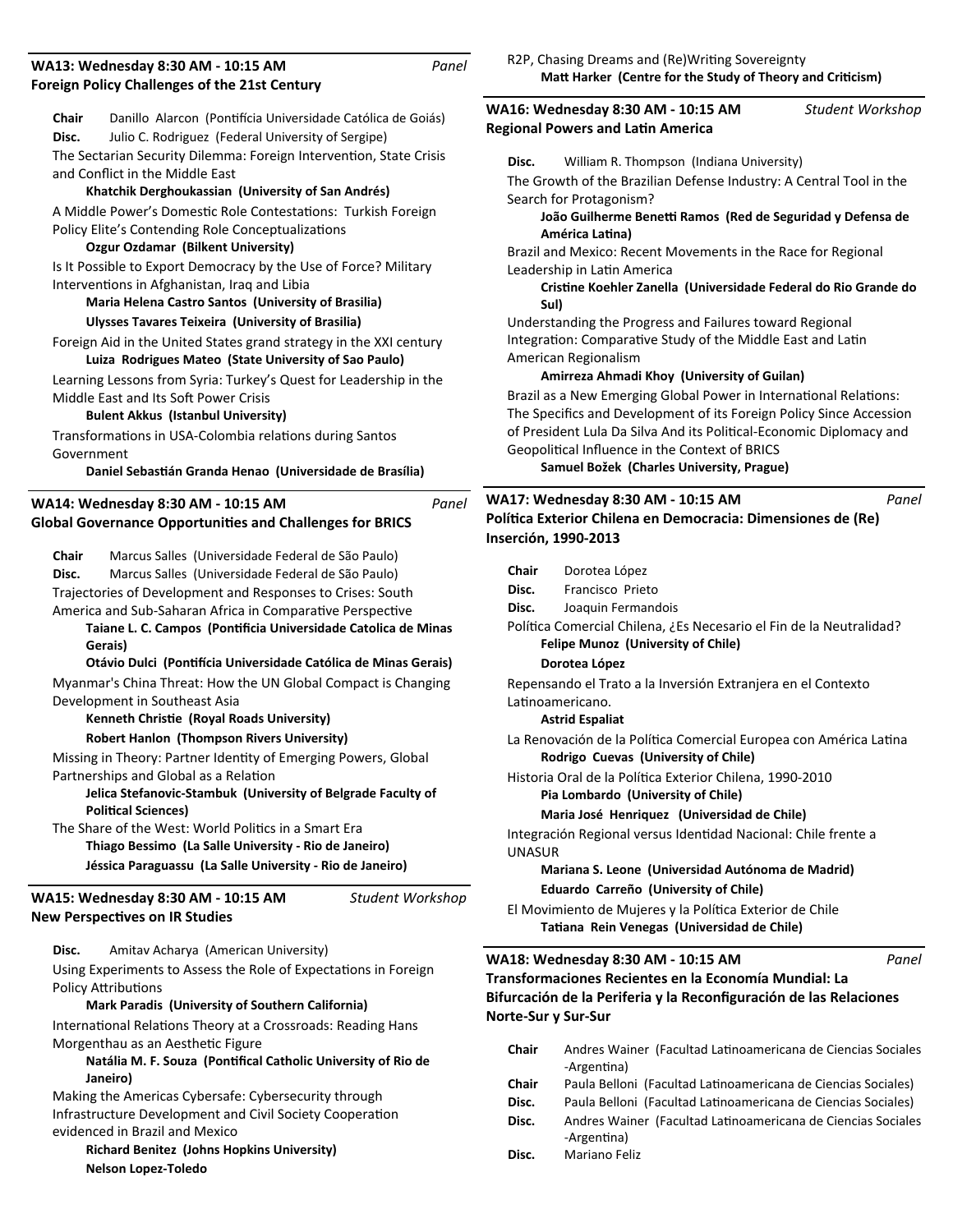La Bifurcación de la Periferia a Partir de la Internacionalización del Capital: El Rol de América Latina en la Economía Mundial

### Paula Belloni (Facultad Latinoamericana de Ciencias Sociales) Andres Wainer (Facultad Latinoamericana de Ciencias Sociales-**ArgenƟna)**

Integración Latinoamericana, Dependencia a China y Subimperialismo Brasileño en América Latina

### **Alexis Saludjian**

¿Podrá Argentina Romper la Trampa de la Dependencia en el Siglo XXI? Renta Extraordinaria e Industrialización en la Era de la Transnacionalización del Capital

### **Mariano Feliz**

Estructura ProducƟva, Inserción Internacional y Desarrollo Económico: Distintos Senderos Nacionales

**Daniel Schteingart (InsƟtuto de Altos Estudios Sociales de la Universidad Nacional de San Martín)** 

```
Panel
```
**Re-Thinking Regional Integration in South America: Renewing Theories and Case Studies for a Better Understanding of the 21st Century WA19: Wednesday 8:30 AM - 10:15 AM**

| Chair | Daniela Perrotta (Universidad de Buenos Aires) |  |
|-------|------------------------------------------------|--|
|       |                                                |  |

Disc. Alejandro Rascovan (Consejo Nacional de Investigaciones Científicas y Técnicas)

Railways in MERCOSUR: A Geopolitical Case Study

### Alejandro Rascovan (Consejo Nacional de Investigaciones **Científicas y Técnicas)**

The Blurred Boundaries between National Politics and Regional Politics: The Case of Mercosur Parliament

**Emanuel Porcelli** 

Re-thinking Energetic Integration: UNASUR's Limits and Potentialities

### **Ignacio F. Lara (Universidad nacional de La Plata)**

Territorial Mobility in MERCOSUR. The Regional Migratory Policy a a Case Study

### **Vanina Modolo**

Regionalism through Higher Education in South America: Copycat Copyright?

### **Daniela PerroƩa (Universidad de Buenos Aires)**

| WA20: Wednesday 8:30 AM - 10:15 AM                           |
|--------------------------------------------------------------|
| Realismo del Centro y la Periferia en una Era de Transición: |
| Multipolaridad y Poderes Emergentes, Parte I                 |

| Chair | David Mares (University of California, San Diego)                  |
|-------|--------------------------------------------------------------------|
| Chair | Carlos Escudé (Consejo Nacional de Investigaciones Científicas     |
|       | y Técnicas)                                                        |
| Disc. | Sybil Rhodes (Universidad del Centro de Estudios                   |
|       | Macroeconómicos de Argentina)                                      |
| Disc. | Felipe de la Balze (Consejo Argentino para las Relaciones          |
|       | Internacionales)                                                   |
|       | Potencias Emergentes en una Era de Cambio Sistémico                |
|       | David Mares (University of California, San Diego)                  |
|       | El Realismo Periférico en un Mundo Multipolar: Política Exterior y |
|       | Doble Periferia, Argentina y Chile frente a Brasil y EE.UU.        |

### **Juan Battaleme (Director Carrera de Gobierno y Relaciones Internacionales UADE)**

Coaliciones de Potencias Emergentes en un Contexto de Transición **Elsa Llenderrozas (Universidad de Buenos Aires)**

El Realismo Periférico y Su Relevancia para los Estudios de Seguridad: Un Análisis Teórico Centrado en Estados Unidos y **Argentina** 

**Carlos Escudé (Consejo Nacional de Investigaciones Científicas y Técnicas)**

|          |            | recnicas)                                                                                     |       |
|----------|------------|-----------------------------------------------------------------------------------------------|-------|
|          |            | WB01: Wednesday 10:45 AM - 12:30 PM                                                           | Panel |
|          |            | <b>Crossroads of Modernities in a Changing Latin America</b>                                  |       |
| iglo     | Chair      | Gustavo Morales (Carleton University)                                                         |       |
|          | Disc.      | Laura Catharine Macdonald (Carleton University)                                               |       |
|          |            |                                                                                               |       |
|          |            | Bolivian Indigenous Women: Key Actors in Constructing Decolonial                              |       |
|          |            | and Depatriarchal Modernities                                                                 |       |
|          |            | Cristina Rojas (Carleton University)                                                          |       |
| а        | Progress   | Modernizing Europe: Early Continental Integration as a Way to                                 |       |
|          |            | Lorenza Sebesta (Universidad de Bologna)                                                      |       |
| Panel    |            | Being Colombian According to Carlos Vives: Faces of Modernity in                              |       |
|          |            | Colombian Popular Music                                                                       |       |
| 1st      |            | Manuel Sevilla (Pontificia Universidad Javeriana)                                             |       |
|          |            | Free Competition and Conditionality in Latin America's Liberal                                |       |
|          |            | <b>Modernity Crisis</b>                                                                       |       |
|          |            | <b>Gustavo Morales (Carleton University)</b>                                                  |       |
| 9Ś       |            | WB02: Wednesday 10:45 AM - 12:30 PM                                                           | Panel |
|          |            | Post 9/11 Multidimensional Security Challenges                                                |       |
|          |            |                                                                                               |       |
|          |            | Modeling Terror Attacks: A Cross-National, Out-of-Sample Study                                |       |
|          |            | Will H. Moore (Florida State University)                                                      |       |
|          |            |                                                                                               |       |
|          |            | The EU Contribution to the Multilateral Response in Tackling the<br><b>Crime-Terror Nexus</b> |       |
|          |            |                                                                                               |       |
|          |            | Daniela Irrera (University of Catania)                                                        |       |
|          |            | Intelligence and Security in the Global South: the case of Latin                              |       |
| cy as    | America    |                                                                                               |       |
|          |            | Zakia Shiraz (University of Warwick)                                                          |       |
|          |            | The Construction of the "Other" as an Enemy                                                   |       |
| cat or:  |            | Martin Schatzky (Universidad Di Tella)                                                        |       |
|          |            | WB03: Wednesday 10:45 AM - 12:30 PM                                                           | Panel |
|          |            | Realismo del Centro y la Periferia en una Era de Transición:                                  |       |
| Panel    |            | Multipolaridad y Poderes Emergentes, Parte II                                                 |       |
|          |            | Chair Arlene B. Tickner (Universidad de los Andes)                                            |       |
|          | Chair      | Carlos Escudé (Consejo Nacional de Investigaciones Científicas                                |       |
|          |            | y Técnicas)                                                                                   |       |
| ıtíficas | Disc.      | Juan Gabriel Tokatlian (Universidad Torcuato Di Tella)                                        |       |
|          |            | Todavía un Siglo de Grandes (Nuevas) Potencias: Una Perspectiva                               |       |
|          |            | sobre los Intereses Globales y el Poder Militar desde el Realismo                             |       |
|          | Neoclásico |                                                                                               |       |
| S        |            | Alejandro Luis Corbacho (University of Connecticut)                                           |       |
|          |            | Israel, Latin America and the United States Triangle Under a                                  |       |
|          |            | Peripheral-Realist Perspective, 1949-2012: A Case Study                                       |       |
|          |            | Carlos Escudé (Consejo Nacional de Investigaciones Científicas y                              |       |
| r y      |            | Técnicas)                                                                                     |       |
|          |            | América Latina entre la Hegemonía Estadounidense y la Influencia                              |       |

América Latina entre la Hegemonia Estadounidense y la Influencia China

### **Eduardo Daniel Oviedo (Consejo Nacional de Investigaciones Científicas y Técnicas)**

Cooperation by Proxy: Colombia, the United States and the Exportation of Security

**Arlene B. Tickner (Universidad de los Andes)**

**Mateo Morales Callejas**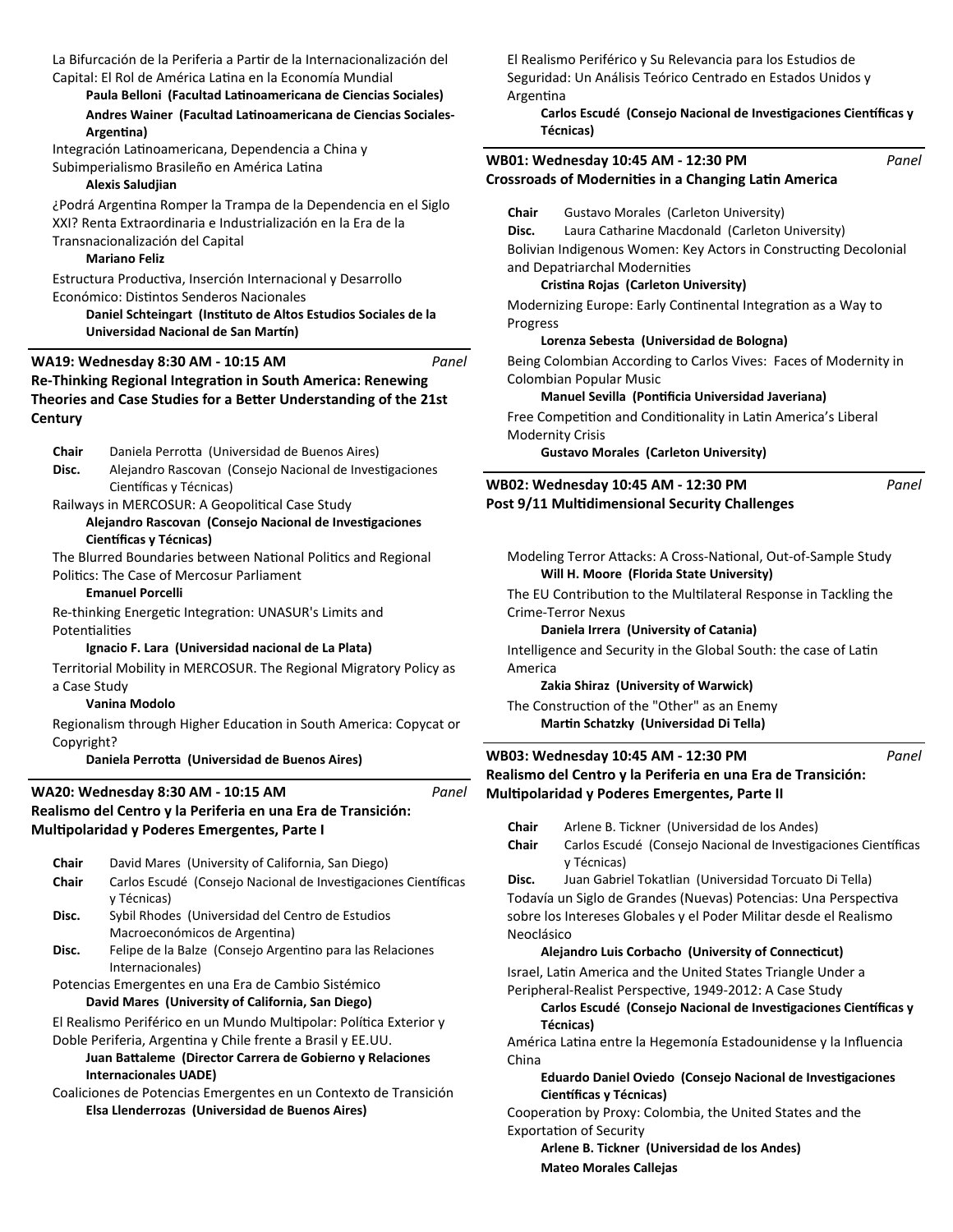**Disc.** Lawrence Saez (SOAS, University of London) Chinese Foreign Investment in Los Angeles

**ScoƩ Wilbur (University of Southern California)**

Examining the Sino-African Relations: The Intersection of Peace and Foreign Aid in Africa

*Student Workshop*

#### **Mathew Ituma (Nova Southestern University)**

The Rise of China Post-Crisis: A Discursive Analysis of the Financial Crisis of 2008 as Condition of Possibility of Contra-Power through a Beijing Consensus to become the World Economics Mainstream

### **Ana Bossler (University of Buenos Aires)**

**Priscila Pereira (Faculty of Economy - Buenos Aires University)** Sovereignty and The Responsibility to Protect: Assessing China's Diplomacy in the United Nations Security Council **Obert Hodzi (Lingnan University)**

#### **Regional Actors and Global Governance: Assessing Regionalism in a Post-Hegemonic Era WB05: Wednesday 10:45 AM - 12:30 PM** *Panel*

**Chair** Pía Riggirozzi (University of Southampton) **Disc.** Amitav Acharya (American University)

Regional Governance Complexes in Comparative Perspective

**Detlef Nolte (German InsƟtute of Global and Area Studies)** Mapping the 'Thickening' of Institutionalization in the Americas and the Asia-Pacific

**Andrew F. Cooper (University of Waterloo)**

#### **Richard Stubbs (McMaster University)**

Regionalism, Activism and Rights: New Opportunities for Health Diplomacy in South America

#### **Pía Riggirozzi (University of Southampton)**

Emergence of a Post-South World? Evidence from the Climate Regime

**Rishikesh Bhandary (Tufts University)** 

#### La Enseñanza de las Relaciones Internacionales en América Latina: **La Agenda Global y Regional Contemporánea WB06: Wednesday 10:45 AM - 12:30 PM** *Panel*

**Chair** Alberto Van Klaveren (University of Chile) **Disc.** Federico Merke (Universidad de San Andrés) Relaciones América LaƟna-Estados Unidos

**Mariano Turzi (New York University)**

Los Regímenes Internacionales de Derechos Humanos en América Latina: Un Acercamiento desde las Relaciones Internacionales **Alejandro Anaya Muñoz (Center for Teaching and Research in** 

**Economics)**

Gobernanza Global

**Thomas Legler (Universidad Iberoamericana)**

## **East Asia (Re)Surging WB08: Wednesday 10:45 AM - 12:30 PM**

**Chair** Hoshino Eiichi (University of the Ryukyus) **Disc.** Paul Bowles (University of Northern British Columbia) Developmentalism Still Working in the 21st Century Japan?: Promotion and Development Regime in Okinawa **Hoshino Eiichi (University of the Ryukyus)**

Emerging East Asia under the Global Systemic Transformation **Na'oki Ono (Tokyo-Toshi University)**

The Rise of Japan? Debating a Resurgence of Japanese Normalcy **Ilai Saltzman (Claremont McKenna College)**

Reinventing Regional Conviviality: The Global Implications of Soft Power in East Asia

### **Daniel White (Hosei University)**

Idea Wars: The Rise, Fall, and Rebound of the East Asia Challenge to Development Orthodoxy

*Panel*

*Panel*

*Panel*

**Robert Uriu (University of California, Irvine)**

### **Engaging Students in the Classroom WB09: Wednesday 10:45 AM - 12:30 PM**

**Chair** Leticia Pinheiro (Catholic University) **Disc.** Carolyn M. Shaw (Wichita State University) Online Simulations in the Classroom

**Eric Cox (Texas Christian University)** 

Facebook as a Discussion Platform

**Carolyn M. Shaw (Wichita State University)**

Overcoming the Elitist Image of IR

**Marcelo M. Valenca (Universidade do Estado do Rio de Janeiro)** Welcome to Elysium! Debating IR Concepts and Scenarios through Sci-Fi

**LeƟcia Simões (InsƟtuto Nacionais de Ciência e Tecnologia) Mário Afonso Lima (Rio de Janeiro State University)**

## **South-South Cooperation and Development Policies in Latin America (GT CLACSO - session 2) WB10: Wednesday 10:45 AM - 12:30 PM**

**Chair** Carlos R. S. Milani (State University of Rio de Janeiro) **Disc.** Monica Hirst (Universidad Nacional de Quilmes) La Cooperación Sur-Sur en América Latina como Herramienta Decolonial

**Javier Surasky (Universidad Nacional de La Plata)**

La Cooperación Internacional para el Desarrollo del Presidente Enrique Peña Nieto: Transformaciones y Continuidades

**Juan P. Prado-Lallande (Universidad Autónoma de Puebla)**

Possibilidades De Aplicação do Enfoque Baseado Nos Direitos Humanos na Cooperação Sul-Sul do Brasil

**Enara Echart Muñoz (Universidade Federal do Estado do Rio de Janeiro)**

South-South Cooperation, Knowledge-Sharing, and Innovation **Karin Vazquez** 

### **Legitimacy and Authority in International Politics WB11: Wednesday 10:45 AM - 12:30 PM**

| Chair | Amy E. Eckert (Metropolitan State University of Denver)             |
|-------|---------------------------------------------------------------------|
| Disc. | Zaryab Iqbal (Pennsylvania State University)                        |
|       | The Evolving Bases of EU Environmental Legitimacy                   |
|       | M. Leann Brown (University of Florida)                              |
|       | Legitimacy, Authority, and Just War                                 |
|       | Amy E. Eckert (Metropolitan State University of Denver)             |
|       | Saving Soldiers or Civilians? Contemporary US Warfare and the       |
|       | Trade-Off between Casualty-Aversion and Civilian Protection         |
|       | Sebastian Kaempf (University of Queensland)                         |
|       | Legitimacy of Military Interventions in Africa in the Post-Cold-War |
|       | <b>Ricardo Sousa (Erasmus University Rotterdam)</b>                 |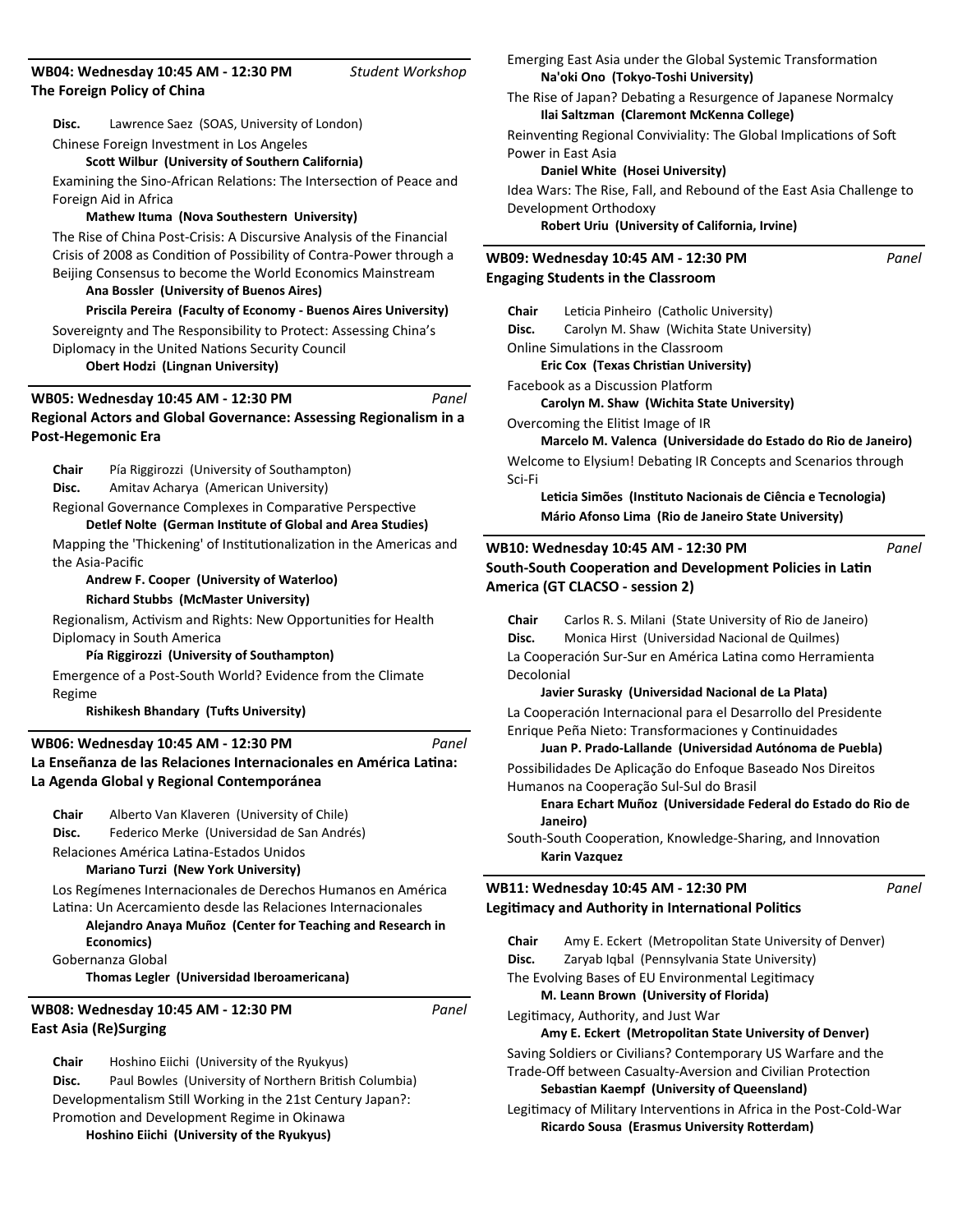Liberal Wars and the Constitution of the Democratic Subject

**Mariela Cuadro (Consejo Nacional de Investigaciones Científicas y Técnicas)** More Than Just War: Joan of Arc and Fighting with Affection

**Patricia Moynagh (Wagner College)**

#### **Organizaciones Regionales y Gobernanza MulƟlateral en América LaƟna WB12: Wednesday 10:45 AM - 12:30 PM** *Panel*

**Chair** Diana Tussie (FLACSO/CONICET) **Disc.** Diana Tussie (FLACSO/CONICET)

The Pacific Alliance and its Effects on Regional Governance. **Lorena Oyarzún Serrano (University of Chile)**

Gobernanza y Seguridad Regional en América del Sur: UNASUR **Wolf Grabendorī (Universidad Andina Simon Bolivar)**

América Latina: Entre el Viejo y el Nuevo Multilateralismo **Susanne GraƟus** 

### **La PolíƟca Exterior en un Contexto de Cambios (Crisis y Oportunidades) WB13: Wednesday 10:45 AM - 12:30 PM**

**Chair** Teresa Pérez (Universidad Nacional Autónoma de México) La Política Común de Seguridad y Defensa de la Unión Europea en una Época de Crisis

*Panel*

**Yleana Cid (National University of Mexico)** 

México y el Acuerdo Transpacífico

**Davila Consuelo (NaƟonal Autonomous University of Mexico)** Alianza del Pacífico y Mercosur, ¿Complementariedad o

Antagonismo?

**Roberto Peña Cid (Universidad Nacional Autónoma de México)** La Política Exterior de la Unión Europea: Retos y Efectos de su Diplomacia Pública

**Beatriz Nadia Pérez Rodríguez (Universidad Nacional Autónoma de México)**

**Cuauhtémoc Pérez (Universidad Autónoma Metropolitana)**

**Development and Aid WB14: Wednesday 10:45 AM - 12:30 PM** *Student Workshop*

Disc. Bruce Currie-Alder (International Development Research Centre)

Capital Controls Reconsidered: The Politics Behind Emerging Markets' Financial Policies in the 2000s

### **Mariana Rangel (University of Southern California)**

Analyzing How Technological Development Influences the Design of Global Power

### João Guilherme Benetti Ramos (Red de Seguridad y Defensa de **América LaƟna)**

Brazilian South-South Cooperation

### **Megan Pickup (Carleton University)**

Development Strategies under Climate Change: A Comparison of Policies to Foster Clean Energy Innovation in Late Industrialized Countries

### **Rafael Dubeux (Universidade de Brasília)**

Foreign Aid and South-South Cooperation: Emerging Powers as Donors

### **Chithra Purushothaman (Jawaharlal Nehru University)**

#### **América LaƟna y el Medio Oriente: Nuevas Dinámicas y Actores para una Relación Emergente WB15: Wednesday 10:45 AM - 12:30 PM** *Panel*

| Chair       | Kevin Funk (University of Florida)                                 |       |
|-------------|--------------------------------------------------------------------|-------|
| Chair       | Juan Vagni (Universidad Nacional de Córdoba - CONICET)             |       |
| Disc.       | Juan Vagni (Universidad Nacional de Córdoba - CONICET)             |       |
| Disc.       | Kevin Funk (University of Florida)                                 |       |
|             | The Political Economy of Arab-South American Relations: Notes and  |       |
|             | Theoretical Reflections from the Field                             |       |
|             | Kevin Funk (University of Florida)                                 |       |
|             | América Latina y el Mundo Árabe: Un Acercamiento desde la          |       |
|             | Diplomacia Pública y la Cooperación Cultural                       |       |
|             | Juan Vagni (Universidad Nacional de Córdoba - CONICET)             |       |
|             | Brasil como Mediador en el Conflicto Palestino-Israelí: Balance de |       |
|             | una Década de Política Exterior (2003-2013)                        |       |
|             | Cecilia Baeza (Universidade de Brasilia)                           |       |
|             | Iran in Latin America: A Robust and Long-lasting Rapprochement?    |       |
|             | Élodie Brun (El Colegio de México)                                 |       |
|             | Las Relaciones entre Irán y América Latina después de Chávez y     |       |
| Ahmadinejad |                                                                    |       |
|             | Sergio I Moya (University of Costa Rica)                           |       |
|             | WB16: Wednesday 10:45 AM - 12:30 PM                                | Panel |
|             | Pesadilla sin Límite: La violencia de Género en México,            |       |
|             | Centroamérica, y Puerto Rico                                       |       |
|             |                                                                    |       |
| Chair       | Yolanda Lopez (Universidad del Este)                               |       |
| Disc.       | Marta Torres-Falcón (Universidad Autónoma Metropolitana)           |       |
| Disc.       | María I. Báez Arroyo                                               |       |
| Disc.       | Hiroko Asakura (Centro de Investigaciones y Estudios               |       |
|             | Superiores en Antropología Social-Noreste)                         |       |

Trata de Personas para Explotación Sexual: Un Análisis de Derechos Humanos

### **Marta Torres-Falcón (Universidad Autónoma Metropolitana)**

Migración Femenina Centroamericana y Violencia de Género: Pesadilla sin Límites

### **Hiroko Asakura (Centro de InvesƟgaciones y Estudios Superiores en Antropología Social-Noreste)**

El Género Oculto en Contextos de Violencia Interpersonal: Apuntes para el Estudio de las Relaciones de Género en el Puerto Rico de Principios de Siglo XX

### **Yolanda Lopez (Universidad del Este)**

Análisis Crítico del Discurso de Violencia de Género en Algunas/Os Escritoras/Os Puertorriqueñas/Os **María I. Báez Arroyo** 

**Compliance in International Relations WB18: Wednesday 10:45 AM - 12:30 PM** *Panel*

- Chair Cristiane Lucena Carneiro (University of Sao Paulo)
- **Disc.** Marcelo A. Medeiros (Federal University of Pernambuco)
- Disc. Cristiane Lucena Carneiro (University of Sao Paulo)

Complexity and Compliance: How do Complex Regimes Perform? **CrisƟane Lucena Carneiro (University of Sao Paulo)**

How Long will it Last? Peace Agreements and Leadership Changes **Carmela Lutmar (University of Haifa)**

La Administración Santos y el Proceso de Reforma del Sistema Interamericano de Derechos Humanos: De la Negación y las Concesiones Tácticas al Estatus Prescriptivo

**Sandra Borda (Universidad de los Andes)**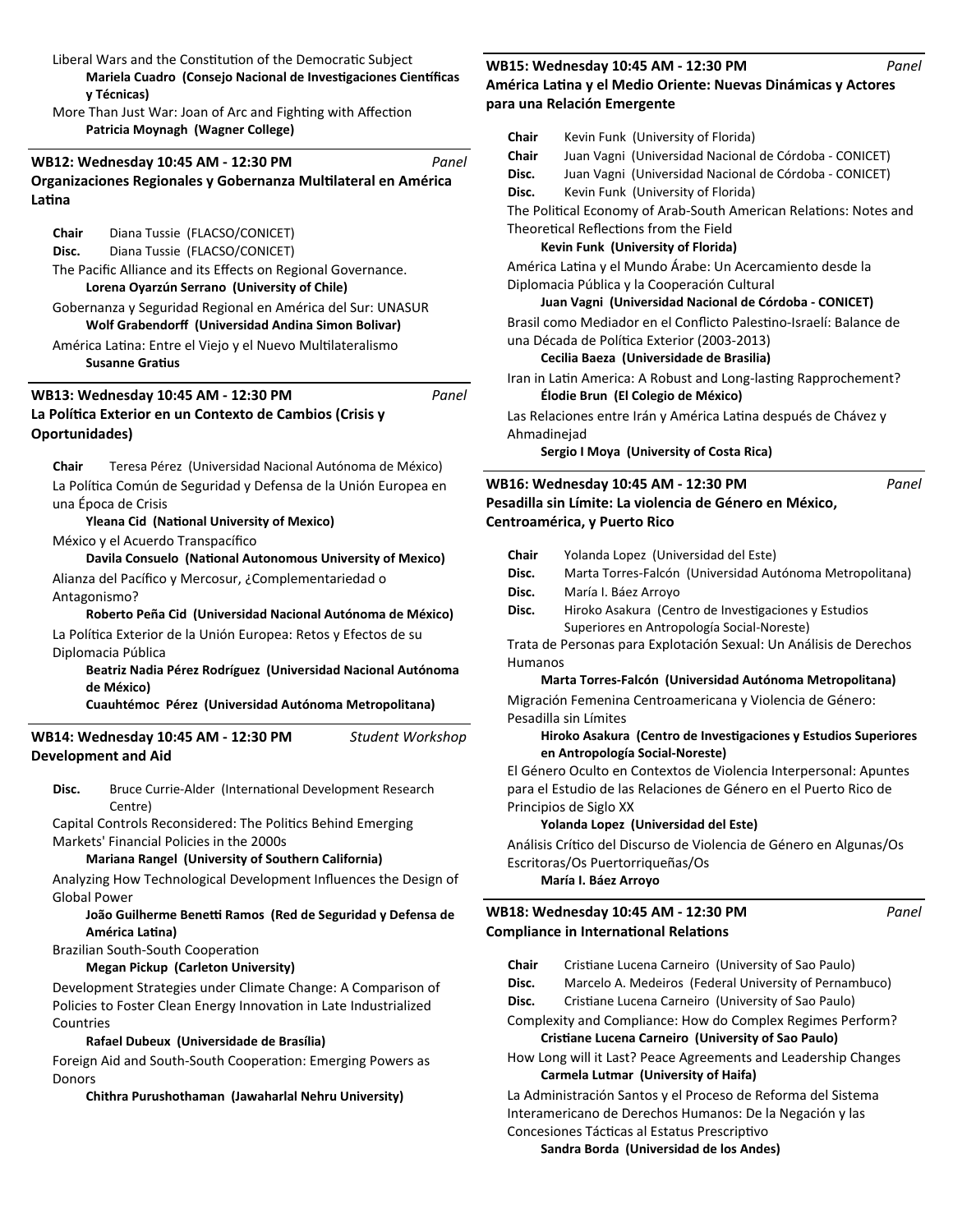Compliance in Mercosur: Brazil Formal Commitments and Interests **Marcelo A. Medeiros (Federal University of Pernambuco) Isabel Meunier Ferraz (Universidade de São Paulo)**

*Panel*

*Panel*

*Panel*

### **Sub-Regional Powers in Transition: The Case of Mexico WB19: Wednesday 10:45 AM - 12:30 PM**

| Chair             | Alejandro Chanona (National Autonomous University of             |
|-------------------|------------------------------------------------------------------|
|                   | Mexico)                                                          |
| Disc.             | Karol Derwich (Jagiellonian University)                          |
|                   | Mexico's Security and Intelligence Challenge: New Administration |
| for Old Realities |                                                                  |
|                   | <b>Carlos Rodriguez Ulloa</b>                                    |
|                   | Military Reform: Pending Task of Mexican Democracy               |
|                   | <b>Marcos Pablo Moloeznik</b>                                    |
|                   | Penitentiary Policy in Mexico and the US Compared, ca. 1800-2010 |
|                   | <b>Brian Norris (The Citadel)</b>                                |
|                   | Civil-Military Relations in Democratic Mexico                    |
|                   | Gabriel Aguilera (Air War College)                               |
|                   | David S. Sorenson (Air War College)                              |
|                   | Mexico: Toward Regional Power or a Failed State                  |
|                   | Karol Derwich (Jagiellonian University)                          |
|                   |                                                                  |

## **WB20: Wednesday 10:45 AM - 12:30 PM**

# **El Estado en América LaƟna: Logros y FaƟgas de los Procesos PolíƟcos en el Nuevo Siglo**

**Chair** Mabel Thwaites Rey (Universidad de Buenos Aires) **Disc.** Mabel Thwaites Rey (Universidad de Buenos Aires) Estado Neoliberal y Estado Desarrollista y de Bienestar Universalista. Definiciones Conceptuales y Aplicación a una Caracterización Preliminar de Algunas de las Reformas del Estado y del Sector Público de los Gobiernos del Frente Amplio

### **Pedro Narbondo (Universidad de la República, Uruguay)**

- Reforma estatal, neo-desarrollismo y conflictos políticos en Ecuador **Franklin Ramírez (FLACSO-ECUADOR)**
- Los Desafios y Tensiones del Proceso Boliviano
- **Jorge Viaña (InsƟtuto de InvesƟgaciones de la Vicepresidencia del Estado Plurinacional de Bolivia)**

La Dependencia de la Trayectoria en el Caso de Venezuela: La Voluntad del Estado Comunal, La Perseverancia del Estado Liberal **Juan Carlos Monedero (Universidad Complutense de Madrid)**

¿Social - Neoliberalismo? Organismos Multilaterales, Crisis Global, y Programas de Transferencia Monetaria Condicionada (PTMC) **María Angélica Gunturiz Rodríguez (Universidad de Buenos Aires)**

**Brazil and the United States WB22: Wednesday 10:45 AM - 12:30 PM**

**Chair** Fernanda Gonçalves (Centro Universitário La Salle - RJ) **Disc.** Marina Vitelli (Universidad Nacional de Rosario)

- Brazil Foreign Policy: Towards a New Form of Liberalism? **Diana Soller (University of Miami)**
- Brazil and the United States: A Complicated Relationship **MaƩ Bluem (University of Southern Mississippi)**

International Prohibition Regime on Drugs and Its Echoes in Brazil **Priscila Villela (Programa de Pós-Graduação em Relações Internacionais San Tiago Dantas)**

Patterns of Cooperation for Scientific and Technological Development - The Case of Relations Between Brazil and the United States of America and Capes And Fulbright

### **Daniella Toscano (Universidade de Brasilia)**

Brazil and United States Defense Agendas for South America **Eduardo Svartman (Universidade Federal do Rio Grande do Sul)**

|       | Panel<br>WC01: Wednesday 1:45 PM - 3:30 PM                           |
|-------|----------------------------------------------------------------------|
|       | Development as a Dimension of Brazilian International Power          |
| Chair | Gian Luca Gardini (Friedrich-Alexander University)                   |
| Disc. | Murilo Alves Zacareli (University of São Paulo)                      |
|       | International Relations from Below the State: Brazilian              |
|       | Environmentalism and the Green Economy                               |
|       | Eve Bratman (American University)                                    |
|       | The Role Brazil's Institutions and Bureaucratic Arrangement          |
|       | regarding the Use of Technical Cooperation as a Foreign Policy Tool  |
|       | Deborah Barros Leal Farias (The University of British Columbia)      |
|       | The Role of Local Institutional Arrangements in Environmental        |
|       | Governance – Experiences from Brazil                                 |
|       | Murilo Alves Zacareli (University of São Paulo)                      |
|       | Aid Systems and South-South Cooperation in Brazil and China:         |
|       |                                                                      |
|       | Towards a More Efficient Cooperation for Development?                |
|       | Suhayla Mohamd Khalil Viana (University of São Paulo)                |
|       | Panel<br>WC02: Wednesday 1:45 PM - 3:30 PM                           |
|       | The Rise of Emerging Powers through the Lens of International        |
|       | Political Economy: Sustainable Trend or Just an Academic Fad?        |
| Chair |                                                                      |
| Disc. | Gladys Lechini (Universidad Nacional de Rosario)                     |
|       | José Marcelino Fernandez Alonso (Universidad Nacional de<br>Rosario) |
|       | Qatar's Rising International Influence: A Case of Soft Power?        |
|       | Maximilian Felsch (Haigazian University)                             |
|       | BRICS and G20: Emerging Middle Powers and the Global Financial       |

**Leonardo Ramos (Pontifical Catholic University of Minas Gerais)** Recent Growth Experiences and Productivity Records: "Commodity Lottery" without Long-Term Gains

**Leonardo Stanley (Centro de Estudios de Estado y Sociedad)** Developing Renewable Energy in India: A Good Path towards Great Power Status?

**Mariana Balau (PonƟİcia Universidade Católica de Minas Gerais)**

**Vinicius Tavares (PonƟİcia Universidade Católica de Minas Gerais)**

*Panel*

Myths and Promises concerning Global Food Security **Marco Romero Cevallos (Universidad Andina Simón Bolívar)** Dynamic Markets: Advancing the Notion of Emerging Markets through a Measure of Institutional Evolution **Lyal White (University of Pretoria)**

### Las Paradojas del Regionalismo Actual en América Latina y el **Caribe WC03: Wednesday 1:45 PM - 3:30 PM**

**Chair** Jose Briceno Ruiz (University of the Andes)

Disc. Cintia Quiliconi (FLACSO - CONICET)

**Disc.** Mario E. Carranza (Texas A&M University-Kingsville) Resilient or Declining?: Mercosur and the Future of Post-Neoliberal Regionalism in LaƟn America

**Mario E. Carranza (Texas A&M University-Kingsville)**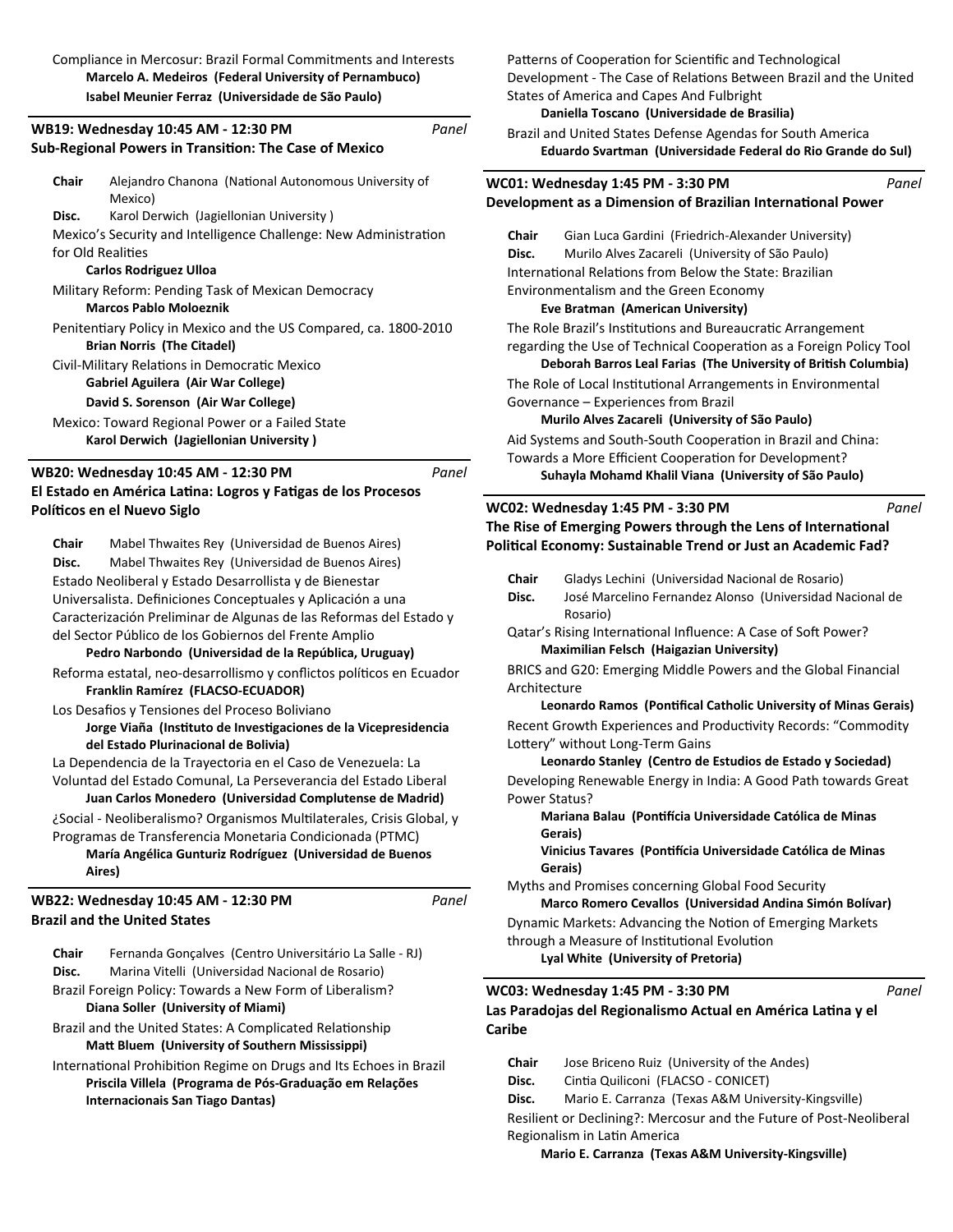Axes of Cooperation and Regional Integration in South America: From the Lost Decade until the Post-Liberal Era

### **Israel Roberto Barnabé (Federal University of Sergipe)**

UNASUR at the South American Regionalism: A Functional and Regulatory Perspective

#### **Michel Levi (Universidad Andina Simón Bolívar Sede Ecuador)**

International Regime Complexity and Regional Governance in the Americas

### **Laura Gomez Mera (University of Miami)**

Past and present of "open regionalism" in the Americas **Isidro Morales (Tecnológico de Monterrey, Campus Santa Fe)**

### **WC04: Wednesday 1:45 PM - 3:30 PM**

*Panel*

*Panel*

### **Corporaciones Transnacionales, Impactos Socioambientales, y Respuestas Sociales en América del Sur (I)**

Chair Marcelo Saguier (Facultad Latinoamericana de Ciencias Sociales)

- **Disc.** Maristella Svampa (Conicet, Universidad Nacional de La Plata) Grandes Proyectos en la Integración Regional de América del Sur
	- Silvina Carrizo (Consejo Nacional de Investigaciones Científicas y **Técnicas)**

Poder Corporativo y Dinámicas de Integración Regional en América del Sur

### **Gonzalo Berron (TransnaƟonal InsƟtute)**

El BNDES como Instrumento de Internacionalización del

Empresariado Brasileño: Implicancias para Bolivia

**Javier Gómez Aguilar (CEDLA - Centro de Estudios para el Desarrollo Laboral y Agrario)**

Dinámicas de Resistencia al Extractivismo Paul Bowles (University of Northern British Columbia)

**Henry Veltmeyer (Universidad Autónoma de Zacatecas)**

Minería Transnacional y Desarrollo en el Kirchnerismo **Marcelo Saguier (Facultad LaƟnoamericana de Ciencias Sociales)**

### Guillermo Peinado (Universidad Nacional de Rosario-Argentina)

The Soybean Republic: Non-State Regionalisation in South America? **Maria Giraudo (University of Warwick)**

### **Comparing Regional Systems WC05: Wednesday 1:45 PM - 3:30 PM**

**Chair** William R. Thompson (Indiana University)

**Disc.** William R. Thompson (Indiana University)

A Theoretical Framework for Comparing Regions in International Politics

### **J. Patrick Rhamey (Virginia Military InsƟtute) Thomas J. Volgy (University of Arizona)**

Regional Incongruence, State Capacity, and Order

**Karen Rasler (Indiana University)**

Southern (Dis)Comfort: SADC, MERCOSUR and ASEAN as Three Approaches on Regional Integration

**LeƟcia Simões (InsƟtuto Nacionais de Ciência e Tecnologia) Wellington D. Amorim (La Salle Rio de Janeiro) Guilherme M. Dias (La Salle University)**

**Patricia Nasser Carvalho (Federal University of Rio de Janeiro)**

UNASUR: A New Tool of Multilateralism for South American Policy **Fabio Sánchez (Universidad Sergio Arboleda)**

**Anne Marie Hoffmann (German Institute of Global and Area Studies-Hamburg)**

#### **WC06: Wednesday 1:45 PM - 3:30 PM**

### La Enseñanza de las Relaciones Internacionales en América Latina: **Teoría**

| Teoria |                |                                                                                                                                      |       |
|--------|----------------|--------------------------------------------------------------------------------------------------------------------------------------|-------|
|        | Chair<br>Disc. | Thomas Legler (Universidad Iberoamericana)<br>Stefano Guzzini (Danish Institute for International Studies)                           |       |
|        |                | Estudios de Seguridad<br>Monica Herz (Pontifical Catholic University of Rio de Janeiro)                                              |       |
|        | Liberalismo    | Federico Merke (Universidad de San Andrés)                                                                                           |       |
|        |                | El Pensamiento Latinoamericano en las Relaciones Internacionales<br>Arlene B. Tickner (Universidad de los Andes)                     |       |
|        |                | Constructivismo<br>Arturo Santa-Cruz (University of Guadalajara)                                                                     |       |
|        |                | WC07: Wednesday 1:45 PM - 3:30 PM<br>La UE y ALC, ¿Potencias en un Mundo Multipolar, o Socios en la<br>Gobernanza Global?            | Panel |
|        | Chair          | Jose Antonio Sanahuja (Complutense University)                                                                                       |       |
|        | Chair          | Bettina Trueb (European Union, Latin America and the<br>Caribbean Foundation)                                                        |       |
|        | Disc.          | Juan Pablo Soriano Gatica (Autonomous University of<br>Barcelona)                                                                    |       |
|        |                | La UE y CELAC: Actorness y Agencia en las Relaciones Birregionales                                                                   |       |
|        |                | y la Gobernanza Global<br>Jose Antonio Sanahuja (Complutense University)                                                             |       |
|        |                | Bettina Trueb (European Union, Latin America and the                                                                                 |       |
|        |                | Caribbean Foundation)                                                                                                                |       |
|        | Regionalism    | Multipolarity, Restricted Multilateralism and the Downgrade of                                                                       |       |
|        |                | Andres Malamud (University of Lisbon)                                                                                                |       |
|        |                | La UE y el Nuevo Multilateralismo Latinoamericano en Materia de                                                                      |       |
|        |                | Política de Drogas<br>Günther Maihold (El Colegio de México, Cátedra Humboldt)                                                       |       |
|        |                | Derechos Humanos y Democracia en el Vínculo Unión Europea-                                                                           |       |
|        |                | América Latina ¿Construyendo Gobernanza Global?                                                                                      |       |
|        |                | Lorena Oyarzún Serrano (University of Chile)                                                                                         |       |
|        |                | WC08: Wednesday 1:45 PM - 3:30 PM                                                                                                    | Panel |
|        |                | Incidencia de la Religion e Instituciones Religiosas en la Política                                                                  |       |
|        | Exterior (I)   |                                                                                                                                      |       |
|        | Disc.          | Ariel Finguerut                                                                                                                      |       |
|        |                | Diplomacia y Religión: Las Relaciones entre la República Popular de                                                                  |       |
|        |                | China y la Santa Sede                                                                                                                |       |
|        |                | Anna Carletti (Universidade Federal do Pampa)                                                                                        |       |
|        |                | Política y Fe: Relaciones Iglesia Católica y Bolivia en el Marco del<br><b>Estado Plurinacional</b>                                  |       |
|        |                | Miguel F. Jiménez Canido (Universidad NUR (Santa Cruz))                                                                              |       |
|        |                | Defendiendo la Libertad Internacional de Religión: La Política<br>Exterior de los EEUU en el Siglo XXI                               |       |
|        |                | Luiza Rodrigues Mateo (State University of Sao Paulo)                                                                                |       |
|        |                | Export or Glocalization? The Category of Religion and the                                                                            |       |
|        |                | Minoritisation of the World<br>Joanildo Burity (Fundação Joaquim Nabuco)                                                             |       |
|        |                | La Creación de la Revista Electrónica "Boletim Malala" del Grupo de<br>Estudios de Medio Oriente y Mundo Musulmán de la Universidade |       |

sobre Islam en Brasil **Cila Lima (University of Sao Paulo) Ariel Finguerut** 

de São Paulo: Desafíos, Resistencias y el Espacio para el Debate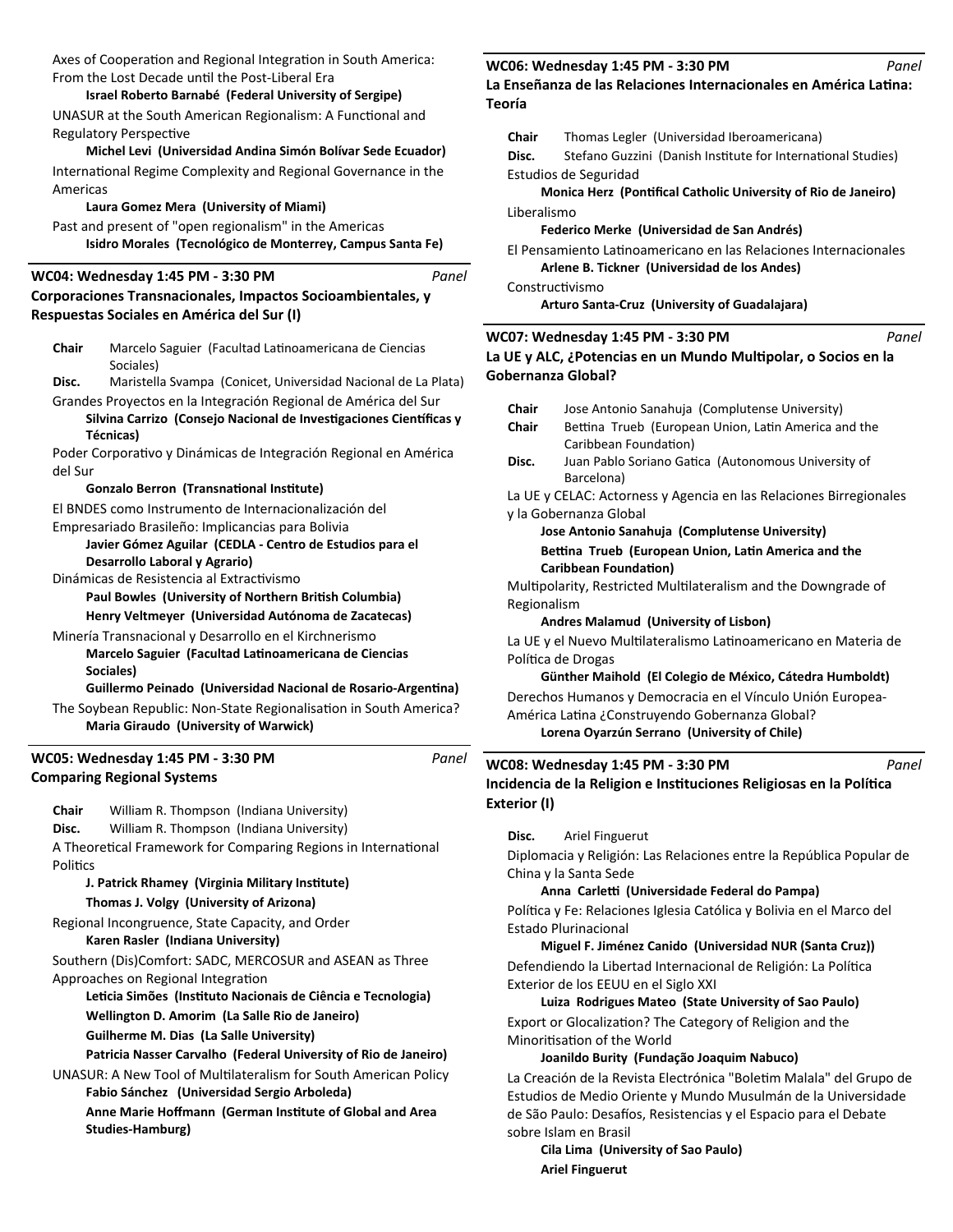| <b>Chair</b> | Federico Gomez (Universidad Nacional de La Plata)                                      |  |  |
|--------------|----------------------------------------------------------------------------------------|--|--|
| Disc.        | Maria Julieta Eller (Universidad Catolica de Santiago del<br>Estero)                   |  |  |
| Part.        | Gustavo Garcia                                                                         |  |  |
| Part.        | Oscar Mastropierro                                                                     |  |  |
| Part.        | Juan Emilio Giusiano (Universidad Nacional de Río Cuarto)                              |  |  |
| Part.        | Alfredo Bruno Bologna (Centro de Estudios en Relaciones<br>Internacionales de Rosario) |  |  |

### **El Derecho y los Estudios Internacionales: Nuevos Paradigmas, WC10: Wednesday 1:45 PM - 3:30 PM**

**Temas, y Relaciones**

| Chair                                                         | Carlos Juárez Centeno (Universidad Nacional de Córdoba) |  |
|---------------------------------------------------------------|---------------------------------------------------------|--|
| Chair                                                         | Norberto Consani (UNLP- IRI- CoFEI)                     |  |
| Maria Elena Baguedano (Universidad Nacional del Sur)<br>Disc. |                                                         |  |
| La Ludicializzación en las Dressese de Integración Desianal   |                                                         |  |

*Panel*

*Panel*

La Judicialización en los Procesos de Integración Regional **Walter Carnota (Universidad Nacional de Buenos Aires)**

El Proceso de Reconocimiento y Codificación del Derecho Humano a la Paz

### **José Antonio Musso ( Asociación Española para el Derecho Internacional de los Derechos Humanos)**

Los Desafíos del Derecho Internacional de los Derechos Humanos: El Sistema Interamericano de DDHH

**Carlos Juárez Centeno (Universidad Nacional de Córdoba)**

Nuevos Principios en el Derecho Internacional

**Norberto Consani (UNLP- IRI- CoFEI)**

#### **Debates en torno a la Reconfiguración del Movimiento y Sistema Global de Derechos Humanos WC12: Wednesday 1:45 PM - 3:30 PM** *Roundtable*

| Chair | Roberto Pablo Saba (Palermo University School of Law)    |  |  |
|-------|----------------------------------------------------------|--|--|
| Part. | Gabriela Kletzel (Centro de Estudios Legales y Sociales) |  |  |
| Part. | Gastón Chillier (Centro de Estudios Legales y Sociales)  |  |  |
| Part. | Lucía Nader (Conectas Human Rights)                      |  |  |
| Part. | Janet Love (Legal Resource Centre)                       |  |  |

# **WC14: Wednesday 1:45 PM - 3:30 PM**

# **El FMI en las Crisis: Roles, Intereses, LegiƟmidad, y Reformas del Organismo**

- Chair Noemi Brenta (Consejo Nacional de Investigaciones Científicas y Técnicas)
- Chair Pablo Nemiña (Facultad Latinoamericana de Ciencias Sociales) **Disc.** Ignacio Labaqui (Universidad Católica Argentina)

El Rol del FMI en la Regularización de las Deudas Soberanas e Latinoamérica y sus Crisis Posteriores, 1989-2002

# **Noemi Brenta (Consejo Nacional de Investigaciones Científicas y Técnicas)**

La Incidencia de los Países Centrales en las Decisiones del FMI durante la Crisis de la Convertibilidad en Argentina, 1998-2001 Pablo Nemiña (Facultad Latinoamericana de Ciencias Sociales)

Legitimidad e Institucionalidad del FMI Post Corea 1997

# **Maria de las Mercedes Archimbal (UCES)**

Ocaso y Recuperación del FMI luego de la Crisis Argentina de 2001 **Alejandro Fridman (University)**

**Contribuciones Sudamericanas para Operaciones de Paz de NNUU. Los Porqué y los Cómo de una Nueva Misión Militar y Otras Reflexiones WC15: Wednesday 1:45 PM - 3:30 PM** *Panel*

**Chair** Julián González Guyer (Universidad de la República )

**Disc.** Kai Michael Kenkel (Catholic University of Rio de Janeiro) Uruguay; La Contribución Uruguaya a Operaciones de Paz: Motivaciones de un Récord

**Julián González Guyer (Universidad de la República )** Brazil and Intervention after MINUSTAH: RwP, Chapter VII, and Global Goals

## **Kai Michael Kenkel (Catholic University of Rio de Janeiro)**

Argentina y las Operaciones de Paz: las Fuerzas Armadas como Instrumento de la Política Exterior

## **Paola Di Chiaro (Universidad de Buenos Aires)**

Peacekeeping Participation as Encouragement for South American Defense and Security Integration

### **Danilo Marcondes de Souza Neto (University of Cambridge)** Porqué no y Cómo no de la Participación de Venezuela en las Operaciones de Paz de las NNUU

### Andres Serbin (Coordinadora Regional de Investigaciones **Económicas y Sociales)**

Los Partidos Políticos frente a la Participación de Uruguay en las Operaciones de Mantenimiento de Paz: El Debate sobre la Seguridad Colectiva y la No Intervención

**Camilo López (Universidad de la República)**

## **WC16: Wednesday 1:45 PM - 3:30 PM**

**Transiciones y Persistencias: Debates Contemporáneos sobre Género, Trabajo, y Migración**

- **Chair** Monica Trujillo-Lopez (Universidad Popular Autonoma del Estado de Puebla)
- **Disc.** Almudena Cabezas Gonzalez (Universidad Complutense de Madrid)

Au Pairs Mexicanas ante la Demanda de Trabajo del Cuidado en Estados Unidos

### **Mirza Aguilar Pérez (Universidad Autónoma Metropolitana - Xochimilco)**

Comunidad Coyuntural: Redes, Espacios, y Cotidianidad de Empleadas DomésƟcas Peruanas en la Ciudad de México

**Mónica Patricia Toledo González (Universidad Autónoma de Tlaxcala)**

Diáspora Digital Mexicana desde la Perspectiva de Género **Edmundo Meza (University of the Americas, Puebla)**

Impactos de las Remesas y Envíos Sociales en el Circuito Migratorio

Otomí San Pablito, Pahuatlán, Puebla-Durham, Carolina del Norte **Rocío del Carmen Osorno Velazquez (Observatorio Ciudadano sobre PolíƟcas Públicas para Migrantes)**

Migraciones, Negociación, y Seguridad: Reforma Migratoria, el Reto Hispano, y los Desafíos a la Identidad Nacional Estadounidense **Juan Cruz Tisera (Universidad Nacional de La Plata)**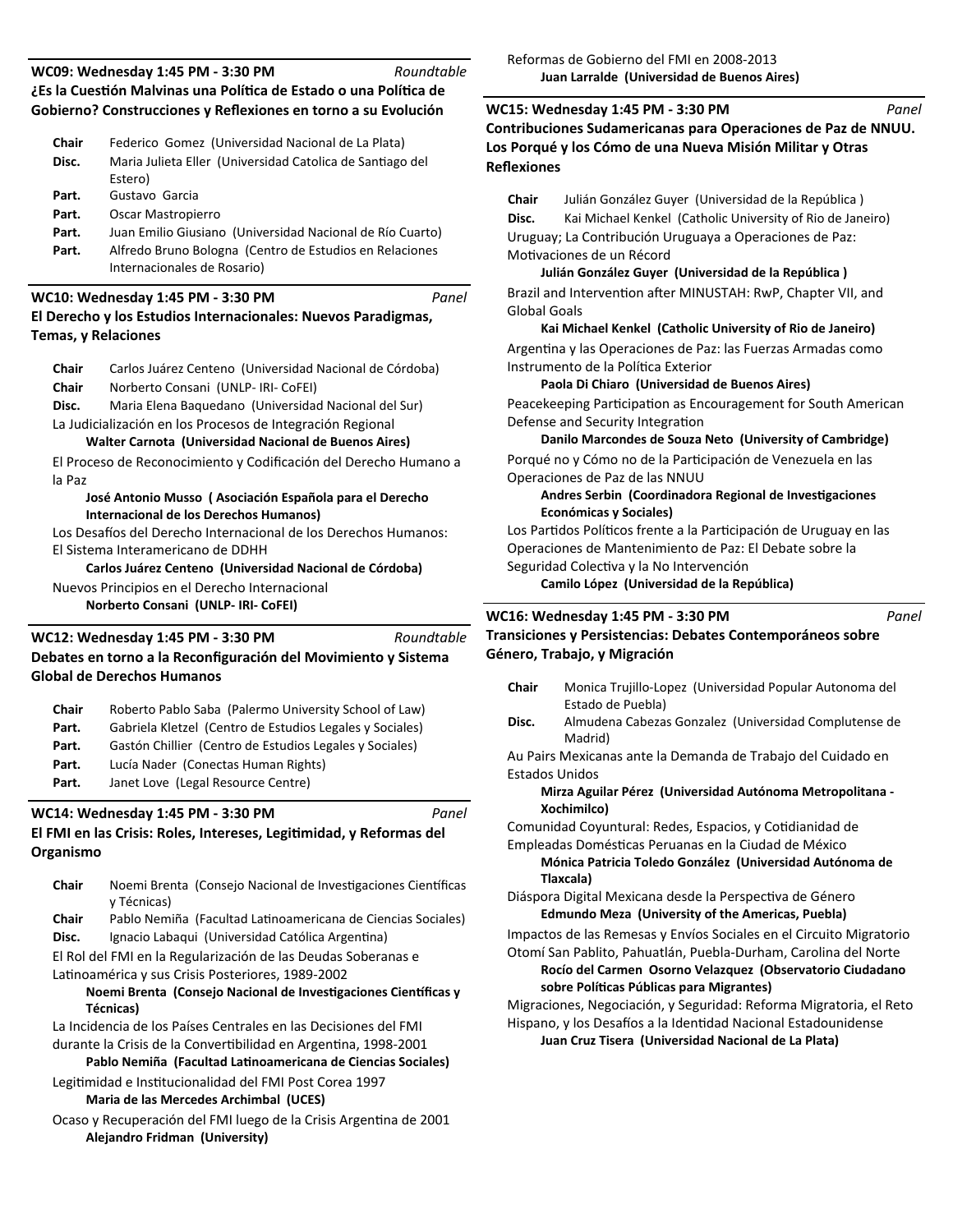#### **La Seguridad Internacional y la Defensa en el Siglo XXI: Temas de la Agenda Global y de la Agenda Regional WC17: Wednesday 1:45 PM - 3:30 PM** *Panel*

Chair Juan Alberto Rial (Instituto de Relaciones Internacionales -Universidad Nacional de La Plata)

**Disc.** Ángel Pablo Tello

Misiones Militares y Roles Multifuncionales: Experiencias

Suramericanas

### **Pablo Celi**

Democratizing Revolutionary Soldiers: Political Liberalization and the Armed Forces

### **Deborah Norden (Whiƫer College)**

Military, Reconciliation, Amnesty, and Truth in Brazil: Comparisons within the Southern Cone

### **Maria Celina d'Araujo**

La cooperación en materia de Defensa en el marco de la política exterior de España hacia América Latina en la actualidad

### **Mariano Cesar Bartolome (Universidad de Lanus)**

Fundamentos de Poder na Ordem Internacional Contemporânea: Comando do Espaço, Dissuasão Nuclear, e Digitalização

**Marco A. C. Cepik (Federal University of Rio Grande do Sul)** La Participación Argentina en las Operaciones de Paz de las

Naciones Unidas desde el Advenimiento de la Democracia

**Juan Alberto Rial (Instituto de Relaciones Internacionales -Universidad Nacional de La Plata)**

## **New Perspectives on Latin America's Cold War WC18: Wednesday 1:45 PM - 3:30 PM**

|                                        | Chair | Felipe Loureiro (University of São Paulo)                              |       |
|----------------------------------------|-------|------------------------------------------------------------------------|-------|
|                                        | Disc. | Leandro Morgenfeld (Universidad de Buenos Aires)                       |       |
|                                        |       | Brazil and the Alliance for Progress: US-Brazilian Financial Relations |       |
|                                        |       | during the Formulation of João Goulart's Three-Year Plan (1962)        |       |
|                                        |       | Felipe Loureiro (University of São Paulo)                              |       |
|                                        |       | Latin America and the "Cuban Question", 1959-1964                      |       |
|                                        |       | <b>Tanya Harmer</b>                                                    |       |
|                                        |       | A "Friend of the Revolution"? Vasco Tristão Leitão da Cunha, Fidel     |       |
|                                        |       | Castro and Brazilian-Cuban Relations, 1956-1964                        |       |
|                                        |       | James Hershberg (George Washington University)                         |       |
|                                        |       | Latin America's Cold War: A Reassessment                               |       |
|                                        |       | Dustin Walcher (Southern Oregon University)                            |       |
|                                        |       | Brazil's Struggle for a Third Power: The "Latin Front", the            |       |
|                                        |       | Multilateral System, and the Cold War, 1946-1954                       |       |
|                                        |       | Alexandre Moreli (Getulio Vargas Foundation, Brazil)                   |       |
|                                        |       | Cold War Memories: Latin America versus the United States              |       |
|                                        |       | Stephen Rabe (The University of Texas at Dallas)                       |       |
|                                        |       | WC19: Wednesday 1:45 PM - 3:30 PM                                      | Panel |
| <b>Expertise, Politics, and Policy</b> |       |                                                                        |       |
|                                        | Chair | Isabella Alcaniz (University of Maryland)                              |       |
|                                        | Disc. |                                                                        |       |
|                                        |       | Christian Hernandez (University of Birmingham)                         |       |

Gendered Knowledge in the Local Food Movement: The Emancipation of Expertise or the Localization of Profit? **Michael J. Bosia (Saint Michael's College)**

From Socialisation to Critical Situations: Experts in Economics' Dilemmas and Assemblages in Argentinean Neoliberal Reforms **Heredia Mariana (Consejo Nacional de Investigaciones** 

**Científicas y Técnicas (CONICET))** 

The Origin of Expertise in the Nuclear and Environmental Sector in **Argentina** 

### **Isabella Alcaniz (University of Maryland)**

**Ricardo A. Gutiérrez (Universidad Nacional de San Martín)** 

¿Qué Quiere Decir Conocimiento Experto en Políticas Sexuales? **Mario Pecheny (University of Buenos Aires & CONICET)**

| WC22: Wednesday 1:45 PM - 3:30 PM<br>Panel |                                                                                                                                                                       |  |
|--------------------------------------------|-----------------------------------------------------------------------------------------------------------------------------------------------------------------------|--|
|                                            | <b>State, Security, and Drugs in Mexico</b>                                                                                                                           |  |
| Chair                                      | Laura Catharine Macdonald (Carleton University)                                                                                                                       |  |
| Disc.                                      | Laura Catharine Macdonald (Carleton University)                                                                                                                       |  |
|                                            | The Merida Initiative: What is Next for North America?                                                                                                                |  |
|                                            | Alejandro Chanona (National Autonomous University of<br>Mexico)                                                                                                       |  |
|                                            | Merida Initiative and US-Mexico Military Cooperation<br>Yadira Galvez (National Autonomous University of Mexico)                                                      |  |
|                                            | Tugging at the Ties of "El Tejido Social": How Drug Violence<br>Influences the Socio-Political Processes of Mexico<br>Cassy L. Dorff (Duke University)                |  |
|                                            | Drug Trafficking and Violence at the Subnational Level in Mexico<br>Rocio Alejandra Rivera Barradas (University of Miami)                                             |  |
|                                            | The Cancer and the Cure: Security, State and Power in Mexico<br>Felippe De Rosa (Pontifícia Universidade Católica do Rio de<br>Janeiro)<br><b>Catherina Godeghesi</b> |  |

#### **El Aporte de América LaƟna a la Teoría de las Relaciones Internacionales WD02: Wednesday 4:00 PM - 5:45 PM** *Roundtable*

| Chair | Jose Briceno Ruiz (University of the Andes)                                   |  |  |
|-------|-------------------------------------------------------------------------------|--|--|
| Part. | Carlos Escudé (Consejo Nacional de Investigaciones Científicas<br>y Técnicas) |  |  |
| Part. | Alejandro Simonoff                                                            |  |  |
| Part. | Mario Rapoport                                                                |  |  |

Revistas Latinoamericanas de Política y Relaciones Internacionales **WD03: Wednesday 4:00 PM - 5:45 PM** *Roundtable*

| Chair | Monica Carreto Serrano (El Colegio de México)                                     |  |  |
|-------|-----------------------------------------------------------------------------------|--|--|
| Part. | William C. Smith (University of Miami)                                            |  |  |
| Part. | Eduardo Carreño (University of Chile)                                             |  |  |
| Part. | André Luis Reis da Silva (Universidade Federal do Rio Grande<br>do Sul)           |  |  |
| Part. | Andres Serbin (Coordinadora Regional de Investigaciones<br>Económicas y Sociales) |  |  |
| Part. | Susana C. Chacon (Tecnológico de Monterrey, Campus Santa<br>Fe)                   |  |  |
| Part. | Norberto Consani (UNLP- IRI- CoFEI)                                               |  |  |

### **WD05: Wednesday 4:00 PM - 5:45 PM**

La Conducción Política de la Defensa y el Populismo en los Países **de la Región**

*Panel*

Chair Luis Tibiletti (Universidad del Salvador) Disc. Jorge M. Battaglino (University Torcuato Di Tella)

La Conducción Política de la Defensa Post Dictaduras Militares: El

Caso Argentino y Su Impacto en los Países del Cono Sur (1983/2013) **Luis Tibileƫ (Universidad del Salvador)**

Implicancias Presupuestarias y de Personal en la Política Militar Argentina: 2000 - 2012

**Thomas Scheetz (Escuela de Defensa Nacional)**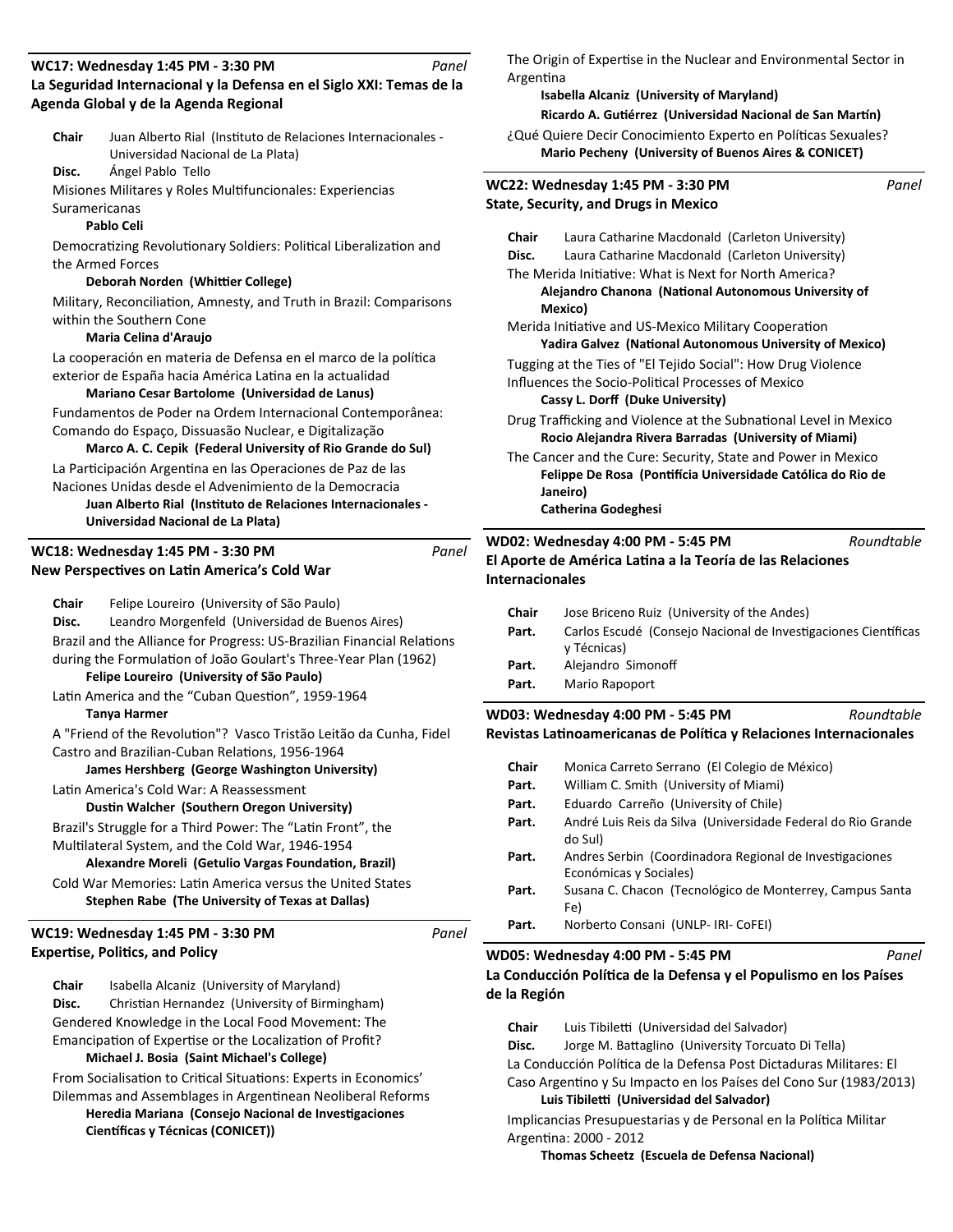Argentina: Desafíos para una Política de Defensa Regional, Los Ejercicios Militares (2004-2014)

### **Hebe Gazzotti**

Las Complejas y Paradójicas Relaciones Civil-Militares en los Gobiernos Populistas

**Beatriz Wehle (Universidad Nacional de Quilmes)**

# **Transitional Justice and Democratization WD06: Wednesday 4:00 PM - 5:45 PM Chair** Jean Grugel **Disc.** Jean Grugel *Panel* Justice and Memory beyond Borders: The Plan Condor and Accountability in Argentina and Uruguay **Francesca Lessa (University of Oxford)** Post-Conflict Transition in Syria: Paths to Democracy **Radwan Ziaden (Syrian Center for Political and Strategic Studeis)** Global Standards of Transitional Justice: Between Depoliticization and Local Quarrels **Emerson Maione Souza (Universidade Federal Fluminense)** Transitional Justice and the Inter-American Human Rights System: Analysing the Influence of the IAHRS in Brazil, Colombia, Mexico and Peru **Bruno BoƟ Bernardi (University of Sao Paulo)** Military, Reconciliation, Amnesty and Truth in Brazil: Comparisons within the Southern Cone **Maria Celina d'Araujo South-South Integration and Cooperation WD07: Wednesday 4:00 PM - 5:45 PM Chair** Maria Antonieta D. T. Lins (University of São Paulo) Disc. Christian Hernandez (University of Birmingham) *Panel* The BRICS, Place, Scale and the Reconfiguration of Power Relations **Alejandra Roncallo (Bucknell University)** Emerging Powers and the Disruption of the Neoliberal Project at the WTO **Kristen Hopewell (University of British Columbia)** Financial Policies in the Aftermath of Global Financial Crisis: Emerging Economies Reactions **Maria Antonieta D. T. Lins (University of São Paulo)** Financial Gateways to Africa **Elizabeth L. CobbeƩ (University of East Anglia)** Incidencia de la Religion y Las Instituciones Religiosas en la Política **Exterior (II) WD08: Wednesday 4:00 PM - 5:45 PM Chair** Miguel F. Jiménez Canido (Universidad NUR (Santa Cruz)) **Disc.** Luiza Rodrigues Mateo (State University of Sao Paulo) *Panel* La Influencia de la Iglesia Católica en los Cambios Políticos de Polonia

# **Renan Honorato (Universidade Federal da Paraíba)**

La Actuación de la Hermandad Musulmana de Siria en la Óptica Conceptual de la Teología Pública en el Escenario Internacional

**Gary Rainer Chumacero Vanderlei (Universidade Federal da Paraíba)**

## **Gisele BellinaƟ (Universidade Federal da Paraíba)**

Cosmología Política de la República Islámica de Irán y su Acercamiento a los Gobiernos Progresistas de América Latina

**Krystel Roca (Universidad Nur)**

Las Diversidades Culturales Indígenas en América Latina frente a los Dispositivos de Poder de la Iglesia Cristiano-Católica: Una Mirada Crítica Contemporánea

**FaƟma T. Monasterio Mercado (Universidad NUR)**

|                    | WD09: Wednesday 4:00 PM - 5:45 PM<br>Panel                                                                             |
|--------------------|------------------------------------------------------------------------------------------------------------------------|
|                    | <b>International Political Economy between Diffusion and Global</b>                                                    |
| <b>Assemblages</b> |                                                                                                                        |
| Chair              | Heredia Mariana (Consejo Nacional de Investigaciones                                                                   |
|                    | Científicas y Técnicas (CONICET))                                                                                      |
| Chair              | Pablo Nemiña (Facultad Latinoamericana de Ciencias Sociales)                                                           |
| Disc.              | Christopher Wylde (Richmond the American International<br>University in London)                                        |
|                    | Diffusion through Betrayal: Convertibility and the Crucial Role of                                                     |
|                    | Heterodoxy in the Argentinian Path to Neoliberalism                                                                    |
|                    | Heredia Mariana (Consejo Nacional de Investigaciones                                                                   |
|                    | Científicas y Técnicas (CONICET))                                                                                      |
|                    | Pablo Nemiña (Facultad Latinoamericana de Ciencias Sociales)                                                           |
|                    | Uneven and Combined Development, Development of Capitalism                                                             |
|                    | and Turkish Foreign Policy: Diffusion of Capitalist Norms and Liberal                                                  |
|                    | Ideology through Hegemonic Depth                                                                                       |
|                    | Faruk Yalvaç (Middle East Technical University)                                                                        |
|                    | The International Diffusion of Instruments to Fight Resource Curse:                                                    |
|                    | The Case of Russian Oil Funds                                                                                          |
|                    | Ewa Aleksandra Dabrowska (University of Amsterdam)                                                                     |
|                    | Panel                                                                                                                  |
|                    | WD10: Wednesday 4:00 PM - 5:45 PM                                                                                      |
|                    | <b>Perspectives on Latin American Pensions</b>                                                                         |
| Chair              | Giselle Datz (Virginia Polytechnic Institute and State                                                                 |
|                    | University)                                                                                                            |
| Disc.              | Rafael Rofman (The World Bank)                                                                                         |
|                    | The Expansion of Basic Pensions in Latin America: Policy Diffusion                                                     |
|                    | and Local Politics in Argentina, Bolivia, and Chile                                                                    |
|                    | Camila Arza (Centro Interdisciplinario para el Estudio de                                                              |
|                    | Politicas Públicas)                                                                                                    |
|                    | Two National Dialogues on Social Security in Uruguay (2005-2014)<br>José Miguel Busquets (Universidad de la República) |
|                    | Varieties of Latin American Pension Finance                                                                            |
|                    | Giselle Datz (Virginia Polytechnic Institute and State University)                                                     |
|                    | Political Risk and Pension Reform in Latin America and Central and                                                     |
|                    | Eastern Europe                                                                                                         |
|                    | Stephen Kay (Federal Reserve Bank of Atlanta)                                                                          |
|                    |                                                                                                                        |
|                    | Basic Universalism and Pensions in Latin America                                                                       |
|                    | <b>Jorge Papadopulos</b>                                                                                               |
|                    |                                                                                                                        |
|                    | WD11: Wednesday 4:00 PM - 5:45 PM<br>Panel                                                                             |
|                    | New Regional Responses to Media and Power in South America                                                             |
| Chair              | Ernesto Vivares (Facultad Latinoamericana de Ciencias<br>Sociales)                                                     |
| Disc.              | Sebastian Kaempf (University of Queensland)                                                                            |

**Eric Louw** 

### **Zala Volcic (University of Queensland)**

Media and Multilateralism in South America: How the International Matters to Domestic Media Reform

### **Katherine M. A. Reilly (Simon Fraser University)**

Media Reform in South America: Why Regional Responses Matter **Cheryl Martens**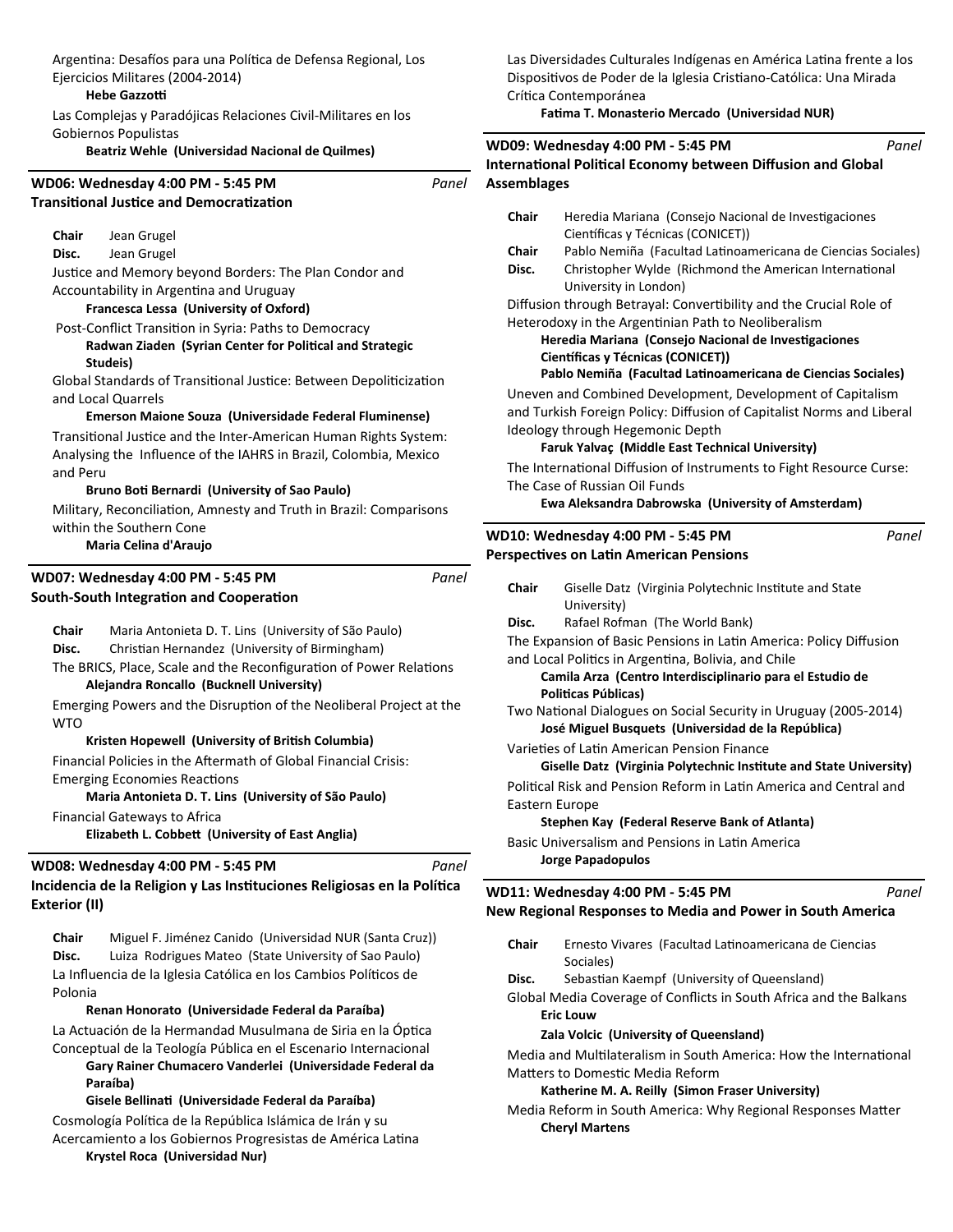Medios y Empoderamiento en Venezuela: Hacia un Espacio Público-Mediático Participativo

**Ximena González Broquen (InsƟtuto Venezolano de Investigaciones Cientificas (IVIC)/ CETSCC)** 

## El Debate de Ley de Medios: Ciudadanía y Conflicto en Ecuador **Isabel Ramos (FLACSO, Sede Ecuador)**

Medios, Prácticas y Cultura: La Ley 26.522 en Argentina **Susana Sel (Universidad de Buenos Aires) Pablo Gasloli** 

### **WD12: Wednesday 4:00 PM - 5:45 PM**

*Panel*

# **Thinking on International Development: The Rise of Regional Powers**

| Bruce Currie-Alder (International Development Research<br>Chair |                                                            |  |
|-----------------------------------------------------------------|------------------------------------------------------------|--|
|                                                                 | Centre)                                                    |  |
| Disc.                                                           | Ben Petrazzini (International Development Research Centre) |  |
| Development Theories                                            |                                                            |  |

### **John Harriss (Simon Fraser University)**

The Study of Development

**David Williams (Queen Mary University London)**

The Role of the WTO in Diffusing Ideas on Development **Diana Tussie (FLACSO/CONICET)**

# **CinƟa Quiliconi (FLACSO - CONICET)**

Thinking on International Development: Towards Three Dialogues **Bruce Currie-Alder (International Development Research Centre)**

#### **Populismo: Devenir de una Categoría Polisémica. El Populismo en tanto Experiencia Histórica WD15: Wednesday 4:00 PM - 5:45 PM** *Panel*

Chair Julian Melo (Universidad Nacional de San Martín) Disc. Sebastian Barros (National University of Patagonia San Juan Bosco)

La Construcción Institucional de los Gobiernos Populares en Latinoamérica. ¿Hacia una Nueva Perspectiva del Orden Internacional?

### **Dante Augusto Palma (Universidad Nacional de San Martín)**

Populismo, Violencia y Gaitanismo… o lo popular como problema en Colombia

### **Ana Lucia Magrini (Universidad Nacional de Quilmes)**

Ruptura y Recomposición Populista en la Experiencia Boliviana Reciente

## **María Virginia Quiroga (Conicet-UNRC)**

El Populismo como Concepto: Un Estudio Comparativo de las Historiografías y las Ciencias Sociales en Argentina y Brasil **Omar Acha (Universidad de Buenos Aires)**

## **Brazilian Foreign Policy in the Global South WD22: Wednesday 4:00 PM - 5:45 PM**

**Chair** Guilherme M. Dias (La Salle University) **Disc.** Pablo Saturnino Braga (State University of Rio de Janeiro) Expanding the Limits of Brazilian Foreign Policy: The Role of Domestic Institutions in International Cooperation **Guilherme M. Dias (La Salle University)**

Spaces of Sovereign Indetermination: Brazilian Foreign Policy **Ambiguities** 

**Carlos Frederico Pereira da Silva Gama (Pontifical Catholic University of Rio de Janeiro)**

Brazil and South Africa: An Alternative Regional Power in the XXI **Century** 

**Danielle Jacon Ayres Pinto (UNICAMP / UFSM)**

The Missing Link: Defense Cooperation in Brazilian-African Relations **Pedro Seabra (University of Lisbon)**

Brazil's South-South Cooperation: Legitimation of Public Policies at Home and Abroad

**Adriana Abdenur (PonƟİcia Universidade Católica do Rio de Janeiro)**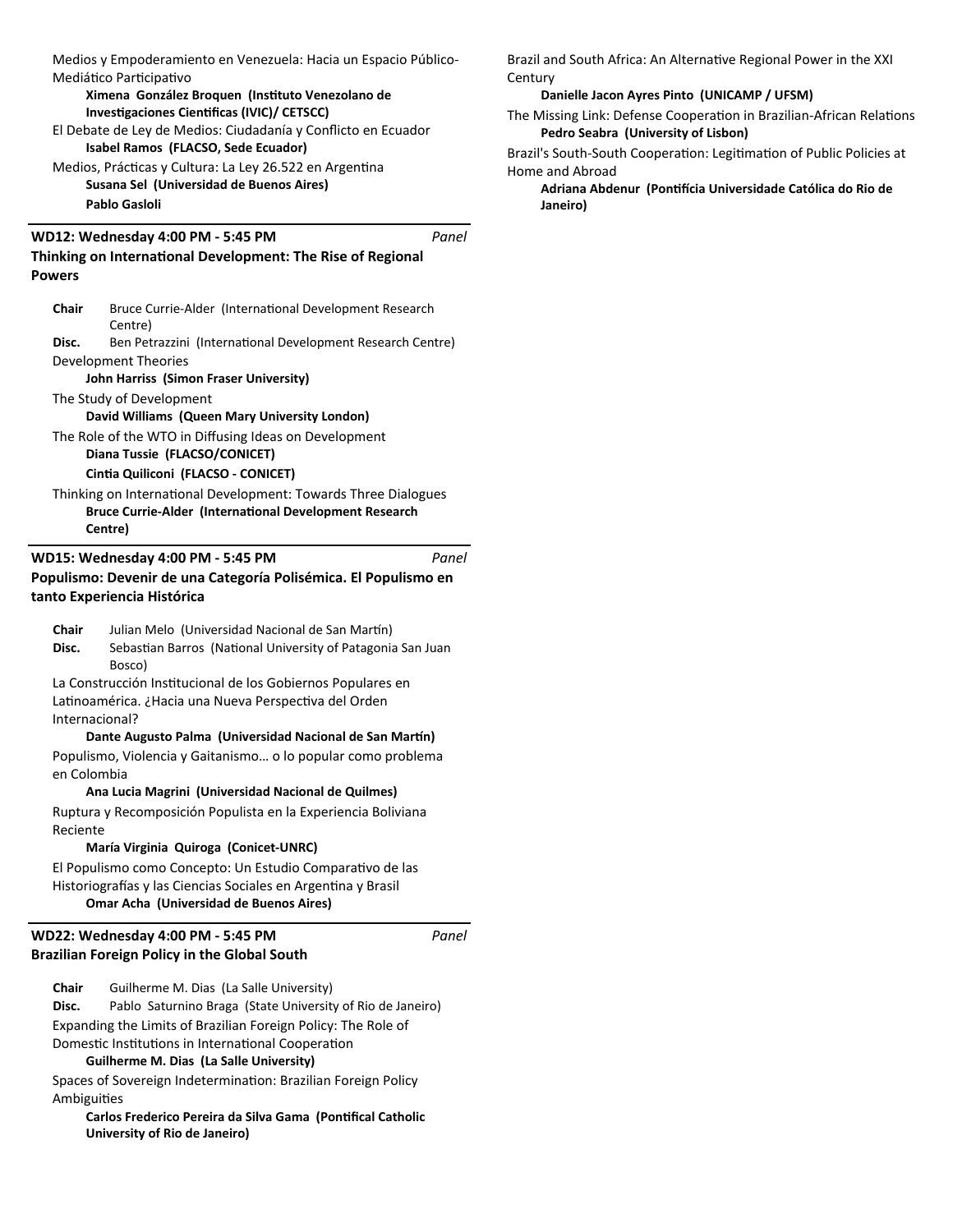# Thursday

| Roundtable<br>TA02: Thursday 8:30 AM - 10:15 AM<br>Latin America's Security and Defense Institutions at a Time of<br>Reconfigured International Relations: Innovation or Retrenchment?                                                                                                                                                                                                                                                                                                                                                                |                                                                                                                                                                                                                                                                                                      |       |  |
|-------------------------------------------------------------------------------------------------------------------------------------------------------------------------------------------------------------------------------------------------------------------------------------------------------------------------------------------------------------------------------------------------------------------------------------------------------------------------------------------------------------------------------------------------------|------------------------------------------------------------------------------------------------------------------------------------------------------------------------------------------------------------------------------------------------------------------------------------------------------|-------|--|
| Chair<br>Part.<br>Part.<br>Part.<br>Part.                                                                                                                                                                                                                                                                                                                                                                                                                                                                                                             | Marcela Donadio<br>Maria Celina d'Araujo<br>Kristina Mani (Oberlin College)<br>Kai Michael Kenkel (Catholic University of Rio de Janeiro)<br>Orlando Perez (Millersville University)                                                                                                                 |       |  |
|                                                                                                                                                                                                                                                                                                                                                                                                                                                                                                                                                       | Roundtable<br>TA03: Thursday 8:30 AM - 10:15 AM                                                                                                                                                                                                                                                      |       |  |
|                                                                                                                                                                                                                                                                                                                                                                                                                                                                                                                                                       | <b>New Challenges for Emergents</b>                                                                                                                                                                                                                                                                  |       |  |
| Chair<br>Part.<br>Part.<br>Part.<br>Part.                                                                                                                                                                                                                                                                                                                                                                                                                                                                                                             | Ian Taylor (University of St Andrews)<br>Gladys Lechini (Universidad Nacional de Rosario)<br>Luciano Zaccara<br>André Luis Reis da Silva (Universidade Federal do Rio Grande<br>do Sul)<br>Gisela Pereyra Doval (Universidad Nacional de Rosario)                                                    |       |  |
|                                                                                                                                                                                                                                                                                                                                                                                                                                                                                                                                                       | TA04: Thursday 8:30 AM - 10:15 AM<br>Student Workshop<br><b>Re-Thinking Regionalism</b>                                                                                                                                                                                                              |       |  |
| Disc.<br>Tanja A. Börzel (Free University of Berlin)<br>Rethinking Integration in Latin América: The "Pink Tide" and the<br>Post-Neoliberal Regionalism.<br>Gabriel Pimenta (Pontifícia Universidade Católica de Minas<br>Gerais)<br>Pedro Casas V M Arantes (Pontifical Catholic University of<br><b>Minas Gerais)</b><br>'New' Millennium, 'New' Regionalism and 'New' Leftist<br>Governments: What is 'New'?<br><b>Taeheok Lee (University of York)</b><br>Rethinking Post-National Integration<br>Esteban Kaipl (Universidad Nacional de Rosario) |                                                                                                                                                                                                                                                                                                      |       |  |
|                                                                                                                                                                                                                                                                                                                                                                                                                                                                                                                                                       | Roundtable<br>TA05: Thursday 8:30 AM - 10:15 AM<br>¿Un Nuevo Orden en América Latina?: El Eje Norte-Sur, las Nuevas<br>Izquierdas y las Nuevas Derechas                                                                                                                                              |       |  |
| Chair<br>Part.<br>Part.<br>Part.                                                                                                                                                                                                                                                                                                                                                                                                                                                                                                                      | Veronica Giordano (Universidad de Buenos Aires)<br>Waldo Ansaldi (Universidad de Buenos Aires)<br>Mario Toer<br>Lorena Soler (Universidad de Buenos Aires)                                                                                                                                           |       |  |
|                                                                                                                                                                                                                                                                                                                                                                                                                                                                                                                                                       | TA06: Thursday 8:30 AM - 10:15 AM<br>UNASUR-Cosiplan. Proceso de Integración, Proyecciones<br><b>Ambientales, Nuevos Temas y Actores Alternativos</b>                                                                                                                                                | Panel |  |
| Chair<br>Disc.                                                                                                                                                                                                                                                                                                                                                                                                                                                                                                                                        | Cristian Lorenzo (Centro Austral de Investigaciones Científicas)<br>Ana Seitz (Consejo Nacional de Investigaciones Científicas y<br>Técnicas)<br>Unilateralismo, Consenso, y Competencia en el Desarrollo del<br>Proceso IIRSA-UNASUR frente al Medioambiente y a Actores<br>Sistémicos Alternativos |       |  |

Ana Seitz (Consejo Nacional de Investigaciones Científicas y **Técnicas)**

Relaciones Turísticas Internacionales UNASUR-China **Diego Navarro (Universidad del Salvador)**

De Amores y Otras Adicciones: La Intergubernamentalidad como Característica Esencial de UNASUR

### **Nicolás Comini (Consejo Nacional de Investigaciones Científicas y Técnicas)**

La Cuestión Forestal de la UNASUR en la Provincia Argentina de Tierra del Fuego

**Cristian Lorenzo (Centro Austral de Investigaciones Científicas)** Recursos naturales en áreas frontera. El Tratado Binacional Minero entre Argentina- Chile: los Comités de Integración Agua Negra y ATACALAR

**Celia Romina Bruculo (Consejo Nacional de Investigaciones Científicas y Técnicas)** 

#### **New Actors and Organizations in International Governance TA07: Thursday 8:30 AM - 10:15 AM** *Panel*

- **Chair** Daniela Vieira Secches (PonƟİcia Universidade Católica de Minas Gerais)
- **Disc.** Chyara Sales Pereira
- Space is Global: From Atlanticism to Globalism
	- **Ali Saqer (University of Warwick)**

Civil Society and Regional Powers in a Changing World: The Cases of Brasil and India

### **Daniela Vieira Secches (PonƟİcia Universidade Católica de Minas Gerais)**

**Maria CrisƟna Andrade Aires (Centro Universitário UniBH)** Environmental Institution-Building in Argentina, Brazil, and Chile: Interactions between International and Domestic Processes **Ricardo A. Gutiérrez (Universidad Nacional de San Martín)** 

## **TA08: Thursday 8:30 AM - 10:15 AM**

**Linking the Promotion of Regional Integration and Conflict TransformaƟon within Diīerent World Regions: Another EUtopia?**

*Panel*

**Chair** Eva Scherwitz (University of Tuebingen)

**Disc.** Juan P. Prado-Lallande (Universidad Autónoma de Puebla) Chaos and Complexity Theories in Conflict Resolution: The Case of Nagorno Karabakh Conflict

## **Sezai Ozcelik (Cankiri Karatekin University)**

Conflict Transformation via Regional Integration: A Promising EU Strategy for Challenging Conditions?

## **Eva Scherwitz (University of Tuebingen)**

Regional Integration and Conflict Resolution in the Mediterranean Neighborhood: One Step Forward, Two Steps Back? **Marco Pinfari** 

The European Union and the Promotion of Regional Integration as a way to Resolve Regional Conflicts in Latin America - Still a Viable Option?

**Kai E. Lehmann (Universidade de São Paulo)**

## **TA09: Thursday 8:30 AM - 10:15 AM**

**Impactos Económicos de la Gran Minería en Jurisdicciones Sub-Nacionales** *Panel*

Chair Pablo Heidrich (The North-South Institute)

**Disc.** Leonardo Stanley (Centro de Estudios de Estado y Sociedad) Comparando Impactos Económicos Sub-Nacionales de la Gran Minería en América Latina

## **Pablo Heidrich (The North-South Institute)**

Guatemala's Marlin Mine: Development For Whom? **KalowaƟe Deonandan (University of Saskatchewan)** Paola Ortiz Loaiza (University of Ottawa and Carleton **University)**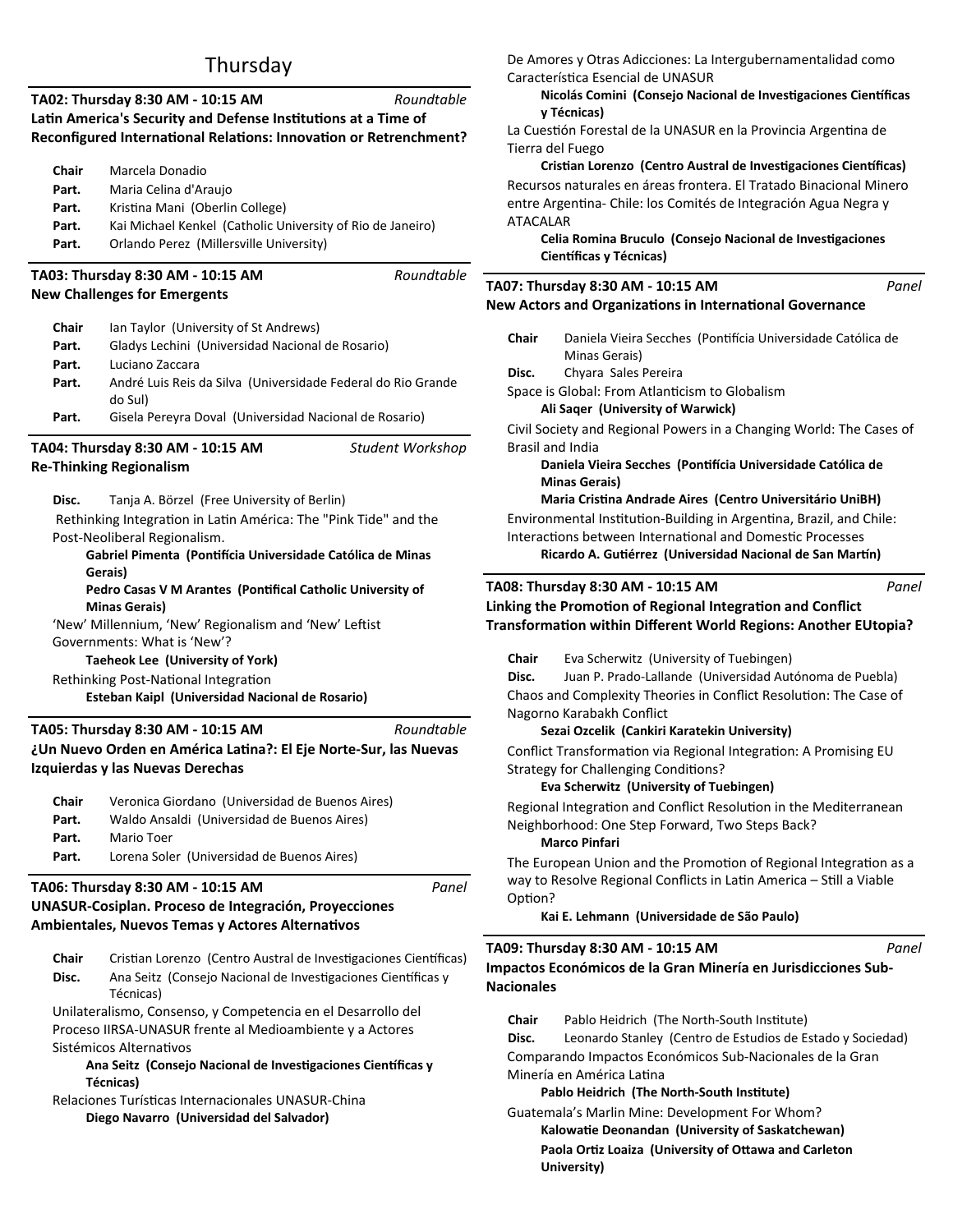El Caso de la Minería Canadiense en la Provincia de San Juan, ArgenƟna

### **Adriana T. González (Universidad Nacional de San Juan -**  Facultad de Ciencias Sociales - Dpto.Ciencias Políticas)

La Inversión Minera Canadiense en México desde la Perspectiva Sub -nacional

### **M. Teresa GuƟerrez-Haces (Universidad Nacional Autónoma de México)**

Rol de las Inversiones Canadienses en el Sector Minero del Perú **Alan Fairlie (Standar)**

#### **Small States, Small Problems? TA10: Thursday 8:30 AM - 10:15 AM** *Panel*

**Chair** Tony Payne (Sheffield University)

**Disc.** Tony Payne (Sheffield University)

**Disc.** Clifford E. Griffin (North Carolina State University) Deepening Sub-Regional Governance amidst Regional Disintegration: The Curious Case of the OECS

### **MaƩhew Bishop (University of The West Indies)**

Renewable Energy in Small Island States: The Case of Biofuel from Coconut Oil in the Solomon Islands

### **Carola Betzold (University of Gothenburg)**

Climate Change Policy in Pacific Small Island States: Adaptation, Cooperation, and Fragmentation.

### **Michael Schwebel (Temple University)**

The Contentious Policies of Place and Space: The Maldives, Overpopulation, and Climate Concerns

### **Andrea Simonelli (Many Strong Voices)**

Sovereignty and global environmental norms: disappearing jurisdictional spaces for developing states in the tourism sector **Michelle Scobie (University of the West Indies)**

Island State Vulnerability: How Political Institutions Affect the Impact of Natural Disaster Risk

**MarƟn Sjöstedt (University of Gothenburg) Marina Povitkina (University of Gothenburg)**

**PolíƟca Exterior de Brasil TA11: Thursday 8:30 AM - 10:15 AM**

*Student Workshop*

**Disc.** Andres Malamud (University of Lisbon)

La Defensa Nacional en el Brasil Contemporáneo. Principales Cambios en los Actores y Procesos de la Formulación de la Política de Defensa y Su Relación con la Política Sudamericana

## **Marina Vitelli (Universidad Nacional de Rosario)**

La Construcción Regional como Herramienta de Legitimación de los Poderes Emergentes. El Caso de Brasil y la UNASUR

## **Nicolas Falomir Lokhart (Université Laval)**

Política Exterior de Brasil (2002-2012): Estrategias Económicas como Instrumento de Vinculación con África Subsahariana

# **CrisƟna GuƟérrez Sanhueza (University of Chile)**

El Desarrollo Social en la Agenda Brasileña de Cooperación **Maria Clara Oliveira (Universidade de São Paulo)**

Una Agenda Internacional Im"BRIC" ada: Rupturas y Continuidades de la Política Exterior Brasileña en el Siglo XXI

## **Marcus Salles (Universidade Federal de São Paulo)**

#### Corruption in Transitional Societies: A Comparative Perspective **TA12: Thursday 8:30 AM - 10:15 AM** *Panel*

| <b>Chair</b> | Thomas J. Volgy (University of Arizona) |
|--------------|-----------------------------------------|
|--------------|-----------------------------------------|

**Disc.** Vidya Nadkarni (University of San Diego)

### Corruption, Rule of Law, and Democratization in Mexico **Stephen Morris (Middle Tennessee State University)**

The Systemic Roots of Corruption in Migration Sphere in the US and Russia: A Comparative Perspective

**Andrei V. Korobkov (Middle Tennesse State University)** The Genius Power

## **Gleb Pavlovsky (Foundation for Effective Politics)**

Public Private Partnerships in Mexico: From 'Efficiency' to 'Opacity' **Irma Eréndira Sandoval Ballesteros (Universidad Nacional Autónoma de México)**

Failed Transition and Enduring Revolution: The Mexican Paradox **John Ackerman (Universidad Nacional Autónoma de México)**

# **TA13: Thursday 8:30 AM - 10:15 AM**

# **Ethnic, IdenƟty, and Indigenous Issues in a Changing World**

- Chair Mariela Cuadro (Consejo Nacional de Investigaciones Científicas y Técnicas)
- Disc. Mariela Cuadro (Consejo Nacional de Investigaciones Científicas y Técnicas)
- Syria as a Fragile State and the Turkish Assistance

# **Ozgur Unal Eris (Bahçesehir University)**

Making Development Indigenous in Latin America: International Norms, Governmental Policies, and Indigenous Communities in Southern Chile

# **Jeanne W. Simon (Universidad de Concepcion)**

Battle of the Camel II. The Clash of Sects: How will Sunni and Shia Conflict shape Syria?

# **Nawar Kassomeh (University of Lancaster)**

A New Dawn?: Ethnic Movements and the Political Empowerment of Indigenous and African-Descendant Peoples in Latin America **Manuel Vogt (Eidgenössische Technische Hochschule Zürich)**

# **Hydropolitics TA14: Thursday 8:30 AM - 10:15 AM**

**Chair** Andrea K. Gerlak (University of Arizona)

**Disc.** Paula Duarte Lopes (University of Coimbra)

The Water Curse: Are Water-Rich States Vulnerable to the Resource Curse?

## **Kathleen Hancock (Colorado School of Mines)**

A Study of Conflict and Cooperation in the Mekong River Basin: How Issues, Actors, and Scale Matter

**Andrea K. Gerlak (University of Arizona)**

**Tanya Heikkila (University of Colorado, Denver)**

# **Aaron Wolf (Oregon State University)**

Hidropolítica, Integración Regional, y Vínculos Civiles Transnacionales: Conflicto y Cooperación en torno al Río Uruguay y al Lago Victoria.

## **Leonardo Orlando (Sciences Po Paris)**

**New Issues of Identity TA15: Thursday 8:30 AM - 10:15 AM**

**Chair** Jorgelina Loza (Facultad Latinoamericana de Ciencias Sociales) Disc. Jorgelina Loza (Facultad Latinoamericana de Ciencias Sociales) Emerging Power and Shifting Realties in National Identity and Security

# **Joseph Campos, II (University of Hawaii at Manoa)**

Are Atheists (the Non-Religious) More Politically Tolerant than the Religious?

## **Charles Devellennes (University of Kent)**

*Panel*

*Panel*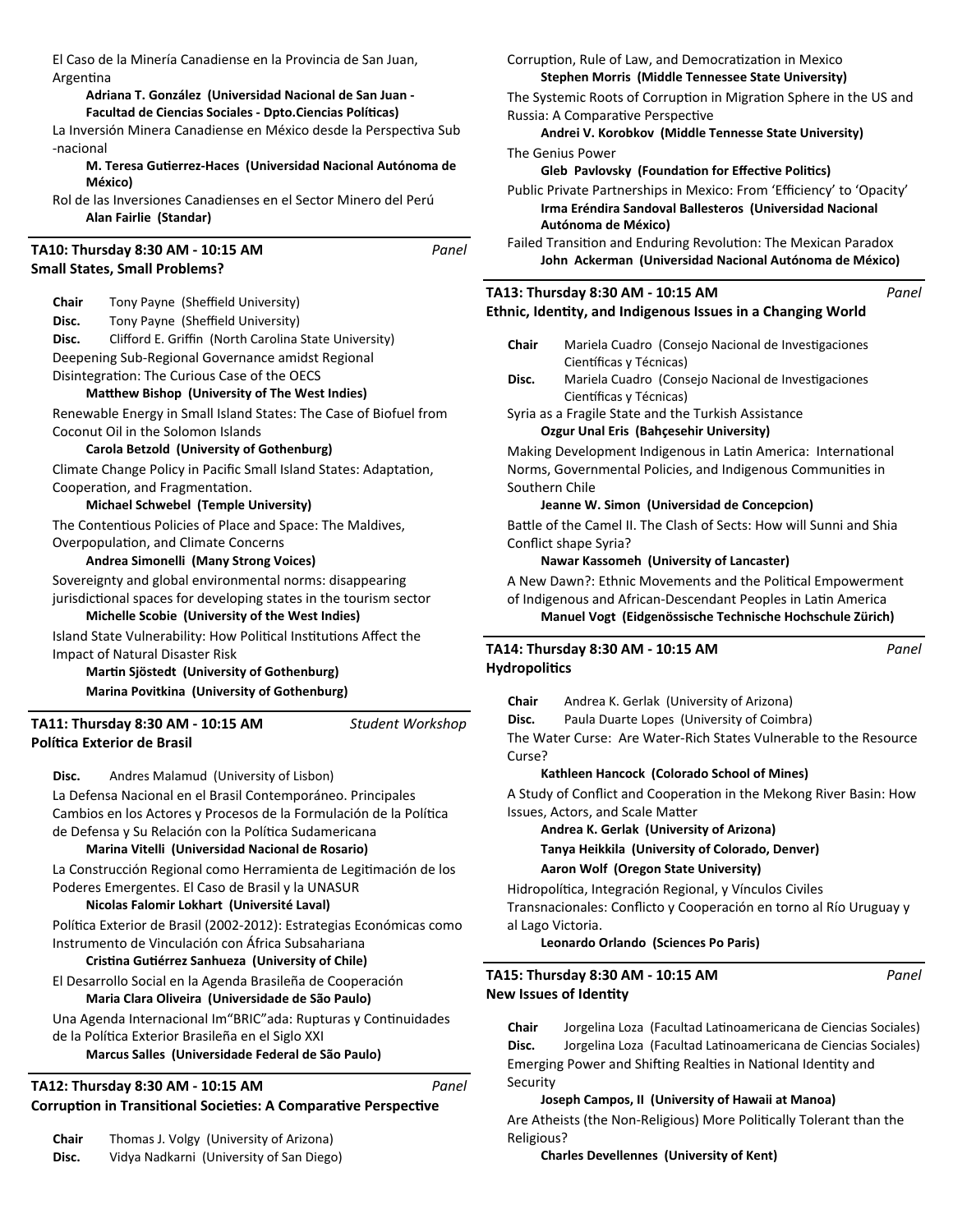Identity-Based Political Inequality: The Dynamic Relationship Between Political Power and Protest

**Karen Bodnaruk Jazayeri (University of Georgia )**

The Political Use of Brazilian Image in South America: A Case Study of the Argentinean Presidential Election of 2011

**Fernando Mouron (Universidade de São Paulo)**

### **TA16: Thursday 8:30 AM - 10:15 AM**

## **La Nueva Agenda de la Integración en la Región Sudamericana.**

# **Chair** Laura Bono

**Disc.** Norberto Consani (UNLP- IRI- CoFEI)

O'Keefe: The Possibilities of Cooperation between UNASUR and The Energy and Climate Partnership of the Americas (ECPA) on Energy Security and Climate Change. Valls: ¿Deben las Víctimas del Cambio ClimáƟco Disminuir las Emisiones? Responsabilidad Conjunta pero Diferenciada

### **Thomas O'Keefe (Stanford University) Claudia Valls (University of Buenos Aires)**

El MERCOSUR y la UNASUR: ¿Dos Experiencias de Integración con Obietivos Convergentes?

**Laura Bono** 

**Laura Lucia Bogado Bordazar (InsƟtuto de Relaciones Internacionales, Universidad Nacional de La Plata)**

Los Desafíos de la Alianza del Pacífico ¿Cooperación... Integración? **Gilberto Aranda** 

La Estrategia de Brasil como "Global Player": Efectos en el Desarrollo de la Integración Regional

**Ignacio Bartesaghi (Universidad Católica del Uruguay, Departamento de Negocios Internacionales e Integración)**

# **TA17: Thursday 8:30 AM - 10:15 AM**

# Los Partidos Políticos Latinoamericanos como Actores Multinivel

**Chair** Margarita Batlle (Universidad Externado de Colombia) **Disc.** Julia Rubio (Universidad Catolica Argentina) Political Parties and Foreign Policy - Evidence of Institutional Adaptation in Brazil

## **Lucas Mesquita (Universidade Federal de Minas Gerais)**

Los Cambios en la Competencia Electoral Nacional y Local Chilena en Perspectiva Comparada

Julieta Suarez Cao (Pontificia Universidad Católica de Chile) Estabilidad y Cambio en el Sistema de Partidos Colombiano: Analizando las Dinámicas de la Competencia en el Nivel Local

**Margarita Batlle (Universidad Externado de Colombia) Laura Wills Otero (Univerisdad de los Andes)**

The Fates of Parties: Survival as a Multi-Dimensional Phenomenon **Jennifer Cyr (University of Arizona)**

La Construcción de un Predominio a Nivel Nacional desde Bastiones Provinciales: El Caso del Partido Justicialista en Argentina (1983-2013)

**Mara Pegoraro (Universidad de Salamanca)**

# **TA18: Thursday 8:30 AM - 10:15 AM**

# **Cooperación y conflicto en torno a las aguas transfronterizas en América LaƟna**

**Chair** Wagner Ribeiro (University of Sao Paulo)

**Disc.** Wagner Ribeiro (University of Sao Paulo)

Conflictos por Aguas Transfronterizas y la Instalación del Debate de la Agenda Política Ambiental

**Mirta Dina Geary (Universidad Nacional de Rosario)**

Socio-Environmental Conflicts and Water Governance in Amazonia: The Napo River Basin Case Study

### **Fernanda Mello Sant'Anna (Sao Paulo State University)**

Groundwater International Cooperation and the Guaraní Aquifer **Pilar Villar (Universidade Federal de São Paulo UNIFESP)**

Panorámica por Acceso y Apropiación de Aguas Subterráneas Transfronterizas en la Frontera México-Estados Unidos: Los Casos de Paso del Norte y Mexicali-Calexico

**Veronica Ibarra (UNAM )**

*Panel*

*Panel*

*Panel*

**Gonzalo Hatch (Universida Nacional Autónoma de México)**

*Panel*

*Panel*

### **Post Neoliberalism in Latin America and Beyond TA19: Thursday 8:30 AM - 10:15 AM**

**Chair** Pía Riggirozzi (University of Southampton)

**Disc.** Jean Grugel The IPE of Post Neoliberalism in Argentina under Cristina Fernandez de Kirchner

### **Christopher Wylde (Richmond the American International University in London)**

Rethinking Post Neoliberal Popular Incorporation in the Political Arena: Bolivia, Ecuador, and Venezuela

# **G. Eduardo Silva (Tulane University)**

Workers' Self-Management in Argentina and Europe: A Barometer of Post-Neoliberal Models?

# **Daniel Ozarow (Middlesex University, London and Argentina Research Network)**

Neoliberalism Contradictions and Social Currency as an Alternative Tool

**Samara Guimarães (Universidade Federal de Santa Catarina) Diego Sousa** 

### **TA20: Thursday 8:30 AM - 10:15 AM**

**The InternaƟonal PoliƟcal Economy of Raúl Prebisch (Primera Parte)** *Panel*

**Chair** Matias E. Margulis (University of Northern British Columbia)

**Disc.** Kristen Hopewell (University of British Columbia)

### The Latin American Origins of Bretton Woods **Eric Helleiner (University of Waterloo)**

Engendering Development through International Economic Integration: How Prebisch Might Have Sized Up the Trends and Issues Thus Far into the 21st Century

# **P. Sai-wing Ho (University of Denver)**

Prebisch and the World System: Thinking Globally from the Periphery

# **Andrés Rivarola PunƟgliano (Stockholm University)**

Terms of International Trade in Agriculture: What Trade System for the End of Cheap Food?

# **Matias E. Margulis (University of Northern British Columbia)**

**Dynamics of Violence in Civil Conflict TA22: Thursday 8:30 AM - 10:15 AM**

- Chair Juan Battaleme (Director Carrera de Gobierno y Relaciones Internacionales UADE) **Chair** Fabio Sánchez (Universidad Sergio Arboleda)
- 
- **Disc.** Reed M. Wood (Arizona State University)

## Actor Profiles and the Choice of Violent and Non-Violent Tactics **KrisƟan Skrede Gleditsch (University of Essex)**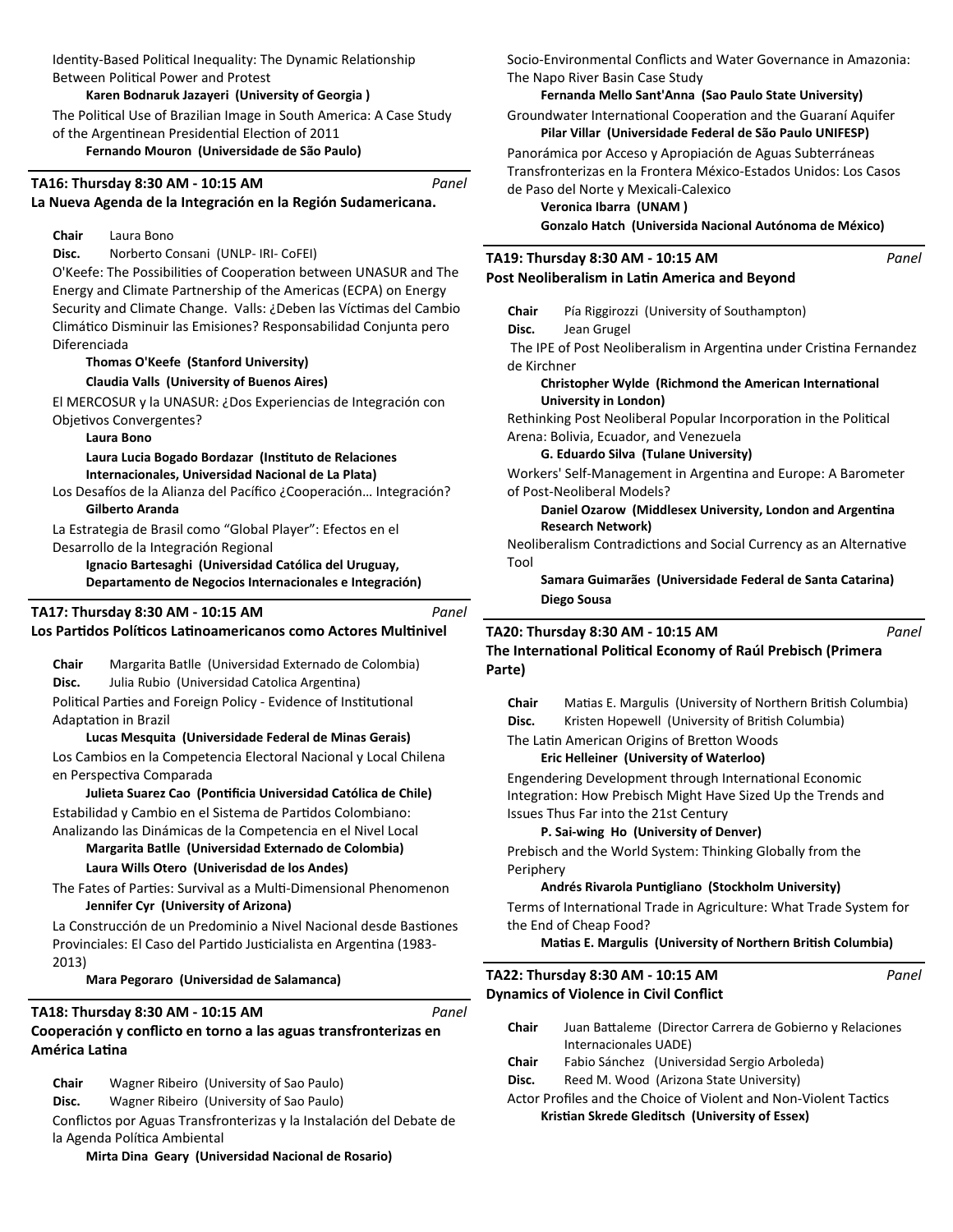Civilian Perceptions of Resistance in the Midst of Violence: Evidence from Mexico

### **Cassy L. Dorff (Duke University)**

"No More Agreement, Only Punishment". Rondas Campesinas during Civil War in Peru, 1980-1995

### Witold Mucha (Institute for Advanced Study in the Humanities **(KWI))**

Protesting for Protection: The Effects of Social Movements Against Civil War Violence in Colombia

### **Oliver Kaplan (University of Denver)**

Securing Boundaries: Differentiation Processes Between Police and Military in the War on Drugs in Colombia

### **Manuela Trindade Viana (PonƟİcia Universidade Católica do Rio de Janeiro)**

The Impact of Colombian Security Context in the Transition from a Middle to a Regional Power

**Irma Liliana Vasquez Merchan (Universita Degli Studi di Pavia)**

*Roundtable*

### **TB01: Thursday 10:45 AM - 12:30 PM**

**Bridging the Gap between Comparative and International Politics: Etel Solingen's Intellectual Diversity**

| <b>Chair</b> | Diana Tussie (FLACSO/CONICET)                       |  |
|--------------|-----------------------------------------------------|--|
| Disc.        | Etel Solingen (University of California at Irvine)  |  |
| Part.        | Saori N. Katada (University of Southern California) |  |
| Part.        | María Jesús Santesmases (Consejo Superior de        |  |
|              | Investigaciones Científicas)                        |  |
| Part.        | Tanja A. Börzel (Free University of Berlin)         |  |

#### **Drug Trafficking, Organized Crime, and Democracy in Latin America TB02: Thursday 10:45 AM - 12:30 PM** *Panel*

**Chair** Juan Gabriel Tokatlian (Universidad Torcuato Di Tella) The Impacts of Organized Crime and Drug Trafficking on National Security and Democratic Consolidation in Latin America **Bruce Bagley (University of Miami)**

Drug Trafficking and Courtesan Politics in Argentina **Khatchik Derghoukassian (University of San Andrés)**

Narcotráfico, Política de Drogas, y Debilidad Institucional en Latinoamérica

**Catalina Nino (Friedrich Ebert Foundation)** 

Drug Trafficking, Organized Crime, and Democracy in Latin America **SebasƟán Cutrona (University of Miami)**

**Cooperación Sur-Sur en América LaƟna TB03: Thursday 10:45 AM - 12:30 PM** *Student Workshop*

**Disc.** Alejandra Kern (Universidad Nacional de San Martin) Cooperação Internacional e Combate ao Narcotráfico nos Países Andinos: A Efetividade do Regime Global Proibicionista na Elaboração de Políticas Antidrogas de Peru, Bolívia, e Colômbia

### **Luiz Antonio Gusmao (University of Brasilia)**

Foreign Development Assistance Policies of Emerging Donors: The Latin-American Model

### **Carmen Robledo (Australian NaƟonal University)**

¿A Contramano? Cooperación Sur-Sur en América Latina **Lovisa Ericson (Facultad LaƟnoamericana de Ciencias Sociales)**

MERCOSUR: De lo Económico a lo Ideológico **Marianao Vallenilla (Universidad Central de Venezuela)** Regional Cooperation Initiatives to Protect Isolated Indigenous People in the Amazon: Transnationality and Self-Determination Issues

### **Rodolfo Ilario da Silva (Universidade de Brasília)**

|                            | TB04: Thursday 10:45 AM - 12:30 PM                                                                                                                                                               | Panel |
|----------------------------|--------------------------------------------------------------------------------------------------------------------------------------------------------------------------------------------------|-------|
|                            | El Actor Empresarial y la Integración Productiva en el Mercosur                                                                                                                                  |       |
| Chair<br>Disc.             | Pablo Trucco (Facultad Latinoamericana de Ciencias Sociales)<br>Gustavo Rojas de Cerqueira César (Center for Analysis and<br>Diffusion of the Paraguayan Economy (CADEP) / Brazilian<br>Embassy) |       |
|                            | Incentivos Empresariales para Emprendimientos Conjuntos<br>Pablo Trucco (Facultad Latinoamericana de Ciencias Sociales)                                                                          |       |
| <b>MERCOSUR</b>            | La Participación de Empresas Argentinas en los EECs del Ambito del                                                                                                                               |       |
|                            | Natalia dos Santos Claro (Facultad Latinoamericana de Ciencias<br>Sociales)                                                                                                                      |       |
|                            | La Creación de Emprendimientos Empresariales Conjuntos en el<br>Mercosur: El Caso de Uruguay                                                                                                     |       |
|                            | Juan Felipe Jung Lusiardo (Universidad de la República,<br>Uruguay)                                                                                                                              |       |
|                            | Inversiones en la Industria e Integración Productiva en el Mercosur<br>Cândida Cervieri (Facultad Latinoamericana de Ciencias                                                                    |       |
|                            | Sociales)<br>Invirtiendo en Uruguay: Efectos sobre la Matriz Productiva de la<br>Industria Manufacturera                                                                                         |       |
|                            | Silvia Vazquez (Universidad Católica del Uruguay)                                                                                                                                                |       |
| <b>U.S. Foreign Policy</b> | TB05: Thursday 10:45 AM - 12:30 PM                                                                                                                                                               | Panel |

|                                                              |                 | TB06: Thursday 10:45 AM - 12:30 PM                          | Student Workshop                                                  |
|--------------------------------------------------------------|-----------------|-------------------------------------------------------------|-------------------------------------------------------------------|
|                                                              |                 | Danillo Alarcon (Pontifícia Universidade Católica de Goiás) |                                                                   |
|                                                              | New World Order |                                                             |                                                                   |
|                                                              |                 |                                                             | Unilateralism, Hegemonism, and America's True Contributions to a  |
|                                                              |                 | <b>Gultekin Sumer (Beykent University)</b>                  |                                                                   |
|                                                              |                 | The Concept of Cold War in Global Politics                  |                                                                   |
|                                                              |                 | <b>Andrew Hammond (University of Warwick)</b>               |                                                                   |
| Communism to the Poisonous Snakes of the Post-Cold War World |                 |                                                             |                                                                   |
|                                                              |                 | Afghanistan in US Mythology: From the Large Dragon of       |                                                                   |
|                                                              |                 | Ilai Saltzman (Claremont McKenna College)                   |                                                                   |
| <b>First Term</b>                                            |                 |                                                             |                                                                   |
|                                                              |                 |                                                             | Not So 'Special Relationship'? US-Israel Relations during Obama's |
|                                                              |                 | Jean-Marc Rickli (King's College)                           |                                                                   |
|                                                              |                 | Gulf Partners and NATO: The Case of the UAE                 |                                                                   |
| Disc.                                                        |                 | Mark Paradis (University of Southern California)            |                                                                   |
| Chair                                                        |                 | Mark Paradis (University of Southern California)            |                                                                   |
|                                                              |                 |                                                             |                                                                   |

**Disc.** Monica Hirst (Universidad Nacional de Quilmes)

The Caribbean Food Complex in a Context of Regional, Hemispheric, and Global Change

### **Merisa Thompson (University of the West Indies)**

A Black Feminist Analysis of Foreign Participation in the Development of Garifuna Villages of Honduras

### **Kia Hall (American University)**

**Development in the Americas**

EU RTAs, Gender, and Development in Latin America **Sara Johanna Bergström (University of Warwick)**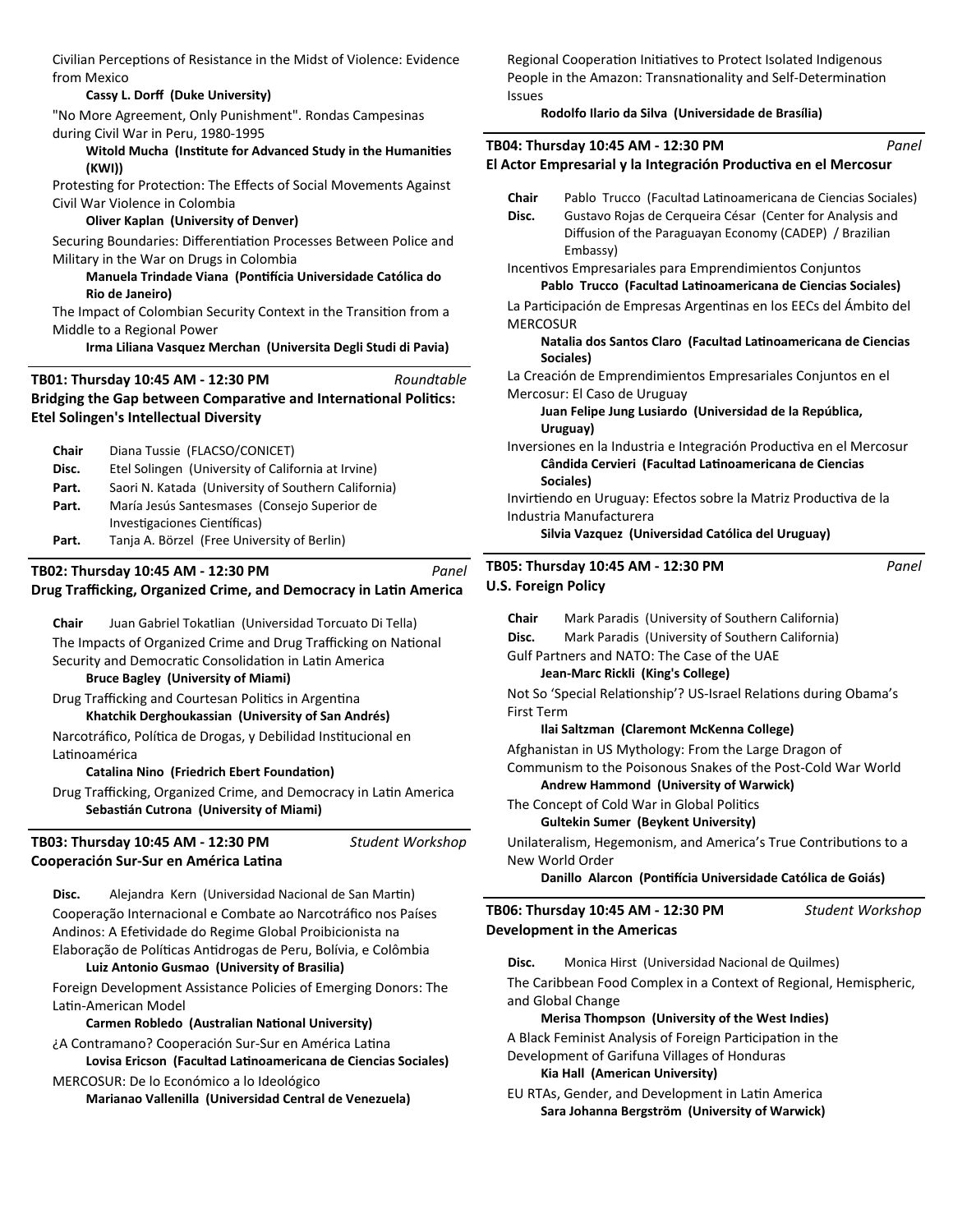#### **Reformas NormaƟvas y Estructurales en Materia de Defensa en LaƟnoamérica: Tendencias y Resultados TB07: Thursday 10:45 AM - 12:30 PM** *Panel*

| Chair        | Jose Manauel Ugarte (Universidad de Buenos Aires)                  |       |
|--------------|--------------------------------------------------------------------|-------|
| Disc.        | Paz Tibiletti (Red de Seguridad y Defensa de América Latina)       |       |
|              |                                                                    |       |
| Disc.        | Daniel Garibaldi (Universidad Nacional de Lanús)                   |       |
|              | Los Cambios de las Normas y Estructuras de la Defensa: Una Visión  |       |
|              | Comparativa en Latinoamérica                                       |       |
|              | Jose Manauel Ugarte (Universidad de Buenos Aires)                  |       |
|              | El Anteproyecto de Ley de la Carrera Militar en Argentina de       |       |
|              | Reforma de la Ley N° 19.101 del Personal Militar y Otros           |       |
|              |                                                                    |       |
|              | Antecedentes en la Materia                                         |       |
|              | Germán Soprano                                                     |       |
|              | FFAA Ecuatorianas, Trama Constitucional, y Seguridad Ciudadana:    |       |
|              | ¿Cambios de Doctrina o Camuflaje Institucional?                    |       |
|              | Fredy Rivera (Facultad Latinoamericana de Ciencias Sociales        |       |
|              | Sede ECUADOR)                                                      |       |
|              | Ley Marco de Defensa: La Reforma del Sector Defensa en Uruguay,    |       |
|              | de Normas y Realidades                                             |       |
|              | Julián González Guyer (Universidad de la República)                |       |
|              |                                                                    |       |
|              | La Política de Defensa en Chile                                    |       |
|              | Pamela Figueroa (Universidad Central de Chile)                     |       |
|              | TB08: Thursday 10:45 AM - 12:30 PM                                 | Panel |
|              |                                                                    |       |
|              | <b>Evaluating Canada's Role in Latin America</b>                   |       |
| <b>Chair</b> | Laura Catharine Macdonald (Carleton University)                    |       |
|              |                                                                    |       |
| Disc.        | Marcelo Saguier (Facultad Latinoamericana de Ciencias              |       |
|              | Sociales)                                                          |       |
|              | Conservative Ideologies and Canadian Foreign Policy: Policy        |       |
|              | Direction and Critique in the Harper Era                           |       |
|              | <b>Mark Neufeld (Trent University)</b>                             |       |
|              | Supporting Mining Investments in Latin America: The Imperial Turn  |       |
|              | in Canadian Foreign Policy?                                        |       |
|              | Kalowatie Deonandan (University of Saskatchewan)                   |       |
|              |                                                                    |       |
|              | Canada's Recent Trade Engagements in the Americas                  |       |
|              | Pablo Heidrich (The North-South Institute)                         |       |
|              | Laura Catharine Macdonald (Carleton University)                    |       |
|              | Contested Capital: Assessing Canada's Investment Strategy in Latin |       |
| America      |                                                                    |       |
|              | Julia Calvert (Carleton University)                                |       |
|              | Proyección de la Política Exterior de Canadá desde el Norte en     |       |
|              | Guatemala al Sur: Una Aproximación Evaluativa a partir de 1961     |       |
|              | hasta el presente                                                  |       |
|              |                                                                    |       |
|              | Jacobo Vargas Foronda (FLACSO, Sede Guatemala)                     |       |
|              | TB09: Thursday 10:45 AM - 12:30 PM                                 | Panel |
|              | La OMC y América Latina: Desafíos de la Agenda en el Marco de un   |       |
|              | Liderazgo Latinoamericano                                          |       |
|              |                                                                    |       |
| Chair        | Umberto Celli (University of Sao Paulo)                            |       |
| Disc.        | Umberto Celli (University of Sao Paulo)                            |       |
|              |                                                                    |       |
|              | La Hora de Azevêdo y lo que Ésta Dice de la Participación de       |       |
|              | América Latina en la OMC: Una Mirada a la Diplomacia de Ginebra    |       |
|              | Juan Fernando Palacio (University of St. Gallen)                   |       |

Los Desafíos en el Cambio de Liderazgo de la OMC: Entre el Constitucionalismo y la Fragmentación de las Normas

**Juliana Peixoto (Facultad LaƟnoamericana de Ciencias Sociales)** El Desafío de las Negociaciones Multilaterales de Comercio Pos-Doha

**Julieta Zelicovich (Universidad Nacional de Rosario)**

Evolución del Poder Negociador y Neodesarrollismo en los Países Latinoamericanos: Experiencias y Aprendizajes del G20 en Agricultura

**Laura Uzquiza** 

|                | Laura Uzquiza                                                                                                                                                                                       |       |
|----------------|-----------------------------------------------------------------------------------------------------------------------------------------------------------------------------------------------------|-------|
|                | TB10: Thursday 10:45 AM - 12:30 PM<br>Panel<br>Regional Social Policy in Health, Education, and Employment: Cross<br>-Border Social Standards to Reduce Inequalities in Latin America<br>and Europe |       |
| Chair<br>Disc. | Pía Riggirozzi (University of Southampton)<br>Florian Hoffmann                                                                                                                                      |       |
| Mercosur       | Health and Regional Integration: Governance Challenges in                                                                                                                                           |       |
|                | Andrea Carla Bianculli (Institut Barcelona d'Estudis<br>Internacionals)<br>Andrea Ribeiro Hoffmann (Freie Universität Berlin)                                                                       |       |
|                | Supra-national Economic Rule-making and the Protection of the<br>Right to Health: The Case of Colombia<br>Liliana Lizarazo                                                                          |       |
|                | Philippe De Lombaerde (United Nations University)                                                                                                                                                   |       |
|                | <b>MERCOSUR Social: Contramarchas y Espacios Emergentes</b><br>Marcelo Mondelli (FLACSO (Paraguay))                                                                                                 |       |
|                | Regional Social Policy in the Post-Lisbon EU in the Wake of<br>Economic Crises: Insights for UNASUR                                                                                                 |       |
|                | Luk Van Langenhove (United Nations University)                                                                                                                                                      |       |
|                | Sevidzem Kingah (The United Nations University Institute)                                                                                                                                           |       |
|                | Regional Policy Frameworks of Social and Solidarity Economy in                                                                                                                                      |       |
| South America  |                                                                                                                                                                                                     |       |
|                | Marcelo Saguier (Facultad Latinoamericana de Ciencias<br>Sociales)                                                                                                                                  |       |
|                | Zoe Brent (International Institute of Social Sciences)                                                                                                                                              |       |
|                |                                                                                                                                                                                                     | Panel |
|                | TB11: Thursday 10:45 AM - 12:30 PM<br>Postcolonialism, Modernity, Critique                                                                                                                          |       |
|                |                                                                                                                                                                                                     |       |
| Chair          | Marta F. G. Moreno (Pontifical Catholic University of Rio de<br>Janeiro)                                                                                                                            |       |
| Disc.          | Himadeep R. Muppidi (Vassar College)                                                                                                                                                                |       |
|                | The Securitization of Territorial Decolonization: A Comparative                                                                                                                                     |       |
|                | Analysis of Latin America and South Asia<br>Giorgio Shani (International Christian University)                                                                                                      |       |
|                | Mara Duer (Warwick University)                                                                                                                                                                      |       |
| Operations?    | Beyond Post-Structuralism: A Postcolonial Perspective of Peace                                                                                                                                      |       |
|                | Marta F. G. Moreno (Pontifical Catholic University of Rio de<br>Janeiro)                                                                                                                            |       |
|                | Spectres of Development: Corrupted dreams of a chronically<br>emerging Latin American giant<br>Andréa B. Gill (University of Victoria)                                                              |       |
|                |                                                                                                                                                                                                     |       |
| Politics       | Indigenous Epistemic Disobedience at the Boundaries of Modern                                                                                                                                       |       |
|                | Lara Selis (Federal University of Uberlândia)                                                                                                                                                       |       |
|                | Tchella Maso (Universidade Federal da Grande Dourados)                                                                                                                                              |       |

Tales of Liberty: Interrogating the Internalization of Modern Politics **Natália M. F. Souza (Pontifical Catholic University of Rio de Janeiro)**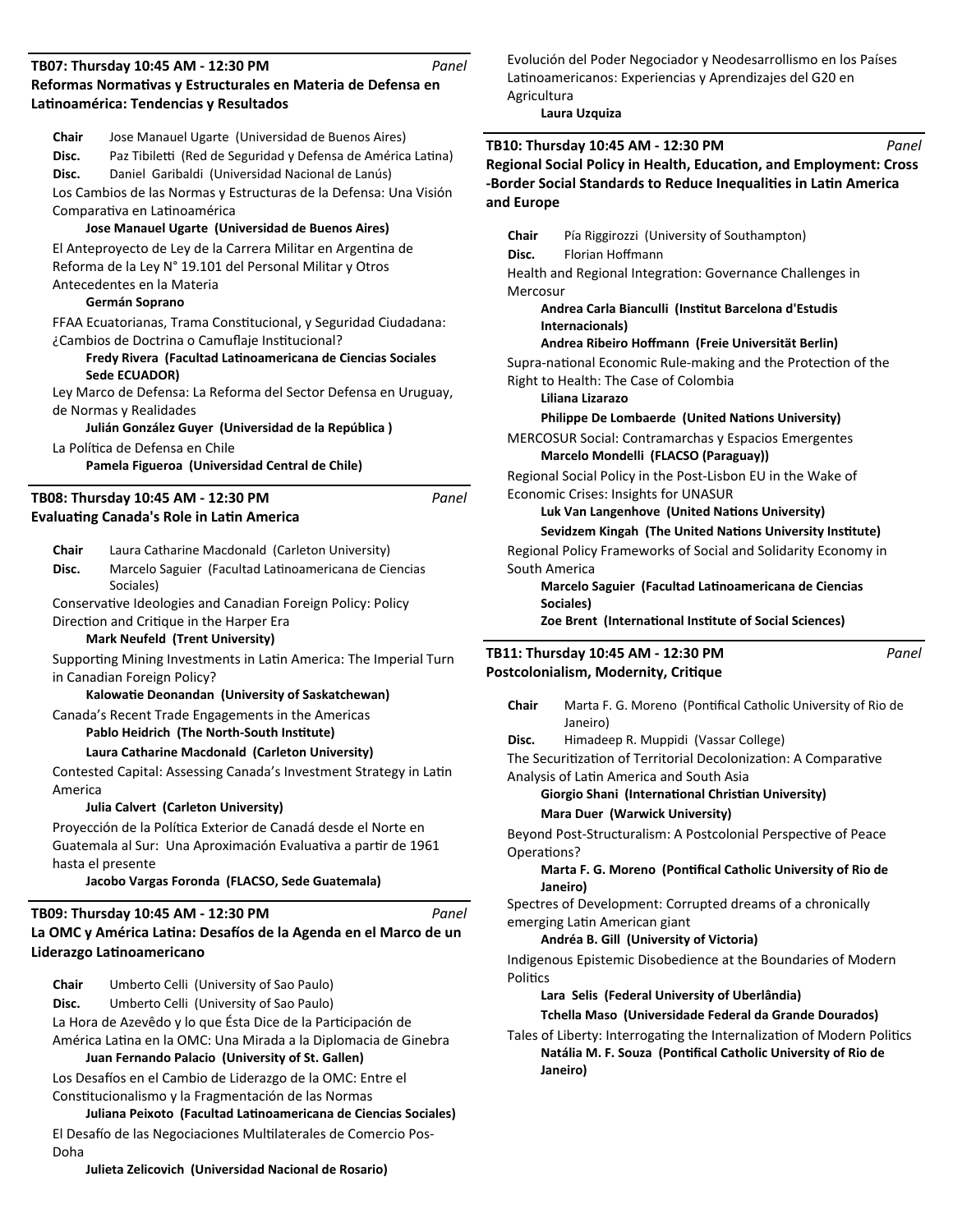#### **LGBT Politics and IR Theories: How Sexual Justice Shapes World PoliƟcs TB12: Thursday 10:45 AM - 12:30 PM** *Panel*

**Chair** Manuela Lavinas Picq (Institude for Advanced Study) **Disc.** Manuela Lavinas Picq (Institude for Advanced Study) States as Exceptional: Rethinking Rights beyond Political and Sexual **Modernization** 

**Michael J. Bosia (Saint Michael's College)** Human Rights and LGBTQIA critiques

# **Anthony J. Langlois (Flinders University)**

Between the Universal and the Particular: The Politics of the Recognition of LGBT Rights in Turkey

### **Mehmet Sinan Birdal (Isik University)**

Transversal and Particularistic Politics in the European Union's Anti-Discrimination Policy: The Role of LGBT Politics

### **Markus Thiel (Florida International University)**

Transgendering Power Shifts

**Rahul Rao (School of Oriental and African Studies)**

# **TB13: Thursday 10:45 AM - 12:30 PM**

*Panel*

*Panel*

*Panel*

### **Commodity Boom and Governance in Natural Resources and Agricultural Exports Sectors in LaƟn America**

**Chair** Carlos Freytes Frey (Universidad Torcuato Di Tella) Disc. Julieta Suarez Cao (Pontificia Universidad Católica de Chile) New Hegemonies and Deepening Resource Extraction: What China-Venezuelan Relations Say About Trends in the Global Economy

# **Antulio Rosales (University of Waterloo)**

The Cerrado is not the Pampas: Explaining Tax and Regulatory Policies on the Soy Sector in Argentina and Brazil

## **Carlos Freytes Frey (Universidad Torcuato Di Tella)**

The Governance Curse: Why Do Some Resource Rich Countries Do Better Than Others?

### **MaƟas Bianchi (University of Arizona)**

The Political Economy of China's Agrilinks: The Case of Argentina, Brazil, and Paraguay in Comparative Perspective **Mariano Turzi (New York University)**

### **Africa and the "Emergent Countries" TB14: Thursday 10:45 AM - 12:30 PM**

**Chair** Gladys Lechini (Universidad Nacional de Rosario) **Disc.** Pablo Saturnino Braga (State University of Rio de Janeiro) South-South Cooperation for a Better Insertion in the World Economy: The Case of Africa and Latin America

### **Andrea Molinari (Consejo Nacional de Investigaciones Científicas y Técnicas) Jesica De Angelis (Consejo Nacional de Investigaciones Científicas y Técnicas)**

## **Ilan Strauss (African Development Bank)**

The BRICS and "Africa Rising": Diversifying Dependency? **Ian Taylor (University of St Andrews)**

### Southeast Asia in Africa between Trade and Politics **Florencia Rubiolo (Universidad Siglo 21)**

## **Alianzas y Relaciones Estratégicas en América Latina TB15: Thursday 10:45 AM - 12:30 PM**

**Chair** Roberto Durán (Catholic University of Chile) **Disc.** Roberto Durán (Catholic University of Chile) Las Alianzas Estratégicas Argentina-Chile y Argentina-Venezuela: Aproximación al Análisis Comparado de Ambas Relaciones Bilaterales

# **María Elena Lorenzini (Rosario National University)** Mutaciones de la Política Exterior Colombiana **Fabio Sánchez (Universidad Sergio Arboleda)**

Perú y Bolivia: Una Relación Distante, Un Análisis Constructivista **Oscar Vidarte (Pontificia Universidad Católica del Perú)** Tras la Huella de la Teoría: Política Exterior y Cooperación al

Desarrollo, los Casos de Venezuela y Brasil

**Maria Florencia Lopez Canellas (Universidad Nacional de San Marơn)**

El Mercosur: El Paso Previo Necesario para el Establecimiento de un Espacio Geopolítico Suramericano

**Jaime Pinto (Université Paris-Est)**

#### **¿Desarrollo Autónomo y Sustentable? Recursos Naturales, Derechos Humanos, y Conflictos Socioambientales en Sudamérica. TB16: Thursday 10:45 AM - 12:30 PM** *Panel*

- **Chair** Patricia Monsalve (Universidad Nacional de General Sarmiento) **Disc.** Patricia Monsalve (Universidad Nacional de General
- Sarmiento)

Estado vs. Empresas Trasnacionales: Los Modelos de Desarrollo en Sudamérica

### **Diego Taraborrelli (Facultad LaƟnoamericana de Ciencias Sociales)**

La Megaminería en Cuestión: Conflictividad Socioambiental en torno a la Megaminería a Cielo Abierto en Argentina

# **lorena Bottaro (Universidad Nacional de General Sarmiento)**

La Relevancia de los Recursos Energéticos en los Modelos de Desarrollo

### **Victoria Zapata (Universidad Nacional de La Plata)**

Agua y Saneamiento, Derecho Humano Inalienable: La Situación en **Argentina** 

**Veronica Cáceres (Universidad Nacional de General Sarmiento) Clara Minaverry (Universidad de Buenos Aires)**

| TB17: Thursday 10:45 AM - 12:30 PM                                | Student Workshop |
|-------------------------------------------------------------------|------------------|
| La Redefinición de las Relaciones Internacionales y Sus Regímenes |                  |
|                                                                   |                  |

Disc. Esther Barbé (Barcelona Institute for International Studies)

Las Relaciones Internacionales de los Actores Subnacionales **Mariana Merlo (Facultad Latinoamericana de Ciencias Sociales-ArgenƟna)**

Entre Particularismo e Universalismo, Pensar de Nuevo el Sistema Comercial y Monetario Internacional: Los "Grupos De Estados" al Servicio de la Re-Construcción del Derecho Internacional Económico **Meryl Thiel (University)**

Globalización y Circulación de 'Factores Productivos'. El Régimen Internacional para la Movilidad Laboral a Inicios del Siglo XXI **Leiza Brumat (Universidad ArgenƟna de la Empresa)**

A Model for Theoretical Reconstruction and Rational Evaluation of Scientific Growth in International Relations

### **Hernán Olmedo (Universidad de la República)**

Necesidad de Cambio en los Procesos de Solución de Controversias de Comercio Internacional

**Edgar Esaúl Vite-Gómez (Universidad Autónoma del Estado de Hidalgo)**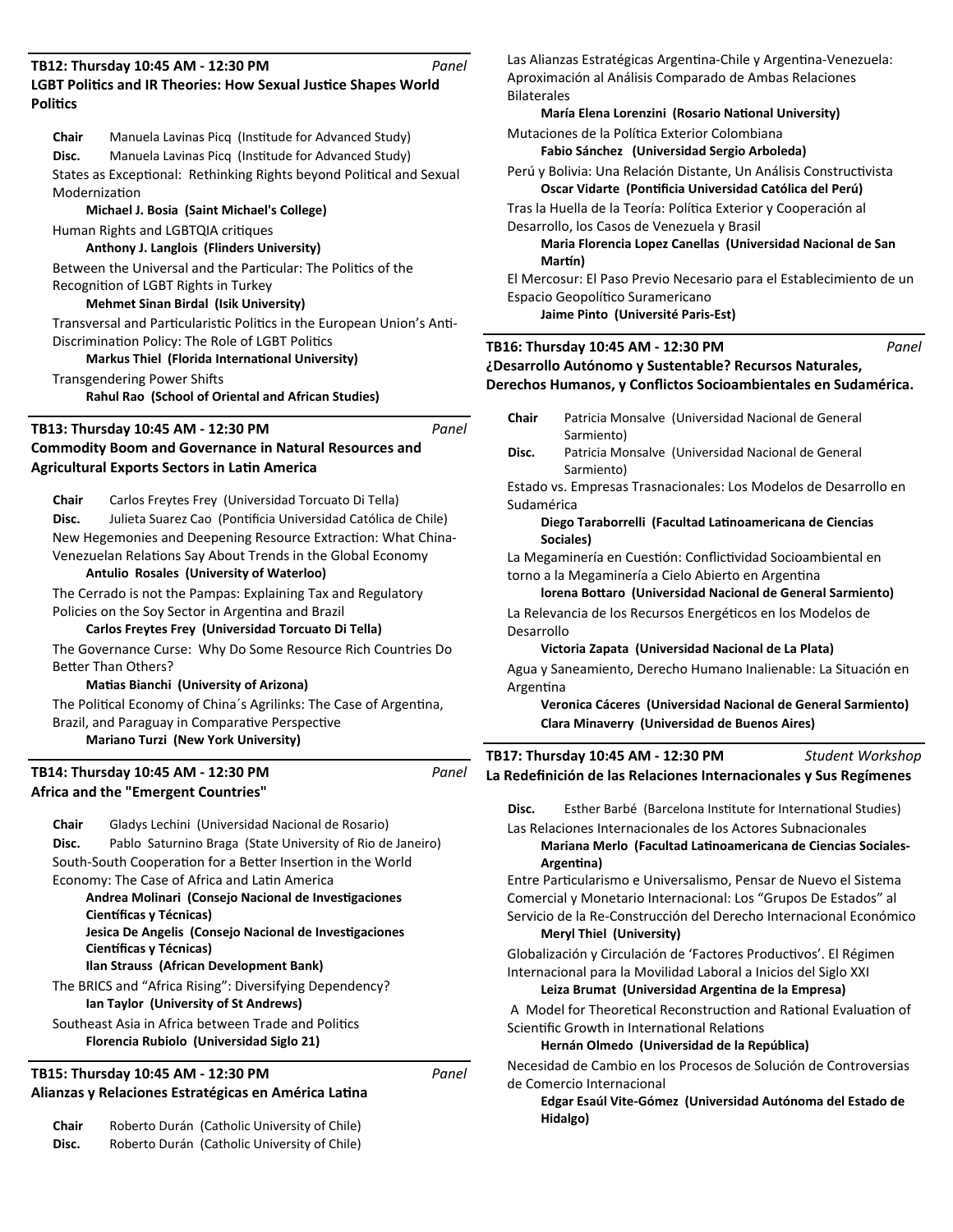### **Desarrollo Global TB18: Thursday 10:45 AM - 12:30 PM**

*Panel*

|                               | <b>Desarrollo Global</b>                                                                                                                       |  |  |
|-------------------------------|------------------------------------------------------------------------------------------------------------------------------------------------|--|--|
| Chair<br>Disc.                | Alicia Puyana (Facultad Latinoamericana de Ciencias Sociales)<br>Agostina Costantino (Facultad Latinoamericana de Ciencias<br>Sociales-México) |  |  |
|                               | Afinidad en Política Exterior del Comercio Norte-Sur: La Relación                                                                              |  |  |
|                               | entre Dependencia Comercial y Acuerdos de Libre Comercio de                                                                                    |  |  |
|                               | Estados Unidos con América Latina                                                                                                              |  |  |
|                               | Mariana Aparicio (Facultad Latinoamericana de Ciencias                                                                                         |  |  |
|                               | Sociales-México)                                                                                                                               |  |  |
|                               | A Tasas Chinas: El Acaparamiento de Tierras por parte de China en<br>Argentina y Colombia                                                      |  |  |
|                               | Alicia Puyana (Facultad Latinoamericana de Ciencias Sociales)                                                                                  |  |  |
|                               | Agostina Costantino (Facultad Latinoamericana de Ciencias                                                                                      |  |  |
|                               | Sociales-México)                                                                                                                               |  |  |
|                               | Devaluar o No Devaluar: Ese es el Asunto                                                                                                       |  |  |
|                               | José Romero (El Colegio de México)                                                                                                             |  |  |
|                               | Algunos Aspectos sobre la Renegociación Internacional de la Deuda                                                                              |  |  |
|                               | Externa Argentina                                                                                                                              |  |  |
|                               | Francisco Cantamutto (Facultad Latinoamericana de Ciencias<br>Sociales-México)                                                                 |  |  |
|                               | ¿Las Preferencias De Quién?: La Promoción de Comercio con                                                                                      |  |  |
|                               | América Latina como Herramienta de Política Exterior                                                                                           |  |  |
| Estadounidense                |                                                                                                                                                |  |  |
|                               | Kimberly A. Nolan Garcia (Center for Teaching and Research in<br>Economics)                                                                    |  |  |
|                               | La reconfiguración comercial de los paises emergentes: ¿una nueva                                                                              |  |  |
|                               | insercion del Sur?                                                                                                                             |  |  |
|                               | Elda Viviana Tancredi (Universidad Nacional de Lujan)                                                                                          |  |  |
|                               | María Fernanda Gonzalez Maraschio (Universidad Nacional de                                                                                     |  |  |
|                               | Luján)                                                                                                                                         |  |  |
|                               | TB19: Thursday 10:45 AM - 12:30 PM<br>Panel                                                                                                    |  |  |
|                               | From the Local to the Global: The Role of Cities in Influencing                                                                                |  |  |
| <b>International Politics</b> |                                                                                                                                                |  |  |
| Chair<br>Disc.                | Nayara Monteiro (Universidade Estadual da Paraíba)<br>Jeet Sapkota (University of Tsukuba)                                                     |  |  |

Paradiplomacy in Ribeirão Preto (SP-Brazil): Opportunities and **Limitations** 

**TaƟana de Souza Leite Garcia (University of Ribeirão Preto) Ana Beatriz ConstanƟno Sangaleƫ (Universidade de Ribeirão Preto)**

### **Arthur BagaƟni**

Human Settlement as a Global Issue and Local Governments as Actors in the International Arena

**Ana Carolina Evangelista Mauad (Universidade de Brasília)** Africa's "New Cities": Between Global Insertion and Urban FragmentaƟon

### **Monise Valente da Silva (PonƟİcia Universidade Católica do Rio de Janeiro)**

Brazilian Cities and Mercosur: The Paradiplomatical Influence on Integration Agenda

**Felipe Almeida (Faculdade Anglo-Americano Foz do Iguaçu)** Land Power in the Global City: Cooperation in the New Economic Geography

**Joshua Leon (Iona College)**

### **The International Political Economy of Raúl Prebisch (Segunda TB20: Thursday 10:45 AM - 12:30 PM**

### **Parte)**

**Chair** Matias E. Margulis (University of Northern British Columbia) **Chair** Mario Rapoport Disc. Andrés Rivarola Puntigliano (Stockholm University) Revisiting Structuralism: From Prebisch's Center-Periphery to the Fusion of Ideas in Contemporary Development Economics **Nora LusƟg (Tulane University)** Prebisch en la Historia Económica Argentina **Mario Rapoport**  La Contribución de Prebisch al Estudio de la Integración Económica Regional **Jose Briceno Ruiz (University of the Andes)** El Pensamiento de John H. Williams y su Influencia sobre Raúl Prebisch: La Teoría del Balance de Pagos y el Orden Económico Internacional de Posguerra **Noemi Brenta (Consejo Nacional de Investigaciones Científicas y Técnicas) TB22: Thursday 10:45 AM - 12:30 PM** *Panel*

**Challenges and Obstacles to Exerting Pressure from Below: Social Movements in Comparative Perspective** 

| Chair                                                      | Joseph D. Hoover (City University London)   |  |
|------------------------------------------------------------|---------------------------------------------|--|
| Disc.                                                      | Jeanne W. Simon (Universidad de Concepcion) |  |
| Guatemala's Maya Resurgence Movement: History, Memory, and |                                             |  |
| the Reconfiguration of Power                               |                                             |  |

#### **Ashley Kistler (Rollins College)**

Ideological Imbalance Post the Credit Crunch: Global Neoliberalism Versus the Politics of Resistance

**Rafal Soborski (Richmond University)**

Movement without Voice: The Internal Contradictions of Maya Mobilization in Post-Conflict Guatemala

**Manuel Vogt (Eidgenössische Technische Hochschule Zürich)**

#### **La Defensa Nacional en una Era de Transición: Sudamérica en el Nuevo Escenario Internacional TC01: Thursday 1:45 PM - 3:30 PM** *Roundtable*

| <b>Chair</b> |                   | Jorge M. Battaglino (University Torcuato Di Tella) |
|--------------|-------------------|----------------------------------------------------|
| Part.        | Germán Soprano    |                                                    |
| Part.        | Aureliano Daponte |                                                    |
| Part.        |                   | Jorge M. Battaglino (University Torcuato Di Tella) |
| Part.        | Carlos De la Vega |                                                    |

### **Desarrollo y Derechos Humanos: Nuevas Tensiones y Oportunidades TC02: Thursday 1:45 PM - 3:30 PM**

| <b>Chair</b> | Roberto Pablo Saba (Palermo University School of Law)      |
|--------------|------------------------------------------------------------|
| Part.        | Tom Farer (University of Denver)                           |
| Part.        | Jean Grugel                                                |
| Part.        | Víctor Abramovich (Instituto de Investigación en Políticas |
|              | Públicas del Mercosur)                                     |
| Part.        | Laura Gomez Mera (University of Miami)                     |
|              |                                                            |

*Roundtable*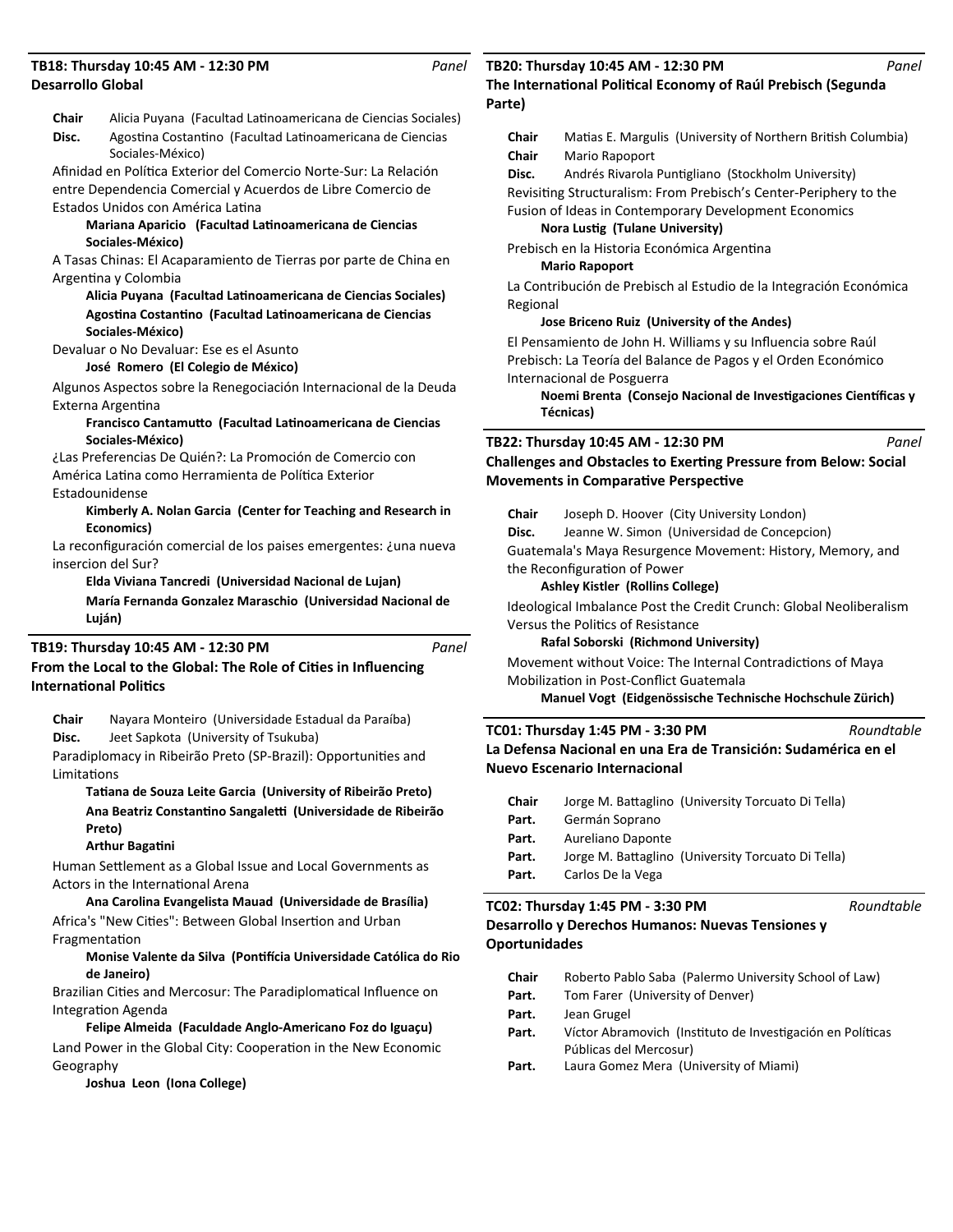#### **Politics of Integration among New Powers: FTAs, Alliances, and Diffusion in Asia and Latin America TC03: Thursday 1:45 PM - 3:30 PM** *Panel*

**Chair** Saori N. Katada (University of Southern California) **Disc.** Etel Solingen (University of California at Irvine)

Unlikely Pivotal States in Competitive FTA Diffusion: The Effect of Japan's TPP Participation on Asia-Pacific Regional Integration

### **Mireya Solis (Brookings Institution)**

### **Saori N. Katada (University of Southern California)**

The EU as Diffusion Agent of Regional Integration: Asia and Beyond **Anja Elisabeth Jetschke (University of Goettingen)** 

Political Effects from Commercial Policies: The Case of Chilean FTA with Korea and China

### **Roberto Durán (Catholic University of Chile)**

Pacific Alliance versus Atlantic Integration in Latin America: Diffusion versus Resistance or a False Dichotomy?

# **CinƟa Quiliconi (FLACSO - CONICET)**

**The Rise and Fall of the Argentina-Brazil Axis TC04: Thursday 1:45 PM - 3:30 PM** *Panel*

**Chair** Andres Malamud (University of Lisbon) **Chair** Julio C. Rodriguez (Federal University of Sergipe) **Disc.** Luis Leandro Schenoni (Universidad Torcuato Di Tella) **Disc.** Ignacio Labaqui (Universidad Católica Argentina) **Disc.** Natália da Costa Pereira Bueno (University of Coimbra) Power, Status, and Conflict Behavior: Brazil as an Emerging Power in the International System

### **Cameron G. Thies (Arizona State University)**

Brazilian Foreign Policy and Its Oscillation Between Bandwagoning and Bandwagoning for Profit

#### **Julio C. Rodriguez (Federal University of Sergipe)**

The Brazilian Political Economy and Its Echoes in the Foreign Policy towards Argentina

### **Natália da Costa Pereira Bueno (University of Coimbra)** The Political Economy of Argentina-Brazil Relations (1977-2013): Explaining the Transition from Balance to Hegemony

**Luis Leandro Schenoni (Universidad Torcuato Di Tella)** Argentina, Brazil, and the Stagnation of MERCOSUR

Ignacio Labaqui (Universidad Católica Argentina)

### **TC05: Thursday 1:45 PM - 3:30 PM**

*Panel*

# **Regional Social Policy in Health, Education, and Employment: Cross -Border Social Standards to Reduce Inequalities in Latin America and Europe**

| <b>Chair</b> | Andrea Carla Bianculli (Institut Barcelona d'Estudis |
|--------------|------------------------------------------------------|
|              | Internacionals)                                      |

**Disc.** William C. Smith (University of Miami)

Disc. Andrea Ribeiro Hoffmann (Freie Universität Berlin)

Intergovernmental and Intra-Governmental Solutions to the Problem of Unemployment: The Case of the European Union

**Mariely Lopez-Santana (George Mason University)** "MERCOSUR Brand": Regionalism and Higher Education

**Daniela PerroƩa (Universidad de Buenos Aires)**

Inclusión Social en el MERCOSUR: Una Nueva Agenda para el Cambio de Época

## **Mariana Vázquez**

The "Social Cohesion" Component of European Union-Latin American Relations: Limitations and Challenges

### **María Victoria Álvarez (Universidad Nacional de Rosario)**

Sub-regional Financial Cooperation to Social Policy Deploying: The Case of CAF in Bolivia

**Marcelo A. Medeiros (Federal University of Pernambuco) Elia Alves (Universidade Federal de Pernambuco)**

### **TC06: Thursday 1:45 PM - 3:30 PM**

Las Relaciones Estados Unidos-América Latina frente a la Nueva **Integración Regional y la Creciente Presencia de Potencias Extra-Hemisféricas**

**Chair** Leandro Morgenfeld (Universidad de Buenos Aires) **Disc.** Juan Gabriel Tokatlian (Universidad Torcuato Di Tella) La Inserción Internacional de Brasil: La Tensión entre las Potencias, los Emergentes, y el Cono Sur

### **Maria Cecilia Miguez (Universidad de Buenos Aires) Agusơn Crivelli (Universidad de Buenos AIres)**

La Política Hemisférica de Estados Unidos: ¿Declinación Hegemónica?

**Leandro Morgenfeld (Universidad de Buenos Aires)**

Las Relaciones Colombia-Estados Unidos en el Gobierno de Santos: ¿Llegó la Hora del Post Conflicto?

### **Diana Marcela Rojas (Universidad Nacional de Colombia)**

La Cumbre de Miami y otros Intentos sin Política: Percepciones Equívocas en las Relaciones Hemisféricas

**Julieta de San Félix (Universidad Nacional de La Matanza)**

### **¿Cambio Estructural del Desarrollo en Sudamérica? TC07: Thursday 1:45 PM - 3:30 PM**

*Panel*

*Panel*

*Panel*

- **Chair** Ernesto Vivares (Facultad Latinoamericana de Ciencias Sociales)
- **Disc.** Marcelo Saguier (Facultad Latinoamericana de Ciencias Sociales)

Post-BRICS' Decade and Post-2015: Insights from Global Governance and Comparative Regionalisms

**Timothy M. Shaw (University of Massachusetts Boston)** 

¿Dos Latinoaméricas o Dos Proyectos Regionales?

**Ernesto Vivares (Facultad LaƟnoamericana de Ciencias Sociales)**

La Integración Latinoamericana ante el Escenario Económico Mundial

**Jaime Estay Reyno (Benemérita Universidad Autónoma de Puebla)**

### **TC08: Thursday 1:45 PM - 3:30 PM**

Intelectuales, Diplomáticos, y Juristas en la Definición de las Relaciones Internacionales Latinoamericanas de los Siglos XIX y XX

**Chair** Melisa Deciancio (Facultad Latinoamericana de Ciencias Sociales)

**Disc.** Paula Bruno (CONICET/Universidad de Buenos Aires)

Estados Unidos como Caleidoscopio: Observaciones de Viajeros y Diplomáticos Argentinos del Fin-de-Siglo

### **Paula Bruno (CONICET/Universidad de Buenos Aires)**

El panamericanismo y el anti-norteamericanismo en el lenguaje del derecho internacional público de los intelectuales/juristas latinoamericanos, 1890-1933

**Juan Pablo Scarfi (University of Cambridge)**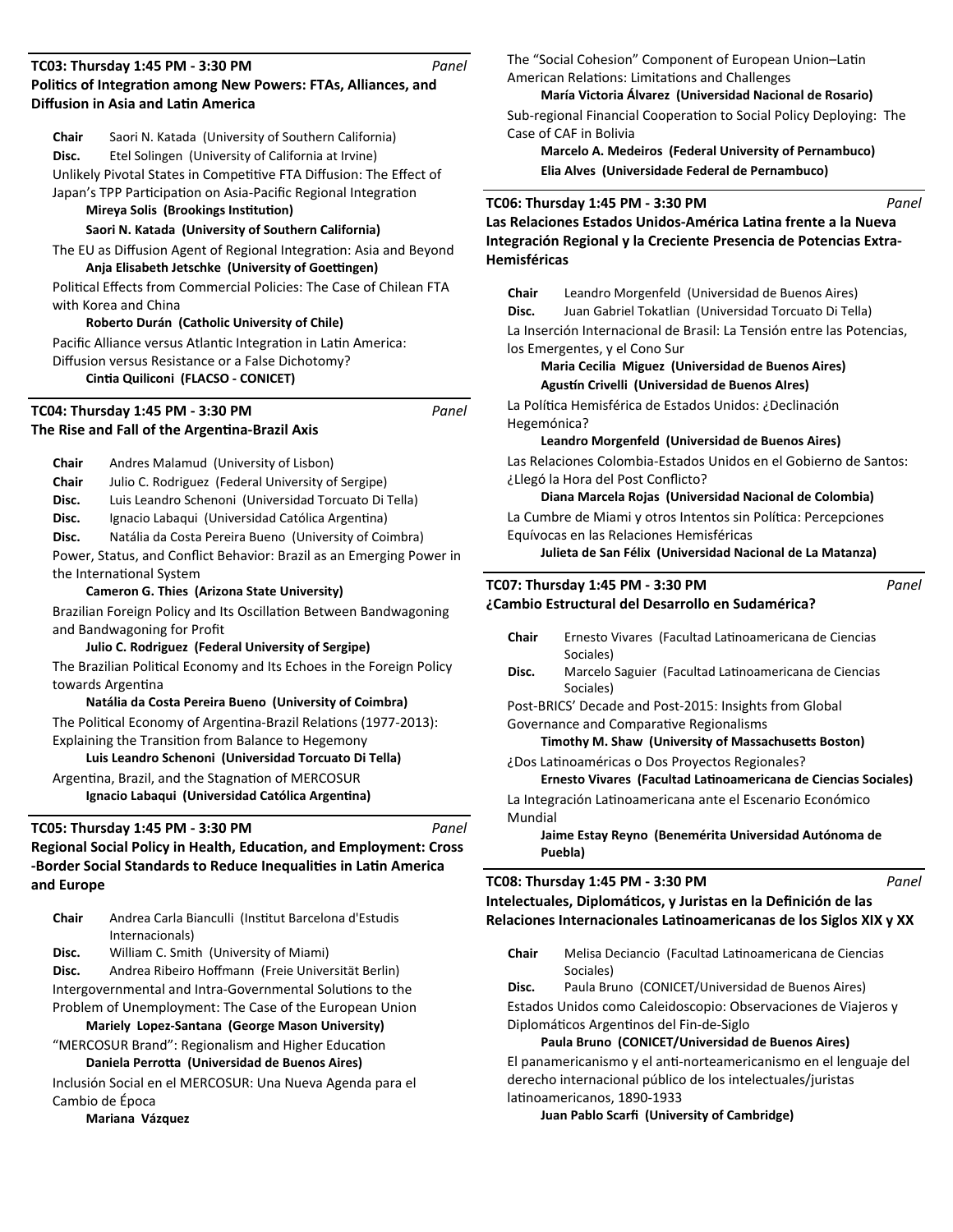DiplomáƟcos-Intelectuales en el Pensamiento Internacional Argentino

### **Melisa Deciancio (Facultad LaƟnoamericana de Ciencias Sociales)**

Las Batallas Diplomáticas en la Arena de los Centenarios: Las Gestiones de Carlos Estrada y Roberto Levillier en el Perú durante 1910 y 1920

Pablo Ortemberg (Consejo Nacional de Investigaciones **Científicas y Técnicas)** 

#### **Strategic Interaction and Influence between Argentina and Brazil TC09: Thursday 1:45 PM - 3:30 PM** *Panel*

**Chair** Jean-Marc Rickli (King's College)

**Disc.** Marina Vitelli (Universidad Nacional de Rosario) Foreign Policy Decision-Making in Argentina and Brazil: The Interbureaucratic Relation in the 1990's

### **Bárbara G. Lamas (Universidade do Estado do Rio de Janeiro)**

Brazil's Strategic Partnerships: Are Venezuela and Argentina Strategically Equals?

### **Mariana Kalil (Rio de Janeiro Federal University)**

Technological Development as a Security Issue: The Nuclear Submarine Project in South America

### João Guilherme Benetti Ramos (Red de Seguridad y Defensa de **América LaƟna)**

The Argentine Heritage in Brazilian Tradition: Doctrines of Non-Intervention

### **Gustavo Carlos Macedo (University of São Paulo)**

Align or Balance against the Brazilian Growing Power? Argentine Reactions Measured by a Survey Experiment

# **Francisco Urdinez (University of São Paulo)**

**Fernando Mouron (Universidade de São Paulo)**

### **TC11: Thursday 1:45 PM - 3:30 PM**

### **PoliƟcal Economy and IdenƟty Dilemmas for African States**

**Chair** Lyal White (University of Pretoria)

**Disc.** Lyal White (University of Pretoria)

From Domination to Domination: The Struggle for the Heart and Soul of Africa

**OsarenƟn Idahosa (University of Benin)**

Africa in a Changing World: New Centers of Power on the Continent **KonstanƟn Pantserev (St. Petersburg State University)**

South Africa vs. Nigeria: Competing Countries for Leadership Position in Sub-Saharan Africa

### **Andras Tetenyi (Corvinus University of Budapest)**

Nacionalismo y Política Exterior en la Sudáfrica Post Apartheid **Marisa Pineau (Universidad de Buenos Aires)**

## **TC12: Thursday 1:45 PM - 3:30 PM**

### **Food Security and Natural Resources in Emerging Powers**

**Chair** Ian Taylor (University of St Andrews)

Disc. Eduardo Bianchi (Latin America Training Network)

Agriculture at the Uruguay Round: the European Union´s hindering position towards the liberalization on agriculture

**Patricia Nasser Carvalho (Federal University of Rio de Janeiro)** Food Security: A Strategy for the Development of Brazil

**TaƟana de Souza Leite Garcia (University of Ribeirão Preto)**

World Food Security and the Emerging Powers **Eduardo Bianchi (LaƟn America Training Network)**

### **Challenges and OpportuniƟes for Brazilian Leadership TC14: Thursday 1:45 PM - 3:30 PM**

| Chair     | Leticia Pinheiro (Catholic University)                             |
|-----------|--------------------------------------------------------------------|
| Disc.     | Leticia Pinheiro (Catholic University)                             |
|           | "The Best Attack is Defense"? Defensive Realism and Brazil's       |
|           | Exercise of Power in the Plata Region                              |
|           | Diego Morlim (Instituto de Estudos Sociais e Políticos -           |
|           | <b>IESP/UERJ</b> )                                                 |
|           | Roberto Vinicius P.S. Gama (Pontifical Catholic University of      |
|           | <b>Minas Gerais)</b>                                               |
|           | Brazilian Foreign Policy for BRICS from Lula da Silva to Roussef   |
|           | Lucas Amaral Batista Leite (Universidade Estadual Paulista Júlio   |
|           | Mesquita Filho)                                                    |
|           | The Ascent of Brazil in the Regional Hierarchy                     |
|           | Aprajita Kashyap (Guru Gobind Singh Indraprastha University,       |
| Delhi)    |                                                                    |
|           | ¿Serás Lo Que Debas Ser?: Un Estudio Comparativo sobre la          |
|           | Dimensión Superstructural de Los Liderazgos Regionales de Brasil y |
| Sudáfrica |                                                                    |
|           | Johanna Fedorovsky (Facultad Latinoamericana de Ciencias           |
|           | Sociales-Udesa)                                                    |
|           |                                                                    |

### **Contested GeopoliƟcs in South America TC16: Thursday 1:45 PM - 3:30 PM**

*Panel*

*Panel*

Chair Gonzalo Sebastian Paz (Georgetown University)

Disc. Gonzalo Sebastian Paz (Georgetown University)

From Formal Bases to Quasi-Bases: The US Military in Latin America after the Cold War

### Sebastian E. Bitar (Universidad de los Andes)

The Bolivian Foreign Policy: Geopolitical Challenges in the 21st **Century** 

### **Omar Vera-Muniz (Universidad San Ignacio de Loyola)**

International Reputation and Smart Power: Brazil's Strategies Lumping Together Reliability and Power Projection

### **Danielle Jacon Ayres Pinto (UNICAMP / UFSM)**

From Brasilia to Caracas: Brazil's Cooperation for the Venezuelan **Contention** 

**Pedro Maia (PonƟİcia Universidade Católica do Rio de Janeiro) Octavio Ribeiro (PonƟİcia Universidade Católica do Rio de Janeiro)**

# **TC17: Thursday 1:45 PM - 3:30 PM**

**The PoliƟcal Economy of Finance and Trade**

**Chair** Maria Antonieta D. T. Lins (University of São Paulo) **Disc.** Frank T. Mattheis (GovInn, University of Pretoria) Debt Detours: Reputation, Litigation, and Innovation in Sovereign Debt Restructurings

**Giselle Datz (Virginia Polytechnic InsƟtute and State University)** Global Financial Regulatory Reform and Government Networks:

Issues of Governance and Capture

**Peter Knaack (University of Southern California)**

Mapping Regulatory Cooperation for Capital Markets in Brazil and India: Spontaneous or Directed Pathways?

**Nora Rachman (Fundacao Getulio Vargas - Sao Paulo Law School, Brazil)**

*Panel*

*Panel*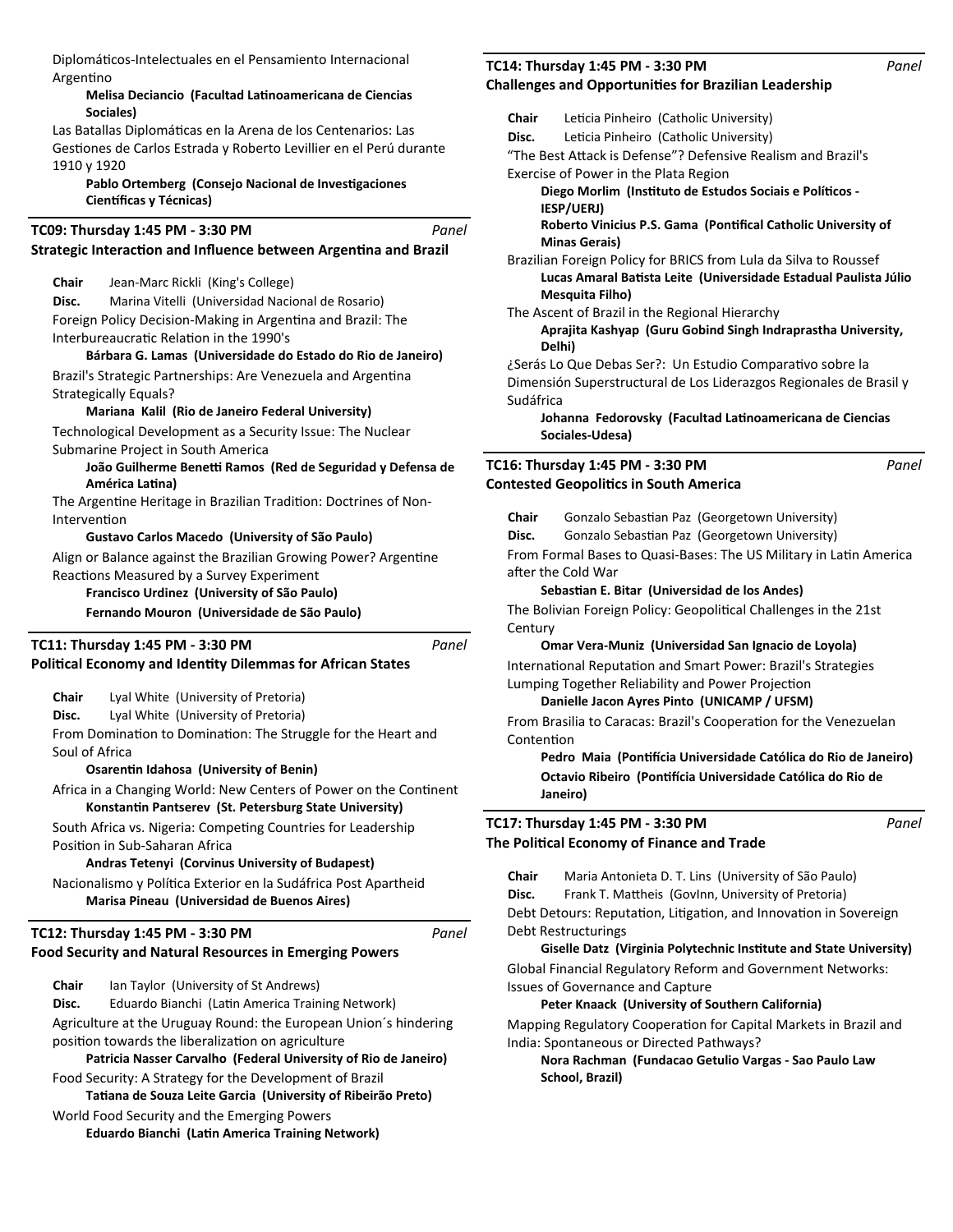#### **Transnational and Regional Networks in Latin America: A Gender Approach to Change and Resistance TC18: Thursday 1:45 PM - 3:30 PM** *Panel*

| <b>Chair</b>                                                                          | Almudena Cabezas Gonzalez (Universidad Complutense de<br>Madrid)                                      |  |
|---------------------------------------------------------------------------------------|-------------------------------------------------------------------------------------------------------|--|
| Chair                                                                                 | Monica Trujillo-Lopez (Universidad Popular Autonoma del<br>Estado de Puebla)                          |  |
| Disc.                                                                                 | Marianne H. Marchand (University of the Americas, Puebla)                                             |  |
|                                                                                       | Transnationalism and Regionalization in Latin America: The Struggle                                   |  |
|                                                                                       | for Food Sovereignty of Rural Women                                                                   |  |
|                                                                                       | Gabriela Pinheiro Machado Brochner (Universidad                                                       |  |
|                                                                                       | <b>Complutense de Madrid)</b>                                                                         |  |
|                                                                                       | Social Movements against Femicide and the Construction of                                             |  |
|                                                                                       | Transnational Networks from Below in Latin America                                                    |  |
|                                                                                       | Monica Trujillo-Lopez (Universidad Popular Autonoma del                                               |  |
|                                                                                       | Estado de Puebla)                                                                                     |  |
|                                                                                       | Women's Movement in the Southern Cone. A Qualitative                                                  |  |
|                                                                                       | <b>Comparison of Current Characteristics</b>                                                          |  |
|                                                                                       | Tatiana Rein Venegas (Universidad de Chile)                                                           |  |
|                                                                                       | Feminist Networks: Building Regions in Latin America                                                  |  |
|                                                                                       | Almudena Cabezas Gonzalez (Universidad Complutense de                                                 |  |
|                                                                                       | Madrid)<br>Regional Agendas and Networks in Latin America: Social Justice,                            |  |
|                                                                                       | Ecology, and Gender                                                                                   |  |
|                                                                                       | Nicole Bidegain Ponte (UdelaR y UCM)                                                                  |  |
|                                                                                       |                                                                                                       |  |
|                                                                                       | TC19: Thursday 1:45 PM - 3:30 PM<br>Panel                                                             |  |
|                                                                                       | Foreign Policy Observatories Network: Articulating New Avenues of                                     |  |
|                                                                                       | <b>Cooperation in South America</b>                                                                   |  |
|                                                                                       |                                                                                                       |  |
| Chair                                                                                 | Gladys Lechini (Universidad Nacional de Rosario)                                                      |  |
| Disc.                                                                                 | Maria del Pilar Bueno (Universidad Nacional de Rosario)                                               |  |
|                                                                                       | Foreign Policy and Defense Policy in Mercosur's Newspaper                                             |  |
|                                                                                       | Guilherme Paul Berdu (Universidade Estadual Paulista "Júlio de                                        |  |
|                                                                                       | Mesquita Filho" - UNESP - Franca)<br>The Challenge of David: The Uruguayan Foreign Policy between Two |  |
|                                                                                       |                                                                                                       |  |
| Giants: Monitoring through the Observatory of Uruguayan Foreign<br>Policy (2006-2013) |                                                                                                       |  |
|                                                                                       | Diego Nilson Hernández (Universidad de la República                                                   |  |
|                                                                                       | (Uruguay))                                                                                            |  |
|                                                                                       | Andrés Raggio (Universidad de la República)                                                           |  |
|                                                                                       |                                                                                                       |  |

Paraguay's Relations with Brazil, Argentina, and United States **Erica Winand (Universidade Federal de Sergipe)**

### **Lucas Miranda Pinheiro**

Argentina Foreign Policy: Reaction, Overacting, and Irrelevance -The Frustration of Autonomy

**Maria del Pilar Bueno (Universidad Nacional de Rosario)**

Venezuelan Foreign Policy: News in Two Times, Chávez and Maduro **Evelyn Moreno O. (Universidad Simón Bolivar, Venezuela) Giovanna Ayres Arantes Paiva (Universidade Estadual Paulista "Júlio de Mesquita Filho")**

### **TC20: Thursday 1:45 PM - 3:30 PM**

*Panel*

# **Strange Perspectives on the Financial Crisis: Using the Work of Susan Strange to Consider the 2007/2009 Financial Crisis**

**Chair** Nicola Jane Phillips (University of Sheffield)

**Disc.** Faruk Yalvaç (Middle East Technical University)

Money, Power, and Crisis

**Benjamin J. Cohen (University of California, Santa Barbara)**

States and International Institutions in the Thought of Susan

### Strange: Strategies or Instruments? **Diana Tussie (FLACSO/CONICET)**

The Power of Finance in the Age of Private Credit: Susan Strange and the Political Economy of Financial Innovation

**Anastasia G. Nesvetailova (City University London)**

Is IPE an Evolutionary Science?

**Ronen Peter Palan (City University London)**

Casino Capitalism, Financialization, and the Broader Global Political Economy

**Eric Helleiner (University of Waterloo)**

### **TC22: Thursday 1:45 PM - 3:30 PM**

*Panel*

*Panel*

**Promoting Prosperity: Intersecting Development with Structural, System, and Regime Dynamics**

| <b>Chair</b> | Kristen Hopewell (University of British Columbia)                                                                                            |
|--------------|----------------------------------------------------------------------------------------------------------------------------------------------|
| Disc.        | Ana Passardi (Universidad de Congreso)                                                                                                       |
|              | Gender, Development, and Health: A Cross-National Analysis<br>Zaryab Iqbal (Pennsylvania State University)                                   |
|              | Governing Research-For-Development (R4D): From Domestic<br><b>Markets to Global Challenges</b>                                               |
|              | <b>Bruce Currie-Alder (International Development Research</b><br>Centre)                                                                     |
|              | Infrastructure and Human Development: Cross-Country Evidence<br>and Post-2015 Development Strategies<br>Jeet Sapkota (University of Tsukuba) |
|              |                                                                                                                                              |

#### **Climate Policies (Domestic and Foreign) and Politics in Latin America: Present and Prospectives TD02: Thursday 4:00 PM - 5:45 PM** *Roundtable*

| Matías Alejandro Franchini (University of Brasília)     |
|---------------------------------------------------------|
| Maria del Pilar Bueno (Universidad Nacional de Rosario) |
| Mirta Dina Geary (Universidad Nacional de Rosario)      |
| Daniel Ryan (Fundación Ambiente y Recursos Naturales)   |
|                                                         |

### **The Governance of Science and Technology TD03: Thursday 4:00 PM - 5:45 PM**

Chair Melisa Deciancio (Facultad Latinoamericana de Ciencias Sociales)

**Disc.** María Jesús Santesmases (Consejo Superior de Investigaciones Científicas)

The Sarin Gas Attack: What Role for Technological Expertise in InternaƟonal Crisis

### **Anna Leander (Copenhagen Business School)**

Science and Diplomacy: U.S. Hegemony and the Rise of Brazil **Damon ColeƩa (US Air Force Academy)**

Cybersecurity as a Key Dimension of International Relations: The Case of the U.S. Engagement with China and Russia

### **Nir Kshetri (University of North Carolina-Greensboro)** The Internet Governance Regime and the National Internet

Trajectory of Brazil

# **Carolina Aguerre (Universidad de San Andrés)**

The Implications of China's Military and Civil Space Programs and its Cooperation with Latin American and Southeast Asian Partners for the United States

**Ana Soliz Landivar (German InsƟtute of Global and Area Studies)**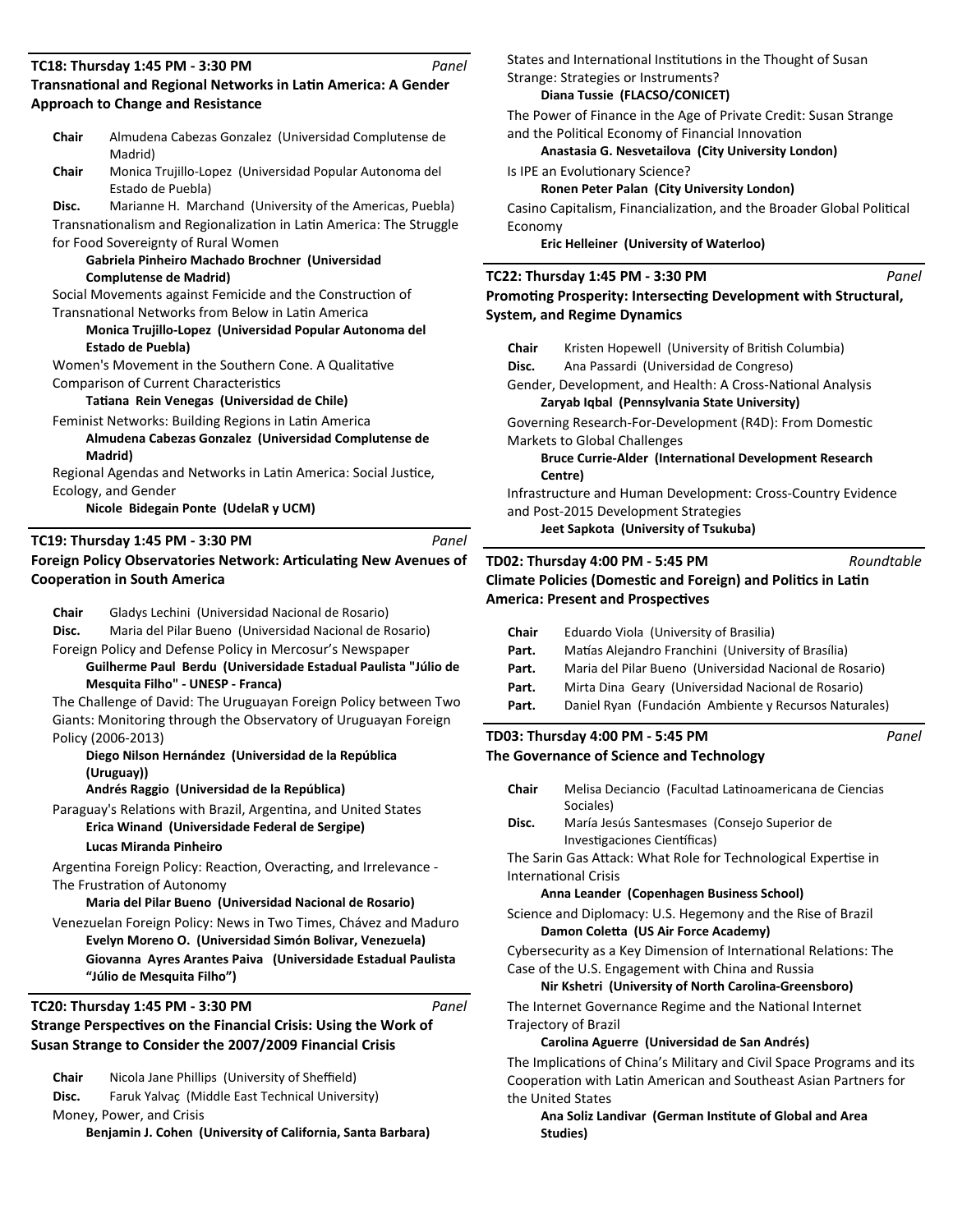**Evolving Two-Level Games: Democracy and the National-Regional Political Nexus TD04: Thursday 4:00 PM - 5:45 PM** *Panel*

**Chair** Sybil Rhodes (Universidad del Centro de Estudios Macroeconómicos de Argentina)

**Disc.** Carlos Gervasoni (Universidad Torcuato Di Tella) Diffusion or Hegemony? International Factors and Waves of Democratization in Latin America, 1945-2005

### **Aníbal Pérez-Liñán (University of PiƩsburgh)**

Contending Visions of Democracy and Cooperation in the Western Hemisphere

**Leslie EllioƩ Armijo (Portland State University) Sybil Rhodes (Universidad del Centro de Estudios Macroeconómicos de Argentina)** 

Why Was the CMI Possible? Embedded Domestic Preferences and Internationally Nested Constraints in Regional Institution Building in East Asia

**Saori N. Katada (University of Southern California)** Rodrik's Trilemma meets the Region: Sovereignty, Democracy, and the Rollback of Integration

**Andres Malamud (University of Lisbon)**

Postliberal Democracy in Latin America

**Tulia FalleƟ (University of Pennsylvania)** Rethinking the Comparative Perspective on Class and

Representation: Evidence from Latin America **Noam Lupu (University of Wisconsin-Madison) Nicholas Carnes (Duke University)**

```
Defense and Security Challenges in UNASUR 
TD05: Thursday 4:00 PM - 5:45 PM
```
Chair Jorge M. Battaglino (University Torcuato Di Tella) **Disc.** Jorge M. Battaglino (University Torcuato Di Tella) The Varying Roles Played by Legislatures in Civil-Military Relations: Global Comparisons

### **Stephen M. Saideman (Carleton University)**

Multipolarity as the Origin and the Major Challenge for the South American Defense Council

**Víctor M. Mijares (German InsƟtute of Global and Area Studies)** Global Defense Market Trends: Implications for South American Defense Industrial Aspirations

### **Sorin Lungu (National Defense University)**

Political Goals of Brazilian Defense Policy

**Raphael Camargo Lima (São Paulo State University)**

The (In)Security Dilemma in the Southern Cone: The Case of ArgenƟna

### Félix E. Martín (Florida International University) **Nicolás Terradas (Florida InternaƟonal University)**

Defense and Security of Brazil in South America: The Case of Triple Border Area

**Márcio Roberto Coelho dos Reis (Universidade do Estado do Rio de Janeiro)**

**China, India, and the Study of International Relations TD06: Thursday 4:00 PM - 5:45 PM**

**Chair** M Matheswaran (IDSA (InsƟtute of Defence Studies & Analysis), Former three star General (Air Marshal) of IAF. ) **Disc.** Hsin Chih Chen (National Cheng Kung University)

The Meaning of a Rising India: (Re)Examining India as Regional Power in South Asia

### **David Mitchell (Bucknell University)**

China as "Offshore Balancer" and South Asia's Regional Security Complex

### **Lawrence Saez (SOAS, University of London)**

Secret Intelligence, Shifting Power, and the Global South **Richard James Aldrich (University of Warwick)**

| TD07: Thursday 4:00 PM - 5:45 PM<br>Panel                                                          |                                                                                                                         |  |
|----------------------------------------------------------------------------------------------------|-------------------------------------------------------------------------------------------------------------------------|--|
|                                                                                                    | <b>BRICS' Contemporary Challenges</b>                                                                                   |  |
|                                                                                                    | Chair<br>Mathieu Ares (Université de Sherbrooke)                                                                        |  |
| Disc.                                                                                              | Edison Rodrigues Barreto, Jr. (Universidade Federal de<br>Sergipe)                                                      |  |
| Reshaping Economic and Political Governance: The Role of BRICS<br>Asha Gupta (University of Delhi) |                                                                                                                         |  |
| Mexico: Next Giant?                                                                                |                                                                                                                         |  |
|                                                                                                    | Mathieu Ares (Université de Sherbrooke)                                                                                 |  |
|                                                                                                    | Brazil and BRICS: Seeking Internal Convergence Zones<br>Edison Rodrigues Barreto, Jr. (Universidade Federal de Sergipe) |  |
|                                                                                                    | Mathieu Ares (Université de Sherbrooke)                                                                                 |  |
|                                                                                                    | Serge Granger                                                                                                           |  |
|                                                                                                    | <b>BRICS: Empty Shell or Real Organization?</b>                                                                         |  |
|                                                                                                    | <b>Serge Granger</b>                                                                                                    |  |

# **Sub-State Actors and Paradiplomacy TD08: Thursday 4:00 PM - 5:45 PM**

*Panel*

*Panel*

## **New Dilemmas in Trade Policy TD09: Thursday 4:00 PM - 5:45 PM**

| <b>Chair</b>                                    | Eduardo Bianchi (Latin America Training Network)                    |  |  |
|-------------------------------------------------|---------------------------------------------------------------------|--|--|
| Disc.                                           | Mireya Solis (Brookings Institution)                                |  |  |
|                                                 | Effects of US Trade with Low Wage Countries on the US Wages: An     |  |  |
|                                                 | Analysis Based on the Hecksher-Ohlin Model                          |  |  |
|                                                 | Doru Tsaganea (Metropolitan College of New York)                    |  |  |
|                                                 | Is the Effect of Economic Integration on Trade Margins Time         |  |  |
| Sensitive? Sectoral Evidence from Latin America |                                                                     |  |  |
|                                                 | María Luisa Recalde (Universidad Nacional de Córdoba)               |  |  |
|                                                 | Implications of Trade Liberalization on Regional Integration        |  |  |
|                                                 | Zumrut Imamoglu (Bahcesehir University Center for Economic          |  |  |
|                                                 | and Social Research)                                                |  |  |
|                                                 | From Industrialization Strategies to the Domestic Politics of Trade |  |  |
|                                                 | Liberalization in Developing Countries                              |  |  |

**Santiago Lopez Cariboni (University of Essex)** 

*Panel*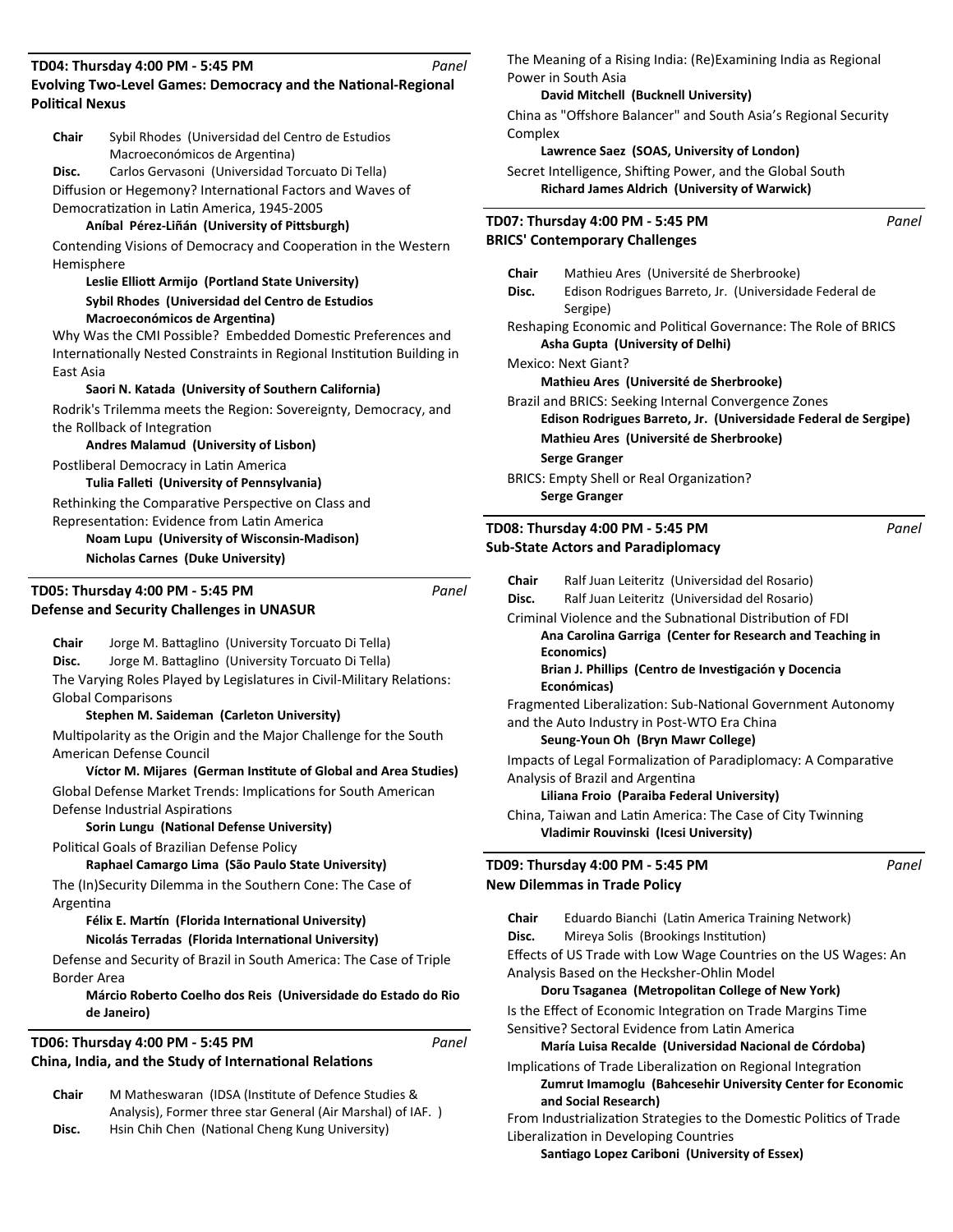### **Nuevos Dilemas en el Desarrollo LaƟnoamericano TD10: Thursday 4:00 PM - 5:45 PM**

- **Chair** Ernesto Vivares (Facultad Latinoamericana de Ciencias Sociales)
- Disc. Ernesto Vivares (Facultad Latinoamericana de Ciencias Sociales)

El Debate sobre el Desarrollo en Perspectiva Comparada: El Análisis de las Respuestas de los Países Periféricos de América Latina y las Estrategias para la Reanudación del Desarrollo Después de los 90: ArgenƟna, Brasil, y México

### **Andrea Oliveira Ribeiro (Universidade do Estado do Rio de Janeiro)**

Desenvolvimento Regional e Gênero: Um Estudo sobre a Atuação Organizada das Mulheres na Amazônia Brasileira

## Cynthia Mara Miranda (Universidade Federal do Tocantins) **Milena Fernandes Barroso**

The Myth of Development and Foreign Policy: Brazil in a Globalized World

### **Carlos Eduardo Vidigal (University of Brasília)**

Municipios como Agentes de la Política Internacional en Términos de Cooperación para el Desarrollo

**Maria Micaela Burzaco (Universidad de Congreso)**

### **Ignacio Galeano Almeida (Universidad de Congreso)**

Medioambiente, Desarrollo, Soberanía, y Globalización en América Latina: Entre el Extractivismo del Siglo XXI y el Ecologismo Infantil -Redes Ecologistas Versus el Gobierno de Rafael Correa.

**Juan Pablo Vásquez (Universidad Tecnológica de Chile)**

| TD11: Thursday 4:00 PM - 5:45 PM |
|----------------------------------|
| Russia as a Regional Power       |

| Chair | Maria Raquel Freire (University of Coimbra) |
|-------|---------------------------------------------|
|-------|---------------------------------------------|

**Disc.** Kathleen Hancock (Colorado School of Mines)

Russia's Regional Power Weakened: Eurasian Sanctions from 1990-2012

### **Stacy Closson (University of Kentucky) Evan Hillebrand (University of Kentucky) Jeremy Bervoets (University of Kentucky)**

Uncertainty in a changing international system: Russia's 'westphalianism' challenged?

### **Maria Raquel Freire (University of Coimbra) Licinia Simao (University of Coimbra)**

The Political Economy of BRICs and near-BRICs in an Emerging Global Order: Co-operation and Conflict in Turkish-Russian Relations **Suhnaz Yilmaz (Koc University)**

### Russia in its Transition from Regional to Global Power: A Comparison Study of the Stands on a Matter of Kosovo and Cyprus Conflicts

## **Irina Antonova (Saint-Petersburg State University)**

Russia's Foreign Policy in a Changing Global Landscape – The Breakdown of Balancing Dilemma

### **Alexander Korolev (Center on Asia and Globalization, Lee Kuan** Yew School of Public Policy, National Univ of Singapore)

Russia'S Accession to the World Trade Organization under the Prism of Russia's Domestic Politics and Russian-American Bilateral Relations (1993-2008)

### **Ciro Ferreira (University o Brasilia)**

#### *Panel* **Cultura, Identidad, y Emancipación en América Latina TD12: Thursday 4:00 PM - 5:45 PM**

**Chair** Federico Merke (Universidad de San Andrés)

- **Disc.** Federico Merke (Universidad de San Andrés)
- Tradiciones Culturales, Ethos, y Cultura Política en América Latina **Andrés Kozel**

Nuevas Emancipaciones para Nuevas Formas de Autonomía de los Sujetos Políticos

# **Paola Gramaglia (Universidad Nacional de Córdoba.Centro de**  investigaciones Facultad de Filosofía y Humanidades)

Ideas Nacionales en la Escala Regional: La Experiencia de Acción Colectiva Transnacional de la RedTraSex en América Latina

**Jorgelina Loza (Facultad LaƟnoamericana de Ciencias Sociales)** Cabo-Verdianos en Angola (1947-1961): ¿Segundo-Europeus entre Indígenas y Blancos?

**Nardi Sousa (Universidade de Santiago)** 

**TD13: Thursday 4:00 PM - 5:45 PM** *Roundtable*

### **Science-Policy Interfaces in Global Environmental Change**

| <b>Chair</b> | Andrea K. Gerlak (University of Arizona)                 |
|--------------|----------------------------------------------------------|
| Part.        | Elma Montana (Inter-American Institute for Global Change |
|              | Research)                                                |
| Part.        | Harry Polo Diaz (University of Regina)                   |
| Part.        | Paula Mussetta (Consejo Nacional de Investigaciones      |
|              | Científicas y Técnicas)                                  |
| Part.        | Victor Pochat (-)                                        |
|              |                                                          |

#### **Brazil in the InternaƟonal System TD14: Thursday 4:00 PM - 5:45 PM** *Student Workshop*

*Panel*

**Disc.** Rita A. Giacalone (Universidad de Los Andes)

Back to the Future: Studying and Learning Brazilian Foreign Policy via Historical Modelling and Simulation - Remarks and Contributions from a League of Nations Simulation

**Roberto Vinicius P.S. Gama (Pontifical Catholic University of Minas Gerais)**

The Brazilian Role on the Creation of UNASUR: An Ambiguous Path **Marcos Vinicius Mesquita Antunes de Figueiredo (Pontifical Catholic University of Rio de Janeiro)**

Continuity and Change in Brazil's Discourse for Permanent Seats on the Boards of the League of Nations and the UN

## **Natalia Coelho (Universidade de Brasilia)**

Outward FDI in Brazil: A Matter of Economic Growth and Institutional Configuration

**Alma Alicia Bezares Calderon (Claremont Graduate University)** Brazilian's Blue Helmets: The Case of Brazil's Participation at MINUSTAH

**Marcelle MarƟns (PonƟİcia Universidade Católica do Rio de Janeiro)**

### **Multilateral Governance in a Multipolar World TD15: Thursday 4:00 PM - 5:45 PM**

*Panel*

**Chair** Marcus Salles (Universidade Federal de São Paulo)

**Disc.** Eileen Doherty-Sil (University of Pennsylvania)

Adjusted to the Rhythms: How Rising Powers Challenge Global Governance from Within

**MaƩhew David Stephen (WZB Berlin Social Science Center)** Changing World and the Growing Importance of the Transnational Advocacy Network on Global Governance

**Mariana Montebugnoli (Universidade de Brasília)**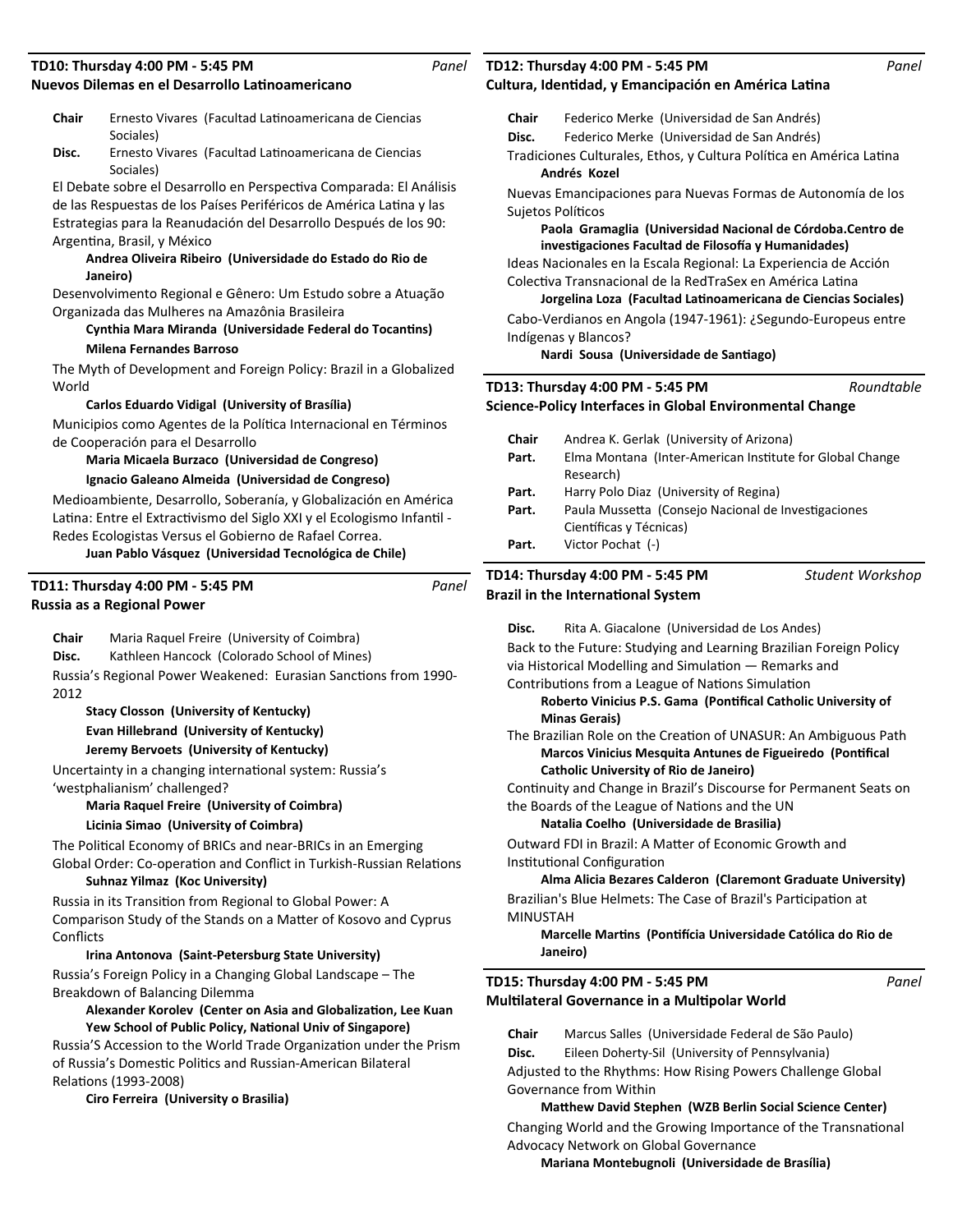Brazil and Its Role in Global Environmental Governance **TaƟana de Souza Leite Garcia (University of Ribeirão Preto)**

### **Murilo Alves Zacareli (University of São Paulo)**

The BRICS Quest for Global Justice in a Neoliberal World **Annita Montoute (The University of the West Indies)**

### **TD16: Thursday 4:00 PM - 5:45 PM**

# **Post-Financial Crisis EU Governance: Its Inevitable Decline and Prospects For its Survival**

**Chair** Firat Cengiz (University of Liverpool)

- **Disc.** Gaye Gungor (Gediz University)
- **Disc.** Belen Olmos Giupponi (University Rey Juan Carlos)

Technocracy v. Democracy: Who Rules the EU?

### **Gaye Gungor (Gediz University)**

The Eurozone Sovereign Debt Crisis: Lessons From the Argentinian Experience?

### **Belen Olmos Giupponi (University Rey Juan Carlos)**

EU's Democratic Deficit and Competition Policy: What Role for Citizens?

**Firat Cengiz (University of Liverpool)**

### **TD17: Thursday 4:00 PM - 5:45 PM**

# **Theoretical and Empirical Applications of Language-Based Approaches in Latin American and World Politics Research**

| Luis F. Blanco (Bielefeld University)<br>Chair |  |
|------------------------------------------------|--|
|------------------------------------------------|--|

- **Chair** Diego Nilson Hernández (Universidad de la República (Uruguay))
- Disc. Lucas Amaral Batista Leite (Universidade Estadual Paulista Júlio Mesquita Filho)

Antagonism, Equivalence, Logocentrism: A Discourse Analysis of New Wars

### **Aureo de Toledo Gomes (Federal University of Uberlândia)**

La Política Exterior como Política Pública: Ideas, Intereses, e Instituciones - Debates Teóricos Recientes desde La Ciencia Política

### **Camilo López (Universidad de la República)**

An Analysis of Pan-American Hegemony Construction in the Americas through Ernesto Laclau's Discourse Theory

### **Diego Nilson Hernández (Universidad de la República (Uruguay))**

A Strategy for a Discourse Analysis of Human Security in Colombia **Diogo M. Dario (University of St Andrews)**

Conciliating the English School and Language-Based Approaches: A Theoretical Assessment of the European Union Strategic Partnerships

### **Luis F. Blanco (Bielefeld University)**

Discourses in Dispute: An Alternative Reading of the 1992 Somali Fiasco

### **Marta F. G. Moreno (Pontifical Catholic University of Rio de Janeiro)**

### **The Rise of India in the Global Stage TD18: Thursday 4:00 PM - 5:45 PM**

**Chair** Melissa Levaillant (Science Po)

**Disc.** Vidya Nadkarni (University of San Diego)

India Africa Relations and the Shadow of the Dragon: A Neoclassical Realist Approach to Indian Strategy of Cooperation in Africa

**Vinicius Tavares (PonƟİcia Universidade Católica de Minas Gerais)**

Analyzing Diplomatic Structures to Understand Foreign-Policy Behavior: A Sociological Approach to India's Diplomatic Skills and Practices in a Post-Bipolar World

### **Melissa Levaillant (Science Po)**

Indian Nuclear Testing Decision Making: Implications for Future Indo-US RelaƟons

**Saurabh DuƩa Chowdhury (King's College, London)**

### **TD19: Thursday 4:00 PM - 5:45 PM**

*Panel*

*Panel*

**Sur**

*Panel*

| <b>Friends and Enemies: Conflict and Conflict Resolution in the</b><br><b>International System</b> |                                                            |  |  |
|----------------------------------------------------------------------------------------------------|------------------------------------------------------------|--|--|
| Chair                                                                                              | Paul Hensel (University of North Texas)                    |  |  |
| Disc.                                                                                              | Brandon Valeriano (University of Glasgow)                  |  |  |
| Disc.                                                                                              | Jaroslav Tir (University of Colorado)                      |  |  |
|                                                                                                    | Understanding Actors in Conflict Management                |  |  |
| <b>Molly Melin (Loyola University Chicago)</b>                                                     |                                                            |  |  |
|                                                                                                    | International Enemy Images in Video Games                  |  |  |
|                                                                                                    | <b>Brandon Valeriano (University of Glasgow)</b>           |  |  |
|                                                                                                    | <b>Phillip Habel</b>                                       |  |  |
| The Friend of My Friend? Militarized Conflict between Formal Allies                                |                                                            |  |  |
|                                                                                                    | Paul Hensel (University of North Texas)                    |  |  |
|                                                                                                    | <b>Christopher Macaulay (University of North Texas)</b>    |  |  |
|                                                                                                    | Reversing Democracy's Gains: Territorial Threat and Regime |  |  |
| Reversals                                                                                          |                                                            |  |  |
|                                                                                                    | Johannes Karreth (University of Colorado at Boulder)       |  |  |
|                                                                                                    | Jaroslav Tir (University of Colorado)                      |  |  |

#### El Debate sobre el Neoextractivismo a partir de la Relación Norte-**TD20: Thursday 4:00 PM - 5:45 PM** *Roundtable*

| <b>Chair</b> | Maristella Svampa (Conicet, Universidad Nacional de La Plata) |
|--------------|---------------------------------------------------------------|
| <b>Chair</b> | Mirta Antonelli (Universidad Nacional de Córdoba)             |
| Part.        | Maristella Svampa (Conicet, Universidad Nacional de La Plata) |
| Part.        | Ariel Martín Slipak (University of Buenos Aires)              |
| Part.        | Mirta Antonelli (Universidad Nacional de Córdoba)             |
| Part.        | Horacio Machado Araoz (CONICET - Universidad Nacional de      |
|              | Catamarca)                                                    |
|              |                                                               |

## **DebaƟng Race and Human Rights in Brazil TD22: Thursday 4:00 PM - 5:45 PM**

*Panel*

*Panel*

Chair Juliana Peixoto (Facultad Latinoamericana de Ciencias Sociales) **Disc.** Claudia F. Fuentes (PUC-Rio de Janeiro)

A Critical Reading of Human Rights: The Challenges Of Translating Normativity into Political Action

# **Daniela Nascimento (University of Coimbra)**

### **Licinia Simao (University of Coimbra)**

"First take out the bit of wood from your eye!" : Brazil, Human

Rights, and Foreign Policy

## **Paula Esposel C. de Mesquita (PonƟİcia Universidade Católica do Rio de Janeiro)**

### **Polyanna R. M. Torres Melhado (PUC-Rio)**

Human Rights in the Brazilian Amazonic Region: Visions from the Inter-American Human Rights System

### **Camila Lippi (Universidade Federal do Amapá)**

Perceptions of Race Discrimination in Brazil: Beyond the Dualistic Paradigm

Veronica Toste Daflon (Universidade do Estado do Rio de **Janeiro)**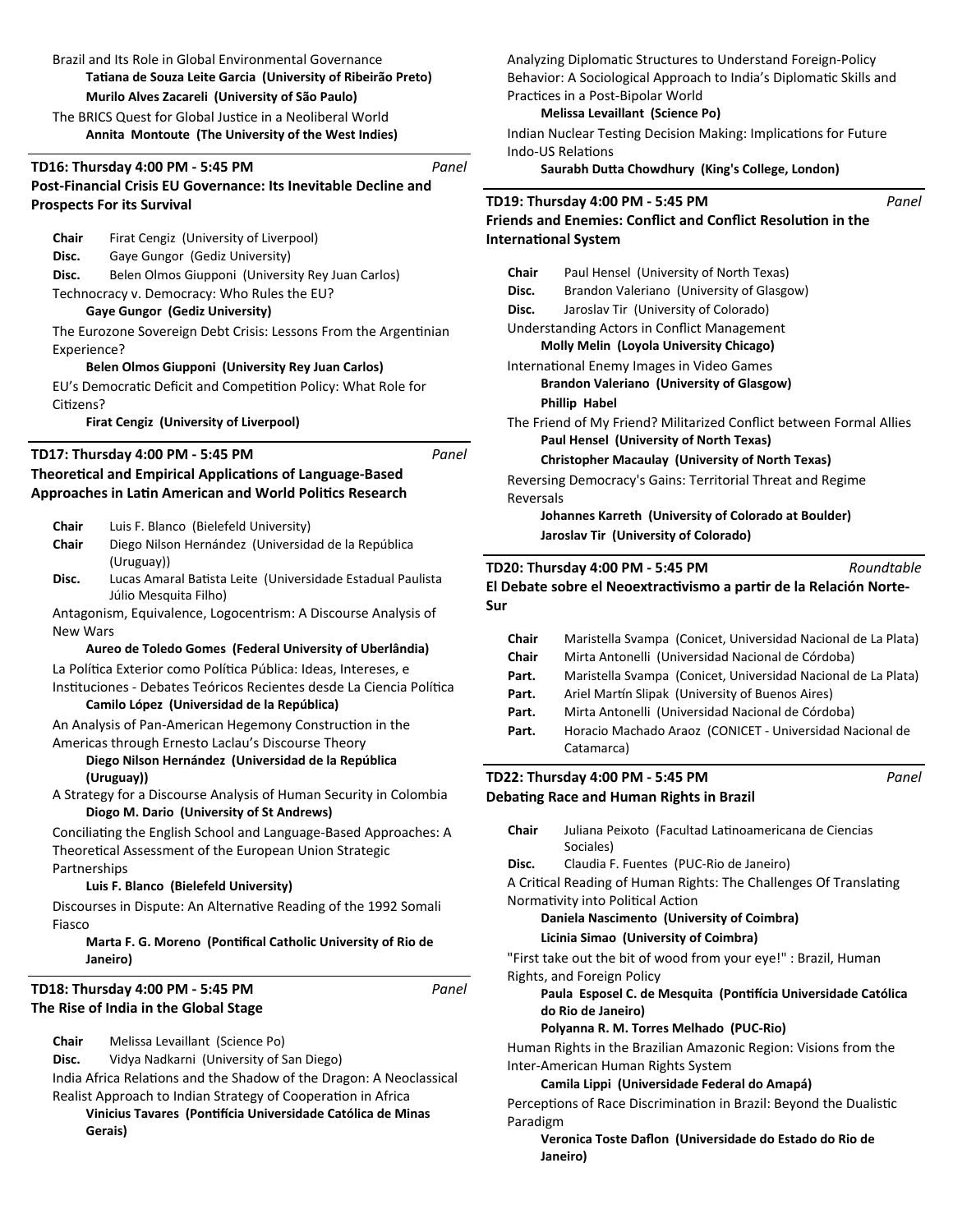# Friday

|                                                 | FA01: Friday 8:30 AM - 10:15 AM<br>El Futuro de los Métodos Múltiples y los Desafíos de Enseñar<br>Metodología en la Región                                                                                                                                                                                                                                                                                                                                                                               | Roundtable |
|-------------------------------------------------|-----------------------------------------------------------------------------------------------------------------------------------------------------------------------------------------------------------------------------------------------------------------------------------------------------------------------------------------------------------------------------------------------------------------------------------------------------------------------------------------------------------|------------|
| Chair<br>Part.<br>Part.<br>Part.<br>Part.       | Julieta Suarez Cao (Pontificia Universidad Católica de Chile)<br>Anthony A. Pezzola (Pontifical Catholic University of Chile)<br>Julieta Suarez Cao (Pontificia Universidad Católica de Chile)<br>Jacqueline Behrend (Universidad Nacional de San Martín)<br>Juan Ariel Bogliaccini (Universidad Católica de Uruguay)                                                                                                                                                                                     |            |
|                                                 | FA02: Friday 8:30 AM - 10:15 AM<br><b>Current Issues in the UN</b>                                                                                                                                                                                                                                                                                                                                                                                                                                        | Panel      |
| Chair<br>Disc.<br>Development<br>and Activities | Stephen Burgess (US Air War College)<br>Stephen Burgess (US Air War College)<br>The Life and Death of the UN Commission on Sustainable<br>Carolyn M. Stephenson (University of Hawaii Manoa)<br>Making Sense of Peacebuilding: Peacekeeping Ambiguity and<br>Community Violence Reduction in Haiti<br>Michael Lipson (Concordia University)<br>A Critical Appraisal of Multidimensional Peace Missions' Mandates<br><b>Maria Raquel Freire (University of Coimbra)</b>                                    |            |
|                                                 | Paula Duarte Lopes (University of Coimbra)<br>Daniela Nascimento (University of Coimbra)<br>Fighting against Food Insecurity in the Amazon Region: The<br>Participation of UNDP<br>Lourrene de Cassia Alexandre Maffra (Federal University of<br>Amapa)<br>The United Nations Role in Rebuilding the Afghan State<br>Luisa Novais Tolledo (Pontifícia Universidade Católica de Minas<br>Gerais)                                                                                                           |            |
|                                                 | FA03: Friday 8:30 AM - 10:15 AM<br>Land, Land-Grabbing, Resistance and Agrarian Struggles I                                                                                                                                                                                                                                                                                                                                                                                                               | Panel      |
| Chair<br>Disc.<br>Disc.                         | Henry Veltmeyer (Universidad Autónoma de Zacatecas)<br>Ben McKay (International Institute of Social Studies)<br>Henry Veltmeyer (Universidad Autónoma de Zacatecas)<br>La IED en Agricultura en Paraguay: Desarrollo Sostenible?<br>Gustavo Rojas de Cerqueira César (Center for Analysis and<br>Diffusion of the Paraguayan Economy (CADEP) / Brazilian<br>Embassy)<br>El Acaparamiento de Tierras y la Regulación de la Propiedad<br>Extranjera de la Tierra en Argentina. Estudio de Caso del Convenio |            |

Agroalimentario entre la Provincia de Río Negro y China. **Sol Mora (Facultad LaƟnoamericana de Ciencias Sociales)** Politics of Contemporary Land and Labor Regimes Change In Guatemala

### **Alberto Alonso-Fradejas (InsƟtute of Social Studies)**

The Political Ecology of Land Grabs: A Grounded Perspective from Soy Expansion in Paraguay

**Almudena Garcia Sastre (Autonomous University of Barcelona)**

### **FA04: Friday 8:30 AM - 10:15 AM**

**Emergents: Between Development, Domestic, and International PoliƟcs** 

|              | Lucas Mesquita (Universidade Federal de Minas Gerais)                                              |                  |
|--------------|----------------------------------------------------------------------------------------------------|------------------|
|              | Dominique Ribeiro Gentil (Faculdade Anglo-Americano)                                               |                  |
|              | Public Diplomacy in Mercosul: A Comparative Study                                                  |                  |
|              | Lucas Mesquita (Universidade Federal de Minas Gerais)                                              |                  |
|              | Eduardo Prinz (Faculdade Anglo-Americano - Foz do Iguaçu)                                          |                  |
|              | Sul)<br>United States: Viewpoint According to Latin Countries                                      |                  |
|              | Igor Castellano da Silva (Federal University of Rio Grande do                                      |                  |
|              | of Cooperation-Conflict (1975-2010)                                                                |                  |
|              | Foreign Policy in Southern Africa: Causes of Changes in the Pattern                                |                  |
|              | Lucas Mesquita (Universidade Federal de Minas Gerais)                                              |                  |
|              | Messias Dídimo Andrade (Student)                                                                   |                  |
| Vision       | Latin American Foreign Policy: The Main Parties' Programmatic                                      |                  |
| Disc.        | Cameron G. Thies (Arizona State University)                                                        |                  |
|              | FA05: Friday 8:30 AM - 10:15 AM<br><b>Foreign Policy and Regionalism</b>                           | Student Workshop |
|              |                                                                                                    |                  |
|              | Pedro Henrique Neves de Carvalho                                                                   |                  |
|              | Javier Vadell (Pontifícia Universidade Católica-Minas Gerais)                                      |                  |
|              | <b>Washington Consensus</b>                                                                        |                  |
|              | Clarisa Giaccaglia (CONICET-UNR)<br>A New Donor in Latin America: Chinese Banks and the End of the |                  |
|              | What Does It Mean Being an Emerging Power in the 21st Century?                                     |                  |
|              | Gerais)                                                                                            |                  |
|              | Brazilian Case (2003 - 2013)<br>Gabriel Pimenta (Pontifícia Universidade Católica de Minas         |                  |
|              | Foreign Policy, Social Policies, and the Emerging Power Status: The                                |                  |
| Disc.        | Gladys Lechini (Universidad Nacional de Rosario)                                                   |                  |
| <b>Chair</b> | Javier Vadell (Pontifícia Universidade Católica-Minas Gerais)                                      |                  |
|              |                                                                                                    |                  |
| <b>Chair</b> | Gladys Lechini (Universidad Nacional de Rosario)                                                   |                  |

# **América Latina: Escenarios de Integración, Economía Política, y Seguridad**

| Chair<br>Disc. | Elsa Llenderrozas (Universidad de Buenos Aires)<br>Pablo Celi                                                                                                         |  |  |
|----------------|-----------------------------------------------------------------------------------------------------------------------------------------------------------------------|--|--|
|                | Nuevas Iniciativas de Integración: Espacios de Continuidad o                                                                                                          |  |  |
|                | Cambio en el Escenario Actual                                                                                                                                         |  |  |
|                | Paz Milet (University of Chile)                                                                                                                                       |  |  |
|                | El Gobierno en América Latina. ¿Qué Tipo de Gobierno Prefieren<br>Los Ciudadanos Latinoamericanos?<br>J Mario Herrera Ramos                                           |  |  |
| Capabilities   | Brazilian Defense Policy: Institutions, Doctrine, Budget, and                                                                                                         |  |  |
|                | Marco A. C. Cepik (Federal University of Rio Grande do Sul)                                                                                                           |  |  |
|                | En los Confines del Estado: Una Mirada Comparada a La Seguridad<br>en Las Zonas Fronterizas de Suramérica<br>Viviana García-Pinzón (Universidad Nacional de Colombia) |  |  |
|                |                                                                                                                                                                       |  |  |

## **The Challenges of Transnational Crime FA07: Friday 8:30 AM - 10:15 AM**

- **Chair** Juan Pablo Soriano GaƟca (Autonomous University of Barcelona)
- **Disc.** Govinda D. Clayton (University of Kent)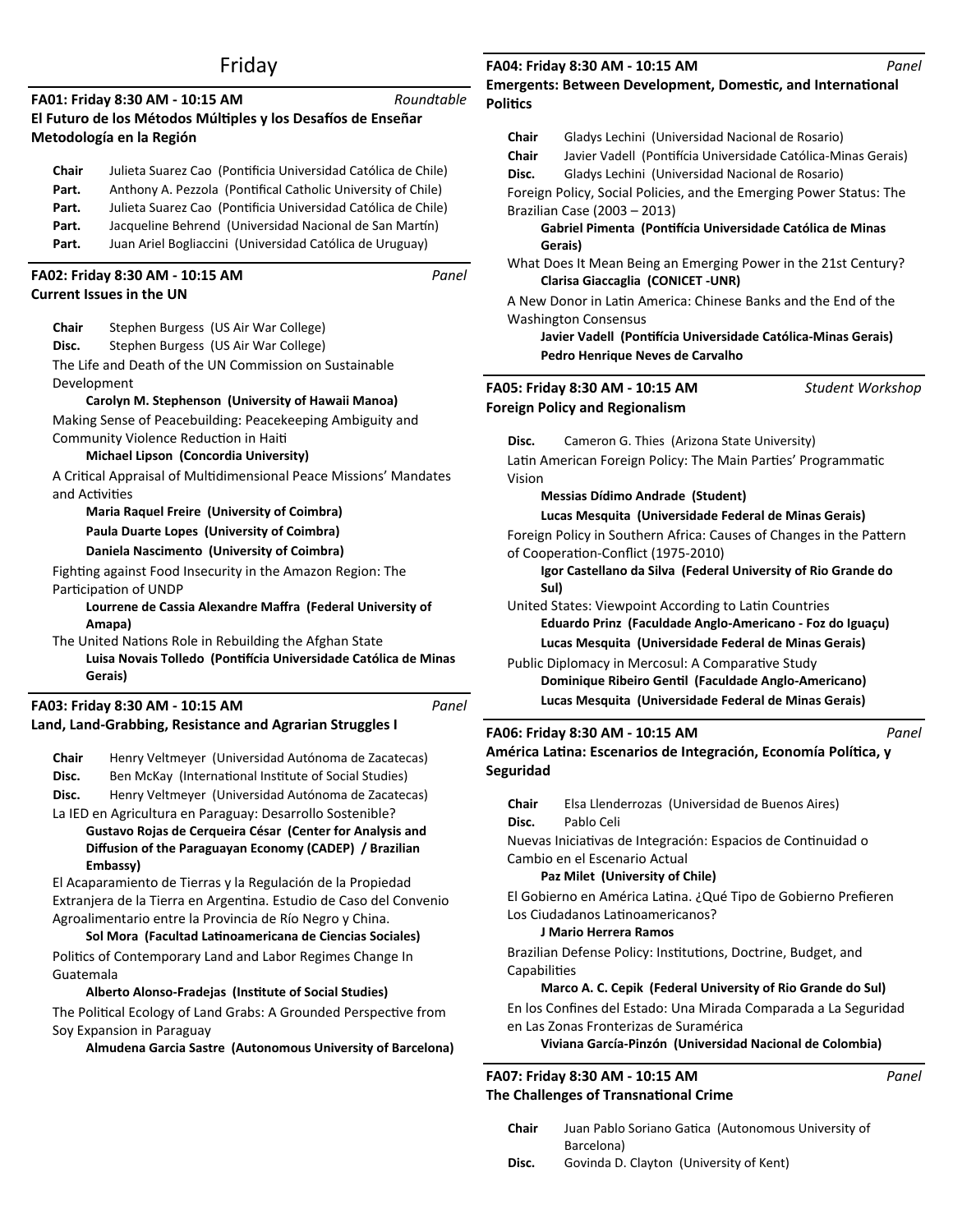Inter-States Co-Operations and International Law: A Case Study of Indo-Italian Fisheries Case

**Madhu Kumari Varshney (Ambedkar University)** Negotiating Citizen Security in the Americas

**Carla Robertson Barqueiro (University of Baltimore) Patricia D'Costa (Independent Scholar)**

Las Políticas de Seguridad Subregional de CARICOM en Torno al Crimen Trasnacional Organizado: Una Aproximación desde la Perspectiva de los Intereses Geopolíticos Estadounidenses en el Caribe en el Contexto Actual

### **Maylin Cabrera (Center for International Policy and Innovation)**

| FA08: Friday 8:30 AM - 10:15 AM |  |  |
|---------------------------------|--|--|
|---------------------------------|--|--|

### **Experiencias de Paz, Lecciones Aprendidas para Colombia**

| Chair    | Miguel Henriques (Universidad de Bogotá Jorge Tadeo<br>Lozano)                                           |  |
|----------|----------------------------------------------------------------------------------------------------------|--|
| Chair    | Sandra Borda (Universidad de los Andes)                                                                  |  |
| Disc.    | Olga ILLERA CORREAL (Universidad Jorge Tadeo Lozano)                                                     |  |
| Disc.    | Sandra Borda (Universidad de los Andes)                                                                  |  |
|          | Opiniones Ciudadanas sobre el Proceso de Paz en Colombia: Una                                            |  |
|          | Comparación de Zonas Violentas y No Violentas                                                            |  |
|          | Miguel García (Universidad de los Andes)                                                                 |  |
|          | Juan Carlos Rodríguez                                                                                    |  |
|          | El Total No Es Igual a la Suma de las Partes: Un Análisis Longitudinal                                   |  |
|          | a las Trayectorias de la Violencia Política en Colombia                                                  |  |
|          | Miguel García (Universidad de los Andes)                                                                 |  |
|          | Peace Process and Drug Trafficking in Colombia                                                           |  |
|          | Sandra Borda (Universidad de los Andes)                                                                  |  |
|          | El Programa de Desarrollo y Paz del Magdalena Medio - ¿Abriendo                                          |  |
|          | Caminos para el Post Conflicto y la Paz Positiva en Colombia?                                            |  |
|          | Miguel Henriques (Universidad de Bogotá Jorge Tadeo Lozano)                                              |  |
|          | El Rol de la Comunidad Internacional en Escenarios de Post-                                              |  |
|          | Conflicto: Lecciones para el Caso Colombiano                                                             |  |
|          | Angélica Alba (Universidad de Bogotá Jorge Tadeo Lozano)                                                 |  |
|          | Reconstrucción Post-Conflicto desde Lo Rural y Urbano: El Caso de                                        |  |
|          | Sumapaz, la Localidad 20 de Bogotá D.C.                                                                  |  |
|          | Egoitz Gago Anton (Universidad Jorge Tadeo Lozano)                                                       |  |
|          | Panel<br>FA09: Friday 8:30 AM - 10:15 AM                                                                 |  |
|          | <b>Complex Temporalities of Memory</b>                                                                   |  |
| Chair    | Elizabeth Jelin                                                                                          |  |
| Disc.    | Elizabeth Jelin                                                                                          |  |
| Disc.    | Lucy F. Taylor (Aberystwyth University)                                                                  |  |
|          | Testimonio and Temporality in Alicia Partnoy's 'Molinos de la                                            |  |
| memoria' |                                                                                                          |  |
|          | <b>Kate Dunn</b>                                                                                         |  |
|          | The Past is a Puzzle: An Analysis of the Brazilian Commission of                                         |  |
|          | Truth's First Year Report<br>Henrique Tavares Furtado (University of Manchester)                         |  |
|          |                                                                                                          |  |
|          | Reading the Bones: Forensic Practice as Memory Work and                                                  |  |
|          | Transnational Knowledge Transfer<br>Anne Huffschmid (Freie Universität Berlin)                           |  |
|          |                                                                                                          |  |
|          | "Just Filling Out Paperwork": Ethnographic Notes on Police Records                                       |  |
|          | of Missing Persons in Rio de Janeiro, Brazil<br>Leticia Carvalho de M. Ferreira (Fundacao Getulio Vargas |  |
|          | (FGV/RJ))                                                                                                |  |
|          | Civilizational Temporalities and the Politics of Memory and                                              |  |
|          | Memorialisation in Arms Control and Disarmament                                                          |  |

### **Ritu Mathur (McMaster University)**

#### **Inquest into an Emerging Regional Power: The Case of Turkey I FA10: Friday 8:30 AM - 10:15 AM** *Panel*

**Chair** Dilaver Arikan Acar (Yasar University)

**Disc.** Çigdem Üstün (Gediz University )

Political Economy of Turkey's Foreign Policy - Turkey as a Regional Economic Actor

### **Ozlem Tur (Middle East Technical University)**

An Alternative or Embedded in the Mainstream: Political Economy of Turkey's Involvement in the Balkans

### **Sait Aksit (Gediz University)**

*Panel*

Alliance Gravity and Balancing in the Eurasian Power Geometry with Reference to Two "Cooperation Organisations" (ECO & SCO)

# **Suat Oksuz (Gediz University)**

Turkey's Changing Foreign Policy in the Middle East and its Implications on the Management of Migration Practices in Turkey **Ayselin Gozde Yildiz (Yasar University)**

The Factors that Influence Turkey's Soft Power in the 21st Century: The Role of the EU and the Gezi Protests

### **Selcen Öner (Bahçesehir University)**

The Customs Union between Turkey and the EU: A True Device for Accession?

**Yonca Ozer (Marmara University)**

### **FA11: Friday 8:30 AM - 10:15 AM**

**Environmental Politics and Cooperation: A Perspective of the South Countries I**

*Panel*

*Panel*

| <b>Chair</b> | Matilde de Souza (Pontifical Catholic University of Minas       |
|--------------|-----------------------------------------------------------------|
|              | Gerais)                                                         |
| Disc.        | Otávio Dulci (Pontifícia Universidade Católica de Minas Gerais) |
|              | Water Policies: A Comparative Study in South America            |

**Matilde de Souza (Pontifical Catholic University of Minas Gerais)**

### **Mariana Balau (PonƟİcia Universidade Católica de Minas Gerais)**

Management of Transboundary Water Resources: A Comparative Study of Guarani Aquifer Pilot Cities

### **TaƟana de Souza Leite Garcia (University of Ribeirão Preto)**

The Representation of Environmental Interests in Two Different Institutional Contexts

### **Maria Dolores Lima da Silva (Universidade Federal do Pará)** South-South Cooperation on Environmental Agenda

Taiane L. C. Campos (Pontificia Universidade Catolica de Minas **Gerais)**

**Paula Haddad (PonƟİcia Universidade Católica de Minas Gerais)**

### **FA12: Friday 8:30 AM - 10:15 AM**

**Los Desaİos del Crecimiento Verde con Inclusión Social en América**  Latina- Red LATN

Chair Juliana Peixoto (Facultad Latinoamericana de Ciencias Sociales)

Disc. Ben Petrazzini (International Development Research Centre) **Disc.** Alan Fairlie (Standar)

Crecimiento Verde e Inclusivo: La Experiencia de Países Emergentes **Edmundo Claro (LATN)**

Políticas e Impacto del Crecimiento Verde en América Latina **Pedro da MoƩa Veiga (Centro de Estudos de Integração e Desenvolvimento)**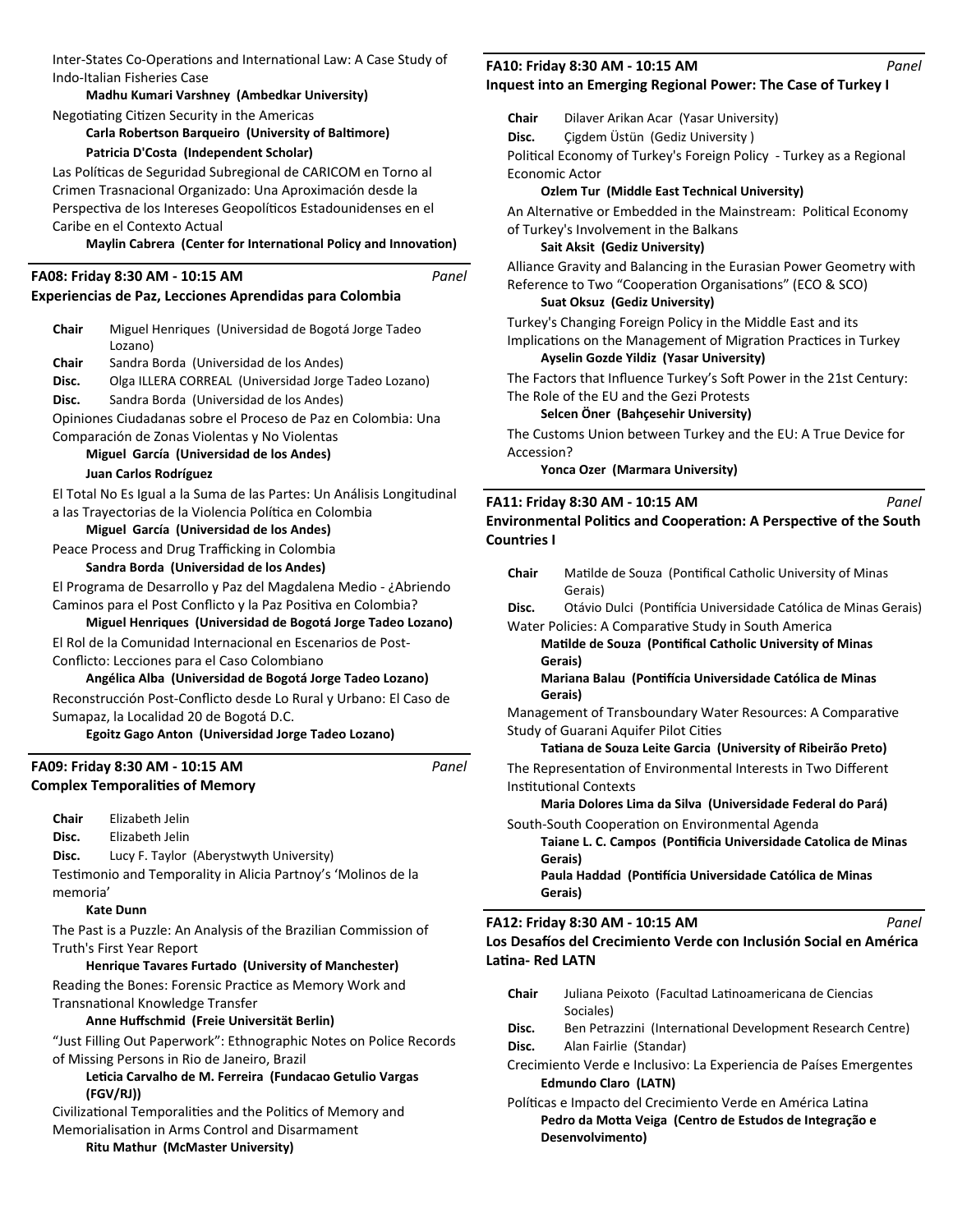Los Desafíos del Crecimiento Verde con Inclusión en Argentina **Vanesa D´Elía** 

¿Puede el Crecimiento Basado en Recursos ser Verde e Inclusivo? José Carlos Orihuela (Pontificia Universidad Católica de Perú)

*Panel*

*Panel*

*Panel*

### **FA13: Friday 8:30 AM - 10:15 AM**

### **The Governance and Political Implications of Migration**

#### **Chair** Lila Garcia (Universidad de Buenos Aires)

Disc. Sonja C. Wolf (Instituto para la Seguridad y la Democracia) Germany's Kurdish Question: Kurdish-Turkish Politics in German TransnaƟonal Space

### **Bahar Baser (University of Warwick)**

Migration Management in Mexico: An Assessment of the National Institute of Migration

# **Sonja C. Wolf (InsƟtuto para la Seguridad y la Democracia)**

Remittances, Clientelism, and Electoral Dynamics

## **Faisal Ahmed (Princeton University)**

Public Legal Education and Information (PLEI) and Transnational Citizenship Experiences of Temporary Foreign Workers in British Columbia

### Angela Contreras Chavez (The University of British Columbia)

### **Public Opinion in World Politics FA14: Friday 8:30 AM - 10:15 AM**

**Chair** M. Leann Brown (University of Florida)

**Disc.** M. Leann Brown (University of Florida)

World Public Opinion and International Diplomacy

### **Omar Hernandez (Andres Bello Catholic University)**

Religion and Public Opinion about Foreign Policy Tools among Americans

**Cigdem Kentmen Cin (Izmir University of Economics) Zeynep Taydas (Clemson University) Laura Olson (Clemson University)**

YIN AND YANK: PUBLIC OPINION TOWARDS CHINA AND THE U.S. IN EUROPE

### **Zsolt Nyiri (Montclair State University)**

Armed Forces and Society in South America: Public Opinion, Military Spending, and Military-Society (Dis) Equilibrium

### **J. Samuel Fitch (University of Colorado)**

A New Voice? The Place of Emerging Powers in the Phenomenon of "International Public Opinion"

#### **Andres Shoai (Facultad LaƟnoamericana de Ciencias Sociales)**

Public Opinion and Unmanned Aerial Vehicles: What Does the Public Think about the Use of Drones, and What Causes it to Think this Way?

**Grant Cohen (University of Miami)**

# **FA15: Friday 8:30 AM - 10:15 AM**

### **Tratados de Inversiones: Implicancias de Poder y Derechos**

| Chair | José Marcelino Fernandez Alonso (Universidad Nacional de |  |
|-------|----------------------------------------------------------|--|
|       | Rosario)                                                 |  |

Disc. Pablo Heidrich (The North-South Institute)

Actitudes hacia la Inversión Extranjera Directa

### **Ana Carolina Garriga (Center for Research and Teaching in Economics)**

Tratados de Inversiones y Derechos Humanos: Los Casos de Argentina en el CIADI y el Derecho Humano al Agua **Javier Echaide (Universidad de Buenos Aires)**

Argentina en el Marco del Nuevo Andamiaje Legal Internacional sobre Inversiones: Un Análisis de los Tratados Bilaterales de Inversión

**Luciana GhioƩo (Universidad Nacional de Quilmes)** Inversiones Chinas en América Latina

### **Julio Sevares (facultad ciencias economicas uba)**

Los Acuerdos Internacionales de Inversión (AII) y las crisis de Deuda Soberana: Consideraciones a partir del Caso de la República **Argentina** 

### **José Marcelino Fernandez Alonso (Universidad Nacional de Rosario)**

La Protección de las Inversiones Extranjeras y las Medidas Equivalentes a Expropiación

**Luis Fernando CasƟllo Argañarás (Consejo Nacional de Investigaciones Científicas y Técnicas)** 

#### **Cooperación y Conflicto en el Sistema Internacional FA16: Friday 8:30 AM - 10:15 AM** *Student Workshop*

**Disc.** Anabella Busso (Universidad Nacional de Rosario) Integración versus Ideología en América LaƟna: ¿Eterno e Infructífero Debate? Una Aproximación desde el Neoliberalismo Institucional en Relaciones Internacionales

**Pedro Urruchurtu (Universidad Central de Venezuela)**

Entre las Cuerdas: La Defensa como Arista de un Proceso de Integración MulƟaxial

### **Nicolás Comini (Consejo Nacional de Investigaciones Científicas y Técnicas)**

Ganacias Absolutas y Relativas en el Consejo de Seguridad de la ONU: Caso de Siria

#### **Yulieth Martínez (Universidad del Magdalena)**

El Pacto con Occidente y Su Ruptura: Las Relaciones entre Irán y Estados Unidos a parƟr del Siglo XX

**Lucía Camardon (Universidad de Buenos Aires)**

### **Shifting Terrains in Energy Governance FA17: Friday 8:30 AM - 10:15 AM**

*Panel*

Chair Cristian Lorenzo (Centro Austral de Investigaciones Científicas) Disc. Cristian Lorenzo (Centro Austral de Investigaciones Científicas) Resource Regionalism: The Role of International Energy and Development in Africa

#### **Kathleen Hancock (Colorado School of Mines)**

Which Environmental Norms Do Markets Produce: Post-Copenhagen Climate Cooperation among EU, China and U.S.

**Fengshi Wu (Nanyang Technological University)**

Changing Realms of Power: The Energy Sector and Environmental Governance in SIDS

### **Michelle Scobie (University of the West Indies)**

The Emerging Gas Region of the Eastern Mediterranean **Emmanuel Karagiannis (University of London)**

An Attempt to Remain a Global Power: The European Union and its Energy Policy

### **Alexandra Maria Bocse (University of Cambridge)**

From Green to Black Emissions in Brazil? - The Energy Policy Transition of an Emerging Oil Exporter

**Solveig Aamodt (Center for International Climate and Environmental Research - Oslo)**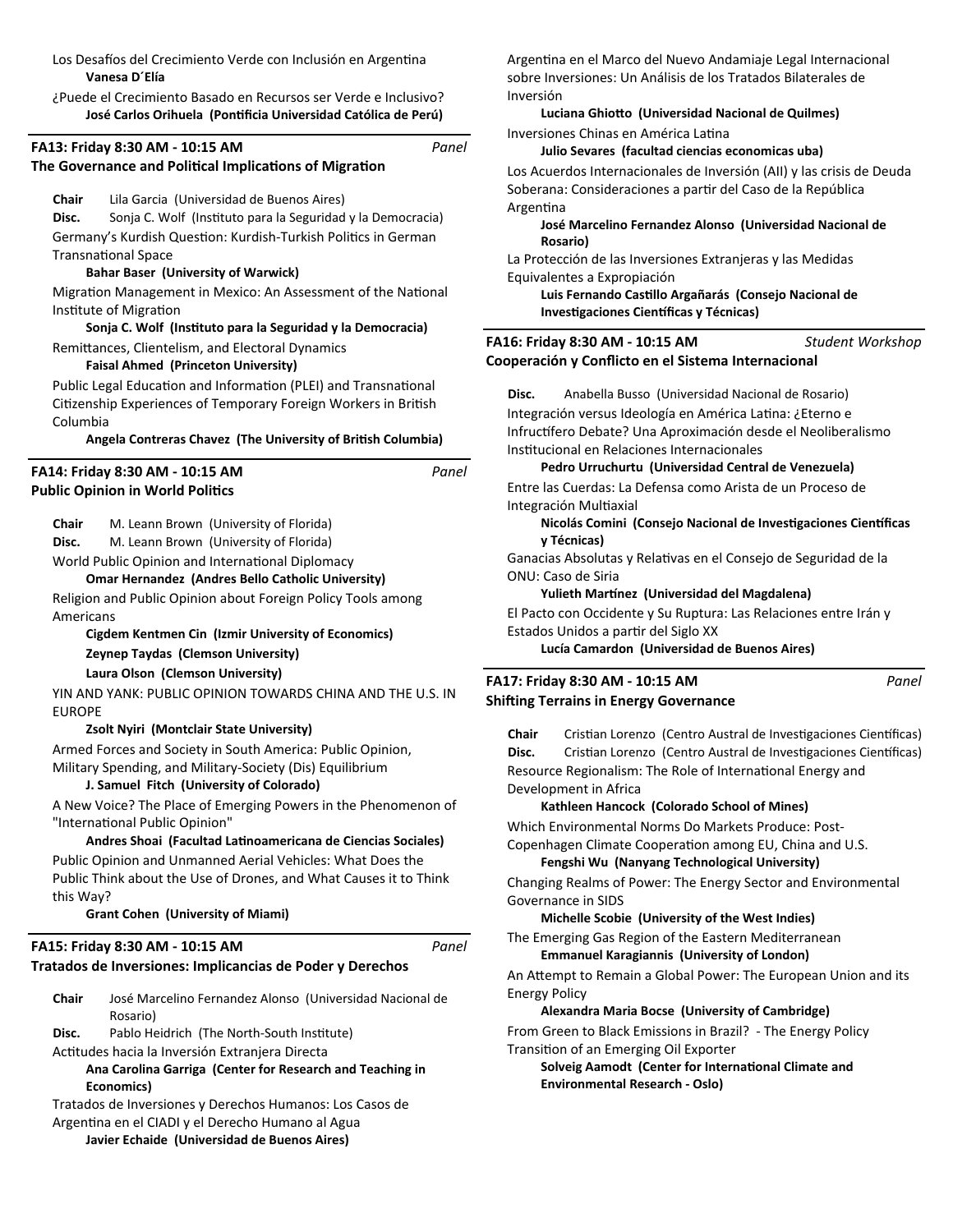| FA18: Friday 8:30 AM - 10:15 AM<br>Panel    |                                                                                                                        |                           | FA22: Friday 8:30 AM - 10:15 AM<br>Panel                                                                                  |       |  |  |
|---------------------------------------------|------------------------------------------------------------------------------------------------------------------------|---------------------------|---------------------------------------------------------------------------------------------------------------------------|-------|--|--|
|                                             | Interrogating the Relationship between the State, War, and Power                                                       |                           | Forging Partnerships across the Pacific: IR, International Law and<br><b>Migration in Asia-Latin America-US Relations</b> |       |  |  |
| Chair                                       | Mariela Cuadro (Consejo Nacional de Investigaciones                                                                    |                           |                                                                                                                           |       |  |  |
| Científicas y Técnicas)                     |                                                                                                                        | Chair                     | Juan Uriburu Quintana (National Chengchi University)                                                                      |       |  |  |
| Disc.                                       | Víctor M. Mijares (German Institute of Global and Area                                                                 | Disc.                     | Juan Uriburu Quintana (National Chengchi University)                                                                      |       |  |  |
| Studies)                                    |                                                                                                                        |                           | TPP as Grand Strategy: Pacific Alliance Perspectives                                                                      |       |  |  |
|                                             | Foreign Policy and Smart Power: An Analysis from the Guillermo                                                         |                           | Antonio C. Hsiang (Chihlee Institute of Technology)                                                                       |       |  |  |
|                                             | O'Donnell's Vision about Democracy and Agency (Citizenship) and<br>Its Importance for the Brazil's Regional Leadership |                           | Taiwan's and Mainland China's Policy toward Latin America in the                                                          |       |  |  |
|                                             | Riva Sobrado de Freitas (Universidade do Oeste de Santa                                                                |                           | Era of Globalization: From Zero-sum Game to Viable Diplomacy                                                              |       |  |  |
| Catarina)                                   |                                                                                                                        |                           | Ren-Rang Chyou (National Chengchi University)                                                                             |       |  |  |
|                                             | Danielle Jacon Ayres Pinto (UNICAMP / UFSM)                                                                            |                           | Immigration Act Reform in XXI Century and Its Impact to the Latin                                                         |       |  |  |
|                                             | International Relations Theory in the Eighteenth Century: The Case                                                     |                           | American Immigrants in USA                                                                                                |       |  |  |
| of the Baron D'holbach                      |                                                                                                                        |                           | Hsiu-chi Wang (Tamkang University)                                                                                        |       |  |  |
|                                             | <b>Charles Devellennes (University of Kent)</b>                                                                        |                           | China's Energy Security and Policy: an Asymmetric Interdependent                                                          |       |  |  |
|                                             | From the Realist and Liberal State to State Fetichism in International                                                 |                           | Analysis of Petroleum and Biofuel Resources in Brazil and Argentina                                                       |       |  |  |
|                                             | Relations: The Case of Argentine International Insertion in the                                                        | $(2000-2010)$             |                                                                                                                           |       |  |  |
| 1990s                                       |                                                                                                                        |                           | Juan Uriburu Quintana (National Chengchi University)                                                                      |       |  |  |
|                                             | Alejandro Jaquenod (Consejo Nacional de Investigaciones                                                                |                           |                                                                                                                           |       |  |  |
| Científicas y Técnicas)                     |                                                                                                                        |                           | FB01: Friday 10:45 AM - 12:30 PM                                                                                          | Panel |  |  |
| Modern War Can Never be Just                |                                                                                                                        |                           | The Political Economy of Intellectual Property Rights in New and                                                          |       |  |  |
|                                             | Patricia Moynagh (Wagner College)                                                                                      | <b>Emerging Economies</b> |                                                                                                                           |       |  |  |
|                                             | <b>Bruce Cronin (City College of New York)</b>                                                                         | Chair                     | Bona Muzaka (King's College London)                                                                                       |       |  |  |
|                                             |                                                                                                                        | Disc.                     | Tony Payne (Sheffield University)                                                                                         |       |  |  |
| FA19: Friday 8:30 AM - 10:15 AM             | Panel                                                                                                                  |                           | Emerging Countries: Rule-Makers in IP? Brazil, India, and China in                                                        |       |  |  |
| Politica Exterior Europea y Sus Dilemas     |                                                                                                                        | <b>TRIPS</b>              |                                                                                                                           |       |  |  |
| Chair                                       | Cristina Rojas (Carleton University)                                                                                   |                           | <b>Omar Serrano</b> (University of Lucerne)                                                                               |       |  |  |
| Disc.                                       | Andrea Carla Bianculli (Institut Barcelona d'Estudis                                                                   |                           | Intellectual Property in the Foreign Policies of Emerging Economies:                                                      |       |  |  |
| Internacionals)                             |                                                                                                                        |                           | The Rise to Prominence                                                                                                    |       |  |  |
|                                             | Competing Regionalisms In Europe: How Do The European Union                                                            |                           | Ahmed Abdel-Latif (International Centre for Trade and                                                                     |       |  |  |
|                                             | And Russia Promote Policies And Legitimization?                                                                        |                           | <b>Sustainable Development)</b>                                                                                           |       |  |  |
|                                             | Sandra Dias Fernandes (University of Minho)                                                                            |                           | The Role of India and Brazil in the Future of the Global Governance                                                       |       |  |  |
|                                             | Ana Isabel Xavier (Núcleo de Investigação em Ciência Política e                                                        | of Knowledge              |                                                                                                                           |       |  |  |
| Relações Intenacionais)                     |                                                                                                                        |                           | Bona Muzaka (King's College London)                                                                                       |       |  |  |
|                                             | La Unión Europea Frente a los Retos del Sistema Internacional en                                                       |                           | The Brazilian Strategy of "Transversalization" of the Development                                                         |       |  |  |
| <b>Medio Oriente</b>                        |                                                                                                                        | Agenda                    |                                                                                                                           |       |  |  |
|                                             | Miguel Martinez (Universidad Externado de Colombia)                                                                    |                           | Henrique Zeferino Menezes (Federal University of Paraíba)                                                                 |       |  |  |
|                                             | Las Relaciones entre la Unión Europea/Comunidad Europea y                                                              |                           | FB02: Friday 10:45 AM - 12:30 PM                                                                                          | Panel |  |  |
|                                             | América Latina: Permanencias y Transformaciones ¿Un giro en los                                                        |                           | Environmental Politics and Cooperation: A Perspective of the South                                                        |       |  |  |
| 90s?                                        |                                                                                                                        | <b>Countries II</b>       |                                                                                                                           |       |  |  |
|                                             | Mayte Anais Dongo Sueiro (Freie Universität Berlin)                                                                    |                           |                                                                                                                           |       |  |  |
|                                             | Mercosur-Union Europea: El Acuerdo Postergado                                                                          | Chair                     | Matilde de Souza (Pontifical Catholic University of Minas                                                                 |       |  |  |
|                                             | María Elisa Gentile (Universidad Nacional del Centro de la Prov.                                                       |                           | Gerais)                                                                                                                   |       |  |  |
| de Buenos Aires)                            |                                                                                                                        |                           | The South-South Cooperation for The Environment and their                                                                 |       |  |  |
| FA20: Friday 8:30 AM - 10:15 AM             | Panel                                                                                                                  |                           | Implications for Brazilian Foreign Policy                                                                                 |       |  |  |
|                                             |                                                                                                                        |                           | Bernardo Hoffman Versieux (Pontifícia Universidade Católica de                                                            |       |  |  |
|                                             | The Nuclear Policies of Key-Countries in Latin America                                                                 |                           | <b>Minas Gerais)</b>                                                                                                      |       |  |  |
| Chair                                       | Monica Herz (Pontifical Catholic University of Rio de Janeiro)                                                         |                           | The South/South and New Dialogues Environmental between Brazil                                                            |       |  |  |
| Disc.                                       | Rut Diamint (Univerdidad Torcuato)                                                                                     | and Africa                |                                                                                                                           |       |  |  |
| Brazil and Argentina Nuclear Model          |                                                                                                                        |                           | Onofre dos Santos Filho (Pontifical Catholic University of Minas                                                          |       |  |  |
|                                             | Monica Herz (Pontifical Catholic University of Rio de Janeiro)                                                         |                           | Gerais)                                                                                                                   |       |  |  |
|                                             | La Política Nuclear de Venezuela (1999-2013)                                                                           |                           | Chyara Sales Pereira                                                                                                      |       |  |  |
|                                             | Francine Jacome (El Instituto Venezolano de Estudios Sociales y                                                        |                           | Waste Trafficking and Countries' Asymmetries                                                                              |       |  |  |
| Políticos)                                  |                                                                                                                        |                           | Wellington D. Amorim (La Salle Rio de Janeiro)                                                                            |       |  |  |
|                                             | El Desarrollo Nuclear Pacífico Argentino: Factores que Lo Hicieron                                                     |                           | <b>Guilherme M. Dias (La Salle University)</b>                                                                            |       |  |  |
| Posible y Algunas Hipótesis sobre Su Futuro |                                                                                                                        |                           | Daniel Dantas Prazeres Amorim (Universidade de Brasilia)                                                                  |       |  |  |
|                                             | Julián Gadano (Universidad de San Andrés)                                                                              |                           |                                                                                                                           |       |  |  |
| Aproximaciones al Desarme Humanitario       |                                                                                                                        |                           |                                                                                                                           |       |  |  |

**Maria Pia Devoto (ngo)**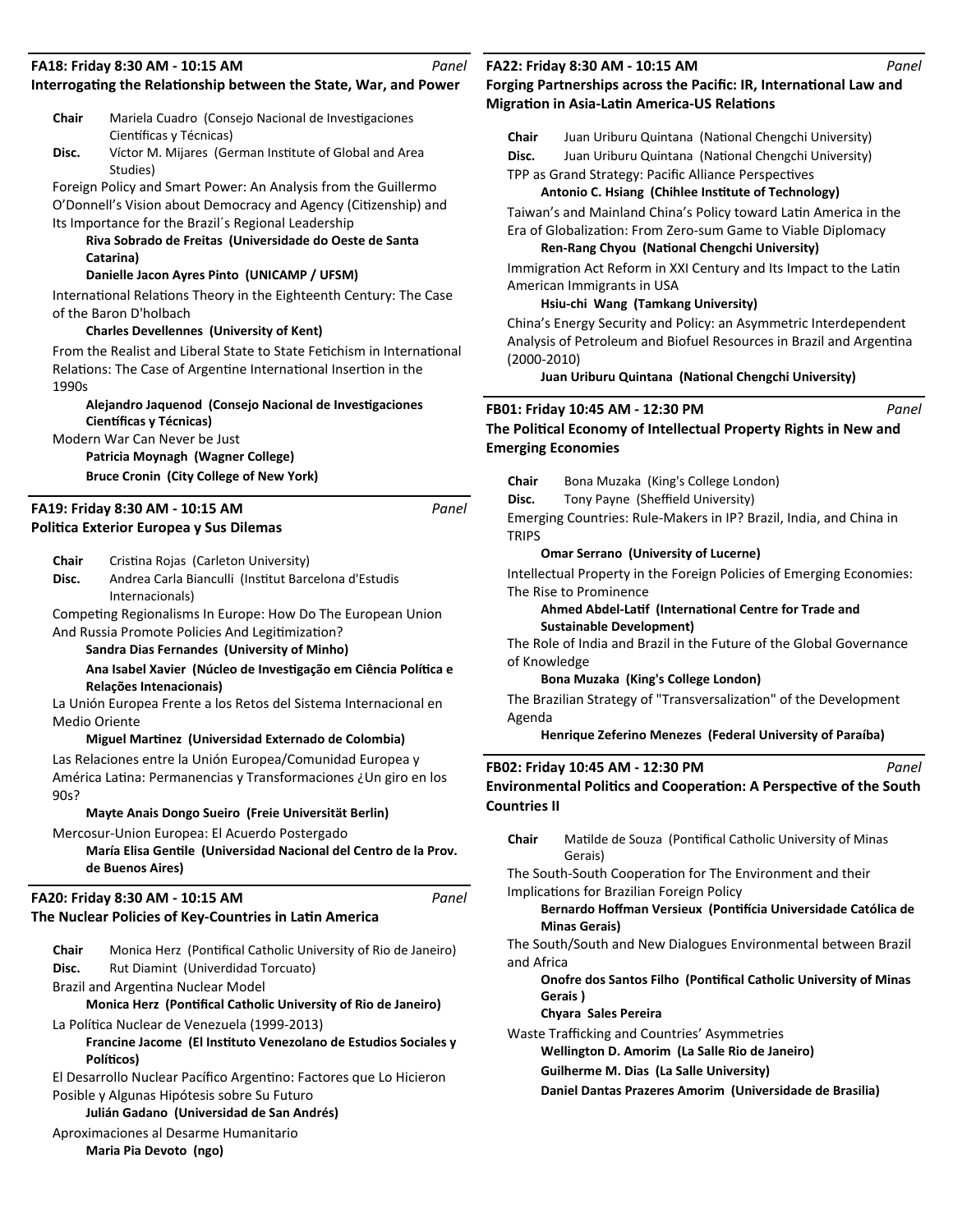| FB03: Friday 10:45 AM - 12:30 PM<br>Panel<br>Land, Land-Grabbing, Resistance and Agrarian Struggles II |                                                                                                                                                                                                                                                                                                                                                                                                                                                                                                                                                                                                                                 |                | FB07: Friday 10:45 AM - 12:30 PM<br>Panel<br>China in a Changing Global Political Economy                                                                                                                                                                                                                                                                                                                                                                                                                  |                  |  |
|--------------------------------------------------------------------------------------------------------|---------------------------------------------------------------------------------------------------------------------------------------------------------------------------------------------------------------------------------------------------------------------------------------------------------------------------------------------------------------------------------------------------------------------------------------------------------------------------------------------------------------------------------------------------------------------------------------------------------------------------------|----------------|------------------------------------------------------------------------------------------------------------------------------------------------------------------------------------------------------------------------------------------------------------------------------------------------------------------------------------------------------------------------------------------------------------------------------------------------------------------------------------------------------------|------------------|--|
| Chair<br>Disc.<br>Ethiopia                                                                             | Matias E. Margulis (University of Northern British Columbia)<br>Matias E. Margulis (University of Northern British Columbia)<br>New Dynamics and Trajectories of Agrarian Change in Bolivia:<br>Regimes of Dispossession and the Rise of Brazil<br>Ben McKay (International Institute of Social Studies)<br>Listening to Their Silence? The Reaction of Gumuz People against<br>Large-Scale Land Acquisitions in Benishangul-Gumuz Region,<br>Tsegaye Moreda (International Institute of Social Studies)<br>The Quiet Struggles of Russian Peasants: Why There Is No Rebellion<br>in the Contemporary Former-Soviet Countryside | Chair<br>Disc. | Gregory T. Chin (York University)<br>Carlos Escudé (Consejo Nacional de Investigaciones Científicas<br>y Técnicas)<br>Unready Great Power in a Changing Global Order: China's Strategy<br>of Establishing A "New Type of Great Power Relationship" and Its<br>Impact on Other Merging Powers<br>Hsin Chih Chen (National Cheng Kung University)<br>Strategic Rule-Breaking and Convenient Compliance: How China's<br>Industrial Policy Stays Ahead of WTO Enforcement<br>Seung-Youn Oh (Bryn Mawr College) |                  |  |
|                                                                                                        | Natalia Mamonova (International Institute of Social Studies)                                                                                                                                                                                                                                                                                                                                                                                                                                                                                                                                                                    |                | FB08: Friday 10:45 AM - 12:30 PM<br>La Economía Política del Nuevo Regionalismo Latinoamericano                                                                                                                                                                                                                                                                                                                                                                                                            | Roundtable       |  |
|                                                                                                        | Land Access Mechanisms in the Global North in the Context of Food<br>and Land Sovereignty                                                                                                                                                                                                                                                                                                                                                                                                                                                                                                                                       |                |                                                                                                                                                                                                                                                                                                                                                                                                                                                                                                            |                  |  |
|                                                                                                        | Zoe Brent (International Institute of Social Sciences)                                                                                                                                                                                                                                                                                                                                                                                                                                                                                                                                                                          | Chair<br>Chair | Philippe De Lombaerde (United Nations University)<br>Michel Levi (Universidad Andina Simón Bolívar Sede Ecuador)                                                                                                                                                                                                                                                                                                                                                                                           |                  |  |
|                                                                                                        | Roundtable<br>FB04: Friday 10:45 AM - 12:30 PM                                                                                                                                                                                                                                                                                                                                                                                                                                                                                                                                                                                  | Part.          | Cintia Quiliconi (FLACSO - CONICET)                                                                                                                                                                                                                                                                                                                                                                                                                                                                        |                  |  |
|                                                                                                        | Las Relaciones Exteriores de los Países Sudamericanos en Tiempos                                                                                                                                                                                                                                                                                                                                                                                                                                                                                                                                                                | Part.          | Ernesto Vivares (Facultad Latinoamericana de Ciencias                                                                                                                                                                                                                                                                                                                                                                                                                                                      |                  |  |
|                                                                                                        | de Crisis de Orden Hegemónico                                                                                                                                                                                                                                                                                                                                                                                                                                                                                                                                                                                                   | Part.          | Sociales)<br>José E. Durán Lima (Economic Commission for Latin America)                                                                                                                                                                                                                                                                                                                                                                                                                                    |                  |  |
| Chair                                                                                                  | Marcelo Saguier (Facultad Latinoamericana de Ciencias<br>Sociales)                                                                                                                                                                                                                                                                                                                                                                                                                                                                                                                                                              | Part.<br>Part. | Jose Briceno Ruiz (University of the Andes)<br>Michel Levi (Universidad Andina Simón Bolívar Sede Ecuador)                                                                                                                                                                                                                                                                                                                                                                                                 |                  |  |
| Part.                                                                                                  | Javier Vadell (Pontifícia Universidade Católica-Minas Gerais)                                                                                                                                                                                                                                                                                                                                                                                                                                                                                                                                                                   |                | FB09: Friday 10:45 AM - 12:30 PM                                                                                                                                                                                                                                                                                                                                                                                                                                                                           | Student Workshop |  |
| Part.<br>Part.                                                                                         | Roberto Russell<br>Sandra Borda (Universidad de los Andes)                                                                                                                                                                                                                                                                                                                                                                                                                                                                                                                                                                      |                | Thinking Governance from the South                                                                                                                                                                                                                                                                                                                                                                                                                                                                         |                  |  |
| Part.                                                                                                  | Adriana Abdenur (Pontifícia Universidade Católica do Rio de<br>Janeiro)                                                                                                                                                                                                                                                                                                                                                                                                                                                                                                                                                         | Disc.          | Jacqueline Braveboy-Wagner (City University of New York)<br>Global Governance: Emerging Possibilities and Diverse Challenge to                                                                                                                                                                                                                                                                                                                                                                             |                  |  |
|                                                                                                        | Panel<br>FB05: Friday 10:45 AM - 12:30 PM                                                                                                                                                                                                                                                                                                                                                                                                                                                                                                                                                                                       | India          |                                                                                                                                                                                                                                                                                                                                                                                                                                                                                                            |                  |  |
|                                                                                                        | The Political Economy of China-Latin American Relations                                                                                                                                                                                                                                                                                                                                                                                                                                                                                                                                                                         |                | Madhu Kumari Varshney (Ambedkar University)                                                                                                                                                                                                                                                                                                                                                                                                                                                                |                  |  |
| Chair                                                                                                  | Laura Gomez Mera (University of Miami)                                                                                                                                                                                                                                                                                                                                                                                                                                                                                                                                                                                          |                | The Global South: Challenging 'Power'?<br>Francine Rossone de Paula (Virginia Tech University)                                                                                                                                                                                                                                                                                                                                                                                                             |                  |  |
| Disc.                                                                                                  | Nicola Jane Phillips (University of Sheffield)                                                                                                                                                                                                                                                                                                                                                                                                                                                                                                                                                                                  |                | Trade Union Models for/from the South                                                                                                                                                                                                                                                                                                                                                                                                                                                                      |                  |  |
|                                                                                                        | <b>China-Central American Relations</b>                                                                                                                                                                                                                                                                                                                                                                                                                                                                                                                                                                                         |                | Luciana Zorzoli (IdIHCS - CONICET/ UNLP)                                                                                                                                                                                                                                                                                                                                                                                                                                                                   |                  |  |
|                                                                                                        | Jeff Dayton-Johnson (Monterey Institute of International<br>Studies)                                                                                                                                                                                                                                                                                                                                                                                                                                                                                                                                                            |                | Transitional Justice in Brazil and Uruguay: Different Solutions to the<br>Tension between Human Rights and Democracy                                                                                                                                                                                                                                                                                                                                                                                       |                  |  |
|                                                                                                        | China and Latin America's Emerging Markets                                                                                                                                                                                                                                                                                                                                                                                                                                                                                                                                                                                      |                | Christian Schallenmueller (Universidade de São Paulo)                                                                                                                                                                                                                                                                                                                                                                                                                                                      |                  |  |
|                                                                                                        | Carol Wise (University of Southern California)<br>Argentina and the Soy Bean Boom                                                                                                                                                                                                                                                                                                                                                                                                                                                                                                                                               |                | FB10: Friday 10:45 AM - 12:30 PM                                                                                                                                                                                                                                                                                                                                                                                                                                                                           | Panel            |  |
|                                                                                                        | Mariano Turzi (New York University)                                                                                                                                                                                                                                                                                                                                                                                                                                                                                                                                                                                             |                | Inquest into an Emerging Regional Power: The Case of Turkey II                                                                                                                                                                                                                                                                                                                                                                                                                                             |                  |  |
|                                                                                                        | China's Current Five-Year Plan and What this Means for Latin                                                                                                                                                                                                                                                                                                                                                                                                                                                                                                                                                                    | Chair          | Suat Oksuz (Gediz University)                                                                                                                                                                                                                                                                                                                                                                                                                                                                              |                  |  |
| America                                                                                                | <b>Margaret Myers (Inter-American Dialogue)</b>                                                                                                                                                                                                                                                                                                                                                                                                                                                                                                                                                                                 | Disc.          | Suat Oksuz (Gediz University)                                                                                                                                                                                                                                                                                                                                                                                                                                                                              |                  |  |
|                                                                                                        | Strategies and Counter-Strategies: China in the Andean Region of                                                                                                                                                                                                                                                                                                                                                                                                                                                                                                                                                                |                | Humanitarian Interventions: Challenging Turkey's Soft Power?<br>Isik Gurleyen (Izmir University of Economics)                                                                                                                                                                                                                                                                                                                                                                                              |                  |  |
|                                                                                                        | South America<br>Adam Chimienti                                                                                                                                                                                                                                                                                                                                                                                                                                                                                                                                                                                                 |                | Disengaged Public Opinion in an Engaged Regional Power? Turkish                                                                                                                                                                                                                                                                                                                                                                                                                                            |                  |  |
|                                                                                                        | Roundtable<br>FB06: Friday 10:45 AM - 12:30 PM                                                                                                                                                                                                                                                                                                                                                                                                                                                                                                                                                                                  |                | Public Opinion and its Region<br>Ozgehan Senyuva (Middle East Technical University)                                                                                                                                                                                                                                                                                                                                                                                                                        |                  |  |
|                                                                                                        | Política Exterior y Defensa de la Argentina y Brasil: Necesidades de<br>Articulación frente a un Orden Regional en Cambio                                                                                                                                                                                                                                                                                                                                                                                                                                                                                                       |                | Theoretical Analysis of Turkey as a Regional Power<br>Çigdem Üstün (Gediz University)                                                                                                                                                                                                                                                                                                                                                                                                                      |                  |  |
|                                                                                                        |                                                                                                                                                                                                                                                                                                                                                                                                                                                                                                                                                                                                                                 |                | Turkey's Contribution to Peacekeeping and Peace Support                                                                                                                                                                                                                                                                                                                                                                                                                                                    |                  |  |
| Chair<br>Part.                                                                                         | Emilse Calderón<br>Anabella Busso (Universidad Nacional de Rosario)                                                                                                                                                                                                                                                                                                                                                                                                                                                                                                                                                             |                | Operations: Reflection of Regional Power's Concerns for Stability or<br>Aspiration for Power Projection?                                                                                                                                                                                                                                                                                                                                                                                                   |                  |  |
| Part.                                                                                                  | Germán Soprano                                                                                                                                                                                                                                                                                                                                                                                                                                                                                                                                                                                                                  |                | Dilaver Arikan Acar (Yasar University)                                                                                                                                                                                                                                                                                                                                                                                                                                                                     |                  |  |
| Part.                                                                                                  | Samuel Alves Soares (São Paulo State University)                                                                                                                                                                                                                                                                                                                                                                                                                                                                                                                                                                                |                |                                                                                                                                                                                                                                                                                                                                                                                                                                                                                                            |                  |  |
| Part.                                                                                                  | Marcelo Passini (Universidade Estadual Paulista "Júlio de<br>Mesquita Filho")                                                                                                                                                                                                                                                                                                                                                                                                                                                                                                                                                   |                | FB11: Friday 10:45 AM - 12:30 PM<br>Islam y Política Externa: Estudios de Caso y Temas Contemporáneos                                                                                                                                                                                                                                                                                                                                                                                                      | Panel            |  |

Chair Anna Carletti (Universidade Federal do Pampa)

**Disc.** Eduardo Luis Moggia (Universidad de Buenos Aires)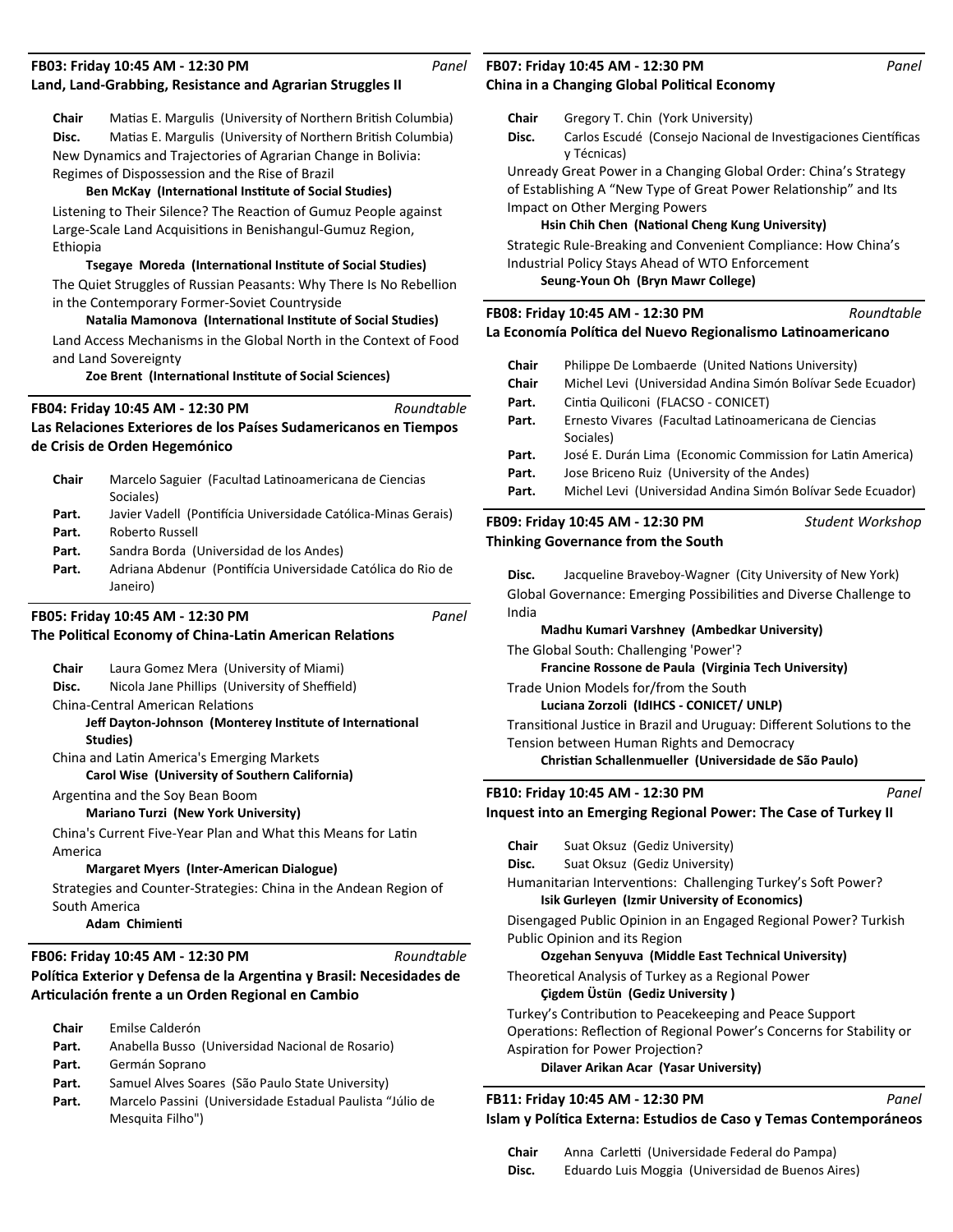### La Primavera Árabe y Sus Consecuencias Políticas y Económicas Peter Demant (IRI International Relations Institute/USP **Universidade de São Paulo) Ariel Finguerut**

Ortodoxias Religiosas y la Solución Binacional para el Conflicto Palestino-Israelí

### **Danilo Guiral Bassi (Universidade de São Paulo - USP (University of São Paulo))**

La Llegada de la Hermandad Musulmana al Poder: Impactos en la Política Exterior de Egipto

**José Antonio Vieira Lima (University of São Paulo)**

### **FB12: Friday 10:45 AM - 12:30 PM**

### *Panel*

## **Multi-Level International Negotiations: Theoretical Debates and Case Studies**

**Chair** Julieta Zelicovich (Universidad Nacional de Rosario)

**Disc.** José Marcelino Fernandez Alonso (Universidad Nacional de Rosario)

IMF Policy Reforms and Conditionality in Argentina: A Paradox of Experimentalist Governance?

### **ChrisƟan Hernandez (University of Birmingham)**

Cooperation, Domination, and Confrontation: Negotiation Processes between the IMF and Argentina during the Convertibility Crisis

### Pablo Nemiña (Facultad Latinoamericana de Ciencias Sociales)

The Role of Business in Colombian Trade Negotiations: From the G-3 to the Pacific Alliance

### **Rita A. Giacalone (Universidad de Los Andes)**

Developing Countries and Trade Negotiations: Lessons from Argentina's Participation in the Doha Round

**Julieta Zelicovich (Universidad Nacional de Rosario)**

**Analizando China desde y hacia América LaƟna FB13: Friday 10:45 AM - 12:30 PM**

*Student Workshop*

**Disc.** William C. Smith (University of Miami)

A Tasas Chinas: El Acaparamiento de Tierras por Parte de China en Argentina y Colombia

**AgosƟna CostanƟno (Facultad LaƟnoamericana de Ciencias Sociales-México)**

### **Alicia Puyana (Facultad LaƟnoamericana de Ciencias Sociales)**

Límites Teóricos y Fácticos a la Categoría de "Cooperación Sur-Sur" para Analizar la Vinculación entre China y Argentina (1989-2014)

Luciano Damián Bolinaga (Consejo Nacional de Investigaciones **Científicas y Técnicas)** 

### **Ariel Martín Slipak (University of Buenos Aires)**

Tensiones Políticas Estado-Sector Privado Argentino en el Comercio y las Inversiones con China (2002-2011)

### Juliana González Jáuregui (Facultad Latinoamericana de **Ciencias Sociales)**

### **Violence as a Gendered Construct FB14: Friday 10:45 AM - 12:30 PM**

*Panel*

**Chair** Rahul Rao (School of Oriental and African Studies)

**Disc.** Camila Lippi (Universidade Federal do Amapá)

No Fear Evangelism: Sovereign Ethics, State Violence, Contestation **Carlos Frederico Pereira da Silva Gama (Pontifical Catholic University of Rio de Janeiro) Pedro Maia (PonƟİcia Universidade Católica do Rio de Janeiro)** The Heroic Practice and the Political/Aesthetical Representations of **Masculinities** 

### **João Victor Pinto Dutra (PonƟİcia Universidade Católica do Rio de Janeiro)**

**FB15: Friday 10:45 AM - 12:30 PM** *Student Workshop*

La gobernanza de los recursos naturales en América Latina

Disc. Tatiana de Souza Leite Garcia (University of Ribeirão Preto) El Poder Negociador de la Empresa Transnacional en la Expedición de la Legislación Minera en Colombia

### **Rosalvina Otalora (Universidad Libre)**

The Role of Epistemic Communities in the Global Governance of the **Oceans** 

### **Leandra Goncalves (University of Sao Paulo)**

The Paradox between Cooperation in Security Issues and National Security in Brazilian Policies for the Amazon Region

**Flávia Carolina Resende Fagundes (Universidade Federal do Rio Grande do Sul)**

#### **Emerging Issues in Geopolitics FB16: Friday 10:45 AM - 12:30 PM** *Panel*

**Chair** Ismene Gizelis (University of Essex)

**Disc.** Mariely Lopez-Santana (George Mason University)

The Implications of "NATO Forces 2020" for Alliance Burden-

Sharing: U.S. Pivot to Asia, NATO Pivot to "Operational Readiness"? **Péter Marton (Corvinus University of Budapest)**

Last BRIC Standing? Russia in 2050 -- or Why Geography and Demography Matter More than Growth Rates for Long-Range **Forecasting** 

### **Rudra Sil (University of Pennsylvania)**

An Analysis of Tanzania's Place in a Changing Geopolitical Landscape

### **Aikande C. Kwayu (NA)**

The Political-Contestation of the Role of Regional Organizations in Global Governance

**Stephen P. Aris (Swiss Federal InsƟtute of Technology)**

The Iranian Soft Power on the Rise

**Hiva Feizi (University of South Florida)**

### **FB17: Friday 10:45 AM - 12:30 PM**

**Consolidación de la Ciencia Mundial e InsƟtuciones Internacionales de Cooperación e InvesƟgación**  *Panel*

- **Chair** Enrique MarƟnez Larrechea (Facultad LaƟnoamericana de Ciencias Sociales-Paraguay) **Chair** Adriana Chiancone (Universidad de la República) Disc. Enrique Martinez Larrechea (Facultad Latinoamericana de
- Ciencias Sociales-Paraguay)
- El desarrollo regional en la Red Internacional del Instituto Pasteur **Adriana Chiancone (Universidad de la República)**

Circulación Internacional del Conocimiento: Ciencias Sociales y Desarrollo en América Latina

### **Fernanda Beigel (Universidad Nacional de Cuyo)**

El Programa RAICES (Red de Argentinos Investigadores y Científicos en el Exterior) frente a la Transferencia y Circulación de Conocimientos en la Periferia: ¿Un Nuevo Patrón de Cooperación Científica Internacional?

**Paola Bayle (CONICET, UNCuyo, PIDAAL)**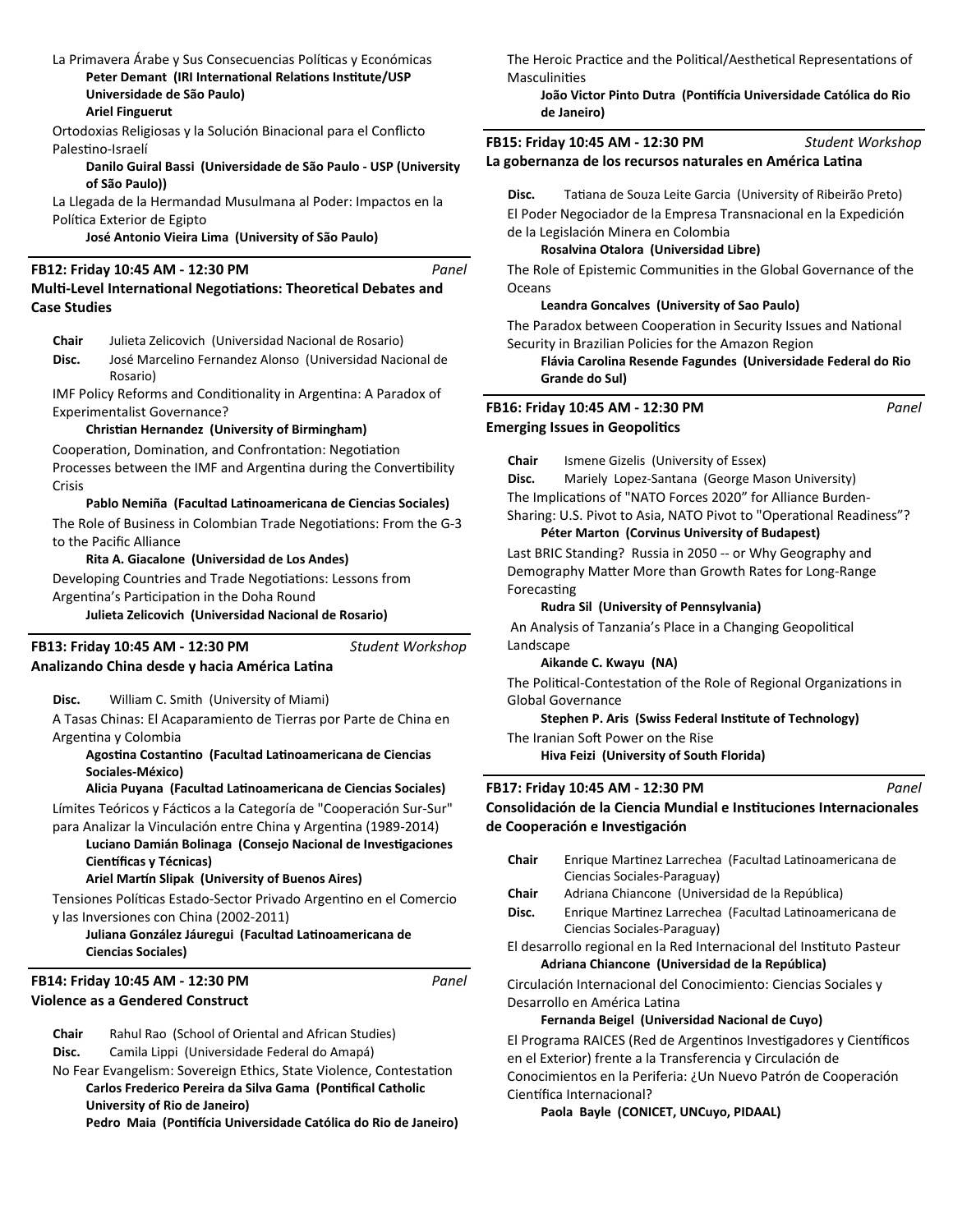Entre la Autonomía Científica y la Dependencia Académica: Los Centros Académicos Privados durante la Dictadura Argentina (1976-1983), el Caso de FLACSO-Buenos Aires

### **Víctor Hugo Algañaraz Soria**

El Programa Fulbright y los Organismos Estatales Estadounidenses en la Consolidación de los Campos Científicos Periféricos del Cono Sur: ¿Promoviendo la Comprensión Mutua?

### **Juan José Navarro (Universidad Nacional de Cuyo - PIDAAL)**

Conocimiento y Cambio en el Sistema Internacional: La Universidad de las Naciones Unidas

### **Enrique MarƟnez Larrechea (Facultad LaƟnoamericana de Ciencias Sociales-Paraguay)**

#### **Las Nuevas PrácƟcas de la Diplomacia desde El Sur FB18: Friday 10:45 AM - 12:30 PM** *Panel*

**Chair** Manuela Lavinas Picq (Institude for Advanced Study)

Disc. Natalia Rizzo (Consejo Nacional de Investigaciones Científicas y Técnicas)

Atenea en la Política Internacional o el Develamiento en las Cancillerías de la Presencia Femenina

### **Mariel Renée Lucero (Consejo Federal de Estudios Internacionales)**

El Diálogo Académico entre Cuba y los Estados Unidos: El Aporte de la Experiencia del Taller Académico Cuba-EEUU (TACE)

### Andres Serbin (Coordinadora Regional de Investigaciones **Económicas y Sociales)**

Las "nuevas diplomacias", transgubernamentalismo y acción subnacional: su aporte al carácter distintivo de la relación bilateral argentino-chilena.

### **Miryam Colacrai (Universidad Nacional de Rosario)**

El Papel del Panamericanismo en el Ascenso de Brasil como Poder Regional y Global

### **Daniela Segovia (Universidad LaƟnoamericana y del Caribe)** Diplomacia 2.0

**Maria Susana Arrosa Soares (Universidade Federal do Rio Grande do Sul)**

### **Nuevas Agendas EducaƟvas Regionales FB19: Friday 10:45 AM - 12:30 PM**

| Chair | María Jesús Santesmases (Consejo Superior de |  |  |
|-------|----------------------------------------------|--|--|
|       | Investigaciones Científicas)                 |  |  |
| Disc. | María Jesús Santesmases (Consejo Superior de |  |  |

Investigaciones Científicas)

Social Capital, Cuba, and Transformative Process of Globalization: A Field-Based Course

### **David Reilly (Niagara University)**

The Possible Causes for the Low Internationalization of the Field of International Relations (IR) of Brazil

# **Julio C. Rodriguez (Federal University of Sergipe)**

# **Andres Malamud (University of Lisbon)**

Neo-Institutionalisms and the Impact of International Achievement Studies on Education Policy in Latin America

#### **M. Fernanda AsƟz (Canisius College)**

Educación como Medio de Posicionamiento Estratégico Mundial desde el Análisis Regional Comparativo Asia Latino América.

#### **Ana WintersteƩer (Universidad de Congreso)**

El Rol de la UNESCO en el Campo Matemático Latinoamericano. Vínculos Académicos y Capital Diplomático en la Creación del Centro Regional de Matemáticas de Buenos Aires

**Anabella Abarzua Cutroni (Consejo Nacional de Investigaciones Científicas y Técnicas)** 

Los Desafío de la Internacionalización de la Educación Superior en una Universidad del Siglo XXI

**Patricia Domench (Universidad Nacional de Avellaneda)** Leticia Marrone (Universidad Nacional de Avellaneda) **Fiorella Wernicke (Universidad Nacional de Avellaneda)**

### **FB20: Friday 10:45 AM - 12:30 PM**

# **Comparing Regionalism around the Globe: Toward a Common Research Agenda**

**Chair** Thomas Risse (Freie Universitat Berlin)

**Disc.** Tanja A. Börzel (Free University of Berlin)

Explaining Latin American Regionalism in a Changing World

### **Andrea Carla Bianculli (InsƟtut Barcelona d'Estudis Internacionals)**

Including North America in Comparative Regionalism: Researching the International Actorness of Lightly vs. Heavily Institutionalized Regions

### **Stephen Clarkson (University of Toronto)**

African Continental and Regional Organizations: The AU And ECOWAS - Supporting Friends or Jealous Siblings?

### **Kai Striebinger (Yale University)**

The Overlooked Region: Economic Regionalism with Russia and Central Asia

### **Kathleen Hancock (Colorado School of Mines)**

### **Alexander Libman (Frankfurt School of Finance & Management)**

Why are there no RO interventions in Asia? Regional Organizations and Peace Enforcement in Comparative Regional Perspective

### Anja Elisabeth Jetschke (University of Goettingen)

Interregionalism: From a Eurocentric to a Polycentric Mechanism of International Relations?

**Andrea Ribeiro Hoīmann (Freie Universität Berlin)**

# **FB22: Friday 10:45 AM - 12:30 PM**

**Nuevos Escenarios de Integración en América LaƟna ¿Es Posible la Confluencia de Estos Procesos?** 

**Chair** Lucas Arce

**Disc.** Lucas Arce Bolivia y Chile: La Distorsión Nacionalista y la Integración

Subregional

*Panel*

Sergio Molina Monasterios (Universidad de Santiago de Chile)

Escenarios de la Integración Regional: Dilemas y Oportunidades **Julia Peyrani (Universidad de Buenos Aires)**

La Agenda de la "Integración Profunda" y América Latina **Gustavo Rojas de Cerqueira César (Center for Analysis and Diffusion of the Paraguayan Economy (CADEP) / Brazilian Embassy)**

Dos Modelos en Debate: Mercosur Ampliado y la Alianza del Pacífico. Compatibilidades y Divergencias

**Maximiliano Geīner (University of Buenos Aires)**

### **New Challenges in the Middle East FC02: Friday 1:45 PM - 3:30 PM**

**Chair** Faruk Yalvaç (Middle East Technical University)

**Disc.** Faruk Yalvaç (Middle East Technical University)

Centrality and Connections of the Middle Eastern International **Relations** 

### **Michimi Muranushi (Gakushuin University)**

Non-State Actor Realignment and the Arab Spring **Ora B. Szekely (Clark University)**

*Panel*

*Panel*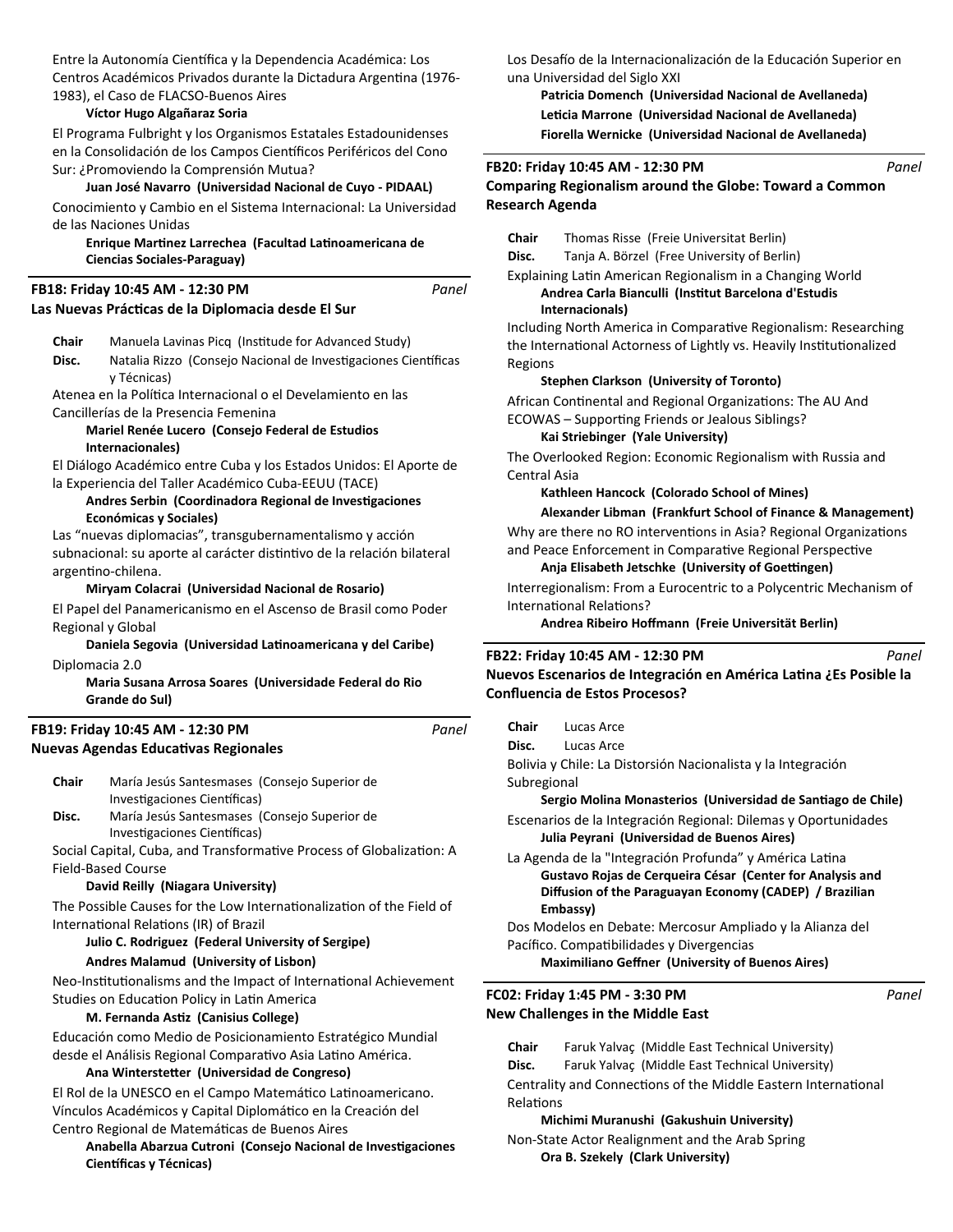### Iraqi Kurdish Diaspora and State-Building in Kurdistan **Bahar Baser (University of Warwick)**

Iran as a Regional Power in West Asia: Opportunities and Challenges

### **Md Abdul Gaīar (Jawaharlal Nehru University)**

Revisiting Revolution and War: A Qualitative Study of The Arab Spring

**Hernán Camps (Universidad Torcuato Di Tella)**

### **FC03: Friday 1:45 PM - 3:30 PM**

# **Leadership of BRICS at the Regional and Global Levels: Willingness, Capacity, and LegiƟmacy in an Era of MulƟ-Polarity**

**Chair** CinƟa Quiliconi (FLACSO - CONICET)

**Chair** Sevidzem Kingah (The United Nations University Institute) **Disc.** Carol Wise (University of Southern California) Testing the Relationships between Globalization, Regionalization, and the Regional Hub-ness of the BRICs

# **Philippe De Lombaerde (United Nations University)**

The Role of Cooperation for Development on Brazilian Regional Leadership and Global Protagonism

# **Leticia Pinheiro (Catholic University)**

Contradictions in South Africa's Multilateral Ambitions Sevidzem Kingah (The United Nations University Institute)

Leadership of BRICS at the Domestic and Multilateral Levels **CinƟa Quiliconi (FLACSO - CONICET)**

Regional Powers, Global Governance, and the Relevance of BRICS **Sudip Chakraborty (North Bengal University)**

# **FC04: Friday 1:45 PM - 3:30 PM**

# **La Cooperación en Seguridad Regional: Veinte Años Después**

**Chair** Rut Diamint (Univerdidad Torcuato) **Disc.** Joseph S. Tulchin (Wilson Center) ¡Veinte Años de Paz en Centroamérica y No Cesa La Violencia! (Los Límites de la Seguridad Regional para los Pequeños Países) **CrisƟna Eguizábal (Foreign Aīairs LaƟnoamerica)**

Brazil Regional Security Cooperation in the Last Two Decades **Ricardo U. Sennes (University of Sao Paulo)**

Seguridad Regional en Argentina: De la Democracia al Populismo **Rut Diamint (Univerdidad Torcuato)**

Diálogo Político y Cooperación en Seguridad en la UNASUR:

Demanda Creciente, Incentivos en Baja

# **Alcides Vaz (University of Brasilia)**

UNASUR y la Reconceptualización de la Autonomía: Una Visión desde Argentina

**ALdana Clemente (Universidad Nacional del Sur)**

# **FC05: Friday 1:45 PM - 3:30 PM**

### *Panel*

*Panel*

*Panel*

**Consolidación de la Ciencia Mundial y Convergencia de Plataformas Regionales de Educación Superior de I+D+I**

| Chair | Enrique Martinez Larrechea (Facultad Latinoamericana de |
|-------|---------------------------------------------------------|
|       | Ciencias Sociales-Paraguay)                             |
| Disc. | Daniela Perrotta (Universidad de Buenos Aires)          |

Necesidades Mundiales y Abastecimientos Regionales: Un Nuevo Mapa en la Sociedad del Conocimiento

## **Lincoln Bizzozero**

Regionalismo y Regionalización de la Educación Superior: Los Desafíos de América Latina a la Luz de Otros Esquemas Regionales **Daniela PerroƩa (Universidad de Buenos Aires)**

De la Estrategia a la Gestión. Enfoques y Alternativas de Internacionalización Universitaria para la Generación de Conocimiento Científico en el Campo de las Ciencias Sociales y desde la Periferie

### **María Blanca Pesado Riccardi**

Academias Diplomáticas: Conocimiento y Poder en Contextos de Cambio Internacional

**Natalia Rizzo (Consejo Nacional de Investigaciones Científicas y Técnicas)**

Relaciones Científicas y Diplomacia: La Investigación durante el Franquismo en España, 1940-1970

**María Jesús Santesmases (Consejo Superior de Investigaciones** Científicas)

### **Nuevos Desafíos de los BRICS FC06: Friday 1:45 PM - 3:30 PM**

**Chair** Gladys Lechini (Universidad Nacional de Rosario)

**Disc.** Maria Cecilia Miguez (Universidad de Buenos Aires)

Diferentes Espacios-Diferentes Dinámicas Políticas: Una

Comparación de las Políticas Exteriores Regionales y Extra-

Regionales de Brasil y México

Klaus Bodemer (German Institute of Global and Area Studies-**LaƟn American Studies)**

¿Más que Política Simbólica?: La Política Extraregional Brasileira en los Foros IBSA, BRICS, y G20 y sus Alcances

Klaus Bodemer (German Institute of Global and Area Studies-**LaƟn American Studies)**

El Compromiso de Brasil en la Construcción de un Sistema Financiero Alternativo: El Banco del Sur y el Banco de Desarrollo de los BRICS

**Mildred Rooney Paredes (Pontificia Universidad Católica del Perú)**

El Surgimiento del BRICs y Sus Implicancias para el Orden Global Santiago Juncal (Universidad Nacional de General Sarmiento)

La Emergencia de los BRICS, Brasil, y Sudáfrica en las Relaciones Sur-Sur

**Carlos Alfredo da Silva (Ciencia Política y en Relaciones Internacionales)**

### **PolíƟca y Religión en el Medio Oriente FC07: Friday 1:45 PM - 3:30 PM**

*Panel*

**Chair** Khatchik Derghoukassian (University of San Andrés) **Disc.** Khatchik Derghoukassian (University of San Andrés) Religion and Politics: Rethinking Secularism as a Sociopolitical Category of Space and Time in an Era of Globalization **Angela Iranzo (Universidad de los Andes)** Medio Oriente: Siria y la Presencia Islámica **Eduardo Luis Moggia (Universidad de Buenos Aires)** El Caso de las Minorías en Irán **Nemayda Furtado (PonƟİcia Universidade Católica do Rio de Janeiro)** La Primavera Árabe en Egipto: El Rol de la Religión en Transición **Rubén Paredes Rodríguez (Universidad Nacional de Rosario)** Una Perspectiva de Género sobre la Primavera Siria **Celeste MineƩo (Universidad de Congreso)**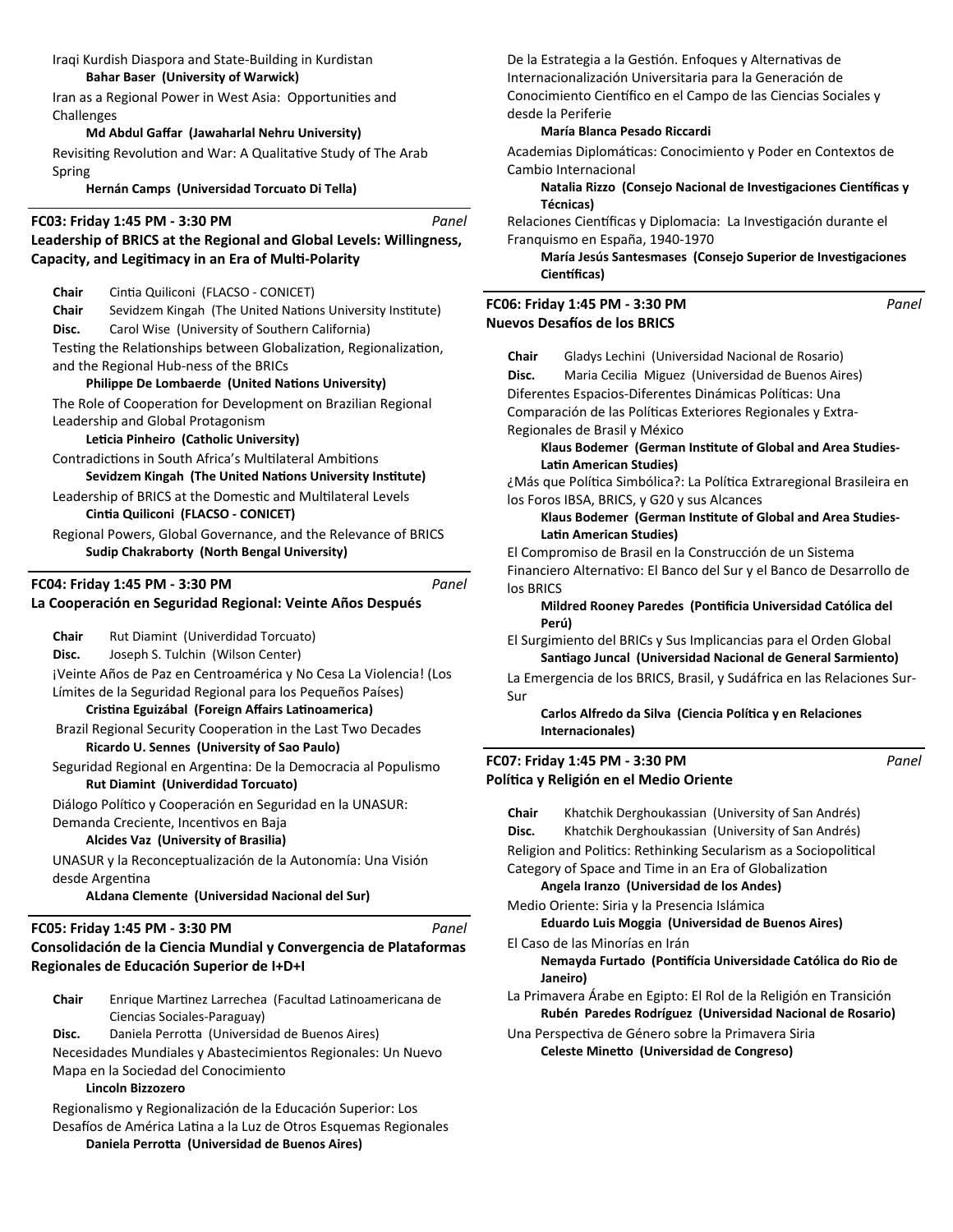# **FC08: Friday 1:45 PM - 3:30 PM**

|               | FC08: Friday 1:45 PM - 3:30 PM<br>Latin American Responses to the Rise of Brazil Part 1          | Panel |
|---------------|--------------------------------------------------------------------------------------------------|-------|
|               |                                                                                                  |       |
| Chair         | Gian Luca Gardini (Friedrich-Alexander University)                                               |       |
| Chair         | Maria Hermínia Tavares de Almeida (University of Sao Paulo)                                      |       |
| Disc.         | Miriam Gomes Saraiva (The Rio de Janeiro State University)                                       |       |
|               | Brazil: What Rise of What Power?                                                                 |       |
|               | Gian Luca Gardini (Friedrich-Alexander University)                                               |       |
|               | Las Relaciones entre Argentina y Brasil en los Años del kirchnerismo                             |       |
|               | <b>Roberto Russell</b>                                                                           |       |
|               | Juan Gabriel Tokatlian (Universidad Torcuato Di Tella)                                           |       |
|               | Brazil, Chile's Mythical Ally                                                                    |       |
|               | Joaquin Fermandois                                                                               |       |
|               | Brasil como Actor Global: Una Mirada desde Uruguay<br>Carlos Luján (Universidad de la República) |       |
|               | The Myth of the Good Neighbor: Paraguay and the Rise of Brazil<br><b>Peter Lambert</b>           |       |
|               |                                                                                                  |       |
|               | FC09: Friday 1:45 PM - 3:30 PM                                                                   | Panel |
|               | The Changing Dynamics of Global Economic Governance                                              |       |
| Chair         | Nicola Jane Phillips (University of Sheffield)                                                   |       |
| Disc.         | Bona Muzaka (King's College London)                                                              |       |
|               | The Intellectual Crisis in the WTO: Implications for the Global                                  |       |
|               | Governance of Trade                                                                              |       |
|               | <b>Matthew Bishop (University of The West Indies)</b>                                            |       |
| Accommodated? | The China Question: Can the Rise of the Middle Kingdom Be                                        |       |
|               | Benjamin J. Cohen (University of California, Santa Barbara)                                      |       |
|               | Is India still an Emerging Power? A Two-Level Analysis                                           |       |
|               | Andrew F. Cooper (University of Waterloo)                                                        |       |
|               | Asif B. Faroog (University of Toronto)                                                           |       |
|               | The Political Economy of Governance a 'Global Value Chain' World                                 |       |
|               | <b>Frederick W. Mayer (Duke University)</b>                                                      |       |
|               | Nicola Jane Phillips (University of Sheffield)                                                   |       |
|               | Steering into the Great Uncertainty: The G20 as Global Governance                                |       |
|               | Tony Payne (Sheffield University)                                                                |       |
|               | FC10: Friday 1:45 PM - 3:30 PM                                                                   | Panel |
|               | La Alianza del Pacifico                                                                          |       |
| Chair         | Roberto Durán (Catholic University of Chile)                                                     |       |

**Disc.** Roberto Durán (Catholic University of Chile)

Potencias Regionales Secundarias en Suramérica: Los Casos de Chile y Colombia

**Martha Ardila Ardila (Universidad Externado de Colombia)**

Alianza del Pacífico: Una Negociación en Movimiento

**Felipe Munoz (University of Chile)**

# **Dorotea López**

TPP y Alianza del Pacífico: ¿Actualización de Esquemas del Siglo XX o un Nuevo Modelo para la Región?

# **Rodrigo Cuevas (University of Chile)**

El Papel de México dentro de la Integración de la Alianza del Pacifico

**Edgar Esaúl Vite-Gómez (Universidad Autónoma del Estado de Hidalgo)**

# **FC11: Friday 1:45 PM - 3:30 PM**

**Conceptualizing IR from the Margins: Historically, Geographically, and Beyond**

| Chair | Laust Schouenborg (Roskilde University)                        |  |
|-------|----------------------------------------------------------------|--|
| Disc. | Arlene B. Tickner (Universidad de los Andes)                   |  |
|       | Decolonial IR: Indigeneity as a Category of Analysis           |  |
|       | Manuela Lavinas Picq (Institude for Advanced Study)            |  |
|       | Andean Cosmovision, Global Governance, and Water               |  |
|       | Amaya Querejazu (Universidad de los Andes)                     |  |
|       | Colonial Encounters at the Margins: The Welsh                  |  |
|       | Gwladfawyr/Tehuelche in Patagonia                              |  |
|       | Lucy F. Taylor (Aberystwyth University)                        |  |
|       | Claiming a Human Right to Housing: Eviction Defense, Home (Re) |  |
|       | Occupation, and Community Resistance                           |  |
|       | Joseph D. Hoover (City University London)                      |  |
|       | IR Theory and the Elusive Quest for Sociological Universals    |  |
|       | Laust Schouenborg (Roskilde University)                        |  |
|       | The Sovereign Predicament of Dispersed Nations                 |  |
|       | Ephraim J. Nimni (Queen's University Belfast)                  |  |
|       | Panel<br>FC12: Friday 1:45 PM - 3:30 PM                        |  |
|       | Peace, Protection, and Intervention: Double-Edged Swords?      |  |
| Chair | Omar Hernandez (Andres Bello Catholic University)              |  |
| Disc. | Egoitz Gago Anton (Universidad Jorge Tadeo Lozano)             |  |
|       | Third Parties and Peaceful Change                              |  |
|       | Resat Bayer (Koç University)                                   |  |
|       | The International Human Rights Policies of Democratic Emerging |  |
|       |                                                                |  |

Powers

**Claudia F. Fuentes (PUC-Rio de Janeiro)**

**Kudrat Virk (Centre for Conflict Resolution)** 

Effect of External Interventions in Intra-State Conflicts in Africa after the End of the Cold War

**Ricardo Sousa (Erasmus University Rotterdam)** 

Killing Civilians in Order to Save Them: The Darkside of Humanitarian Intervention **Bruce Cronin (City College of New York)**

# **FC13: Friday 1:45 PM - 3:30 PM**

Asia's Global and Regional Powers: Contesting Norms, Changing **InsƟtuƟons**

| Chair | David H. Capie (Victoria University of Wellington) |
|-------|----------------------------------------------------|
| Chair | Richard Stubbs (McMaster University)               |
| Disc. | Amitav Acharya (American University)               |

The United States and Soft Power: Examining the American Decline in the Asia Pacific

## **Shaun Narine (St. Thomas University)**

From Colonization to Chinafication in the Global South? The Case of Suriname between West and East

# **BeƩy Nelly Sedoc-Dahlberg (Emeritus)**

The Critical Role of Asia's Emerging Powers in Shaping Norms of Protection of Civilians

# Brian L. Job (University of British Columbia)

Regional-Global Reconfigurations? The US Re-Balance, China, and the East Asian Regional Order

**Alice D. Ba (University of Delaware)**

*Panel*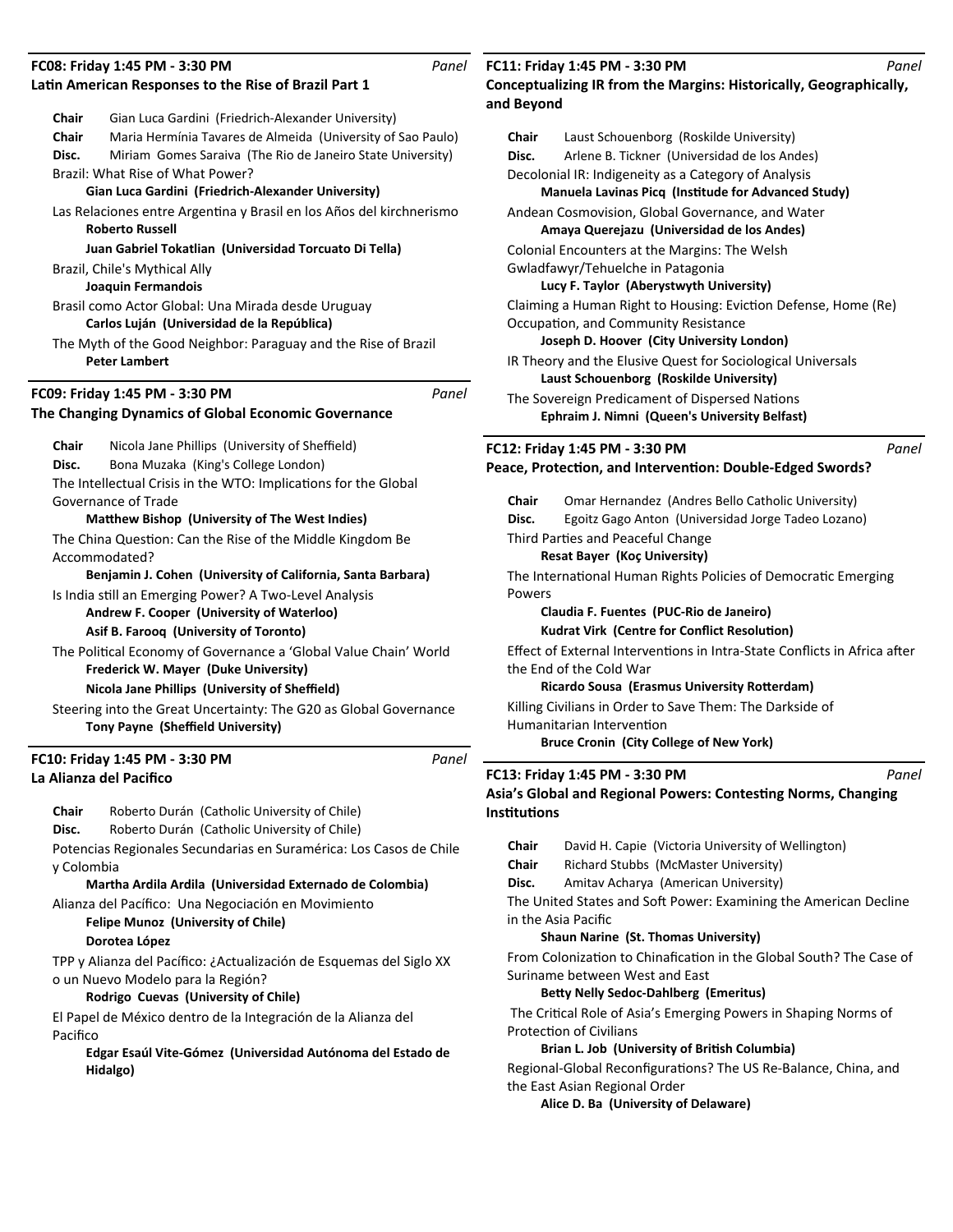ASEAN, China, America, and the South China Sea Dispute: How Geopolitics Complicates Regional Norm-Building and Conflict **Resolution** 

### **Ian Storey (InsƟtute of Southeast Asian Studies)**

Dynamics of Global-Regional Norm Diffusion: R2P, ASEAN and the Limits of Socialization

### **David H. Capie (Victoria University of Wellington)**

| FC14: Friday 1:45 PM - 3:30 PM<br><b>Actors and Institutions in International Trade and Finance</b>                                                                                                                                                                                                                                                                                                                                                                                                                                                                                                                                                                                | Panel       |
|------------------------------------------------------------------------------------------------------------------------------------------------------------------------------------------------------------------------------------------------------------------------------------------------------------------------------------------------------------------------------------------------------------------------------------------------------------------------------------------------------------------------------------------------------------------------------------------------------------------------------------------------------------------------------------|-------------|
| Chair<br>Paul Bowles (University of Northern British Columbia)<br>Peter Knaack (University of Southern California)<br>Disc.<br>Multilateral Trade Governance as Social Field: Global Civil Society<br>and the WTO                                                                                                                                                                                                                                                                                                                                                                                                                                                                  |             |
| Kristen Hopewell (University of British Columbia)<br>Neither Revisionist Nor Status Quo: Emerging Powers in the IMF<br>Ayse Kaya (Swarthmore College)<br>European Union as a Single Actor                                                                                                                                                                                                                                                                                                                                                                                                                                                                                          | F<br>C<br>C |
| Mário Afonso Lima (Rio de Janeiro State University)<br>FC15: Friday 1:45 PM - 3:30 PM<br><b>Human Rights and International Law</b>                                                                                                                                                                                                                                                                                                                                                                                                                                                                                                                                                 | Panel       |
| Chair<br>Camila Lippi (Universidade Federal do Amapá)<br>Disc.<br>Jennifer Davis (National Intelligence University)<br>Disc.<br>Camila Lippi (Universidade Federal do Amapá)<br>Judging Rights, Juggling Politics: Amnesty Laws and the Inter-<br><b>American Court</b><br>Wayne Sandholtz (University of Southern California)<br>Internalizing the International Criminal Court<br>Wayne Sandholtz (University of Southern California)<br>Child Soldiers and Their Use by Transnational Criminal Organizations<br>Jennifer Davis (National Intelligence University)<br>Narrating Gender Equality in Africa: The Limits of a Rights Approach<br>Toni Haastrup (University of Kent) |             |
| Measuring Women's Rights in Latin America: The Impact of CEDAW<br>in the Federation of Argentina<br>Debora Lopreite (Carleton University)<br>Responsibility to Protect: Conceptual Debate, Cases, and Brazilian<br>Reasoning<br>Flávia de Ávila (Universidade Federal de Sergipe)<br><b>Cristiano Silvestre</b><br>Joana Andrade<br><b>Roberto Barros</b>                                                                                                                                                                                                                                                                                                                          | F<br>т<br>f |

**How Should Social Movements Respond to the Rise of New Global Powers? FC16: Friday 1:45 PM - 3:30 PM** *Roundtable*

- **Chair** Gonzalo Berron (Transnational Institute)
- Part. Carlos Tautz (More Democracy Institute)
- Part. Daniel Chavez (Transnational Institute)
- Part. Gonzalo Berron (Transnational Institute)
- Part. Dorothy-Grace Guerrero (Focus on the Global South, Chulalongkorn University Social Research Institute)

### **Turkey's Emerging Role in International Politics: Beyond Regionalism FC17: Friday 1:45 PM - 3:30 PM**

**Chair** Dilaver Arikan Acar (Yasar University) **Disc.** Dilaver Arikan Acar (Yasar University)

Turkish Relations with Africa

### **Hassan E. Ahmed (University of Khartoum)**

Turkish Foreign Policy in the Balkans: Implications on Transatlantic Security

### **Oya Dursun-Ozkanca (Elizabethtown College)**

BRICS+Turkey: Is it Possible? A Case Study on Innovation Policies **Çigdem Üstün (Gediz University )**

### **FC18: Friday 1:45 PM - 3:30 PM**

**Changing Global South Foreign Policy Methodologies in the 21st Century**

**Chair** Jacqueline Braveboy-Wagner (City University of New York) **Disc.** Mariana Kalil (Rio de Janeiro Federal University) Analysing DiplomaƟc Structures to Understand Foreign-Policy Behavior: A Sociological Approach to India's Diplomatic Skills and

Practices in a Post-Bipolar World

# **Melissa Levaillant (Science Po)**

Adaptation in Nigeria's Diplomacy: The Challenges of Diplomacy in the Changing World Order

### **Paul G. Adogamhe (University of Wisconsin-Whitewater)**

Small Power Influence: An Oxymoron? The Case of Trinidad and Tobago

**Jacqueline Braveboy-Wagner (City University of New York)** Cuba's Soft-Strategic Diplomacy

**Elsada Diana Cassells (City University of New York)**

China's Foreign Policy Strategies: Lessons from Sino-Latin American and Sino-African Relations

**Seifudein Adem (Binghamton University)**

#### **FC20: Friday 1:45 PM - 3:30 PM**

**The New Global Economy and the Middle Income Trap: Challenges for LaƟn American Economic Development**

**Chair** Eva Paus (Mount Holyoke College)

Disc. Alicia Puyana (Facultad Latinoamericana de Ciencias Sociales) Governing Global Capital: Professions and Regional Competition in Offshore Finance

### **Brooke Harrington (Copenhagen Business School)**

Escaping the Middle Income Trap: What Role for National and Foreign Capital in Latin America's Future Structural Transformation? **Eva Paus (Mount Holyoke College)**

Commodity Booms, Structural Transformation, and the Middle Income Trap in LaƟn America

### **Luis Abugattas**

How Finance and the Re-Structuring of Global Production Chains has Shaped the Pattern of Development of Latin America

#### **Esteban Perez**

Natural Resources, Innovation, and Development in South America **Andres Lopez** 

*Panel*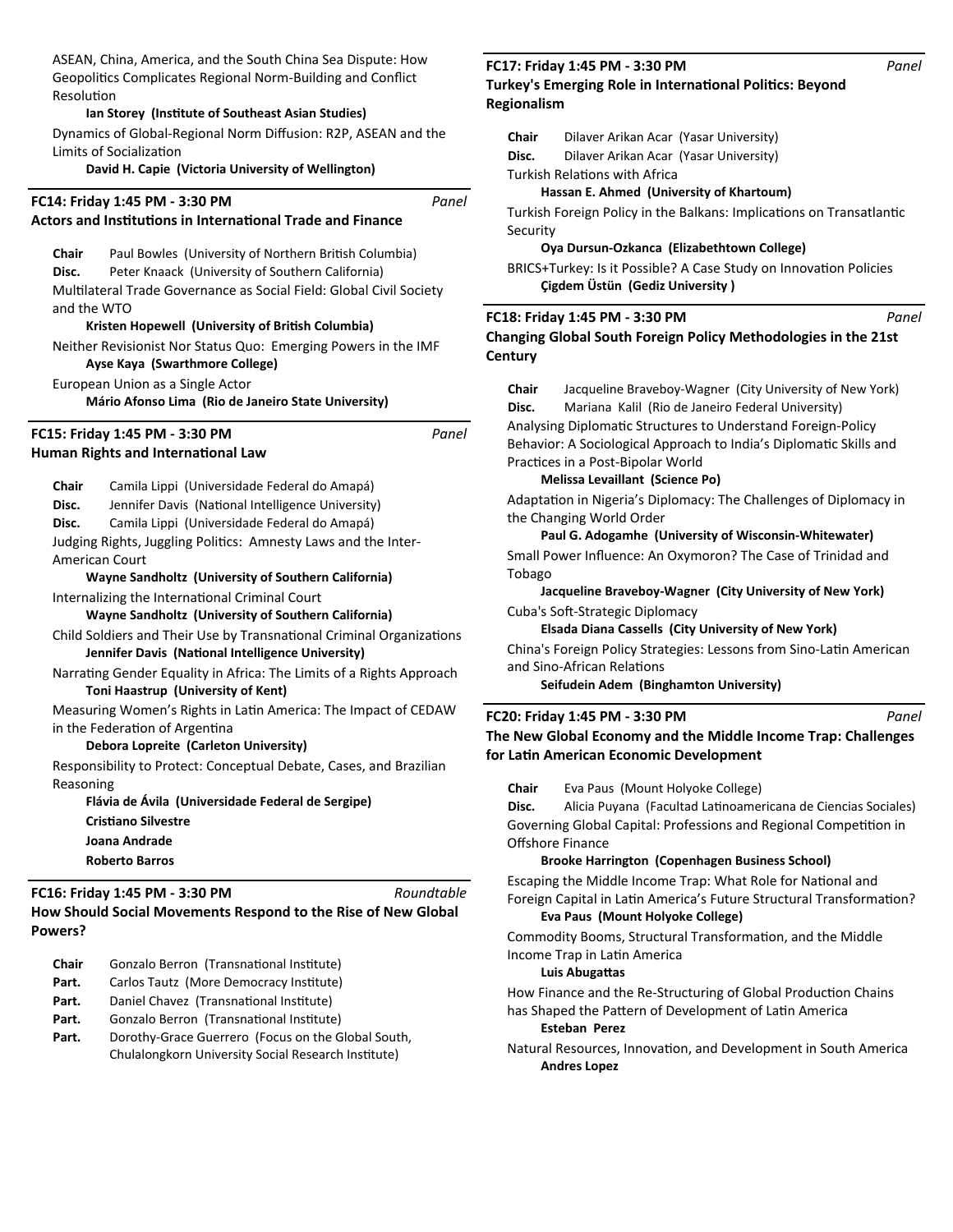### **FD01: Friday 4:00 PM - 5:45 PM**

# The Intersection of the Regional and the Global in the Governance of 'Soft Issues': Current Achievements and Future Challenges *Panel*

| Chair | Arlene B. Tickner (Universidad de los Andes)        |
|-------|-----------------------------------------------------|
| Chair | Juan Pablo Soriano Gatica (Autonomous University of |
|       | Barcelona)                                          |

**Disc.** Jose Antonio Sanahuja (Complutense University)

Model, Player, or Instrument for Global Governance: Analyzing the Role of the EU in UN Norms on Women and Security

# **Esther Barbé (Barcelona InsƟtute for InternaƟonal Studies)**

The Global Governance of Childhood: Local/Regional Politics and the Salience, Legitimacy, and Meaning of Children's Rights Norms **Jean Grugel** 

The European Union and Global Energy Governance: Hard or Soft Modes of Governance for a World in Transition?

**Anna Herranz-Surralles (Maastricht University)**

The Local Dimension of Global Multilateralism: The EU Relations with International Organizations in Ukraine

# **Michal Natorski (College of Europe)**

The International Diffusion of Power and its Impact on the Global Governance of Transnational Crime: The EU Program against Trafficking on the Cocaine Route

# **Juan Pablo Soriano Gatica (Autonomous University of Barcelona)**

# **FD02: Friday 4:00 PM - 5:45 PM**

# **Aiding Others: How ConsequenƟal is Foreign Assistance and from Where Does it Come?**

| <b>Chair</b> | Bruce Currie-Alder (International Development Research |
|--------------|--------------------------------------------------------|
|              | Centre)                                                |
| $\sim$       |                                                        |

**Disc.** Felipe Loureiro (University of São Paulo)

Peace-building and Development Aid: Friends or Foes? **Paula Duarte Lopes (University of Coimbra)**

Latin America and Caribbean as the Locus of Brazilian Actions of International Humanitarian Assistance

## **Patricia Tambourgi (University of Sao Paulo)**

Geopolitics and the Aiding of Political Violence

# **Faisal Ahmed (Princeton University)**

Foreign Development Assistance of Liberal Democracies and Women's Security of Recipient Countries of the Aid Measured by Sex Trafficking and Rape

# **Youngtae Shin (University of Central Oklahoma)**

The Future of Aid in Middle-Income Countries: What Can We Learn From the EU and South Africa's Approach?

**Sian Herbert (University of Birmingham)**

# **El Mercosur Social y Productivo FD03: Friday 4:00 PM - 5:45 PM**

Chair Pablo Trucco (Facultad Latinoamericana de Ciencias Sociales) **Disc.** Lincoln Bizzozero

Las Reuniones Especializadas de Cooperativas y Agricultura Familiar en el Contexto del Proceso Cambio del MERCOSUR (2001-2013)

**Florencia Lagar (Universidad de Buenos Aires)**

## **LeƟcia González (Universidad de Buenos Aires)**

Estratégias para Integração Sul-Americana: Uma Análise do Papel do Brasil

**CinƟene Monfredo (Universidade Federal do Rio de Janeiro) Flávia Osorio (Universidade Federal Fluminense)**

El Movimiento de Mujeres y la Construcción de la Transversalización de la Perspectiva de Género en el Mercosur

# **Nayara Monteiro (Universidade Estadual da Paraíba)**

Los Desafíos para el Modelo de Integración Regional en Seguridad Democrática: Análisis de la Integración Regional en Seguridad Ciudadana en el Ámbito del Mercosur, a partir de la Década de 1990

**Lucía Camardon (Universidad de Buenos Aires)** La Dinámica Sociolaboral en el Mercosur: Análisis de la Agenda

Sindical de las Centrales Argentinas

**Tania Rodriguez (Universidad de Buenos Aires)**

# **FD04: Friday 4:00 PM - 5:45 PM**

# **Nuevos Dilemas DomésƟcos Transnacionales**

**Chair** William C. Smith (University of Miami)

**Disc.** William C. Smith (University of Miami)

Reconfiguración Sociopolítica e Identitaria del Movimiento Indígena Andino

# **Eduardo Erazo (Nariño University)**

La Representación y la Acción Política en las Manifestaciones en Junio de 2013 en Brasil

## **Antonio Eduardo Alves de Oliveira (Universidade Federal do Recôncavo da Bahia)**

Movimientos Ciudadanos: La Revolución Muda en Islandia

Diferencias y Semejanzas con la Movilización Argentina en 2012. **Mariana Laura Covolo (Universidad de Congreso)**

Movimentos Sociais, Internet, e Militância Digital na Amazônia Brasileira

**Lucas Milhomens Fonseca (Universidade Federal do Amazonas)**

### **Los Think Tanks en la PolíƟca Internacional FD05: Friday 4:00 PM - 5:45 PM**

| <b>Chair</b> | José María Lladós (Argentine Council for International<br>Relations)                   |
|--------------|----------------------------------------------------------------------------------------|
| Part.        | José María Lladós (Argentine Council for International<br>Relations)                   |
| Part.        | Andres Serbin (Coordinadora Regional de Investigaciones<br>Económicas y Sociales)      |
| Part.        | Klaus Bodemer (German Institute of Global and Area Studies-<br>Latin American Studies) |
| Part.        | Pedro da Motta Veiga (Centro de Estudos de Integração e<br>Desenvolvimento)            |
|              |                                                                                        |

**Human Rights and the State FD06: Friday 4:00 PM - 5:45 PM**

*Panel*

*Panel*

*Panel*

*Roundtable*

*Panel*

**Chair** Eve Bratman (American University) **Disc.** Laura Gomez Mera (University of Miami) Disc. Juliana Peixoto (Facultad Latinoamericana de Ciencias Sociales) Overcoming Barriers to Justice in the Age of Human Rights Accountability **Francesca Lessa (University of Oxford) Leigh A. Payne (Oxford University) Jose Roberto Gabriel Pereira (University of Oxford)** Come Hell or High Water: State Repression in the Wake of Natural Disasters **Reed M. Wood (Arizona State University)**

**Thorin M. Wright (Arizona State University)**

The Special Ambiguity of Humanity: Human Rights and Social **Reconstruction** 

**Joseph D. Hoover (City University London)**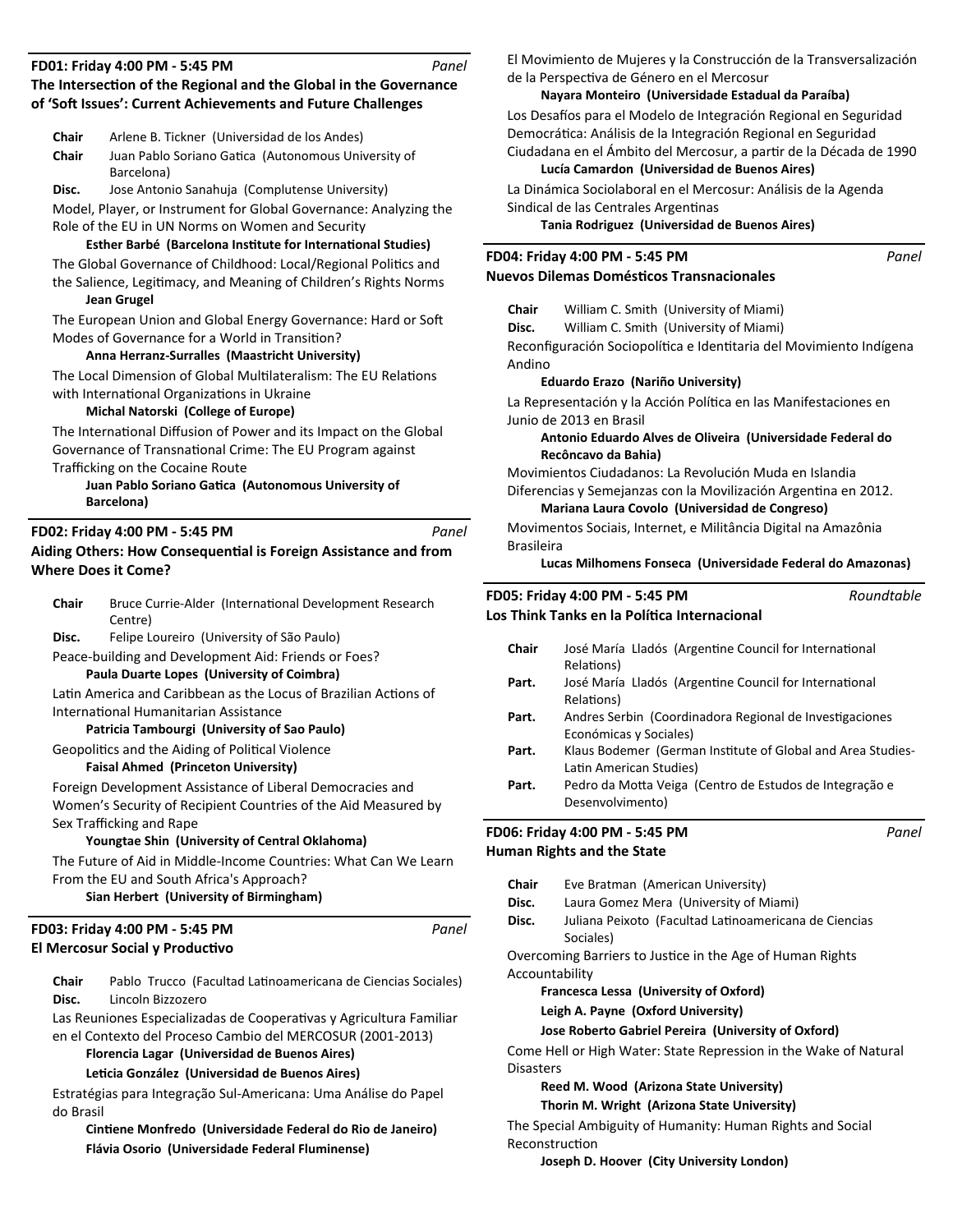| Transitional Justice and Corporate Complicity in Dictatorships<br>Tricia D. Olsen (University of Denver)                                                                                                                                                                                                       | In            |
|----------------------------------------------------------------------------------------------------------------------------------------------------------------------------------------------------------------------------------------------------------------------------------------------------------------|---------------|
| Leigh A. Payne (Oxford University)                                                                                                                                                                                                                                                                             |               |
| Jose Roberto Gabriel Pereira (University of Oxford)                                                                                                                                                                                                                                                            |               |
| Regional Powers and Its Foreign Policies on Human Rights: A<br>Comparative Study of Brazil and South Africa<br>Pablo Saturnino Braga (State University of Rio de Janeiro)<br>Migration, Mobility Rights, and the Judiciary: The Case of a Policy<br>Based on the Human Right to Migrate (Argentina, 2003-2013) | La<br>B<br>La |
| Lila Garcia (Universidad de Buenos Aires)                                                                                                                                                                                                                                                                      | P;            |
| FD07: Friday 4:00 PM - 5:45 PM<br>Panel<br>Oportunidades y Desafíos de la Cooperación en América Latina                                                                                                                                                                                                        | La<br>U       |
| Chair<br>Alan Fairlie (Standar)                                                                                                                                                                                                                                                                                |               |
| Alan Fairlie (Standar)<br>Disc.                                                                                                                                                                                                                                                                                | La<br>Α       |
| La agenda científica y tecnológica en los procesos de integración de<br>América Latina.                                                                                                                                                                                                                        |               |
| Alejandra Kern (Universidad Nacional de San Martin)                                                                                                                                                                                                                                                            |               |
| La cooperación para el desarrollo en América Latina. Brasil,                                                                                                                                                                                                                                                   | <b>FD10</b>   |
| Venezuela y España en la primera década del siglo XXI                                                                                                                                                                                                                                                          | El De         |
| Davide Villani (Universidad Nacional de San Martín)                                                                                                                                                                                                                                                            | Cate          |
| Alejandra Kern (Universidad Nacional de San Martin)                                                                                                                                                                                                                                                            |               |
| Maria Florencia Lopez Canellas (Universidad Nacional de San<br>Martín)                                                                                                                                                                                                                                         | $\mathbf C$   |
| Cooperación Internacional y política exterior. Una discusión                                                                                                                                                                                                                                                   | D             |

conceptual situada para el caso de la Argentina.

Lara Weisstaub (Universidad Nacional de San Martín)

| FD08: Friday 4:00 PM - 5:45 PM                        |
|-------------------------------------------------------|
| Latin American Responses to the Rise of Brazil Part 2 |

**Chair** Gian Luca Gardini (Friedrich-Alexander University)

**Chair** Maria Hermínia Tavares de Almeida (University of Sao Paulo)

**Disc.** Miriam Gomes Saraiva (The Rio de Janeiro State University) Within the Region, Beyond the Region: Brazil seen by Leaders and Mass Public

**Maria Hermínia Tavares de Almeida (University of Sao Paulo)** Relations between Mexico and Brazil

**Ana Covarrubias (El Colegio de Mexico)**

La Estrecha Relación Boliviano-Brasileña en el Siglo XXI **Gustavo Fernandez (USP)**

Ecuador y Brasil, Pocas Relaciones y Muchas Expectativas

**Luis Verdesoto (Facultad LaƟnoamericana de Ciencias Sociales)** La Integración en Infraestructura como Herramienta de Poder Regional de Brasil en Sudamérica: Un Análisis de las Relaciones con El Perú en la ÚlƟma Década

Luciano Quispe Robles (Pontificia Universidad Católica del Perú) Lidia Paola Espinoza (Pontificia Universidad Católica del Perú)

# **FD09: Friday 4:00 PM - 5:45 PM**

# **Integración ProducƟva y Cadenas de Valor a Escala Regional: ¿Qué Pasa Cuando Pasa Algo en el Mercosur?**

| <b>Chair</b> | Ricardo Daniel Rozemberg (Universidad Nacional de San      |
|--------------|------------------------------------------------------------|
|              | Martín-Argentina)                                          |
| Chair        | Guillermo Rozenwurcel (Universidad Nacional de San Martín) |
| Disc.        | Ricardo U. Sennes (University of Sao Paulo)                |
| Disc.        | Celina Pena (Consultora Independiente)                     |

**Disc.** Adrian Rodriguez Miranda (Universidad de la Republica)

Itegración Productiva Sub-Regional entre Argentina y Paraguay **Andrea Molinari (Consejo Nacional de Investigaciones Científicas y Técnicas)** 

**Celina Pena (Consultora Independiente)**

# **Yanina Torres (Universidad de la Cuenca del Plata)**

as Cadenas de Valor en el Espacio Regional: Una Visión desde Brasil

**Ricardo U. Sennes (University of Sao Paulo)**

as Cadenas de Valor en el Espacio Regional: Una Visión desde araguay

**Celina Pena (Consultora Independiente)**

as Cadenas de Valor en el Espacio Regional: Una Visión desde ruguay

# **Adrian Rodriguez Miranda (Universidad de la Republica)**

as Cadenas de Valor en el Espacio Regional: Una Visión desde rgentina

Guillermo Rozenwurcel (Universidad Nacional de San Martín) Gabriel Bezchinsky (Universidad Nacional de San Martín)

### **Philom 4:00 PM - 5:45 PM**

*Panel*

*Panel*

**El Devenir de una Categoría Polisémica: El Populismo en Tanto Categoría Teórica**

hair Sebastian Barros (National University of Patagonia San Juan Bosco)

isc. Julian Melo (Universidad Nacional de San Martín) Populismo y Kirchnerismo: Notas sobre una Categoría en Problemas para Pensar un Proceso en Apuros

### **Martín Retamozo**

*Panel*

*Panel*

Carisma, populismo y neo-populismo. Repensando el problema de la representación política en América Latina

### **Gustavo Castagnola**

Populismo y Democracia en Argentina y Brasil

**Ariana Reano**  Razones de las Pasiones Políticas **Roberto Follari** 

### **Global Wealth Chains FD11: Friday 4:00 PM - 5:45 PM**

**Chair** Duncan Wigan (Copenhagen Business School)

- **Disc.** Anastasia G. Nesvetailova (City University London)
- Illicit Global Wealth Chains: Offshore Micro-States and the G20 **Jason Sharman (Griffith University)**

The Governance of Global Wealth Chains

# **Duncan Wigan (Copenhagen Business School)**

The Spaces and Mobility of Capital: Derivatives, Tax, and Global Wealth Chains

**Mike Rafferty (University of Sydney)** 

# **Duncan Wigan (Copenhagen Business School)**

New Dependency Relationships: The Impact of Singapore Offshore Financial Center on the Development of the Thai Economy

## **Ronen Peter Palan (City University London)**

Argentina's Capital Flight (2002-2012): Facts, Dynamics, and Policy Challenges

**Jorge Alejandro Gaggero (Centro de Economia y Finanzas para el Desarrollo de la ArgenƟna)**

**Magdalena Rua (Centro de Economia y Finanzas para el** 

**Desarrollo de la ArgenƟna)**

Alejandro Gaggero (Universidad Nacional de San Martín)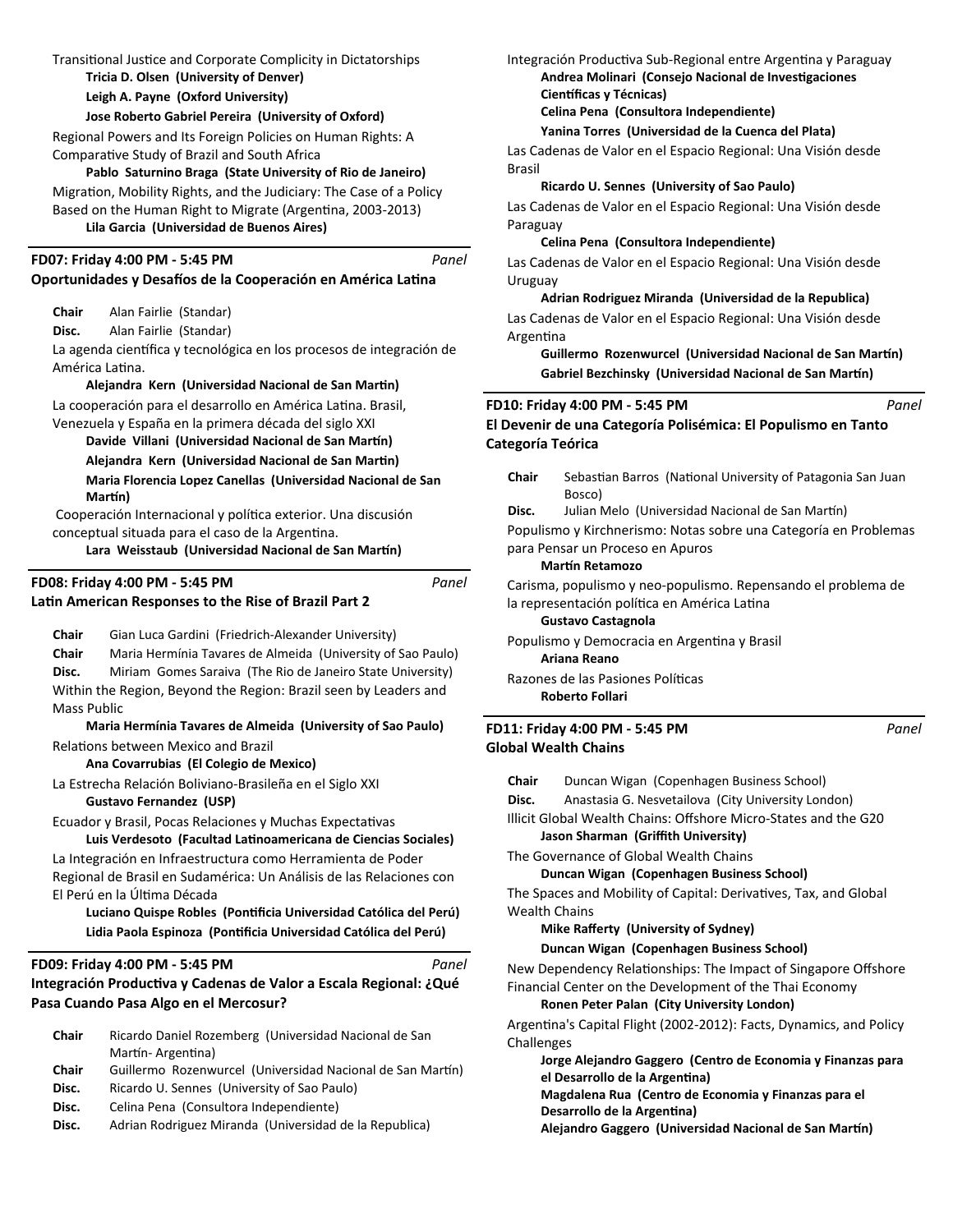## **Global Trends and the Future of the Inter-American System**

| Chair | Thomas Legler (Universidad Iberoamericana) |
|-------|--------------------------------------------|
|-------|--------------------------------------------|

- Part. Tom Farer (University of Denver)
- Part. Carol Wise (University of Southern California)
- Part. Maria Regina Soares de Lima (Instituto Universitário de Pesquisas do Rio de Janeiro)

### **FD13: Friday 4:00 PM - 5:45 PM**

# **Regional Governance in the Western Hemisphere: Democracy and Security**

**Chair** Dexter Boniface (Rollins College)

**Disc.** Wolf Grabendorff (Universidad Andina Simon Bolivar) Contending (with) Latin American Regionalisms: Theoretical and Policy Implications from a North American Perspective

### **Mary K. Meyer McAleese (Eckerd College)**

The proliferation of regional democracy clauses in Latin America: The mechanisms of institutional diffusion

### **BrigiƩe Weiīen (University of Konstanz)**

South American Security: Regional and Global Governance Mechanisms

### **Monica Herz (Pontifical Catholic University of Rio de Janeiro)**

"Redes Transgubernamentales en Ciernes" en el Marco de la IniciaƟva Mérida

### **Yamile León Vargas**

Promoting Democracy Without the United States: Lessons from Latin America and the Caribbean

### **Dexter Boniface (Rollins College)**

**Nuevos Tópicos en Cuestiones de Defensa en América Latina FD14: Friday 4:00 PM - 5:45 PM**

|              | FD15: Friday 4:00 PM - 5:45 PM                               | Panel |
|--------------|--------------------------------------------------------------|-------|
| Part.        | Paz Tibiletti (Red de Seguridad y Defensa de América Latina) |       |
| Part.        | Andrea Chiappini (Argentina Ministry of Defense)             |       |
| Part.        | Maria Pia Devoto (ngo)                                       |       |
| Part.        | Loreta Tellería                                              |       |
| Disc.        | Elsa Llenderrozas (Universidad de Buenos Aires)              |       |
| <b>Chair</b> | Paz Tibiletti (Red de Seguridad y Defensa de América Latina) |       |
|              |                                                              |       |

### **Emerging Powers in the Regulation of International Trade**

**Chair** Matthew David Stephen (WZB Berlin Social Science Center) Disc. Matthew David Stephen (WZB Berlin Social Science Center) Different Paths to Power: The Rise of Brazil, India, and China at the **WTO** 

### **Kristen Hopewell (University of British Columbia)**

Rising Powers' Venue-Shopping on International Mobility

**Flavia Jurje (University of Lucerne/LSE Visiting Research Fellow)** Teaming-Up or Going it Alone? Emerging Countries as Rule-Makers in IP

### **Bona Muzaka (King's College London)**

### **Omar Serrano (University of Lucerne)**

State-Led or Market-Oriented: A Comparative Study of China and South Korea's Move to Competition Regimes

### **Lei Wang (University of Lucerne)**

The Limits of EU Rule Transfer to Emerging Markets: The Case of Public Procurement

# **The EU and the World FD16: Friday 4:00 PM - 5:45 PM**

*Roundtable*

*Panel*

*Roundtable*

**Chair** Çigdem Üstün (Gediz University )

**Disc.** Çigdem Üstün (Gediz University )

Aid to Emergency- and Disaster-Prone Regions: Analysis of the EU Top Eleven Direct Donor Countries

### **Fulvio Attina (Catania University)**

Explaining the Renewed Push for an European Union Association Agreement with Mercosur

### **Arantza Gomez Arana (University of Glasgow)**

European Union's Public Diplomacy through the EEAS: The Cases of Argentina, Brazil and Mexico

### **María Luisa Azpíroz (Université de Liège)**

## **Emerging Powers in Asia FD17: Friday 4:00 PM - 5:45 PM**

*Panel*

**Chair** Seung-Youn Oh (Bryn Mawr College) **Disc.** Stacy Closson (University of Kentucky) Russia as a Regional Power in East Asia **Tsuneo Akaha (Monterey InsƟtute of InternaƟonal Studies)** Regional Powers in Asia, the U.S. "Rebalance", and the U.S.-India Strategic Partnership **Stephen Burgess (US Air War College)** Defense Reforms in a Rising India: An Organizational and Normative Shift towards Power Projection? **Patrick Bratton (Hawaii Pacific University)** Expansion and Coexistence with 'Chinese Characteristics'? The Historical Sources of China's Grand Strategy **Ilai Saltzman (Claremont McKenna College)** Emerging Powers in the Aerospace Age **M Matheswaran (IDSA (InsƟtute of Defence Studies & Analysis), Former three star General (Air Marshal) of IAF. ) UNASUR: Gobernanza Regional y Sistema Global FD18: Friday 4:00 PM - 5:45 PM** *Panel*

Chair Raul Bernal-Meza (Unicen, Argentina)

**Disc.** Pía Riggirozzi (University of Southampton)

Regionalismo en América del Sur: Una Lectura Alternativa del Surgimiento de UNASUR

### **Magali Gómez Kort (Universidad Tocuato Di Tella)**

Os Direitos Humanos na América do Sul: Uma Análise do Projeto da UNASUL

**Raquel Paz dos Santos (Universidade Federal do Rio de Janeiro)** Las "Soberanías" en la UNASUR

**Silvia Teresa Alvarez (Universidad Nacional del Sur)**

Entre la Construcción de una Alternativa Regional y el Diálogo Global: El Papel de UNASUR

### **Isabel Clemente (Universidad de la República)**

La UNASUR en la Política Uruguaya: El Posicionamiento de los Partidos Políticos durante el Gobierno de José Mujica

### **Camilo López (Universidad de la República)**

Princípios Norteadores das Políticas de Defesa Comum do Conselho de Defesa da UNASUL

**Jeancezar Ribeiro (University of Sao Paulo)**

**Ivo Krizic (University of Lucerne)**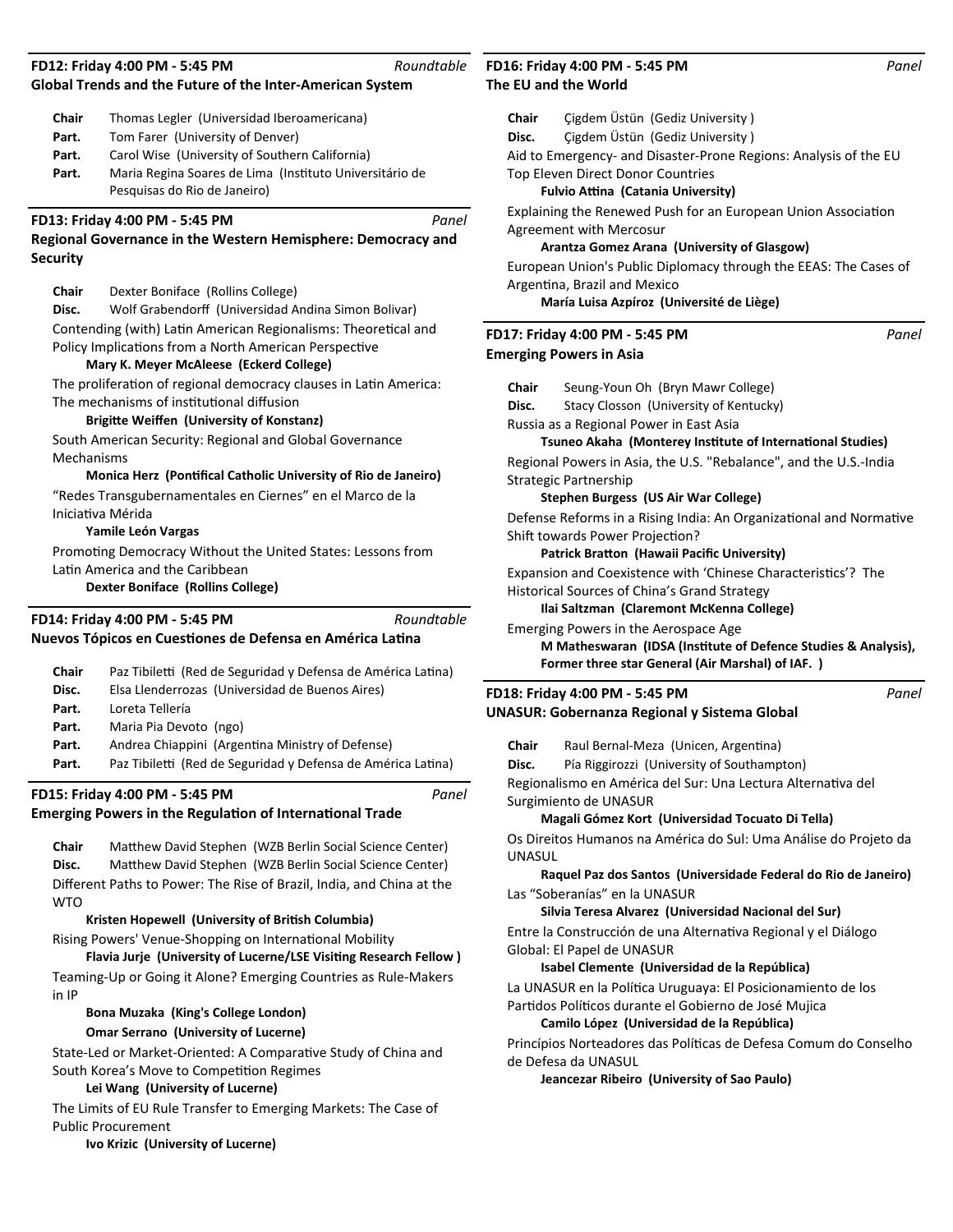# **Sport, Globalization, and the New World Order FD19: Friday 4:00 PM - 5:45 PM**

| Chair           | Borja Garcia (Loughborough University)                                                                                                                  |
|-----------------|---------------------------------------------------------------------------------------------------------------------------------------------------------|
| Disc.           | Gabriel Puricelli Yáñez (Laboratorio de Políticas Públicas)                                                                                             |
|                 | IR and Football: Softest Soft Power?                                                                                                                    |
|                 | Ozgehan Senyuva (Middle East Technical University)                                                                                                      |
|                 | Globalization of Football Fans? The Perception and Performance of                                                                                       |
|                 | Turkish Football Clubs and its Fans in Austria                                                                                                          |
|                 | Nina Szogs (University of Vienna)                                                                                                                       |
|                 | The Power of FIFA over National Governments: A New Actor in                                                                                             |
| World Politics? |                                                                                                                                                         |
|                 | Borja Garcia (Loughborough University)                                                                                                                  |
|                 | The Awarding of Major Sporting Events to BRICS Countries: An                                                                                            |
|                 | Indicator of a North-South Migration of Power?                                                                                                          |
|                 | Daniel Añorve (Universidad de Guanajuato)                                                                                                               |
|                 |                                                                                                                                                         |
|                 | FD20: Friday 4:00 PM - 5:45 PM<br>Panel<br><b>International Political Economy as a Global Conversation: Keynote</b><br>Panel in Honor of Benjamin Cohen |
| Chair           | Diana Tussie (FLACSO/CONICET)                                                                                                                           |
| Disc.           | Benjamin J. Cohen (University of California, Santa Barbara)                                                                                             |
|                 | IPE as the Study of the Global Political Order                                                                                                          |
|                 | Stefano Guzzini (Danish Institute for International Studies)                                                                                            |
|                 | IPE in China, Chinese IPE: Origins, Evolution and the Global                                                                                            |
| Conversation    |                                                                                                                                                         |
|                 | <b>Gregory T. Chin (York University)</b>                                                                                                                |
|                 | <b>Margaret Pearson (University of Maryland)</b>                                                                                                        |
|                 | Benjamin Cohen on the Technological Politics of Money                                                                                                   |
|                 | Anna Leander (Copenhagen Business School)                                                                                                               |
|                 | Bridging the Gap: Classical Roots and an Interdisciplinary IPE                                                                                          |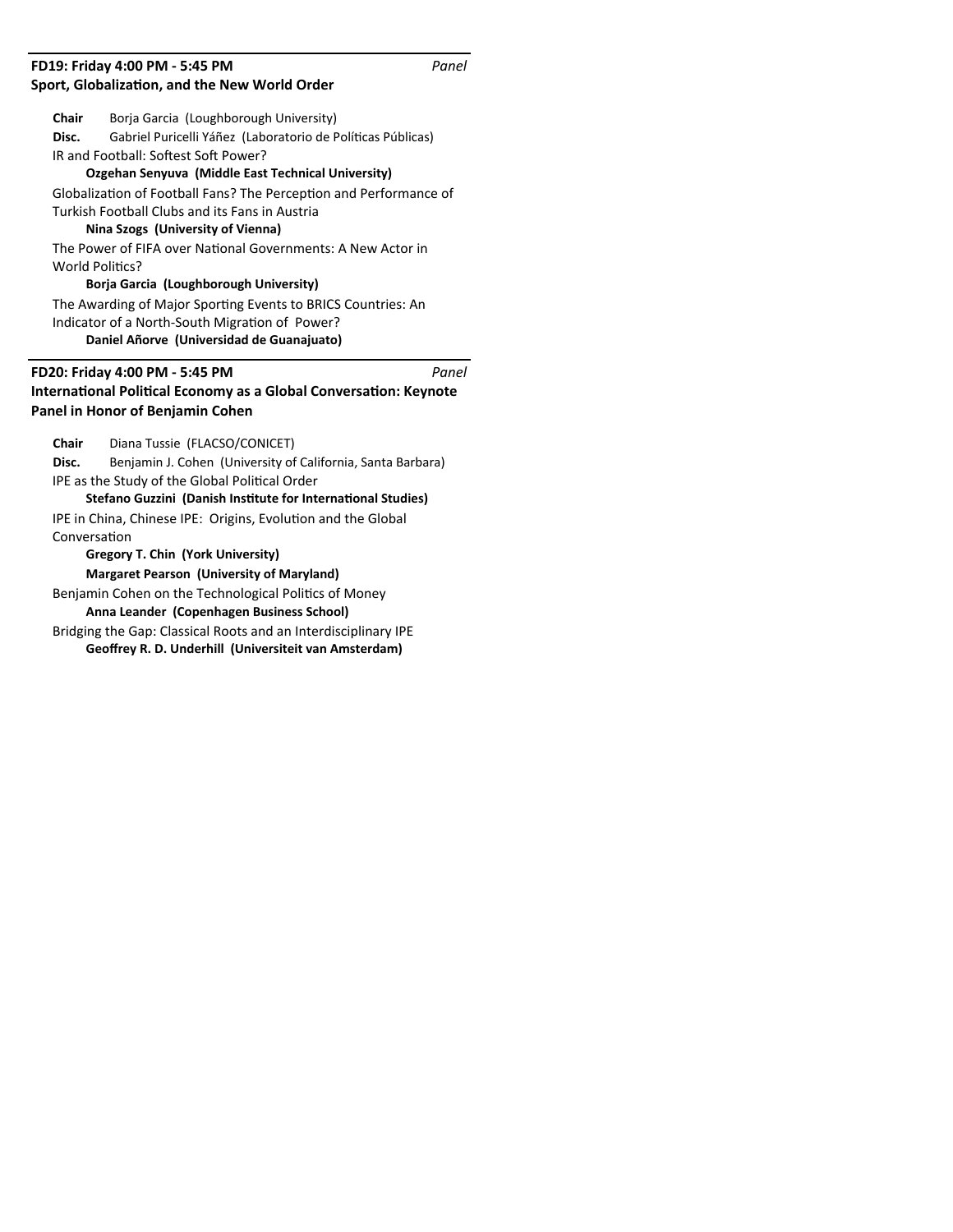| González Broquen, Ximena             | <b>WD11</b>       | Ardila Ardila, Martha         | FC10              |
|--------------------------------------|-------------------|-------------------------------|-------------------|
| Lopez-Santana, Mariely               | <b>TC05, FB16</b> | Ares, Mathieu                 | <b>TD07</b>       |
| Pérez-Liñán, Aníbal                  | <b>TD04</b>       | Aris, Stephen P.              | <b>FB16</b>       |
| Aamodt, Solveig                      | <b>FA17</b>       | Armijo, Leslie Elliott        | <b>TD04</b>       |
| Abarzua Cutroni, Anabella            | <b>FB19</b>       | Arrosa Soares, Maria Susana   | <b>FB18</b>       |
| Abdel-Latif, Ahmed                   | <b>FB01</b>       | Arza, Camila                  | <b>WD10</b>       |
| Abdenur, Adriana                     | WD22, WA01, FB04  | Asakura, Hiroko               | <b>WB16</b>       |
| Abramovich, Víctor                   | TC <sub>02</sub>  | Astiz, M. Fernanda            | <b>FB19</b>       |
| Abugattas, Luis                      | <b>FC20</b>       | Attina, Fulvio                | FD16              |
| Acar, Dilaver Arikan                 | FB10, FA10, FC17  | Ayres Arantes Paiva, Giovanna | <b>TC19</b>       |
| Acha, Omar                           | <b>WD15</b>       | Azpíroz, María Luisa          | FD16              |
| Acharya, Amitav                      | FC13, WB05, WA15  | Ba, Alice D.                  | FC13              |
| Ackerman, John                       | <b>TA12</b>       | Baabood, Abdullah             | <b>WA02</b>       |
| Adem, Seifudein                      | <b>FC18</b>       | Bachiller, Santiago           | <b>WA08</b>       |
| Adogamhe, Paul G.                    | <b>FC18</b>       | Báez Arroyo, María I.         | <b>WB16</b>       |
| Aguerre, Carolina                    | <b>TD03</b>       | Baeza, Brígida                | <b>WA08</b>       |
| Aguilar Pérez, Mirza                 | <b>WC16</b>       | Baeza, Cecilia                | <b>WB15</b>       |
| Aguilera, Gabriel                    | <b>WB19</b>       | Bagatini, Arthur              | <b>TB19</b>       |
| Ahmadi Khoy, Amirreza                | <b>WA16</b>       | Bagley, Bruce                 | <b>TB02</b>       |
| Ahmed, Faisal                        | FA13, FD02        | Bakke, Kristin                | <b>WA09</b>       |
| Ahmed, Hassan E.                     | FC17              | Balau, Mariana                | <b>FA11, WC02</b> |
| Akaha, Tsuneo                        | FD17              | Baquedano, Maria Elena        | WC10              |
| Akkus, Bulent                        | <b>WA13</b>       | Barbé, Esther                 | FD01, TB17        |
| Aksit, Sait                          | <b>FA10</b>       | Barnabé, Israel Roberto       | WC03              |
| Alarcon, Danillo                     | TB05, WA13        | Barqueiro, Carla Robertson    | <b>FA07</b>       |
| Alba, Angélica                       | <b>FA08</b>       | Barros Leal Farias, Deborah   | WC01              |
| Alcaniz, Isabella                    | WC19              | Barros, Roberto               | FC15              |
| Aldrich, Richard James               | TD <sub>06</sub>  | Barros, Sebastian             | FD10, WD15        |
| Alexandre Maffra, Lourrene de Cassia | <b>FA02</b>       | Barroso, Milena Fernandes     | <b>TD10</b>       |
| Alfredo da Silva, Carlos             | FC06              | Bartesaghi, Ignacio           | TA16              |
| Algañaraz Soria, Víctor Hugo         | <b>FB17</b>       | Bartolome, Mariano Cesar      | <b>WC17</b>       |
| Almeida, Felipe                      | <b>TB19</b>       | Baser, Bahar                  | FA13, FC02        |
| Almezaini, Khalid                    | <b>WA02</b>       | Bassi, Danilo Guiral          | <b>FB11</b>       |
| Alonso-Fradejas, Alberto             | <b>FA03</b>       | Batlle, Margarita             | <b>TA17</b>       |
| Álvarez, María Victoria              | <b>TC05</b>       | Battaglino, Jorge M.          | TD05, WD05, TC01  |
| Alvarez, Silvia Teresa               | <b>FD18</b>       | Battaleme, Juan               | TA22, WA20        |
| Alves de Oliveira, Antonio Eduardo   | FD <sub>04</sub>  | Bayer, Resat                  | WA09, FC12        |
| Alves Zacareli, Murilo               | TD15, WC01        | Bayle, Paola                  | <b>FB17</b>       |
| Alves, Elia                          | TC <sub>05</sub>  | Behrend, Jacqueline           | <b>FA01</b>       |
| Amorim, Daniel Dantas Prazeres       | <b>FB02</b>       | Beigel, Fernanda              | <b>FB17</b>       |
| Amorim, Wellington D.                | <b>WC05, FB02</b> | Belge, Ceren                  | <b>WA09</b>       |
| Anaya Muñoz, Alejandro               | <b>WB06</b>       | Bellinati, Gisele             | <b>WD08</b>       |
| Andrade Aires, Maria Cristina        | <b>TA07</b>       | Belloni, Paula                | <b>WA18</b>       |
| Andrade, Joana                       | FC15              | Benetti Ramos, João Guilherme | TC09, WB14, WA16  |
| Andrade, Messias Dídimo              | <b>FA05</b>       | Benitez, Richard              | <b>WA15</b>       |
| Añorve, Daniel                       | FD19              | Berdu, Guilherme Paul         | <b>TC19</b>       |
| Ansaldi, Waldo                       | <b>TA05</b>       | Bergström, Sara Johanna       | <b>TB06</b>       |
| Antonelli, Mirta                     | <b>TD20</b>       | Bernal-Meza, Raul             | <b>WA11, FD18</b> |
| Antonova, Irina                      | <b>TD11</b>       | Bernardi, Bruno Boti          | <b>WD06</b>       |
| Aparicio, Mariana                    | <b>TB18</b>       | Berron, Gonzalo               | WC04, FC16        |
| Aranda, Gilberto                     | <b>TA16</b>       | Bervoets, Jeremy              | <b>TD11</b>       |
| Arce, Lucas                          | <b>FB22</b>       | Bessimo, Thiago               | <b>WA14</b>       |
| Archimbal, Maria de las Mercedes     | <b>WC14</b>       | Betzold, Carola               | <b>TA10</b>       |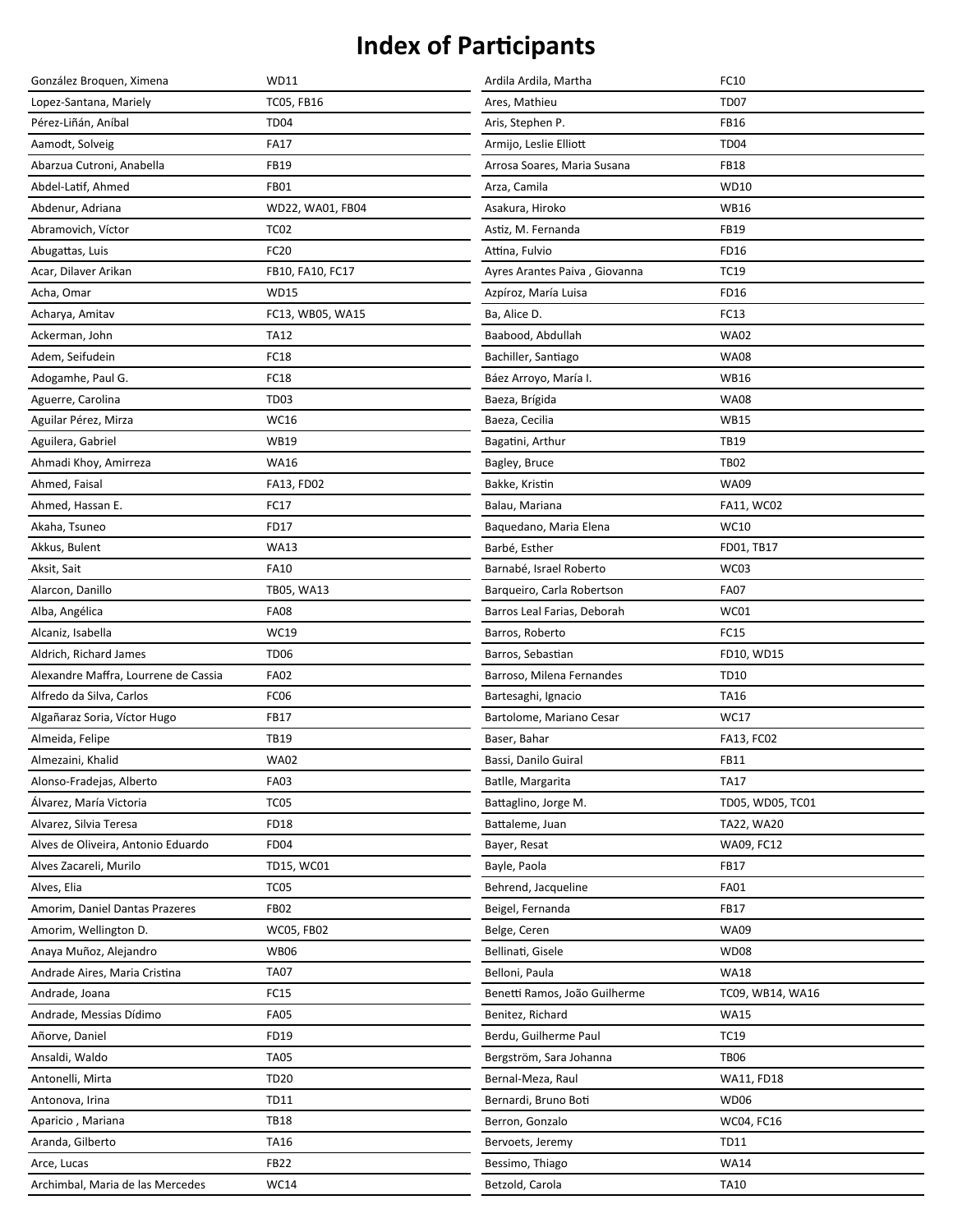| Bezares Calderon, Alma Alicia | <b>TD14</b>            | Campos, II, Joseph                | <b>TA15</b>       |
|-------------------------------|------------------------|-----------------------------------|-------------------|
| Bezchinsky, Gabriel           | <b>FD09</b>            | Campos, Taiane L. C.              | WA14, FA11        |
| Bhandary, Rishikesh           | <b>WB05</b>            | Camps, Hernán                     | FC <sub>02</sub>  |
| Bianchi, Eduardo              | <b>TC12, TD09</b>      | Cantamutto, Francisco             | <b>TB18</b>       |
| Bianchi, Matias               | <b>TB13</b>            | Cao, Xun                          | <b>WA09</b>       |
| Bianculli, Andrea Carla       | FB20, TB10, TC05, FA19 | Capie, David H.                   | FC13              |
| Bidegain Ponte, Nicole        | <b>TC18</b>            | Carletti, Anna                    | FB11, WC08        |
| Birdal, Mehmet Sinan          | <b>TB12</b>            | Carnes, Nicholas                  | <b>TD04</b>       |
| Bishop, Matthew               | TA10, FC09             | Carnota, Walter                   | WC10              |
| Bitar, Sebastian E.           | <b>TC16</b>            | Carranza, Mario E.                | WC03              |
| Bizzozero, Lincoln            | FD03, FC05             | Carreño, Eduardo                  | <b>WA17, WD03</b> |
| Blanco, Luis F.               | <b>TD17</b>            | Carrizo, Silvina                  | WC04              |
| Bluem, Matt                   | <b>WB22</b>            | Carvalho de M. Ferreira, Leticia  | <b>FA09</b>       |
| Bocse, Alexandra Maria        | <b>FA17</b>            | Carvalho, Patricia Nasser         | <b>WC05, TC12</b> |
| Bodemer, Klaus                | FC06, FD05             | Casas V M Arantes, Pedro          | <b>TA04</b>       |
| Bodnaruk Jazayeri, Karen      | <b>TA15</b>            | Cassells, Elsada Diana            | <b>FC18</b>       |
| Bogado Bordazar, Laura Lucia  | <b>TA16</b>            | Castagnola, Gustavo               | FD10              |
| Bogliaccini, Juan Ariel       | <b>FA01</b>            | Castellano da Silva, Igor         | <b>FA05</b>       |
| Bolinaga, Luciano Damián      | <b>FB13</b>            | Castillo Argañarás, Luis Fernando | <b>FA15</b>       |
| Bologna, Alfredo Bruno        | WC09                   | Castro Santos, Maria Helena       | <b>WA13</b>       |
| Boniface, Dexter              | FD13                   | Celi, Pablo                       | FA06, WC17        |
| Bono, Laura                   | TA16                   | Celli, Umberto                    | <b>TB09</b>       |
| Borda, Sandra                 | WB18, FA08, FB04       | Cengiz, Firat                     | <b>TD16</b>       |
| Börzel, Tanja A.              | FB20, TB01, TA04       | Cepik, Marco A. C.                | FA06, WC17        |
| Bosia, Michael J.             | TB12, WC19             | Cervieri, Cândida                 | <b>TB04</b>       |
| Bossler, Ana                  | <b>WB04</b>            | Chacon, Susana C.                 | <b>WD03</b>       |
| Bottaro, lorena               | <b>TB16</b>            | Chakraborty, Sudip                | FC <sub>03</sub>  |
| Bowles, Paul                  | WC04, WB08, FC14       | Chanona, Alejandro                | <b>WB19, WC22</b> |
| Božek, Samuel                 | <b>WA16</b>            | Chavez, Daniel                    | FC16              |
| Bratman, Eve                  | FD06, WC01             | Chen, Hsin Chih                   | FB07, TD06        |
| <b>Bratton, Patrick</b>       | FD17                   | Chiancone, Adriana                | FB17              |
| Braveboy-Wagner, Jacqueline   | FC18, FB09             | Chiappini, Andrea                 | FD14              |
| Brent, Zoe                    | TB10, FB03             | Chillier, Gastón                  | WC12              |
| Brenta, Noemi                 | TB20, WC14             | Chimienti, Adam                   | <b>FB05</b>       |
| Briceno Ruiz, Jose            | WC03, TB20, WD02, FB08 | Chin, Gregory T.                  | FD20, FB07        |
| Brown, M. Leann               | FA14, WB11             | Christensen, Steen Fryba          | <b>WA11</b>       |
| Bruculo, Celia Romina         | <b>TA06</b>            | Christie, Kenneth                 | <b>WA14</b>       |
| Brumat, Leiza                 | <b>TB17</b>            | Chyou, Ren-Rang                   | <b>FA22</b>       |
| Brun, Élodie                  | <b>WB15</b>            | Cid, Yleana                       | <b>WB13</b>       |
| Bruno, Paula                  | TC <sub>08</sub>       | Clarkson, Stephen                 | <b>FB20</b>       |
| Bueno, Maria del Pilar        | <b>TC19, TD02</b>      | Claro, Edmundo                    | <b>FA12</b>       |
| Burgess, Stephen              | FA02, FD17             | Clayton, Govinda D.               | WA09, FA07        |
| Burity, Joanildo              | WC08                   | Clemente, ALdana                  | FC04              |
| Burzaco, Maria Micaela        | <b>TD10</b>            | Clemente, Isabel                  | <b>FD18</b>       |
| Busquets, José Miguel         | WD10                   | Closson, Stacy                    | TD11, FD17        |
| Busso, Anabella               | FB06, FA16             | Cobbett, Elizabeth L.             | WD07              |
| Cabezas Gonzalez, Almudena    | WC16, TC18             | Coelho dos Reis, Márcio Roberto   | <b>TD05</b>       |
| Cabrera, Maylin               | <b>FA07</b>            | Coelho, Natalia                   | <b>TD14</b>       |
| Cáceres, Veronica             | <b>TB16</b>            | Cohen, Benjamin J.                | FD20, FC09, TC20  |
| Calderón, Emilse              | <b>FB06</b>            | Cohen, Grant                      | <b>FA14</b>       |
| Calvert, Julia                | <b>TB08</b>            | Colacrai, Miryam                  | <b>FB18</b>       |
| Camardon, Lucía               | FD03, FA16             | Coletta, Damon                    | <b>TD03</b>       |
| Camargo Lima, Raphael         | TD05, WA12             | Comini, Nicolás                   | TA06, FA16        |
|                               |                        |                                   |                   |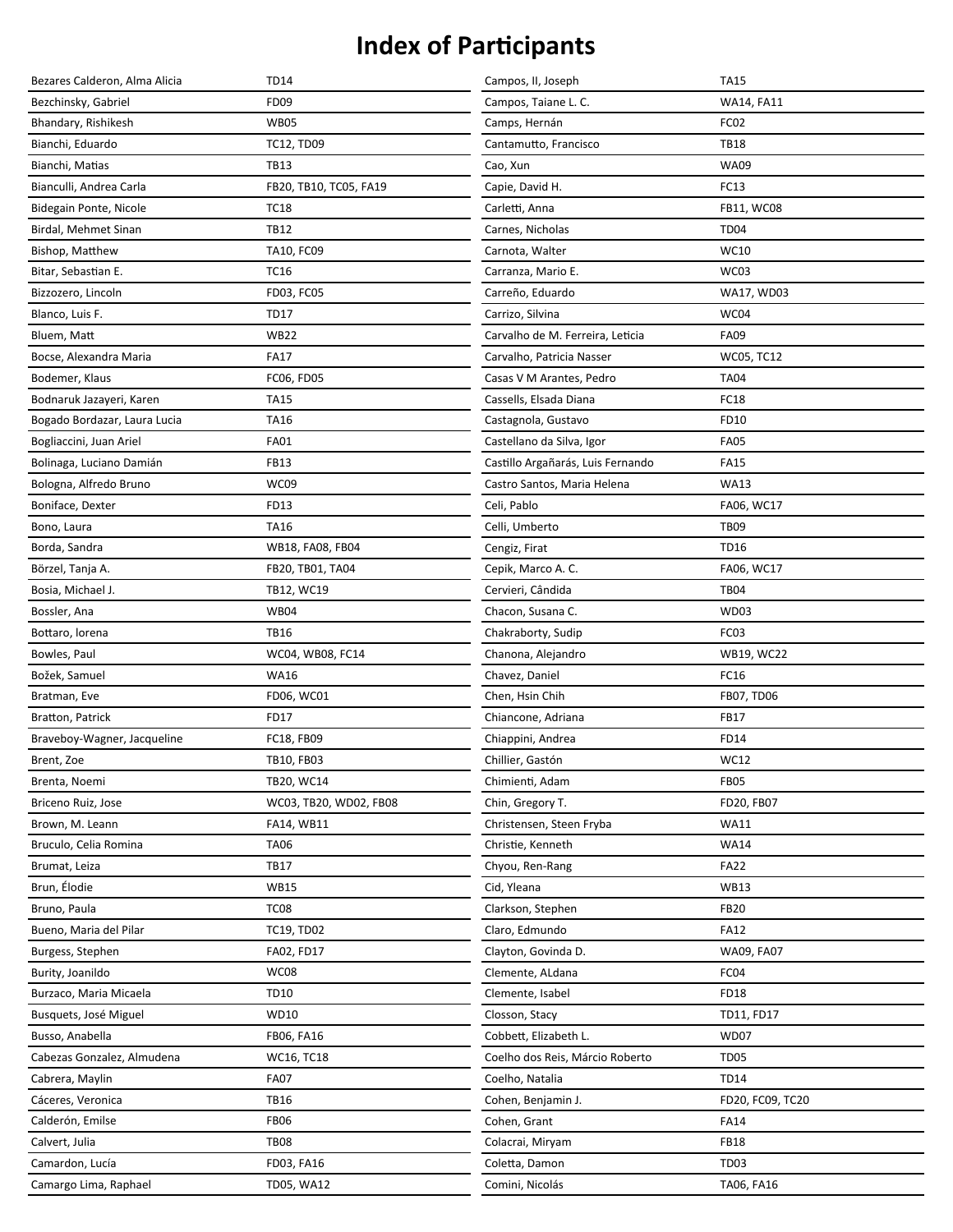| Consani, Norberto                   | WA03, TA16, WC10, WD03 | dos Santos Claro, Natalia            | <b>TB04</b>            |
|-------------------------------------|------------------------|--------------------------------------|------------------------|
| Constantino Sangaletti, Ana Beatriz | <b>TB19</b>            | dos Santos Filho, Onofre             | <b>FB02</b>            |
| Consuelo, Davila                    | <b>WB13</b>            | Dubeux, Rafael                       | <b>WB14</b>            |
| Contreras Chavez, Angela            | <b>FA13</b>            | Duer, Mara                           | <b>TB11</b>            |
| Cooper, Andrew F.                   | FC09, WB05             | Dulci, Otávio                        | <b>WA14, FA11</b>      |
| Corbacho, Alejandro Luis            | <b>WB03</b>            | Dunn, Kate                           | <b>FA09</b>            |
| Costantino, Agostina                | TB18, FB13             | Durán Lima, José E.                  | <b>FB08</b>            |
| Covarrubias, Ana                    | <b>FD08</b>            | Durán, Roberto                       | TC03, TB15, FC10       |
| Covolo, Mariana Laura               | <b>FD04</b>            | Dursun-Ozkanca, Oya                  | FC17                   |
| Cox, Eric                           | <b>WB09</b>            | Dutta Chowdhury, Saurabh             | <b>TD18</b>            |
| Crivelli, Agustín                   | <b>TC06</b>            | Echaide, Javier                      | <b>FA15</b>            |
| Cronin, Bruce                       | FC12, FA18             | Echart Muñoz, Enara                  | <b>WB10</b>            |
| Cuadro, Mariela                     | TA13, WB11, FA18       | Eckert, Amy E.                       | WB11                   |
| Cuevas, Rodrigo                     | FC10, WA17             | Eguizábal, Cristina                  | FC04                   |
| Currie-Alder, Bruce                 | WD12, FD02, TC22, WB14 | Eiichi, Hoshino                      | <b>WB08</b>            |
| Cutrona, Sebastián                  | <b>TB02</b>            | Eller, Maria Julieta                 | WC09                   |
| Cyr, Jennifer                       | <b>TA17</b>            | Erazo, Eduardo                       | <b>FD04</b>            |
| D'Elía, Vanesa                      | <b>FA12</b>            | Ericson, Lovisa                      | <b>TB03</b>            |
| da Costa Pereira Bueno, Natália     | TC <sub>04</sub>       | Escudé, Carlos                       | FB07, WA20, WB03, WD02 |
| da Motta Veiga, Pedro               | FA12, FD05             | Espaliat, Astrid                     | <b>WA17</b>            |
| Dabrowska, Ewa Aleksandra           | <b>WD09</b>            | Espinoza, Lidia Paola                | <b>FD08</b>            |
| Daponte, Aureliano                  | <b>TC01</b>            | Esposel C. de Mesquita, Paula        | <b>TD22</b>            |
| d'Araujo, Maria Celina              | WD06, WC17, TA02       | Estay Reyno, Jaime                   | TC <sub>07</sub>       |
| Dario, Diogo M.                     | <b>TD17</b>            | Fairlie, Alan                        | TA09, FD07, FA12       |
| Datz, Giselle                       | WD10, TC17             | Falleti, Tulia                       | <b>TD04</b>            |
| Davis, Jennifer                     | <b>FC15</b>            | Falomir Lokhart, Nicolas             | <b>TA11</b>            |
| Dayton-Johnson, Jeff                | <b>FB05</b>            | Farer, Tom                           | FD12, TC02             |
| D'Costa, Patricia                   | <b>FA07</b>            | Farooq, Asif B.                      | FC09                   |
| De Angelis, Jesica                  | <b>TB14</b>            | Fedorovsky, Johanna                  | <b>TC14</b>            |
| de Ávila, Flávia                    | FC15                   | Feizi, Hiva                          | <b>FB16</b>            |
| de Freitas, Riva Sobrado            | <b>FA18</b>            | Feliz, Mariano                       | <b>WA18</b>            |
| de la Balze, Felipe                 | <b>WA20</b>            | Felsch, Maximilian                   | WC02                   |
| De la Vega, Carlos                  | <b>TC01</b>            | Fermandois, Joaquin                  | FC08, WA17             |
| De Lombaerde, Philippe              | FC03, TB10, FB08       | Fernandes, Sandra Dias               | FA19                   |
| de Paula, Francine Rossone          | <b>FB09</b>            | Fernandez Alonso, José Marcelino     | FA15, FB12, WC02       |
| De Rosa, Felippe                    | <b>WC22</b>            | Fernandez, Gustavo                   | <b>FD08</b>            |
| de San Félix, Julieta               | TC <sub>06</sub>       | Ferreira, Ciro                       | <b>TD11</b>            |
| de Souza, Matilde                   | FA11, FB02             | Figueiredo, Marcos Vinicius Mesquita | <b>TD14</b>            |
| Deciancio, Melisa                   | <b>TC08, TD03</b>      | Antunes de                           |                        |
| Demant, Peter                       | FB11                   | Figueroa, Pamela                     | <b>TB07</b>            |
| Deonandan, Kalowatie                | TB08, TA09             | Finguerut, Ariel                     | <b>FB11, WC08</b>      |
| Derghoukassian, Khatchik            | FC07, WA13, TB02       | Fitch, J. Samuel                     | <b>FA14</b>            |
| Derwich, Karol                      | <b>WB19</b>            | Follari, Roberto                     | FD10                   |
| Devellennes, Charles                | TA15, FA18             | Fonseca, Lucas Milhomens             | <b>FD04</b>            |
| Devoto, Maria Pia                   | FA20, FD14             | Franchini, Matías Alejandro          | <b>TD02</b>            |
| Di Chiaro, Paola                    | WA12, WC15             | Freier, Alexander                    | <b>WA01</b>            |
| Diamint, Rut                        | FC04, FA20             | Freire, Maria Raquel                 | FA02, TD11             |
| Dias, Guilherme M.                  | WC05, FB02, WD22       | Freytes Frey, Carlos                 | <b>TB13</b>            |
| Doherty-Sil, Eileen                 | <b>TD15</b>            | Fridman, Alejandro                   | <b>WC14</b>            |
| Domench, Patricia                   | <b>FB19</b>            | Froio, Liliana                       | TD <sub>08</sub>       |
| Donadio, Marcela                    | <b>TA02</b>            | Fuentes, Claudia F.                  | TD22, FC12             |
| Dongo Sueiro, Mayte Anais           | <b>FA19</b>            | Funk, Kevin                          | <b>WB15</b>            |
| Dorff, Cassy L.                     | TA22, WC22             | Furtado, Henrique Tavares            | <b>FA09</b>            |
|                                     |                        |                                      |                        |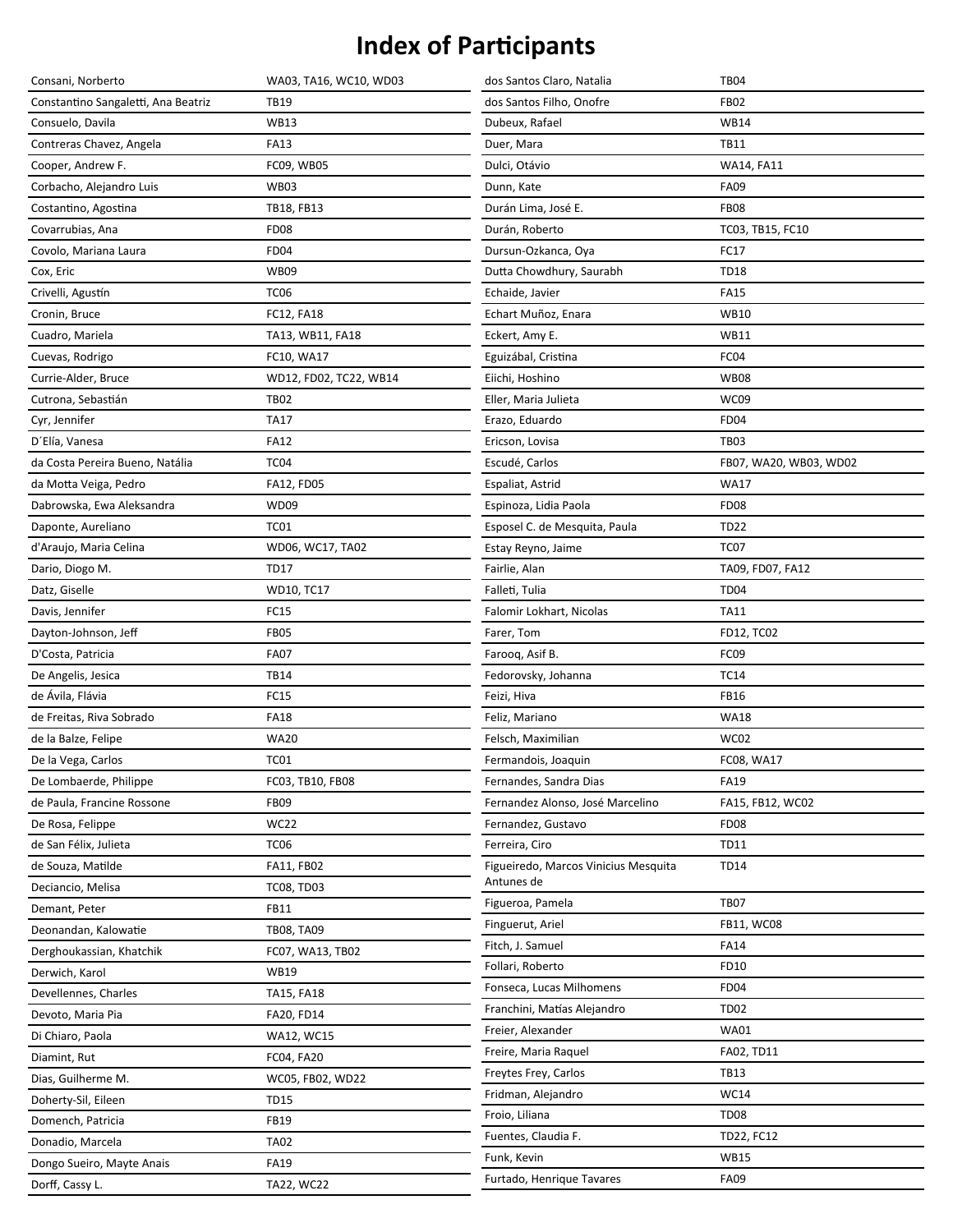| Furtado, Nemayda                   | FC07                         | Granger, Serge                     | <b>TD07</b>                  |
|------------------------------------|------------------------------|------------------------------------|------------------------------|
| Gadano, Julián                     | <b>FA20</b>                  | Gratius, Susanne                   | <b>WB12</b>                  |
| Gaffar, Md Abdul                   | FC02                         | Griffin, Clifford E.               | <b>TA10</b>                  |
| Gaggero, Alejandro                 | FD11                         | Grugel, Jean                       | WD06, FD01, TA19, TC02       |
| Gaggero, Jorge Alejandro           | FD11                         | Guerrero, Dorothy-Grace            | FC16                         |
| Gago Anton, Egoitz                 | FC12, FA08                   | Guimarães, Samara                  | <b>TA19</b>                  |
| Galeano Almeida, Ignacio           | <b>TD10</b>                  | Gungor, Gaye                       | <b>TD16</b>                  |
| Galvez, Yadira                     | <b>WC22</b>                  | Gunturiz Rodríguez, María Angélica | <b>WB20</b>                  |
| Garcés, Alejandro                  | <b>WA08</b>                  | Gupta, Asha                        | <b>TD07</b>                  |
| Garcia Sastre, Almudena            | <b>FA03</b>                  | Gurleyen, Isik                     | <b>FB10</b>                  |
| Garcia, Borja                      | FD19                         | Gusmao, Luiz Antonio               | <b>TB03</b>                  |
| Garcia, Gustavo                    | WC09                         | Gutiérrez Sanhueza, Cristina       | <b>TA11</b>                  |
| Garcia, Lila                       | FA13, FD06                   | Gutiérrez, Ricardo A.              | TA07, WC19                   |
| Garcia, Tatiana de Souza Leite     | TD15, TC12, FA11, TB19, FB15 | Gutierrez-Haces, M. Teresa         | <b>TA09</b>                  |
| García-Pinzón, Viviana             | WA12, FA06                   | Guzzini, Stefano                   | FD20, WC06                   |
| García-Sánchez, Miguel             | <b>FA08</b>                  | Haastrup, Toni                     | <b>FC15</b>                  |
| Gardini, Gian Luca                 | WA05, WC01, FD08, FC08       | Habel, Phillip                     | TD19                         |
| Garibaldi, Daniel                  | <b>TB07</b>                  | Haddad, Paula                      | <b>FA11</b>                  |
| Garriga, Ana Carolina              | <b>FA15, TD08</b>            | Hall, Kia                          | <b>TB06</b>                  |
| Garzon, Jorge F.                   | <b>WA05</b>                  | Hammond, Andrew                    | <b>TB05</b>                  |
| Gasloli, Pablo                     | WD11                         | Hancock, Kathleen                  | TD11, FB20, TA14, FA17       |
| Gazzotti, Hebe                     | <b>WD05</b>                  | Hanks, Reuel                       | <b>WA04</b>                  |
| Geary, Mirta Dina                  | <b>TA18, TD02</b>            | Hanlon, Robert                     | <b>WA14</b>                  |
| Geffner, Maximiliano               | <b>FB22</b>                  | Harker, Matt                       | <b>WA15</b>                  |
| Gentile, María Elisa               | <b>FA19</b>                  | Harmer, Tanya                      | <b>WC18</b>                  |
| Gerlak, Andrea K.                  | TA14, TD13                   | Harrington, Brooke                 | FC20                         |
| Gervasoni, Carlos                  | <b>TD04</b>                  | Harriss, John                      | <b>WD12</b>                  |
| Ghiotto, Luciana                   | <b>FA15</b>                  | Hatch, Gonzalo                     | <b>TA18</b>                  |
| Giacalone, Rita A.                 | WA10, FB12, TD14             | Heidrich, Pablo                    | TB08, TA09, FA15             |
| Giaccaglia, Clarisa                | <b>FA04</b>                  | Heikkila, Tanya                    | <b>TA14</b>                  |
| Gill, Andréa B.                    | <b>TB11</b>                  | Helleiner, Eric                    | <b>TC20, TA20</b>            |
| Giordano, Veronica                 | <b>TA05</b>                  | Henriques, Miguel                  | <b>FA08</b>                  |
| Giraudo, Maria                     | WC04                         | Henriquez, Maria José              | <b>WA17</b>                  |
| Giusiano, Juan Emilio              | WC09                         | Hensel, Paul                       | <b>TD19</b>                  |
| Gizelis, Ismene                    | WA09, FB16                   | Herbert, Sian                      | <b>FD02</b>                  |
| Gleditsch, Kristian Skrede         | WA09, TA22                   | Hernandez, Christian               | WC19, WD07, FB12             |
| Godeghesi, Catherina               | <b>WC22</b>                  | Hernández, Diego Nilson            | TD17, TC19                   |
| Gomes Saraiva, Miriam              | WA05, FD08, FC08             | Hernandez, Omar                    | FA14, FC12                   |
| Gomes, Aureo de Toledo             | <b>TD17</b>                  | Herranz-Surralles, Anna            | FD01                         |
| Gómez Aguilar, Javier              | WC04                         | Herrera Ramos, J Mario             | <b>FA06</b>                  |
| Gomez Arana, Arantza               | <b>FD16</b>                  | Hershberg, James                   | WC18                         |
| Gómez Kort, Magali                 | <b>FD18</b>                  | Herz, Monica                       | FA20, FD13, WC06             |
| Gomez, Federico                    | WC09                         | Hillebrand, Evan                   | <b>TD11</b>                  |
| Gonçalves, Fernanda                | <b>WB22, WA01</b>            | Hirst, Monica                      | WB10, TB06                   |
| Goncalves, Leandra                 | <b>FB15</b>                  | Ho, P. Sai-wing                    | <b>TA20</b>                  |
| González Guyer, Julián             | TB07, WC15                   | Hodzi, Obert                       | <b>WB04</b>                  |
| González Jáuregui, Juliana         | <b>FB13</b>                  | Hoffman Versieux, Bernardo         | <b>FB02</b>                  |
| Gonzalez Maraschio, María Fernanda | <b>TB18</b>                  | Hoffmann, Anne Marie               | WC05                         |
| González, Adriana T.               | <b>TA09</b>                  | Hoffmann, Florian                  | <b>TB10</b>                  |
| González, Leticia                  | FD <sub>03</sub>             | Honorato, Renan                    | <b>WD08</b>                  |
| Grabendorff, Wolf                  | WB12, FD13                   | Hoover, Joseph D.                  | FC11, TB22, FD06             |
| Gramaglia, Paola                   | <b>TD12</b>                  | Hopewell, Kristen                  | TA20, FD15, FC14, WD07, TC22 |
| Granda Henao, Daniel Sebastián     | <b>WA13</b>                  | Hsiang, Antonio C.                 | <b>FA22</b>                  |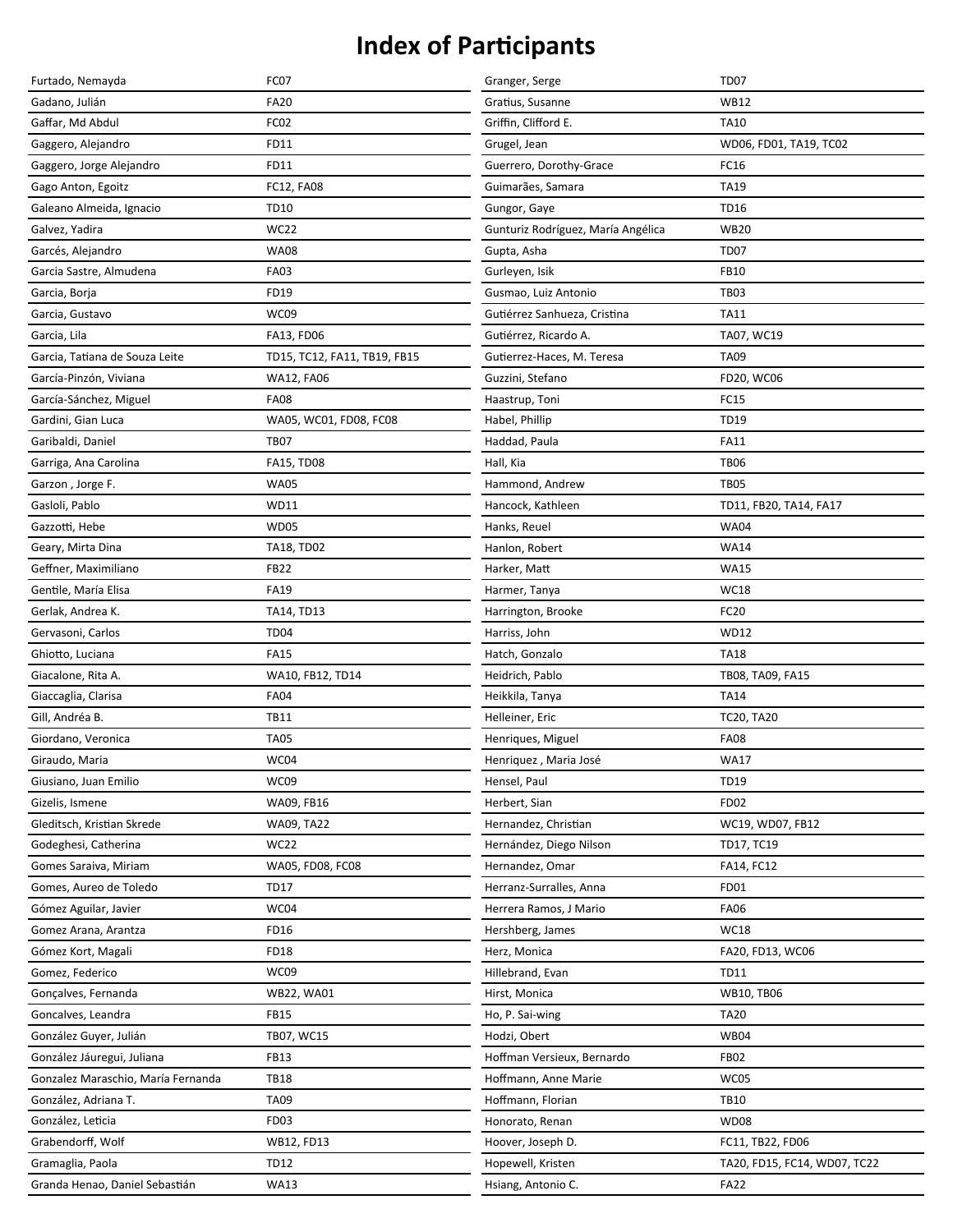| Huffschmid, Anne                 | <b>FA09</b>       | Leander, Anna                   | FD20, TD03                         |
|----------------------------------|-------------------|---------------------------------|------------------------------------|
| Ibarra, Veronica                 | <b>TA18</b>       | Lechini, Gladys                 | FC06, TC19, WC02, FA04, TB14, TA03 |
| Idahosa, Osaretin                | <b>TC11</b>       | Lee, Taeheok                    | <b>TA04</b>                        |
| Ilario da Silva, Rodolfo         | <b>TB03</b>       | Legler, Thomas                  | WC06, WB06, FD12                   |
| ILLERA CORREAL, Olga             | <b>FA08</b>       | Lehmann, Kai E.                 | <b>TA08</b>                        |
| Imamoglu, Zumrut                 | TD <sub>09</sub>  | Leite, Lucas Amaral Batista     | <b>TC14, TD17</b>                  |
| Iqbal, Zaryab                    | <b>WB11, TC22</b> | Leiteritz, Ralf Juan            | <b>TD08, WA11</b>                  |
| Iranzo, Angela                   | FC07              | León Vargas, Yamile             | FD13                               |
| Irrera, Daniela                  | <b>WB02</b>       | Leon, Joshua                    | <b>TB19</b>                        |
| Ituma, Mathew                    | <b>WB04</b>       | Leone, Mariana                  | <b>WA17</b>                        |
| Jacome, Francine                 | <b>FA20</b>       | Lessa, Francesca                | WD06, FD06                         |
| Jaquenod, Alejandro              | <b>FA18</b>       | Levaillant, Melissa             | FC18, TD18                         |
| Jelin, Elizabeth                 | <b>FA09</b>       | Levi, Michel                    | <b>WC03, FB08</b>                  |
| Jetschke, Anja Elisabeth         | TC03, FB20        | Li, Xing                        | <b>WA11</b>                        |
| Jiménez Canido, Miguel Francisco | <b>WC08, WD08</b> | Libman, Alexander               | <b>FB20</b>                        |
| Job, Brian L.                    | FC13              | Lima da Silva, Maria Dolores    | <b>FA11</b>                        |
| Juárez Centeno, Carlos           | WC10              | Lima, Cila                      | WC08                               |
| Juncal, Santiago                 | FC06              | Lima, Mário Afonso              | WB09, FC14                         |
| Jung Lusiardo, Juan Felipe       | <b>TB04</b>       | Lins, Maria Antonieta D. T.     | TC17, WA01, WD07                   |
| Jurje, Flavia                    | <b>FD15</b>       | Lippi, Camila                   | TD22, FC15, FB14                   |
| Kaempf, Sebastian                | WB11, WD11        | Lipson, Michael                 | <b>FA02</b>                        |
| Kaipl, Esteban                   | <b>TA04</b>       | Lizarazo, Liliana               | <b>TB10</b>                        |
| Kalil, Mariana                   | FC18, TC09        | Lladós, José María              | <b>FD05</b>                        |
| Kaplan, Oliver                   | <b>TA22</b>       | Llenderrozas, Elsa              | WA20, FA06, FD14                   |
| Karagiannis, Emmanuel            | FA17, WA02        | Lombardo, Pia                   | <b>WA17</b>                        |
| Karreth, Johannes                | <b>TD19</b>       | Lopes da Silva, Diego           | <b>WA12</b>                        |
| Kashyap, Aprajita                | <b>TC14</b>       | Lopes, Paula Duarte             | FA02, TA14, FD02                   |
| Kassomeh, Nawar                  | <b>TA13</b>       | Lopez Canellas, Maria Florencia | TB15, FD07                         |
| Katada, Saori N.                 | TC03, TD04, TB01  | Lopez Cariboni, Santiago        | <b>TD09</b>                        |
| Kay, Stephen                     | <b>WD10</b>       | Lopez, Andres                   | <b>FC20</b>                        |
| Kaya, Ayse                       | FC14              | López, Camilo                   | TD17, WC15, FD18                   |
| Kemahlioglu, Ozge                | <b>WA09</b>       | López, Dorotea                  | FC10, WA17                         |
| Kenkel, Kai Michael              | <b>WC15, TA02</b> | Lopez, Yolanda                  | <b>WB16</b>                        |
| Kentmen Cin, Cigdem              | <b>FA14</b>       | Lopez-Toledo, Nelson            | <b>WA15</b>                        |
| Kern, Alejandra                  | FD07, TB03        | Lopreite, Debora                | <b>FC15</b>                        |
| Kingah, Sevidzem                 | FC03, TB10        | Lorenzini, María Elena          | <b>TB15</b>                        |
| Kistler, Ashley                  | <b>TB22</b>       | Lorenzo, Cristian               | FA17, WA03, TA06                   |
| Kletzel, Gabriela                | WC12              | Loureiro, Felipe                | FD02, WC18                         |
| Knaack, Peter                    | TC17, FC14        | Louw, Eric                      | WD11                               |
| Koehler Zanella, Cristine        | <b>WA16</b>       | Love, Janet                     | <b>WC12</b>                        |
| Korobkov, Andrei V.              | WA04, TA12        | Loza, Jorgelina                 | TA15, TD12                         |
| Korolev, Alexander               | TD11              | Lucena Carneiro, Cristiane      | <b>WB18</b>                        |
| Kozel, Andrés                    | <b>TD12</b>       | Lucero, Mariel Renée            | FB18, WA03                         |
| Krizic, Ivo                      | FD15              | Luján, Carlos                   | FC <sub>08</sub>                   |
| Kshetri, Nir                     | TD <sub>03</sub>  | Lungu, Sorin                    | TD <sub>05</sub>                   |
| Kwayu, Aikande C.                | FB16              | Lupu, Noam                      | TD <sub>04</sub>                   |
| Labaqui, Ignacio                 | <b>WC14, TC04</b> | Lustig, Nora                    | <b>TB20</b>                        |
| Lagar, Florencia                 | FD <sub>03</sub>  | Lutmar, Carmela                 | <b>WB18</b>                        |
| Lamas, Bárbara G.                | TC <sub>09</sub>  | M. Valenca, Marcelo             | <b>WB09</b>                        |
| Lambert, Peter                   | FC08              | Macaulay, Christopher           | <b>TD19</b>                        |
| Langlois, Anthony J.             | <b>TB12</b>       | Macdonald, Laura Catharine      | TB08, WB01, WC22                   |
| Lara, Ignacio F.                 | <b>WA19</b>       | Macedo, Gustavo Carlos          | TC <sub>09</sub>                   |
| Larralde, Juan                   | <b>WC14</b>       | Machado Araoz, Horacio          | <b>TD20</b>                        |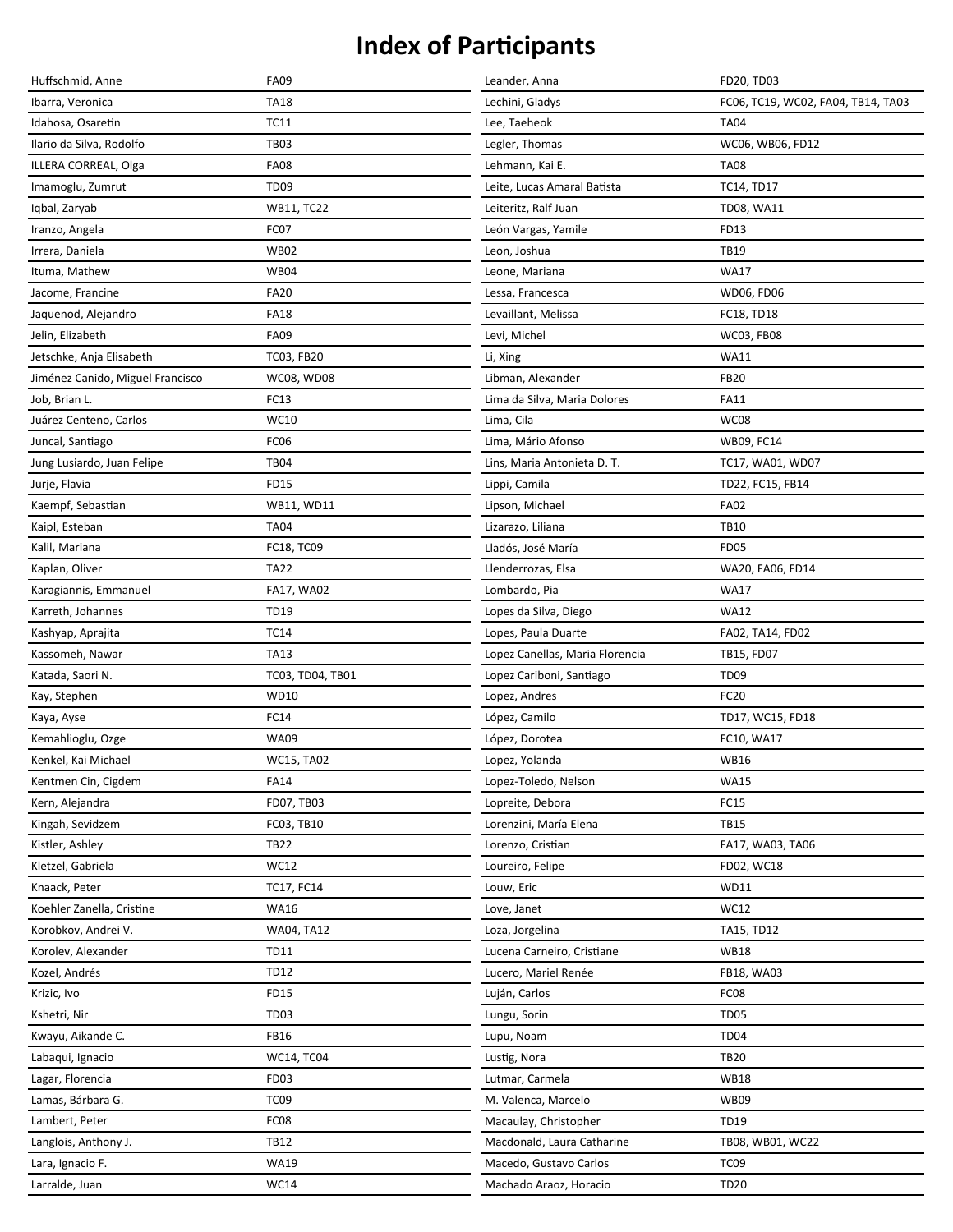| Magrini, Ana Lucia              | <b>WD15</b>                  | Molinari, Andrea                  | FD09, TB14        |
|---------------------------------|------------------------------|-----------------------------------|-------------------|
| Maia, Pedro                     | TC16, FB14                   | Moloeznik, Marcos Pablo           | <b>WB19</b>       |
| Maihold, Günther                | WC07                         | Monasterio Mercado, Fatima T.     | <b>WD08</b>       |
| Malamud, Andres                 | TD04, WC07, FB19, TC04, TA11 | Mondelli, Marcelo                 | <b>TB10</b>       |
| Mamonova, Natalia               | <b>FB03</b>                  | Monedero, Juan Carlos             | <b>WB20</b>       |
| Mani, Kristina                  | <b>TA02</b>                  | Monfredo, Cintiene                | FD <sub>03</sub>  |
| Marchand, Marianne H.           | WA06, TC18                   | Monsalve, Patricia                | <b>TB16</b>       |
| Marcondes de Souza Neto, Danilo | WA01, WC15                   | Montana, Elma                     | <b>TD13</b>       |
| Mares, David                    | <b>WA20</b>                  | Montebugnoli, Mariana             | <b>TD15</b>       |
| Margulis, Matias E.             | TA20, TB20, FB03             | Monteiro, Nayara                  | FD03, TB19        |
| Mariana, Heredia                | WD09, WC19                   | Montoute, Annita                  | <b>TD15</b>       |
| Marrone, Leticia                | <b>FB19</b>                  | Moore, Will H.                    | <b>WB02</b>       |
| Martens, Cheryl                 | WD11                         | Mora, Sol                         | <b>FA03</b>       |
| Martín, Félix E.                | <b>TD05</b>                  | Morales Callejas, Mateo           | <b>WB03</b>       |
| Martinez Larrechea, Enrique     | FC05, FB17                   | Morales, Gustavo                  | <b>WB01</b>       |
| Martinez, Miguel                | <b>FA19</b>                  | Morales, Isidro                   | WC03              |
| Martínez, Yulieth               | <b>FA16</b>                  | Moreda, Tsegaye                   | FB03              |
| Martins, Marcelle               | <b>TD14</b>                  | Moreli, Alexandre                 | <b>WC18</b>       |
| Marton, Péter                   | <b>FB16</b>                  | Moreno O., Evelyn                 | <b>TC19</b>       |
| Maso, Tchella                   | <b>TB11</b>                  | Moreno, Marta F. G.               | TB11, TD17        |
| Mastropierro, Oscar             | WC09                         | Morgenfeld, Leandro               | <b>WC18, TC06</b> |
| Matheswaran, M                  | WA04, FD17, TD06             | Morlim, Diego                     | <b>TC14</b>       |
| Mathur, Ritu                    | <b>FA09</b>                  | Morris, Stephen                   | <b>TA12</b>       |
| Mattheis, Frank T.              | <b>TC17, WA01</b>            | Mouron, Fernando                  | TA15, TC09        |
| Mauad, Ana Carolina Evangelista | <b>TB19</b>                  | Moya, Sergio I                    | <b>WB15</b>       |
| Mayer, Frederick W.             | FC09                         | Moynagh, Patricia                 | <b>WB11, FA18</b> |
| McKay, Ben                      | FB03, FA03                   | Mucha, Witold                     | <b>TA22</b>       |
| Medeiros, Marcelo A.            | <b>TC05, WB18</b>            | Munoz, Felipe                     | FC10, WA17        |
| Melin, Molly                    | <b>TD19</b>                  | Muppidi, Himadeep R.              | <b>TB11</b>       |
| Melo, Julian                    | FD10, WD15                   | Muranushi, Michimi                | FC02              |
| Menezes, Henrique Zeferino      | <b>FB01</b>                  | Mussetta, Paula                   | <b>TD13</b>       |
| Mera, Laura Gomez               | WC03, FB05, FD06, TC02       | Musso, José Antonio               | WC10              |
| Merke, Federico                 | WC06, WB06, WA05, TD12       | Muzaka, Bona                      | FC09, FB01, FD15  |
| Merlo, Mariana                  | <b>TB17</b>                  | Myers, Margaret                   | <b>FB05</b>       |
| Mesquita, Lucas                 | WA01, TA17, FA05             | Nader, Lucía                      | WC12              |
| Meunier Ferraz, Isabel          | <b>WB18</b>                  | Nadkarni, Vidya                   | WA04, TA12, TD18  |
| Meyer McAleese, Mary K.         | FD13                         | Narbondo, Pedro                   | <b>WB20</b>       |
| Meza, Edmundo                   | WC16                         | Narine, Shaun                     | FC13              |
| Miguez, Maria Cecilia           | FC06, TC06                   | Nascimento, Daniela               | FA02, TD22        |
| Mijares, Víctor M.              | <b>TD05, FA18</b>            | Natorski, Michal                  | FD01              |
| Milani, Carlos R. S.            | WA10, WB10                   | Navarro, Diego                    | <b>TA06</b>       |
| Milet, Paz                      | <b>FA06</b>                  | Navarro, Juan José                | <b>FB17</b>       |
| Minaverry, Clara                | <b>TB16</b>                  | Nemiña, Pablo                     | WD09, FB12, WC14  |
| Minetto, Celeste                | FC07                         | Nesvetailova, Anastasia G.        | FD11, TC20        |
| Miranda Pinheiro, Lucas         | <b>TC19</b>                  | Neufeld, Mark                     | <b>TB08</b>       |
| Miranda, Cynthia Mara           | <b>TD10</b>                  | Neves de Carvalho, Pedro Henrique | <b>FA04</b>       |
| Mitchell, David                 | <b>TD06</b>                  | Nimni, Ephraim J.                 | FC11              |
| Modolo, Vanina                  | <b>WA19</b>                  | Nino, Catalina                    | <b>TB02</b>       |
| Moggia, Eduardo Luis            | FB11, FC07                   | Nolan Garcia, Kimberly A.         | <b>TB18</b>       |
| Mohamd Khalil Viana, Suhayla    | WC01                         | Nolte, Detlef                     | WB05, WA05        |
| Molchanov, Mikhail A.           | <b>WA04</b>                  | Norden, Deborah                   | <b>WC17</b>       |
| Molina Monasterios, Sergio      | <b>FB22</b>                  | Norris, Brian                     | <b>WB19</b>       |
| Molina Valverde, Florencia      | <b>WA01</b>                  | Novais Tolledo, Luisa             | <b>FA02</b>       |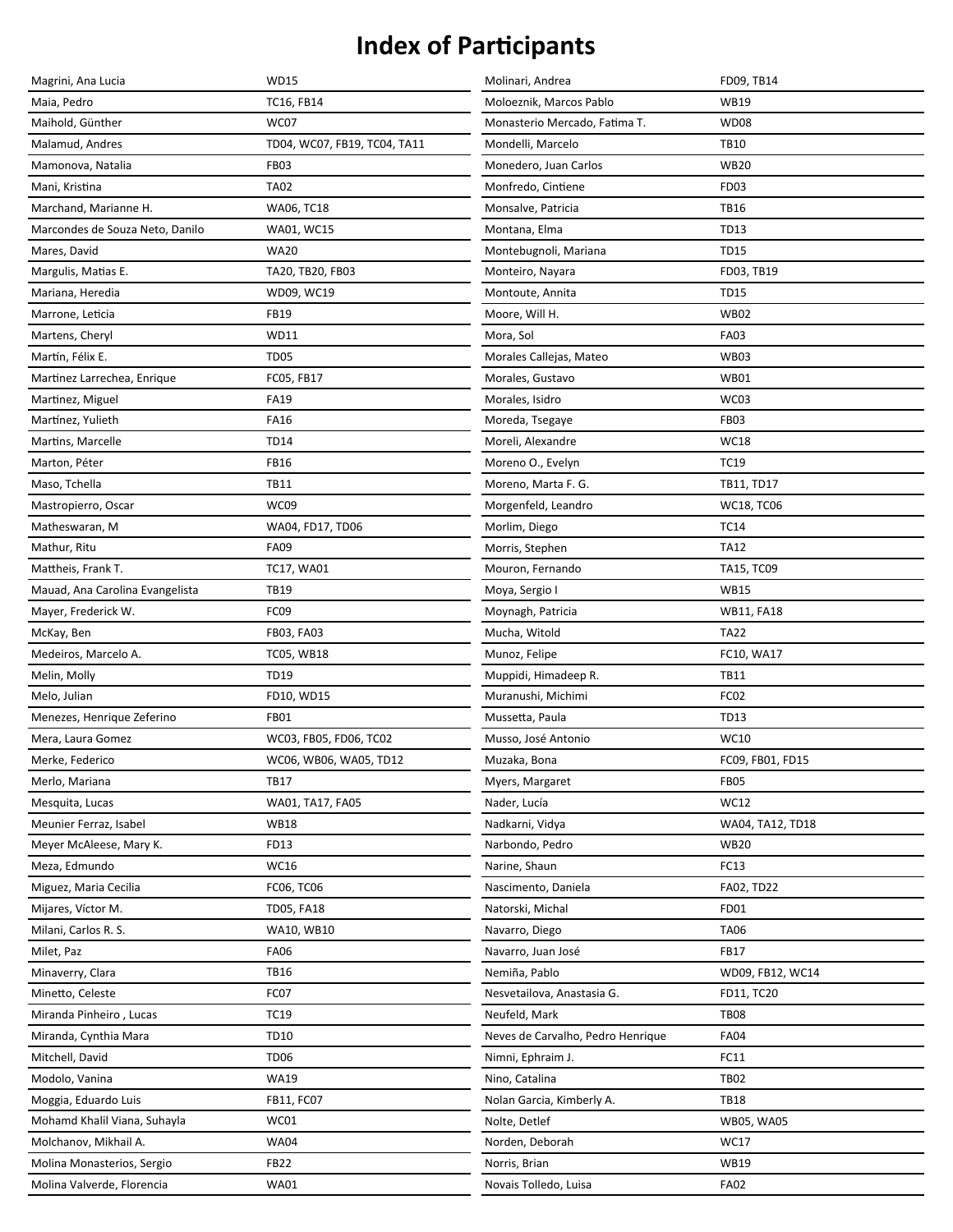| Nyiri, Zsolt                            | <b>FA14</b>            | Pereyra Doval, Gisela               | <b>TA03</b>                  |
|-----------------------------------------|------------------------|-------------------------------------|------------------------------|
| Oh, Seung-Youn                          | TD08, FB07, FD17       | Pérez Rodríguez, Beatriz Nadia      | <b>WB13</b>                  |
| O'Keefe, Thomas                         | WA01, TA16             | Pérez, Cuauhtémoc                   | <b>WB13</b>                  |
| Oksuz, Suat                             | FB10, FA10             | Perez, Esteban                      | FC20                         |
| Oliveira Ribeiro, Andrea                | <b>TD10</b>            | Perez, Orlando                      | <b>TA02</b>                  |
| Oliveira, Maria Clara                   | TA11                   | Pérez, Teresa                       | <b>WB13</b>                  |
| Olmedo, Hernán                          | <b>TB17</b>            | Perrotta, Daniela                   | TC05, WA19, FC05             |
| Olmos Giupponi, Belen                   | <b>TD16</b>            | Pesado Riccardi, María Blanca       | FC05                         |
| Olsen, Tricia D.                        | <b>FD06</b>            | Petrazzini, Ben                     | <b>WD12, FA12</b>            |
| Olson, Laura                            | <b>FA14</b>            | Peyrani, Julia                      | <b>FB22</b>                  |
| Öner, Selcen                            | <b>FA10</b>            | Pezzola, Anthony A.                 | <b>FA01</b>                  |
| Ono, Na'oki                             | <b>WB08</b>            | Phillips, Brian J.                  | <b>TD08</b>                  |
| Orihuela, José Carlos                   | <b>FA12</b>            | Phillips, Nicola Jane               | FC09, TC20, FB05             |
| Orlando, Leonardo                       | <b>TA14</b>            | Pickup, Megan                       | <b>WB14</b>                  |
| Ortemberg, Pablo                        | TC <sub>08</sub>       | Picq, Manuela Lavinas               | TB12, FC11, FB18             |
| Ortiz Loaiza, Paola                     | <b>TA09</b>            | Pimenta, Gabriel                    | FA04, TA04                   |
| Osorio, Flávia                          | FD03                   | Pineau, Marisa                      | <b>TC11</b>                  |
| Osorno Velazquez, Rocío del Carmen      | WC16                   | Pinfari, Marco                      | <b>TA08</b>                  |
| Otalora, Rosalvina                      | <b>FB15</b>            | Pinheiro Machado Brochner, Gabriela | <b>TC18</b>                  |
| Oviedo, Eduardo Daniel                  | WA11, WB03             | Pinheiro, Leticia                   | WB09, WA10, FC03, TC14       |
| Oyarzún Serrano, Lorena                 | <b>WB12, WC07</b>      | Pinto Dutra, João Victor            | <b>FB14</b>                  |
| Ozarow, Daniel                          | <b>TA19</b>            | Pinto, Danielle Jacon Ayres         | TC16, WD22, FA18             |
| Ozcelik, Sezai                          | <b>TA08</b>            | Pinto, Jaime                        | <b>TB15</b>                  |
| Ozdamar, Ozgur                          | <b>WA13</b>            | Pizarro, Cynthia                    | <b>WA08</b>                  |
| Ozer, Yonca                             | <b>FA10</b>            | Pochat, Victor                      | <b>TD13</b>                  |
| P.S. Gama, Roberto Vinicius             | <b>TC14, TD14</b>      | Polo Diaz, Harry                    | <b>TD13</b>                  |
| Palacio, Juan Fernando                  | <b>TB09</b>            | Porcelli, Emanuel                   | <b>WA19</b>                  |
| Palan, Ronen Peter                      | FD11, TC20             | Povitkina, Marina                   | <b>TA10</b>                  |
| Palma, Dante Augusto                    | <b>WD15</b>            | Prado-Lallande, Juan P.             | <b>WB10, TA08</b>            |
| Pantserev, Konstantin                   | <b>TC11</b>            | Preciado Coronado, Jaime            | <b>WA10</b>                  |
| Papadopulos, Jorge                      | <b>WD10</b>            | Prieto, Francisco                   | <b>WA17</b>                  |
| Paradis, Mark                           | TB05, WA15             | Prinz, Eduardo                      | <b>FA05</b>                  |
| Paraguassu, Jéssica                     | <b>WA14</b>            | Puricelli Yáñez, Gabriel            | FD19                         |
| Paredes Rodríguez, Rubén                | FC07                   | Purushothaman, Chithra              | <b>WB14</b>                  |
| Passardi, Ana                           | WA01, TC22             | Puyana, Alicia                      | TB18, FC20, FB13             |
| Passini, Marcelo                        | <b>FB06</b>            | Querejazu, Amaya                    | FC11                         |
| Patti, Carlo                            | <b>WA05</b>            | Quiliconi, Cintia                   | TC03, WC03, FC03, WD12, FB08 |
| Paus, Eva                               | FC20                   | Quiroga, María Virginia             | <b>WD15</b>                  |
| Pavlovsky, Gleb                         | <b>TA12</b>            | Quispe Robles, Luciano              | <b>FD08</b>                  |
| Payne, Leigh A.                         | FD <sub>06</sub>       | Rabe, Stephen                       | <b>WC18</b>                  |
| Payne, Tony                             | TA10, FC09, FB01       | Rachman, Nora                       | <b>TC17</b>                  |
| Paz dos Santos, Raquel                  | <b>FD18</b>            | Rafferty, Mike                      | FD11                         |
| Paz, Gonzalo Sebastian                  | WA06, TC16             | Raggio, Andrés                      | <b>TC19</b>                  |
| Pearson, Margaret                       | <b>FD20</b>            | Ramírez, Franklin                   | <b>WB20</b>                  |
| Pecheny, Mario                          | WC19                   | Ramos, Isabel                       | <b>WD11</b>                  |
| Pegoraro, Mara                          | <b>TA17</b>            | Ramos, Leonardo                     | WC02                         |
| Peinado, Guillermo                      | WC04                   | Rangel, Mariana                     | <b>WB14</b>                  |
| Peixoto, Juliana                        | TD22, FD06, TB09, FA12 | Rao, Rahul                          | TB12, FB14                   |
| Peña Cid, Roberto                       | <b>WB13</b>            | Rapoport, Mario                     | TB20, WD02                   |
| Pena, Celina                            | <b>FD09</b>            | Rascovan, Alejandro                 | <b>WA19</b>                  |
| Pereira da Silva Gama, Carlos Frederico | WD22, FB14             | Rasler, Karen                       | WC05                         |
| Pereira, Jose Roberto Gabriel           | <b>FD06</b>            | Reano, Ariana                       | FD10                         |
| Pereira, Priscila                       | <b>WB04</b>            | Recalde, María Luisa                | <b>TD09</b>                  |
|                                         |                        |                                     |                              |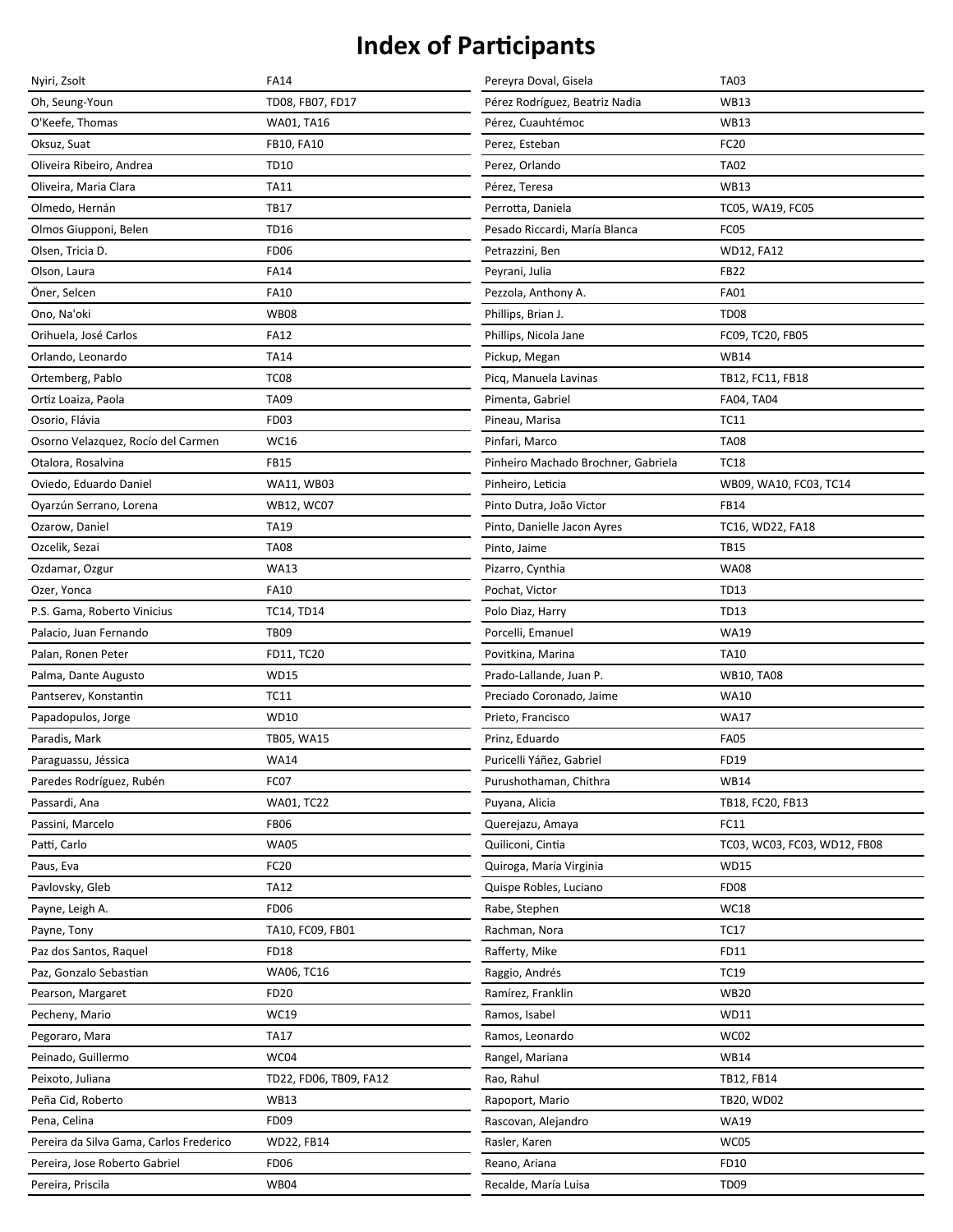| Reilly, David                     | <b>FB19</b>                  | Saideman, Stephen M.                | <b>TD05</b>                  |
|-----------------------------------|------------------------------|-------------------------------------|------------------------------|
| Reilly, Katherine M. A.           | WD11                         | Sales Pereira, Chyara               | TA07, FB02                   |
| Rein Venegas, Tatiana             | WA17, TC18                   | Salles, Marcus                      | TD15, WA14, TA11             |
| Reis da Silva, André Luiz         | WD03, TA03                   | Saltzman, Ilai                      | TB05, FD17, WB08             |
| Resende Fagundes, Flávia Carolina | <b>FB15</b>                  | Saludjian, Alexis                   | <b>WA18</b>                  |
| Retamozo, Martín                  | FD10                         | Sanahuja, Jose Antonio              | WC07, FD01                   |
| Rhamey, J. Patrick                | WC05                         | Sánchez, Fabio                      | WC05, TA22, TB15             |
| Rhodes, Sybil                     | TD04, WA20                   | Sancho, Carolina                    | <b>WA12</b>                  |
| Rial, Juan Alberto                | WC17                         | Sandholtz, Wayne                    | <b>FC15</b>                  |
| Ribeiro Gentil, Dominique         | <b>FA05</b>                  | Sandoval Ballesteros, Irma Eréndira | <b>TA12</b>                  |
| Ribeiro Hoffmann, Andrea          | FB20, TB10, TC05             | Santa-Cruz, Arturo                  | WC06                         |
| Ribeiro, Jeancezar                | <b>FD18</b>                  | Sant'Anna, Fernanda Mello           | <b>TA18</b>                  |
| Ribeiro, Octavio                  | <b>TC16</b>                  | Santesmases, María Jesús            | FB19, TD03, FC05, TB01       |
| Ribeiro, Wagner                   | <b>TA18</b>                  | Sapkota, Jeet                       | TB19, TC22                   |
| Rickli, Jean-Marc                 | TB05, TC09, WA02             | Sager, Ali                          | <b>TA07</b>                  |
| Riggirozzi, Pía                   | WB05, TB10, TA19, FD18       | Sassone, Susana Maria               | <b>WA08</b>                  |
| Risse, Thomas                     | <b>FB20</b>                  | Saturnino Braga, Pablo              | WD22, FD06, TB14             |
| Rivarola Puntigliano, Andrés      | TA20, TB20                   | Scarfi, Juan Pablo                  | TC <sub>08</sub>             |
| Rivera Barradas, Rocio Alejandra  | <b>WC22</b>                  | Schallenmueller, Christian          | <b>FB09</b>                  |
| Rivera Velez, Fredy               | <b>WA12, TB07</b>            | Schatzky, Martin                    | <b>WB02</b>                  |
| Rizzo, Natalia                    | <b>FB18, FC05</b>            | Scheetz, Thomas                     | <b>WD05</b>                  |
| Roberts, David                    | <b>WA02</b>                  | Schenoni, Luis Leandro              | TC <sub>04</sub>             |
| Robledo, Carmen                   | <b>TB03</b>                  | Scherwitz, Eva                      | <b>TA08</b>                  |
| Roca, Krystel                     | <b>WD08</b>                  | Schouenborg, Laust                  | FC11                         |
| Rodrigues Barreto, Jr., Edison    | TD07                         | Schteingart, Daniel                 | <b>WA18</b>                  |
| Rodrigues Mateo, Luiza            | WC08, WD08, WA13             | Schwebel, Michael                   | <b>TA10</b>                  |
| Rodriguez Miranda, Adrian         | <b>FD09</b>                  | Scobie, Michelle                    | TA10, FA17                   |
| Rodriguez Ulloa, Carlos           | <b>WB19</b>                  | Seabra, Pedro                       | <b>WD22</b>                  |
| Rodríguez, Juan Carlos            | <b>FA08</b>                  | Sebesta, Lorenza                    | <b>WB01</b>                  |
| Rodriguez, Julio C.               | FB19, WA13, TC04             | Sedoc-Dahlberg, Betty Nelly         | FC13                         |
| Rodriguez, Tania                  | FD <sub>03</sub>             | Segovia, Daniela                    | <b>FB18</b>                  |
| Rofman, Rafael                    | WD10                         | Seitz, Ana                          | WA03, TA06                   |
| Rojas de Cerqueira César, Gustavo | TB04, FB22, FA03             | Sel, Susana                         | WD11                         |
| Rojas, Cristina                   | FA19, WB01                   | Selis, Lara                         | <b>TB11</b>                  |
| Rojas, Diana Marcela              | <b>TC06</b>                  | Sennes, Ricardo U.                  | FC04, FD09                   |
| Romano, Carolina                  | <b>WA03</b>                  | Senyuva, Ozgehan                    | FD19, FB10                   |
| Romero Cevallos, Marco            | WC02                         | Serbin, Andres                      | WA06, FB18, WC15, WD03, FD05 |
| Romero, José                      | <b>TB18</b>                  | Serrano, Monica Carreto             | <b>WD03</b>                  |
| Roncallo, Alejandra               | <b>WD07</b>                  | Serrano. Omar                       | FB01, FD15                   |
| Rooney Paredes, Mildred           | FC <sub>06</sub>             | Sevares, Julio                      | <b>FA15</b>                  |
| Rosales, Antulio                  | <b>TB13</b>                  | Sevilla, Manuel                     | <b>WB01</b>                  |
| Rouvinski, Vladimir               | <b>TD08</b>                  | Shani, Giorgio                      | <b>TB11</b>                  |
| Rozemberg, Ricardo Daniel         | FD <sub>09</sub>             | Sharman, Jason                      | FD11                         |
| Rozenwurcel, Guillermo            | FD <sub>09</sub>             | Shaw, Carolyn M.                    | <b>WB09</b>                  |
| Rua, Magdalena                    | FD11                         | Shaw, Timothy M.                    | TC <sub>07</sub>             |
| Rubert Pascual, Daniel Sansó      | <b>WA12</b>                  | Shin, Youngtae                      | FD <sub>02</sub>             |
| Rubio, Julia                      | <b>TA17</b>                  | Shiraz, Zakia                       | <b>WB02</b>                  |
| Rubiolo, Florencia                | <b>TB14</b>                  | Shoai, Andres                       | <b>FA14</b>                  |
| Russell, Roberto                  | FC08, FB04                   | Shortland, Anja                     | <b>WA09</b>                  |
| Ryan, Daniel                      | <b>TD02</b>                  | Sil, Rudra                          | <b>FB16</b>                  |
| Saba, Roberto Pablo               | TC02, WC12                   | Silva, G. Eduardo                   | <b>TA19</b>                  |
| Saez, Lawrence                    | TD06, WB04                   | Silvestre, Cristiano                | FC15                         |
| Saguier, Marcelo                  | TB08, TB10, WC04, TC07, FB04 | Simao, Licinia                      | TD11, TD22                   |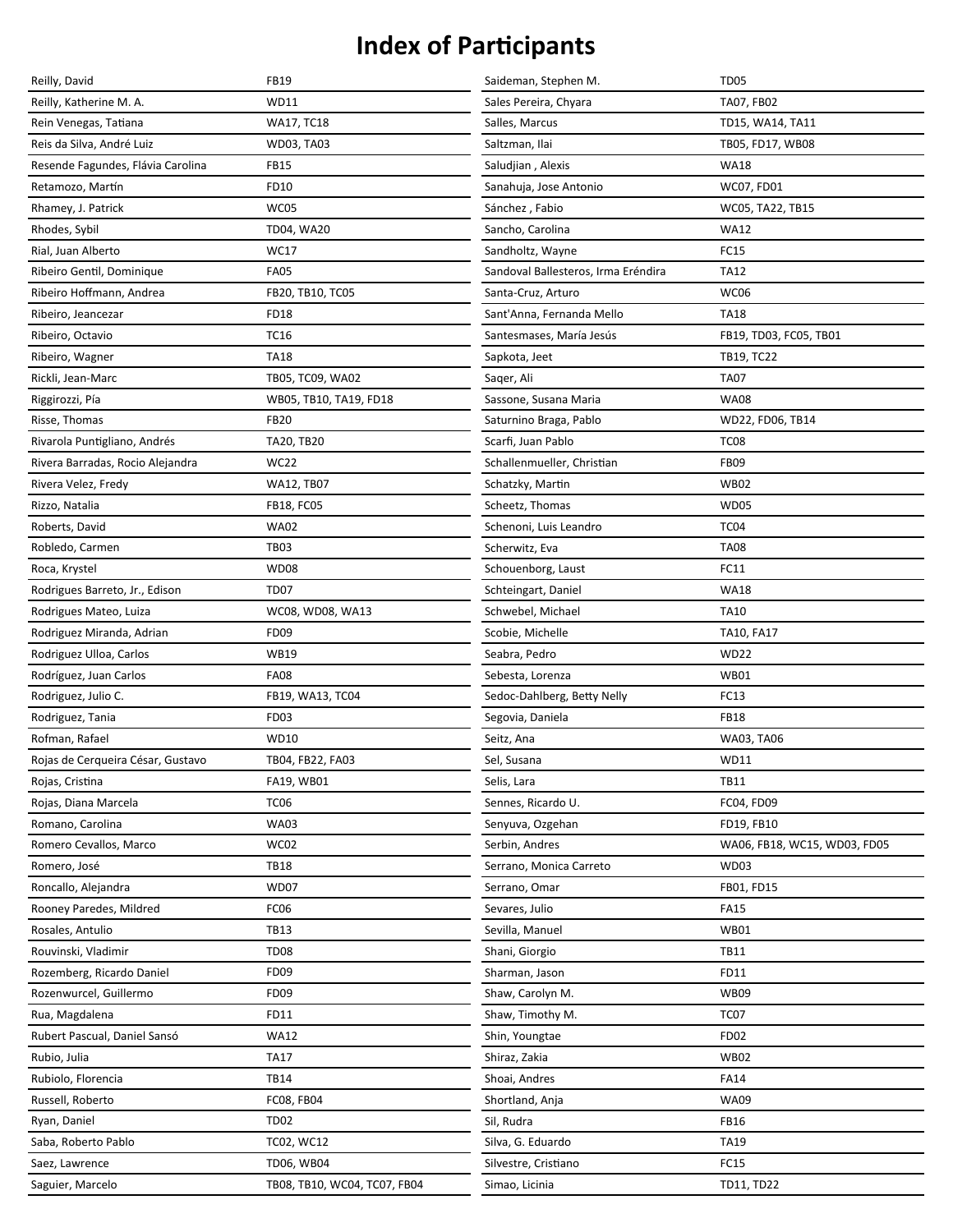| Simões, Leticia                    | <b>WC05, WB09</b>      | Terradas, Nicolás                | <b>TD05</b>                  |
|------------------------------------|------------------------|----------------------------------|------------------------------|
| Simon, Jeanne W.                   | TA13, TB22             | Tetenyi, Andras                  | <b>TC11</b>                  |
| Simonelli, Andrea                  | <b>TA10</b>            | Thiel, Markus                    | <b>TB12</b>                  |
| Simonoff, Alejandro                | <b>WD02</b>            | Thiel, Meryl                     | <b>TB17</b>                  |
| Sjöstedt, Martin                   | <b>TA10</b>            | Thies, Cameron G.                | <b>TC04, FA05</b>            |
| Slipak, Ariel Martín               | TD20, FB13             | Thompson, Merisa                 | <b>TB06</b>                  |
| Smith, William C.                  | FD04, TC05, WD03, FB13 | Thompson, William R.             | WC05, WA16                   |
| Soares de Lima, Maria Regina       | <b>WA10, FD12</b>      | Thomson, Andrew                  | <b>WA09</b>                  |
| Soares, Samuel Alves               | <b>FB06</b>            | Thwaites Rey, Mabel              | <b>WB20</b>                  |
| Soborski, Rafal                    | <b>TB22</b>            | Tibiletti, Luis                  | <b>WD05</b>                  |
| Solagna Portillo, Rodrigo          | <b>WA01</b>            | Tibiletti, Paz                   | TB07, FD14                   |
| Soler, Lorena                      | <b>TA05</b>            | Tickner, Arlene B.               | FC11, WC06, WB03, FD01       |
| Solingen, Etel                     | TC03, TB01             | Tir, Jaroslav                    | <b>TD19</b>                  |
| Solis, Mireya                      | TC03, TD09             | Tisera, Juan Cruz                | WC16                         |
| Soliz Landivar, Ana                | <b>TD03</b>            | Toer, Mario                      | <b>TA05</b>                  |
| Soller, Diana                      | <b>WB22</b>            | Tokatlian, Juan Gabriel          | WB03, TC06, FC08, TB02       |
| Soprano, Germán                    | TB07, TC01, FB06       | Toledo González, Mónica Patricia | WC16                         |
| Sorenson, David S.                 | <b>WB19</b>            | Torres, Polyanna R. M.           | <b>TD22</b>                  |
| Soriano Gatica, Juan Pablo         | WC07, FA07, FD01       | Torres, Yanina                   | FD09                         |
| Sousa Kraychete, Elsa              | <b>WA10</b>            | Torres-Falcón, Marta             | WB16                         |
| Sousa, Diego                       | <b>TA19</b>            | Toscano, Daniella                | <b>WB22</b>                  |
| Sousa, Nardi                       | <b>TD12</b>            | Toste Daflon, Veronica           | <b>TD22</b>                  |
| Sousa, Ricardo                     | <b>WB11, FC12</b>      | Trucco, Pablo                    | FD03, TB04                   |
| Souza, Emerson Maione              | <b>WD06</b>            | Trueb, Bettina                   | WC07                         |
| Souza, Natália M. F.               | TB11, WA15             | Trujillo-Lopez, Monica           | WC16, TC18                   |
| Stanley, Leonardo                  | TA09, WC02             | Tsaganea, Doru                   | <b>TD09</b>                  |
| Stefanovic-Stambuk, Jelica         | <b>WA14</b>            | Tulchin, Joseph S.               | FC04                         |
| Stephen, Matthew David             | TD15, FD15             | Tur, Ozlem                       | <b>FA10</b>                  |
| Stephenson, Carolyn M.             | <b>FA02</b>            | Turzi, Mariano                   | WA06, WB06, FB05, TB13       |
| Storey, lan                        | FC13                   | Tussie, Diana                    | FD20, WB12, TC20, WD12, TB01 |
| Strauss, Ilan                      | <b>TB14</b>            | Ugarte, Jose Manauel             | <b>TB07</b>                  |
| Striebinger, Kai                   | <b>FB20</b>            | Unal Eris, Ozgur                 | <b>TA13</b>                  |
| Stubbs, Richard                    | FC13, WB05             | Underhill, Geoffrey R. D.        | <b>FD20</b>                  |
| Stuhldreher, Amalia                | <b>WA08</b>            | Urdal, Henrik                    | <b>WA09</b>                  |
| Suarez Cao, Julieta                | TB13, TA17, FA01       | Urdinez, Francisco               | <b>TC09</b>                  |
| Sumer, Gultekin                    | <b>TB05</b>            | Uriburu Quintana, Juan           | <b>FA22</b>                  |
| Surasky, Javier                    | WB10, WA03             | Uriu, Robert                     | <b>WB08</b>                  |
| Svampa, Maristella                 | WC04, TD20             | Urruchurtu, Pedro                | <b>FA16</b>                  |
| Svartman, Eduardo                  | <b>WB22</b>            | Üstün, Çigdem                    | FB10, FA10, FC17, FD16       |
| Szekely, Ora B.                    | FC <sub>02</sub>       | Uzquiza, Laura                   | <b>TB09</b>                  |
| Szogs, Nina                        | FD19                   | Vadell, Javier                   | FA04, FB04                   |
| Tambourgi, Patricia                | <b>FD02</b>            | Vagni, Juan                      | <b>WB15</b>                  |
| Tancredi, Elda Viviana             | <b>TB18</b>            | Valente da Silva, Monise         | TB19                         |
| Taraborrelli, Diego                | <b>TB16</b>            | Valeriano, Brandon               | <b>TD19</b>                  |
| Tautz, Carlos                      | FC16                   | Vallenilla, Marianao             | <b>TB03</b>                  |
| Tavares de Almeida, Maria Hermínia | <b>FD08, FC08</b>      | Valls, Claudia                   | <b>TA16</b>                  |
| Tavares, Vinicius                  | TD18, WC02             | Van Klaveren, Alberto            | WA06, WB06                   |
| Taydas, Zeynep                     | <b>FA14</b>            | Van Langenhove, Luk              | TB10                         |
| Taylor, Ian                        | TC12, TB14, TA03       | Vanderlei, Gary Rainer Chumacero | WD08                         |
| Taylor, Lucy F.                    | FA09, FC11             | Vargas Foronda, Jacobo           | <b>TB08</b>                  |
| Teixeira, Ulysses Tavares          | <b>WA13</b>            | Varshney, Madhu Kumari           | FA07, FB09                   |
| Tellería, Loreta                   | FD14                   | Vasquez Merchan, Irma Liliana    | <b>TA22</b>                  |
| Tello, Ángel Pablo                 | <b>WC17</b>            | Vásquez, Juan Pablo              | <b>TD10</b>                  |